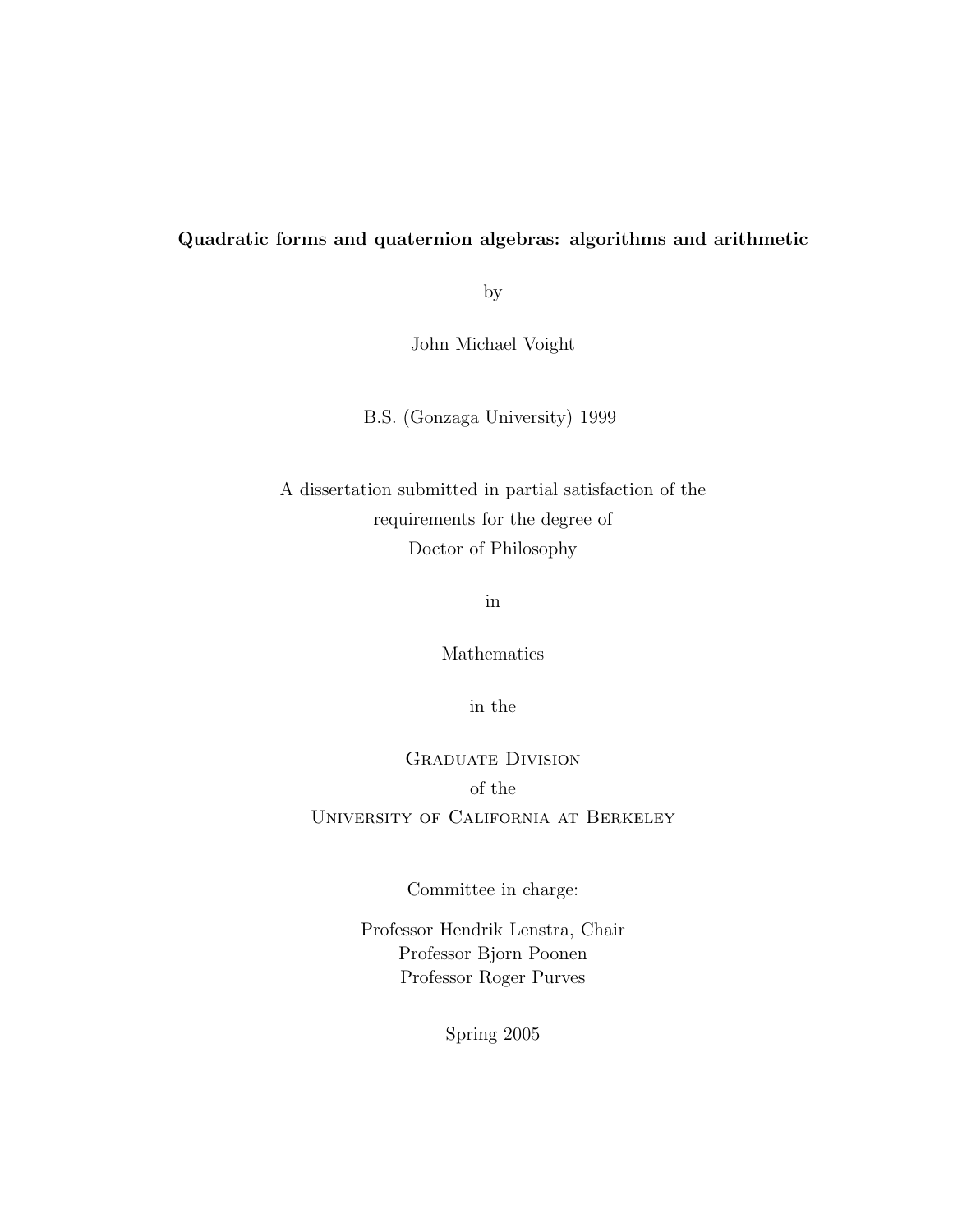The dissertation of John Michael Voight is approved:

Chair Date

Date

Date

University of California at Berkeley

Spring 2005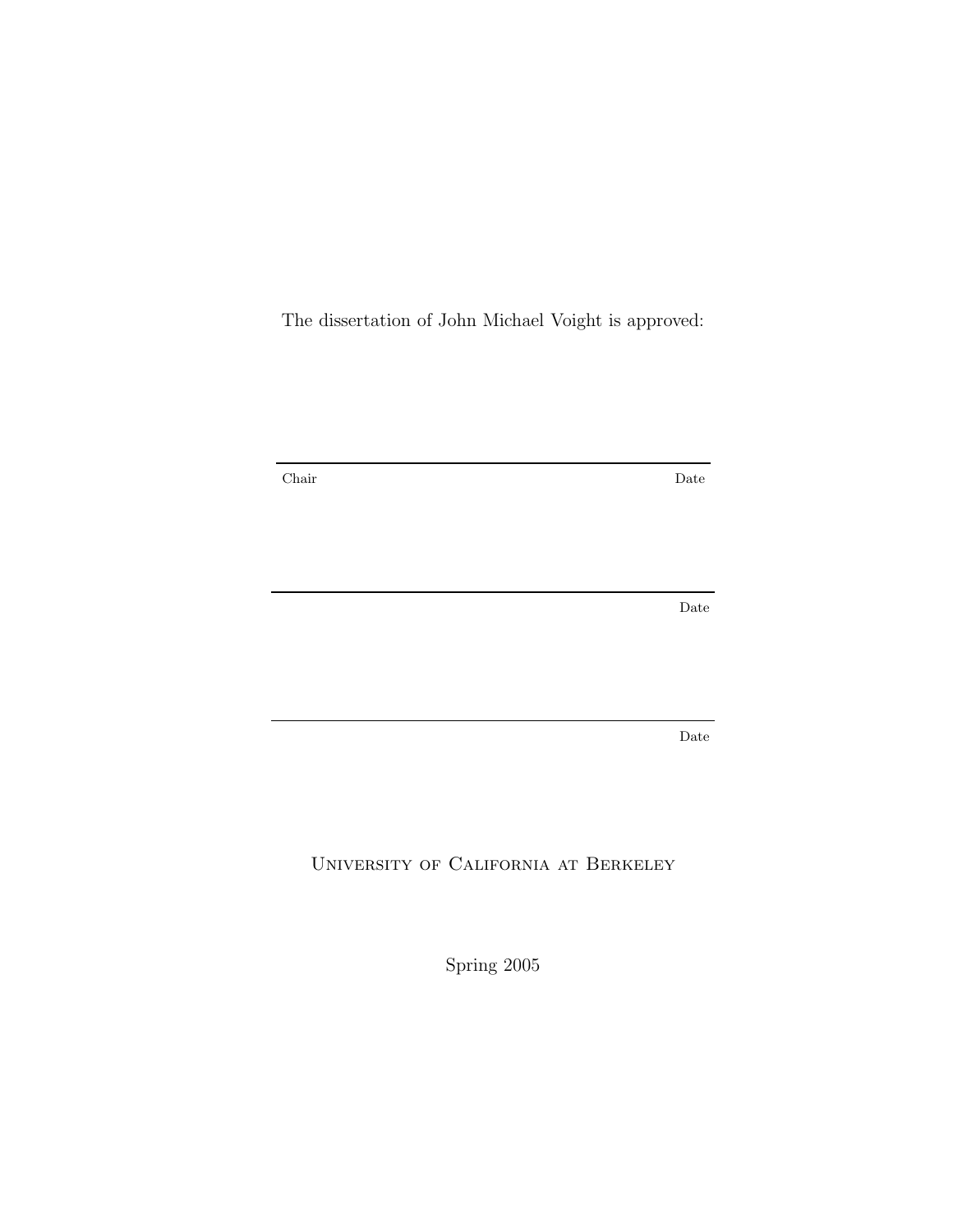### Quadratic forms and quaternion algebras: algorithms and arithmetic

Copyright 2005

by John Michael Voight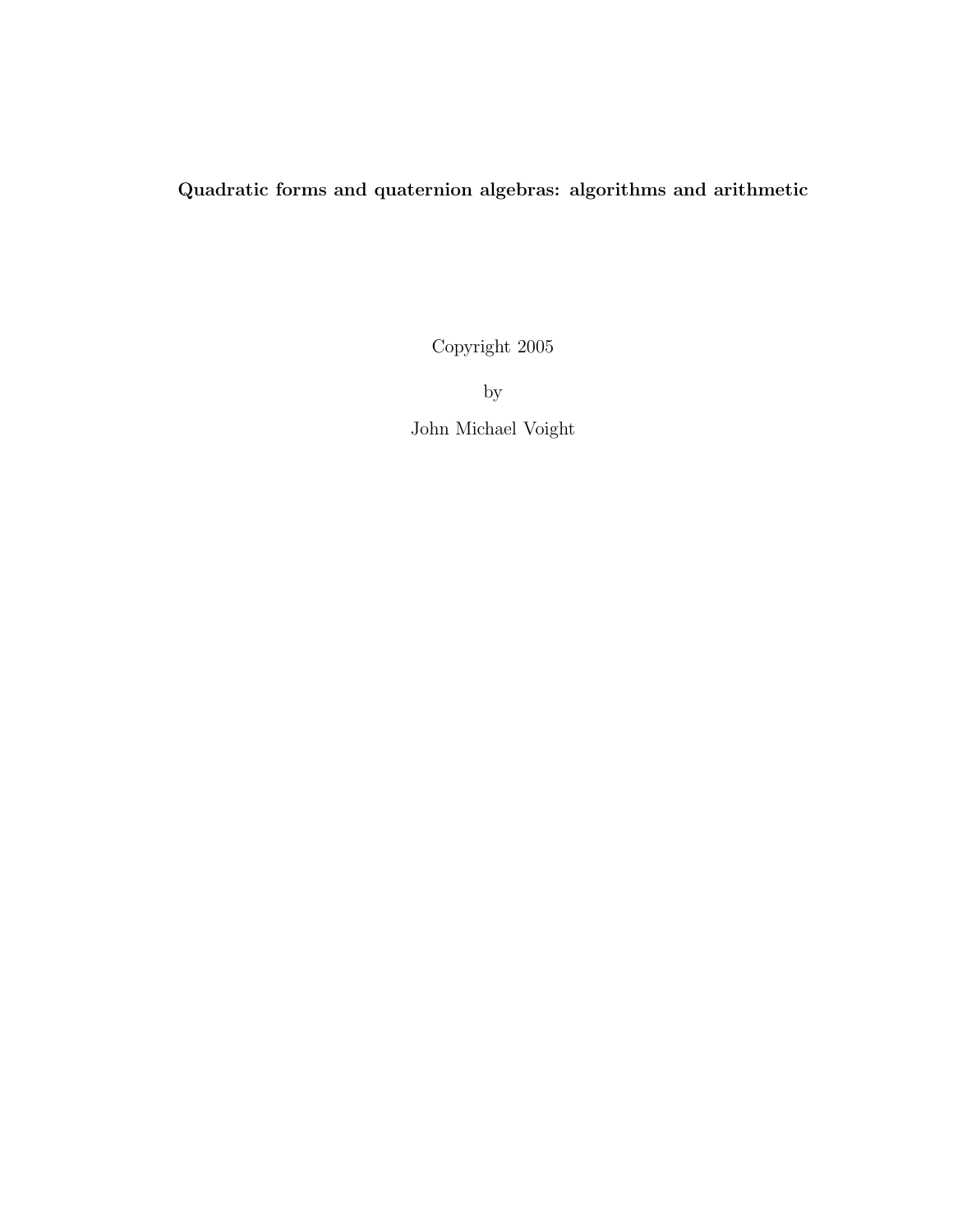### Abstract

#### Quadratic forms and quaternion algebras: algorithms and arithmetic

by

John Michael Voight

Doctor of Philosophy in Mathematics

University of California at Berkeley

Professor Hendrik Lenstra, Chair

This thesis comes in two parts which can be read independently of one another.

In the first part, we prove a result concerning representation of primes by quadratic forms. Jagy and Kaplansky exhibited a table of 68 pairs of positive definite binary quadratic forms that represent the same odd primes and conjectured that their list is complete outside of "trivial" pairs. We confirm their conjecture, and in fact find all pairs of such forms that represent the same primes outside of a finite set.

In the second part, we investigate a constellation of results concerning algorithms for quaternion algebras and their application to Shimura curves. Let  $A$  be a quaternion algebra over a number field F. We discuss the computational complexity and, in many cases, give effective algorithms to solve the following problems:

- Determine if  $A \cong M_2(F)$ , and if so, exhibit an isomorphism;
- Find a maximal order  $\mathcal{O} \subset A$ ; and
- Determine if a right ideal  $I \subset \mathcal{O}$  is principal, and if so, exhibit a generator  $\xi$ .

We then present fast methods for computing the value of hypergeometric series to large precision. Putting these together, we are able to compute special values of the map  $j:\Gamma \setminus \mathfrak{H} \to \mathbb{P}^1_{\mathbb{C}}$  for  $\Gamma$  a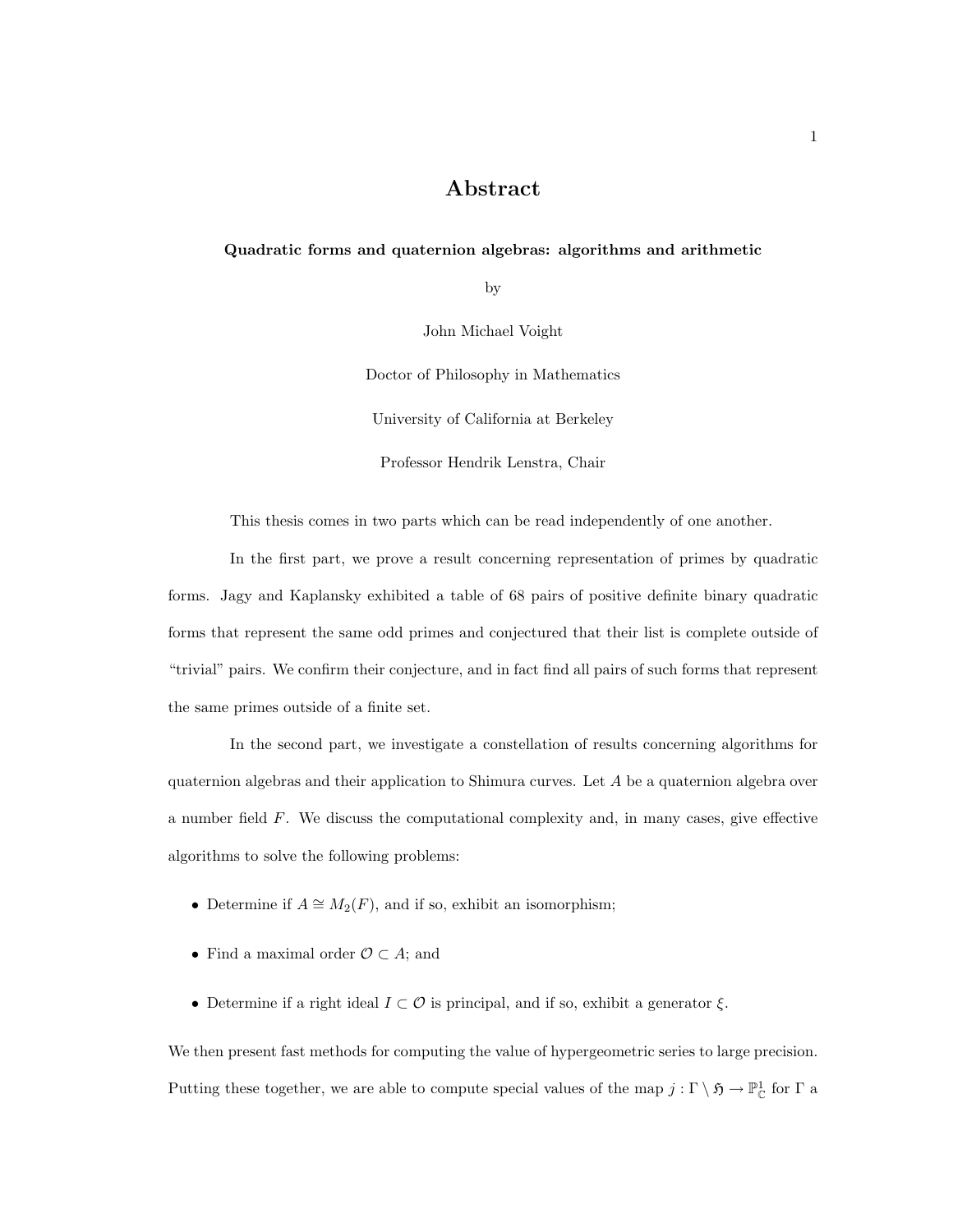compact triangle group, which we may recognize as putative algebraic numbers by also computing their Galois conjugates. We apply this to construct the canonical polynomial  $\Phi_{\mathfrak{N}}(x, y)$  for the curve  $X_0(\mathfrak{N})$  and to find nontorsion points on some elliptic curves over number fields.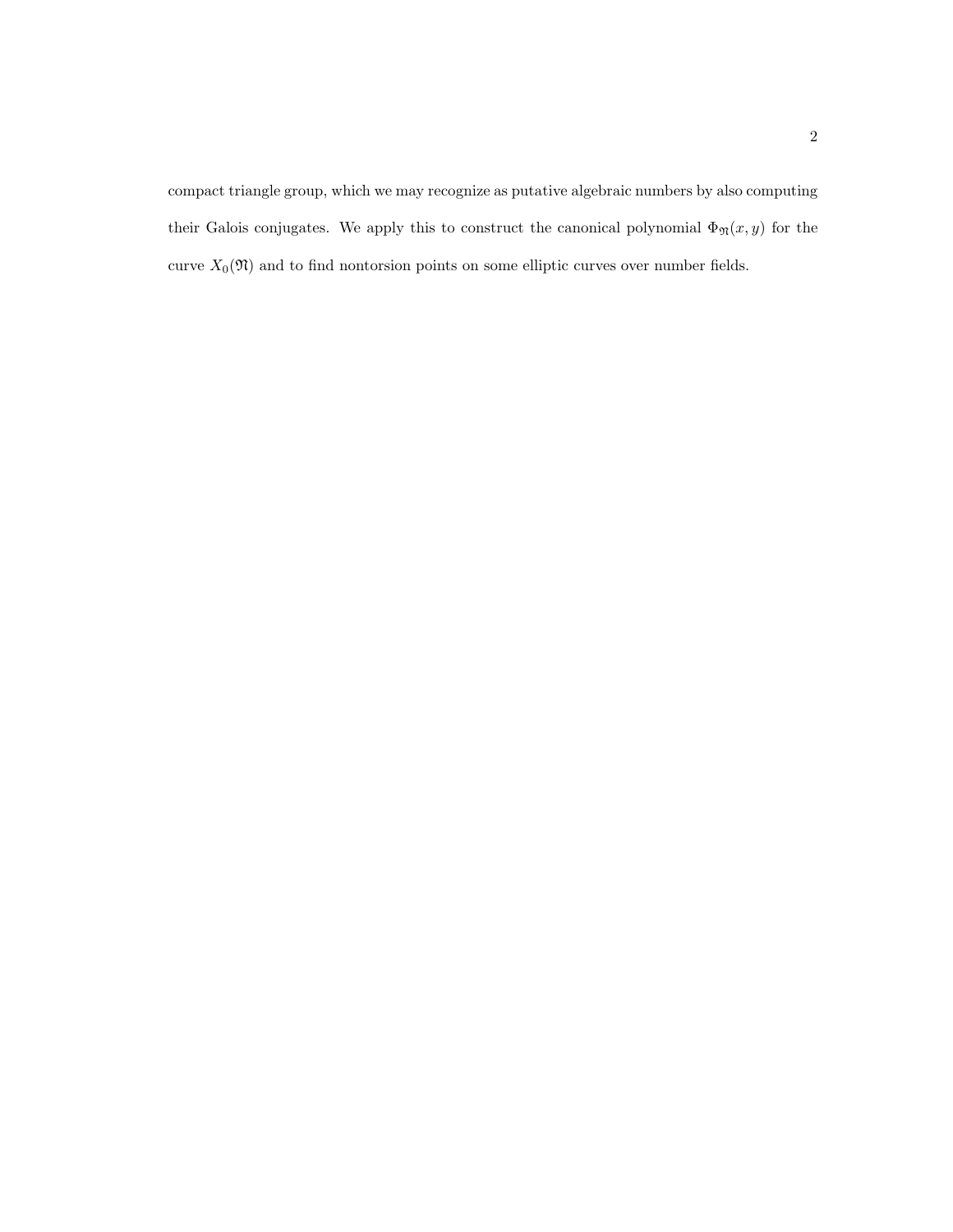To the memory of those who stood by me

and are now gone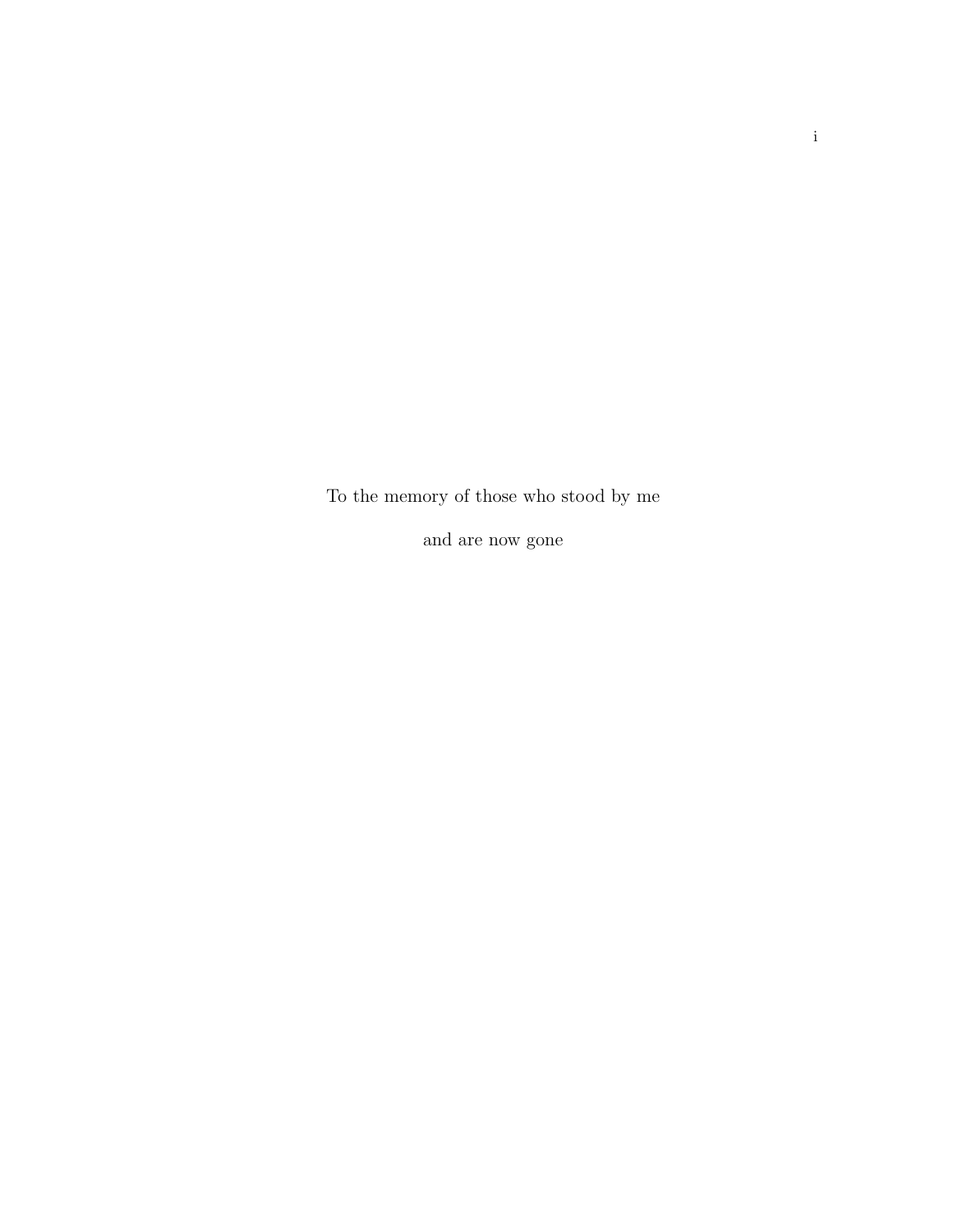# **Contents**

| I           |                           | Quadratic forms                                | $\mathbf 1$      |
|-------------|---------------------------|------------------------------------------------|------------------|
| $\mathbf 1$ |                           | Primes represented by quadratic forms          | $\boldsymbol{2}$ |
|             | 1.1                       |                                                | $\overline{5}$   |
|             | 1.2                       |                                                | 8                |
|             | 1.3                       |                                                | 20               |
| $\bf{2}$    | Finding the list of forms |                                                | 26               |
|             | 2.1                       |                                                | 26               |
|             | 2.2                       |                                                | 28               |
|             | 2.3                       |                                                | 33               |
|             | 2.4                       |                                                | 37               |
| 3           | <b>Tables</b>             |                                                | 39               |
| п           |                           | Quaternion algebras                            | 49               |
| 4           | Quaternion algebras       |                                                |                  |
|             | 4.1                       |                                                | 51               |
|             | 4.2                       | Fundamental algorithms for quaternion algebras | 58               |
|             | 4.3                       |                                                | 66               |
|             | 4.4                       |                                                | 77               |
| 5           | Shimura curves            |                                                |                  |
|             | 5.1                       |                                                | 84               |
|             | 5.2                       |                                                | 91               |
|             | 5.3                       |                                                | 104              |
|             | 5.4                       |                                                | 108              |
| 6           | <b>Tables</b>             |                                                | 117              |
|             | <b>Bibliography</b>       |                                                |                  |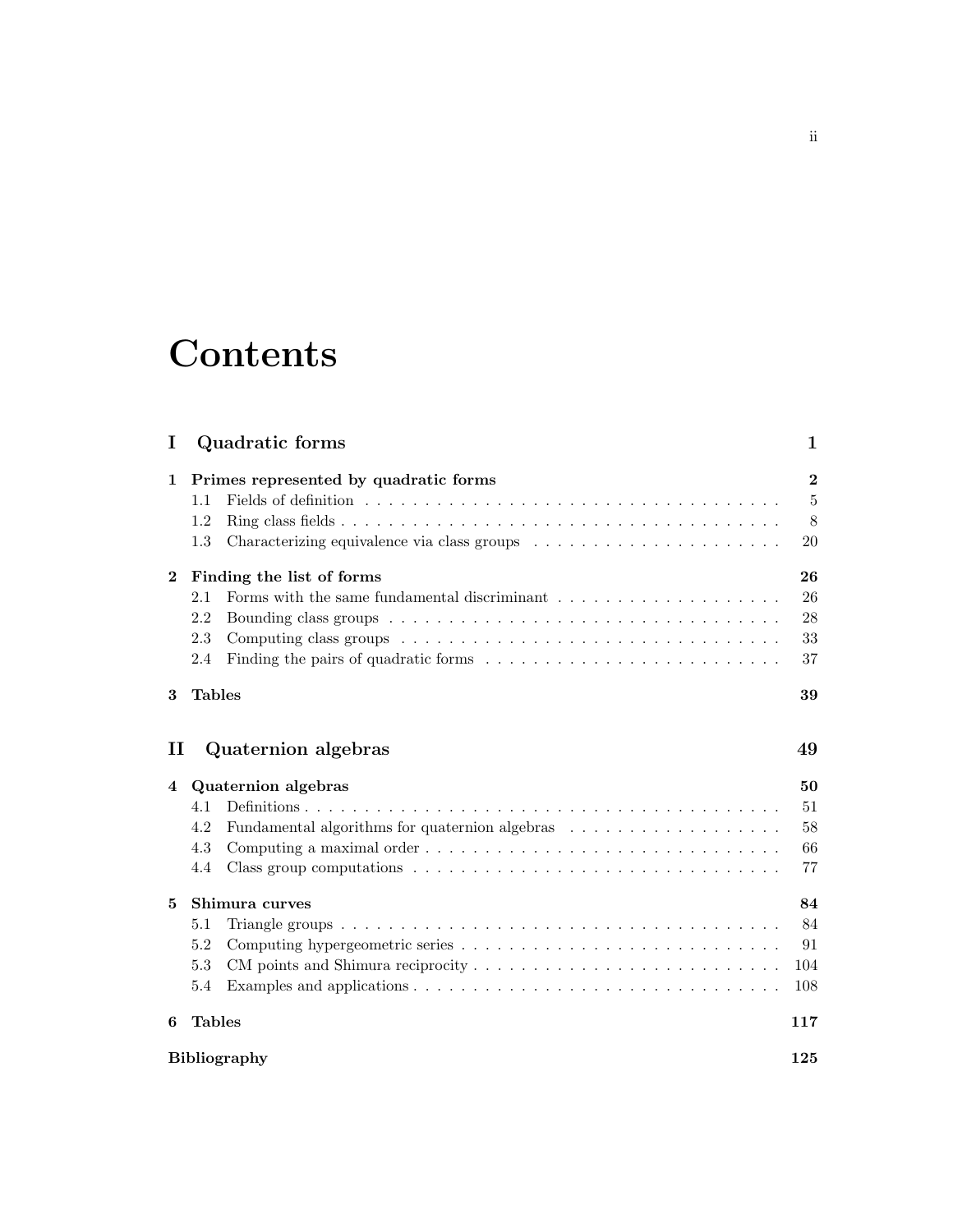### Acknowledgements

I am very grateful to my thesis adviser, Hendrik Lenstra, for patiently guiding my intellectual development in innumerable ways and providing support while writing this dissertation. I would like to thank Bjorn Poonen and Bernd Sturmfels for teaching me so much; Peter Stevenhagen, Pete Clark, and Jared Weinstein for their helpful comments on portions of this thesis; Samit Dasgupta and Noam Elkies for their incredible insights and encouragement; Ronald van Luijk for his constant companionship; and William Stein and the MECCAH cluster for computer time. Surviving the process of writing this dissertation was only made possible by Paul Berg. Finally, I would like to give my sincerest gratitude to Aaron Minnis, David Michaels, Kristin Olson, Missy Longshore, Mary Weaver, my mother, and the rest of my family and friends for their love and understanding.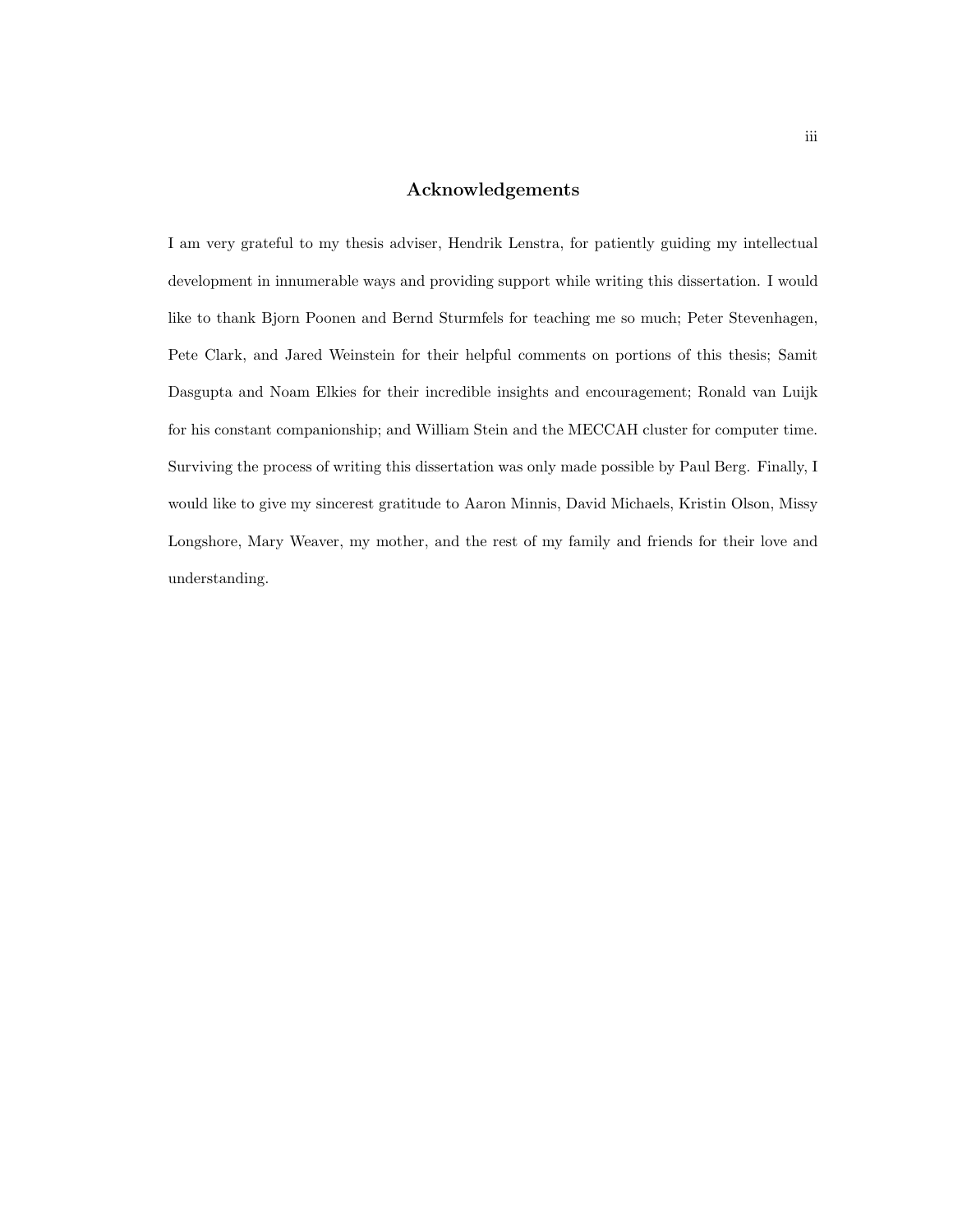Part I

# Quadratic forms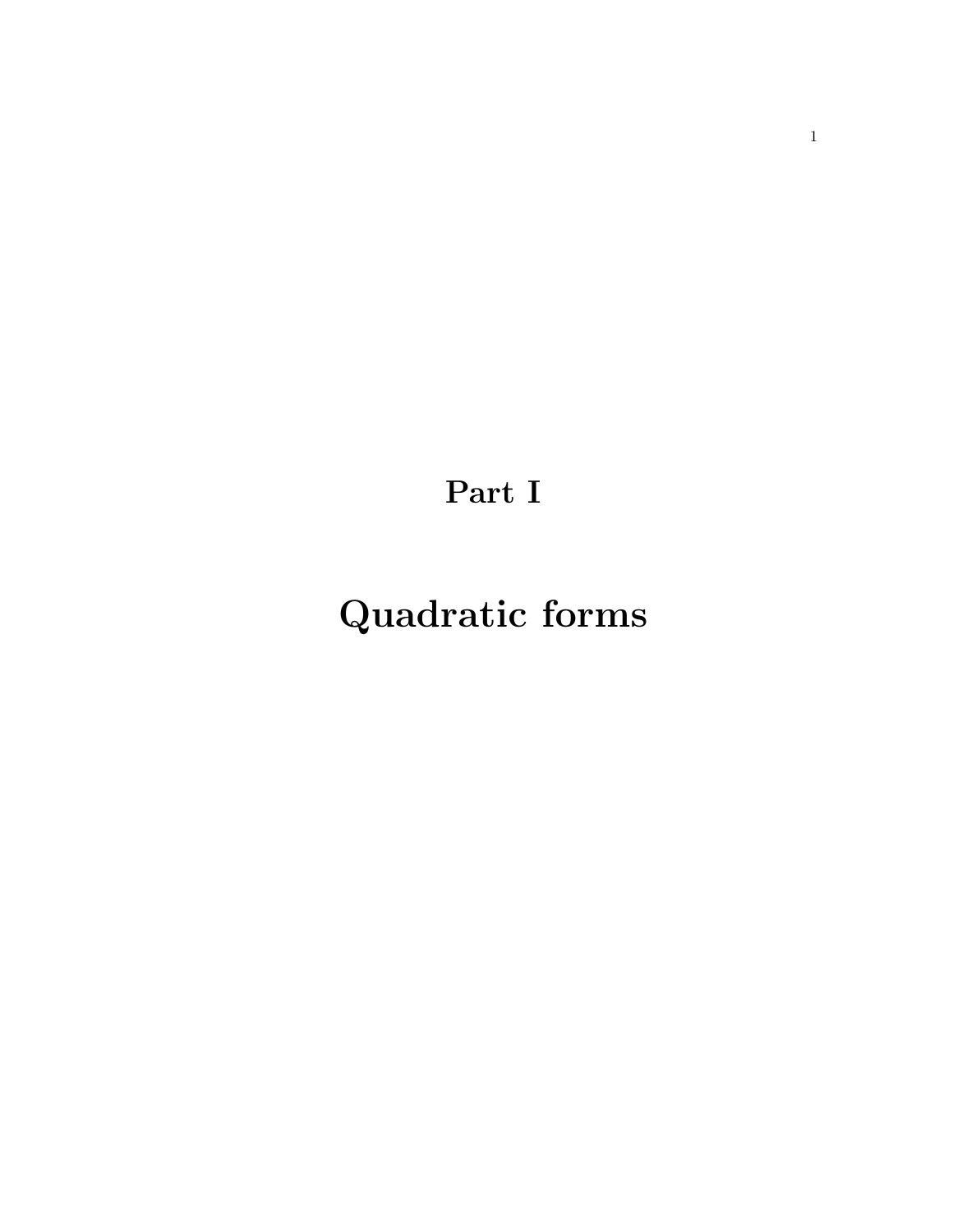### Chapter 1

# Primes represented by quadratic forms

The forms  $x^2 + 9y^2$  and  $x^2 + 12y^2$  represent the same set of prime numbers, namely, those primes p which can be written  $p = 12n + 1$ . What other like pairs of forms exist? Jagy and Kaplansky [27] performed a computer search for pairs that represent the same set of odd primes and found certain "trivial" pairs which occur infinitely often and listed other sporadic examples. They conjecture that their list is complete.

In this part, using the tools of class field theory we give a provably complete list of such pairs. By a *form Q* we mean an integral positive definite binary quadratic form  $Q =$  $ax^2 + bxy + cy^2 \in \mathbb{Z}[x, y]$ ; the *discriminant* of Q is  $b^2 - 4ac = D = df^2 < 0$ , where d is the discriminant of  $\mathbb{Q}(\sqrt{D})$ , the *fundamental discriminant*, and  $f \geq 1$ . We will often abbreviate  $Q = \langle a, b, c \rangle.$ 

Throughout, we look for forms that represent the same primes outside of a finite set we say then that they represent *almost the same primes*. A form represents the same primes as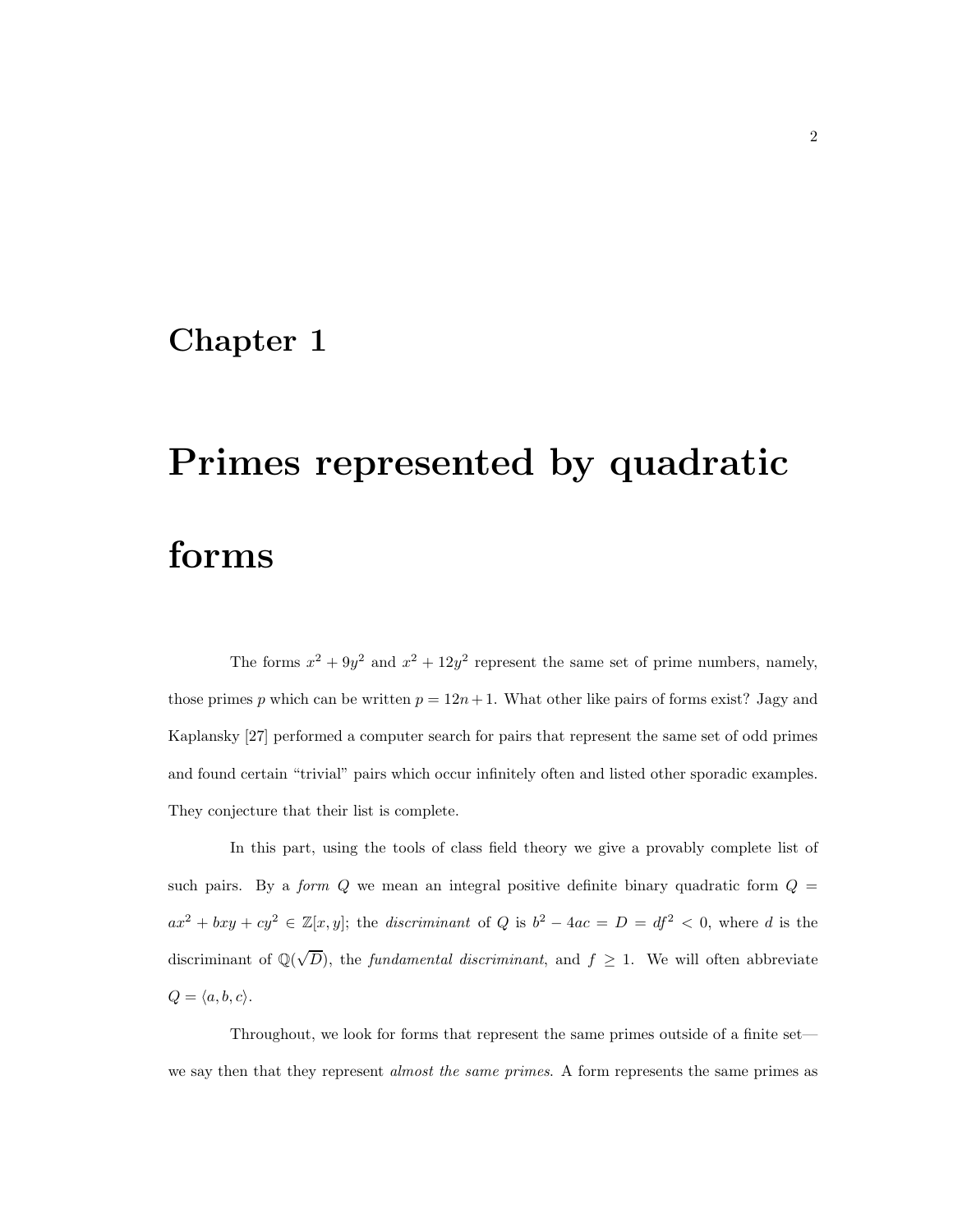any equivalent form under the action of  $GL_2(\mathbb{Z})$ . Hence from now on (except in the statement of Proposition 1.2.4, see Remark 1.2.5, and in the proof of Lemma 1.2.15), we insist that a form be  $GL_2(\mathbb{Z})$ -reduced, i.e.,  $0 \leq b \leq a \leq c$ . Moreover, the set of primes represented by a form is finite (up to a finite set, it is empty) if and only if the form is nonprimitive, that is to say  $gcd(a, b, c) > 1$ , so any two nonprimitive forms represent almost the same primes. We therefore also insist that a form be primitive, so that the set of primes represented is infinite.

If  $Q_1, Q_2$  are forms which represent almost the same primes, we write  $Q_1 \sim Q_2$ ; it is clear that ∼ defines an equivalence relation on the set of forms. To every equivalence class C of forms, we associate the set  $\delta(C)$  of fundamental discriminants d of the forms in C as well as the set  $\Delta(C)$  of discriminants D of forms in C.

The main result of Part I is the following (Theorem 2.4.2).

**Theorem.** There are exactly 67 equivalence classes C of forms with  $\#\delta(C) \geq 2$ . There are exactly 6 classes with  $\#\delta(C) = 3$  and there is no class with  $\#\delta(C) \geq 4$ .

The forms are listed in Tables 3.1–3.5 in Chapter 3.

As a complement to this theorem, we identify those classes of forms which have the same fundamental discriminant (Theorem 2.1.2).

**Theorem.** Let  $Q_1 = \langle a_1, b_1, c_1 \rangle$  be a form. Then there exists a form  $Q_2 \sim Q_1$  such that  $4 < |D_1| < |D_2|$  and  $d_1 = d_2 = d$  if and only if one of the following holds:

- (i)  $d \equiv 1 \pmod{8}$  and  $2 \nmid D_1$ ;
- (ii)  $2 | D_1$  and either  $b_1 = a_1$  or  $a_1 = c_1$ .

These theorems together prove the conjecture of Jagy and Kaplansky in the affirmative regarding pairs that represent the same odd primes. (See also Remark 2.4.4 at the end of this article.)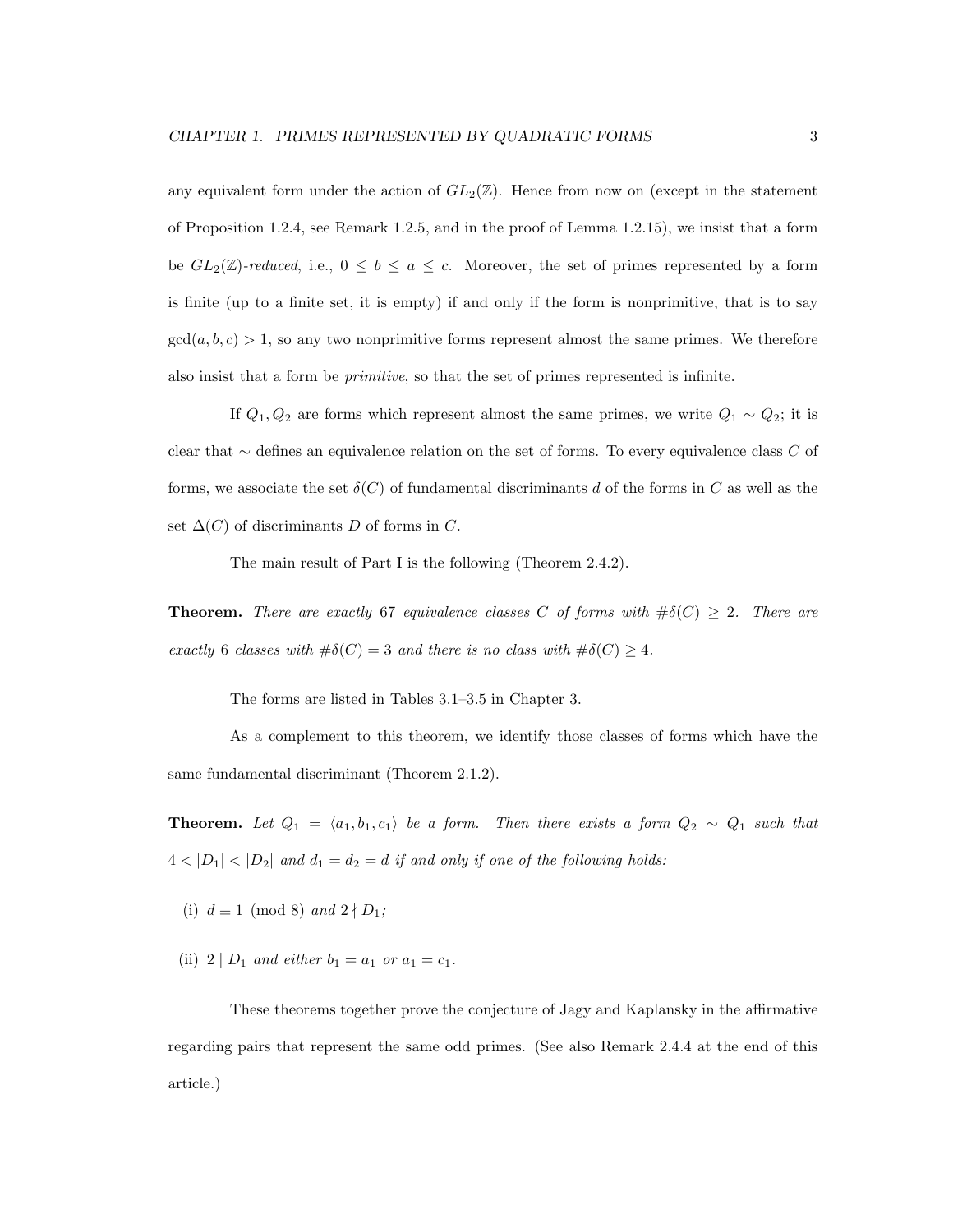As a side result, we are also able to give the following classification (Proposition 2.3.2) of class groups of quadratic orders. (See §§2–3 for the notation.) If  $r \in \mathbb{Z}_{\geq 0}$ , an abelian group G is said to be of type  $(2, \ldots, 2)$  $\sum_{r}$ , 4) if

$$
G \cong (\mathbb{Z}/2\mathbb{Z})^r \oplus \mathbb{Z}/4\mathbb{Z}.
$$

The group G is of type dividing  $(2, \ldots, 2, 4)$  if there is an injection of groups

$$
G\hookrightarrow (\mathbb{Z}/2\mathbb{Z})^r\oplus \mathbb{Z}/4\mathbb{Z}
$$

for some  $r \in \mathbb{Z}_{\geq 0}$ .

**Proposition.** There are at least 226 and at most 227 fundamental discriminants  $D = d < 0$ such that  $Cl(d)$  is of type dividing  $(2, \ldots, 2, 4)$ , and there are at least 199 and at most 205 such discriminants D of nonmaximal orders.

These orders are listed in Tables 3.7–3.16 in Chapter 3.

We begin by recalling some facts from Galois theory, class field theory, and the theory of binary quadratic forms  $(\S_{\S}1.1-1.2)$ . In this framework, the condition that two quadratic forms represent almost the same primes places restrictions on the corresponding ring class fields and their Galois groups  $(\S1.3)$ , which are class groups. We use a bit of group theory to determine which of these groups can occur. We then treat the case where the forms come from fields with the same fundamental discriminant  $(\S 2.1)$ . The list of forms for which the fields have different fundamental discriminant can be effectively shown to be finite and by an exhaustive computer search all such fields can be identified  $(\S2.2)$ . We then prove an independent result, not needed in the sequel, listing all imaginary quadratic fields except perhaps one with class group of type dividing  $(2, \ldots, 2, 4)$  (§2.3).) We then finish the analysis (§2.4).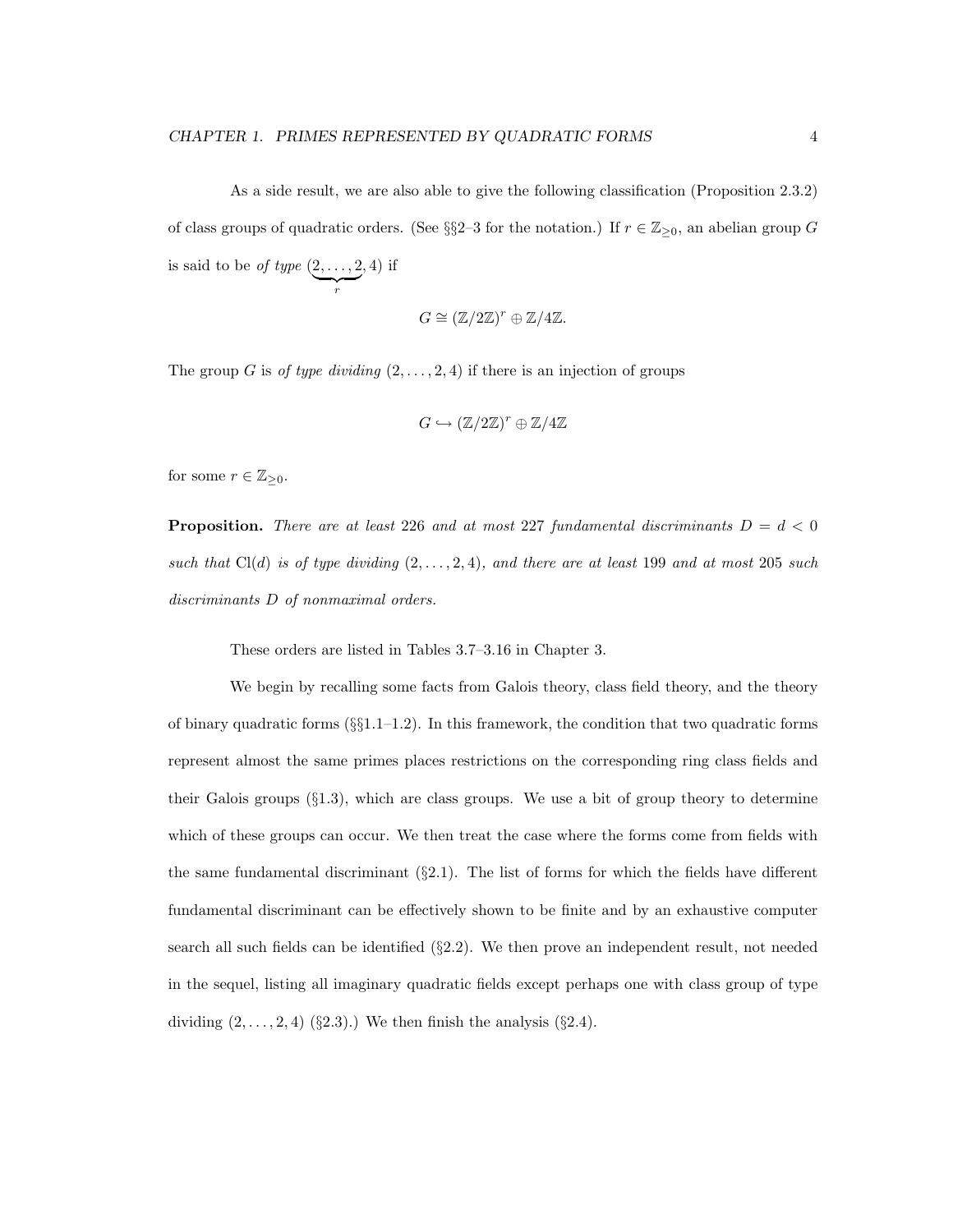### 1.1 Fields of definition

We begin with a bit of Galois theory. Let K be a field with separable closure  $\overline{K}$  and absolute Galois group  $G = \text{Gal}(\overline{K}/K)$ , equipped with the Krull topology. Let E be a finite extension of K contained in  $\overline{K}$  and let  $\text{Hom}_K(E, \overline{K})$  denote the set of K-embeddings  $E \hookrightarrow \overline{K}$ ; if E is Galois over K, then  $\text{Hom}_K(E,\overline{K})$  is identified with  $\text{Gal}(E/K)$ . We have a restriction map

$$
res_E : G \to Hom_K(E, \overline{K})
$$

$$
\sigma \mapsto res_E(\sigma) = \sigma|_E.
$$

The map res<sub>E</sub> is continuous if the finite set  $\text{Hom}_K(E, \overline{K})$  is equipped with the discrete topology.

**Lemma 1.1.1.** A subset  $S \subset G$  is open and closed if and only if there exist a finite extension  $L \supset K$  contained in  $\overline{K}$  and a set  $T \subset \text{Hom}_K(L, \overline{K})$  such that  $S = \text{res}_L^{-1}(T)$ .

*Proof.* Given  $T \subset \text{Hom}_K(L, \overline{K})$ , note that T is open and closed (in the discrete topology) and  $res<sub>L</sub>$  is a continuous map.

Conversely, suppose  $S \subset G$  is open and closed. Then for every  $\sigma \in S$ , there exists an open neighborhood  $U_{\sigma} = \text{res}_{E_{\sigma}}^{-1}(\sigma|_{E_{\sigma}}) \subset S$  of  $\sigma$  given by some finite extension  $E_{\sigma} \supset K$ . Together these give an open cover  $\{U_{\sigma}\}_{{\sigma}\in S}$  of S. Since G is compact and S is closed, S is itself compact and therefore is covered by  $\{U_{\sigma}\}_{{\sigma \in S'}}$  for  $S' \subset S$  a finite subset. Let L be the compositum of the fields  $E_{\sigma}$  for  $\sigma \in S'$ , and let

$$
T = \{ \tau \in \text{Hom}_K(L, \overline{K}) : \tau|_{E_{\sigma}} = \sigma|_{E_{\sigma}} \text{ for some } \sigma \in S' \}.
$$

Then by construction  $S = \operatorname{res}_{L}^{-1}(T)$ .

Definition 1.1.2. Given an open and closed set  $S \subset G$ , we say that L is a field of definition for S if  $L \supset K$  is a finite extension and there is a subset  $T \subset \text{Hom}_K(L, \overline{K})$  such that  $S = \text{res}_L^{-1}(T)$ .

 $\Box$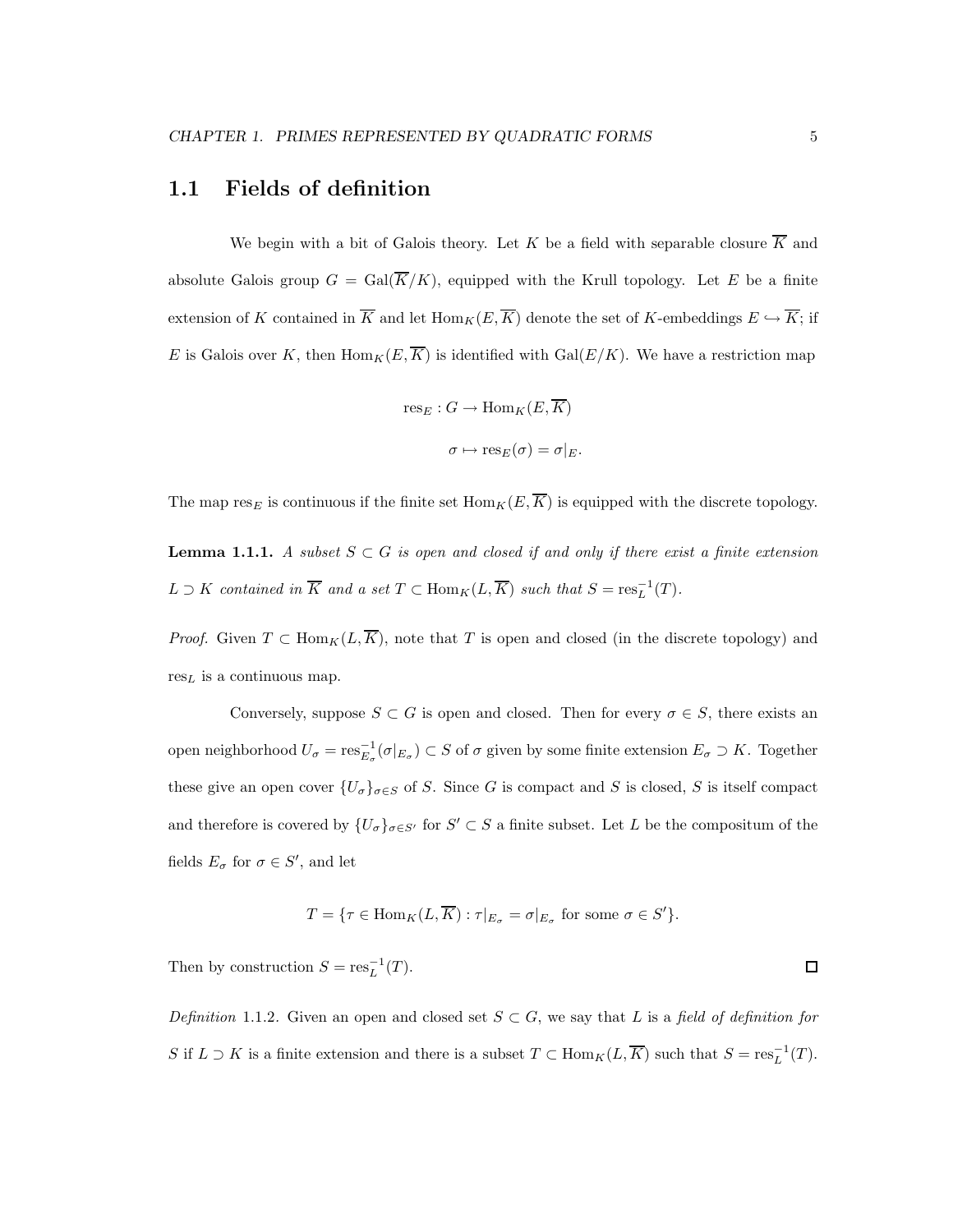*Remark* 1.1.3. If L is a field of definition with  $S = \text{res}_{L}^{-1}(T)$  for some  $T \subset \text{Hom}_{K}(L, \overline{K})$ , then in fact  $T = S|_L$ . Therefore L is a field of definition for S if and only if  $res_L^{-1}(S|_L) = S$ , i.e. for every  $\sigma \in G$  and  $\tau \in S$  such that  $\sigma|_L = \tau|_L$  we have  $\sigma \in S$ . It follows immediately from this that if L is a field of definition for S and  $M \supset L$  is a finite extension, then M is also a field of definition for S.

Put in these terms, Lemma 1.1.1 states that every open and closed subset  $S \subset G$  has a field of definition.

Definition 1.1.4. A field of definition L for S is minimal if for every field of definition E for S, we have  $L \subset E$ .

If a minimal field of definition  $L$  exists, it is obviously unique.

**Proposition 1.1.5.** For any open and closed set  $S \subset G$ , there exists a minimal field of definition  $L(S)$  for S.

Proof. Consider the set

$$
H(S) = \{ \sigma \in G : S\sigma = S \} \subset G;
$$

we claim that  $L(S) = \overline{K}^{H(S)}$ .

The set  $H(S)$  is clearly a subgroup of G. Let  $L \supset K$  be a finite extension with  $H =$  $Gal(\overline{K}/L)$ . Then by Remark 1.1.3, the field L is a field of definition for S if and only if

for all  $\sigma \in G$  and for all  $\tau \in S$ , we have  $\sigma|_L = \tau|_L$  implies  $\sigma \in S$ .

Note  $\sigma|_L = \tau|_L$  if and only if  $\tau^{-1}\sigma \in H$ , therefore L is a field of definition if and only if for all  $\tau \in S$ , we have  $\tau H \subset S$ , which holds if and only if  $SH = S$ , i.e.,  $H \subset H(S)$ , or equivalently  $L \supset \overline{K}^{H(S)} = L(S)$ . Since a field of definition for S exists by Lemma 1.1.1, we see that  $L(S)$  is a finite extension of K. Therefore  $L(S)$  is the minimal field of definition for S.  $\Box$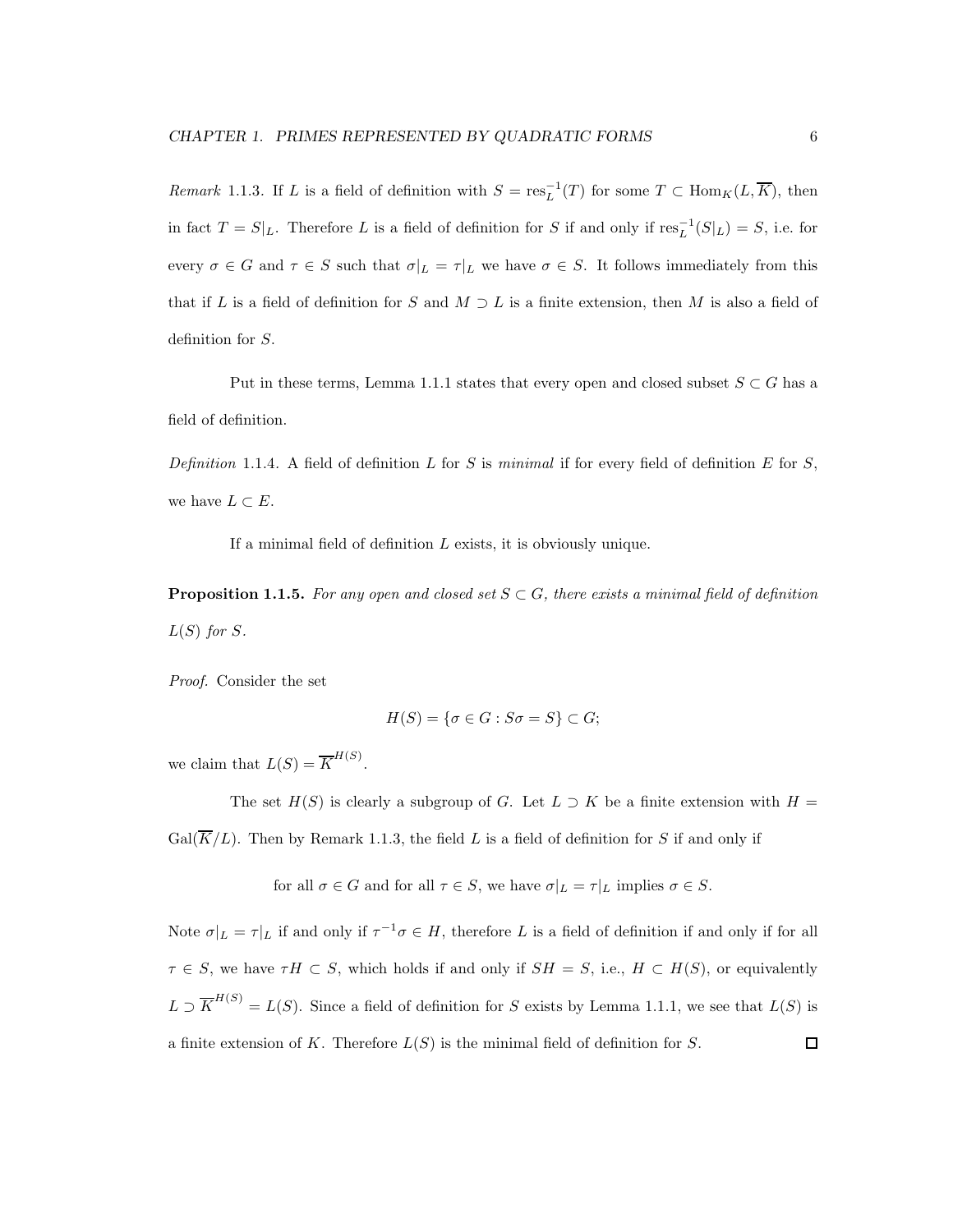We now relate this notion to representation of primes. Let  $K$  be a number field, let  $A$ the ring of integers of  $K$ , and let  $L$  be a Galois extension of  $K$  with ring of integers  $B$ . Then for any prime  $\mathfrak p$  of K which is unramified in L and prime q of L which lies over  $\mathfrak p$ , we have a unique element  $\text{Frob}_{\mathfrak{q}/\mathfrak{p}} \in \text{Gal}(L/K)$  such that

$$
\operatorname{Frob}_{\mathfrak{q}/\mathfrak{p}}(\alpha) \equiv \alpha^{\#(A/\mathfrak{p})} \pmod{\mathfrak{q}}
$$

for all  $\alpha \in B$ . If  $\mathfrak{q}'$  also lies over  $\mathfrak{p}$ , then  $\mathfrak{q}' = \sigma(\mathfrak{q})$  for some  $\sigma \in \text{Gal}(L/K)$ , and hence  $\text{Frob}_{\mathfrak{q}'/\mathfrak{p}} =$  $\sigma \text{Frob}_{\mathfrak{q}/\mathfrak{p}} \sigma^{-1}$ . We define the *Frobenius symbol of*  $\mathfrak{p}$  in  $L/K$  to be the conjugacy class

$$
\operatorname{Frob}_{\mathfrak{p}} = \{ \operatorname{Frob}_{\mathfrak{q}/\mathfrak{p}} : \mathfrak{q} \text{ lies over } \mathfrak{p} \}.
$$

Let  $\Pi$  be the set of equivalence classes of sets of primes of K, where two sets are identified if they differ only by a finite set. To every open and closed set  $S \subset G$  which is closed under conjugation, we can associate a set  $\mathcal{P}(S)$  of primes of K: namely, if L is a field of definition for S, we associate the set

$$
\mathcal{P}(S) = \{ \mathfrak{p} \text{ a prime of } K : \mathfrak{p} \nmid \text{disc}(L/K), \text{ Frob}_{\mathfrak{p}} \subset S|_L \}.
$$

If  $M$  is another field of definition for  $S$ , then the two sets given by  $L$  and  $M$  differ by only a finite set, contained in the set of primes that ramify in  $L$  or in  $M$ , and hence we have a well-defined element  $P(S) \in \Pi$ .

**Lemma 1.1.6.** The above association  $S \mapsto \mathcal{P}(S)$  is injective. The minimal field of definition for S is Galois over K.

*Proof.* Suppose that  $S \neq S'$ . By Remark 1.1.3, the compositum of a field of definition for S and for  $S'$  is a field of definition for both. Therefore there exists a common field of definition  $L$  for  $S, S'$  which by the same remark we may take to be Galois over K, hence  $S|_L \neq S'|_L$ . Suppose then that  $\sigma \in S|_L \setminus S'|_L$ ; by the Chebotarev density theorem [35, p. 169], there exist infinitely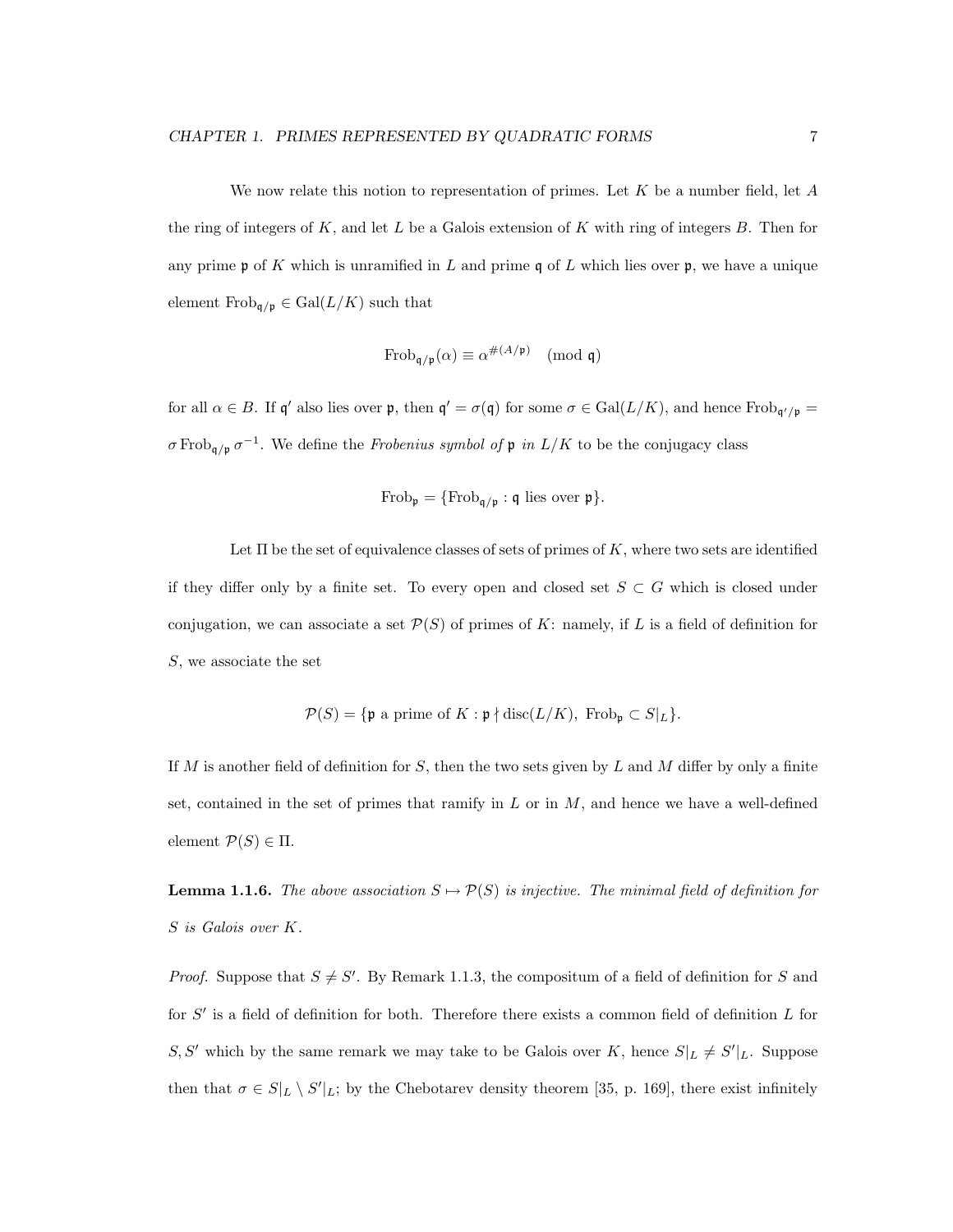many primes **p** of K such that Frob<sub>p</sub> is equal to the conjugacy class of  $\sigma$ , which is disjoint from  $S'|_L$  since S' is closed under conjugation. Therefore  $P(S) \neq P(S')$ .

For the second statement, let S be a set with minimal field of definition L and let  $\alpha \in G$ . Then the set  $\alpha S \alpha^{-1}$  has minimal field of definition  $\alpha L$ : we have  $\alpha \sigma \alpha^{-1}|_{\alpha L} = \alpha \tau \alpha^{-1}|_{\alpha L}$  if and only if  $\sigma|_L = \tau|_L$ . Therefore if S is closed under conjugation then  $\alpha L = L$  and the minimal field of definition is Galois over K.  $\Box$ 

### 1.2 Ring class fields

In this section, we summarize without proof the few results we will need from class field theory and the theory of L-functions (see e.g. [11], [35], and  $[62]$ ), and we prove a result which describes a quotient of local unit groups explicitly as an abelian group (Proposition 1.2.13).

Let  $K = \mathbb{Q}(\sqrt{d})$  be an imaginary quadratic field of discriminant  $d < 0$  with ring of integers A. For an integer  $f \geq 1$ , consider the order  $A_f = \mathbb{Z} + fA$ ; the discriminant of  $A_f$ is  $D = df^2$ . There is a bijection between the set  $I(A)$  of ideals of A coprime to f and the set  $I(A_f)$  of ideals of  $A_f$  coprime to f, given by  $\mathfrak{a} \mapsto \mathfrak{a} \cap A_f$  and conversely  $\mathfrak{a}_f \mapsto \mathfrak{a}_f A$ . Let  $\text{Cl}_f(d) = \text{Cl}(D) = \text{Pic}(A_f)$  be the class group of the order  $A_f$ , namely the group of isomorphism classes of invertible A<sub>f</sub>-modules. Given an ideal  $\mathfrak{a} \subset A$  prime to f, the A<sub>f</sub>-module  $\mathfrak{a} \cap A_f$  is trivial in Cl(D) if and only if **a** is principal and generated by an element  $\alpha$  with  $\alpha \equiv z \pmod{fA}$ and  $z \in \mathbb{Z}$ . We write  $h_f(d) = h(D) = \# \text{Cl}(D)$ .

**Proposition 1.2.1** ([11, §9]). There is a unique field  $R_{(f)} \supset K$  inside  $\overline{K}$  that is abelian over K with the following properties:

(i) Each prime  $\mathfrak p$  of K coprime to f is unramified in  $R_{(f)}$ ;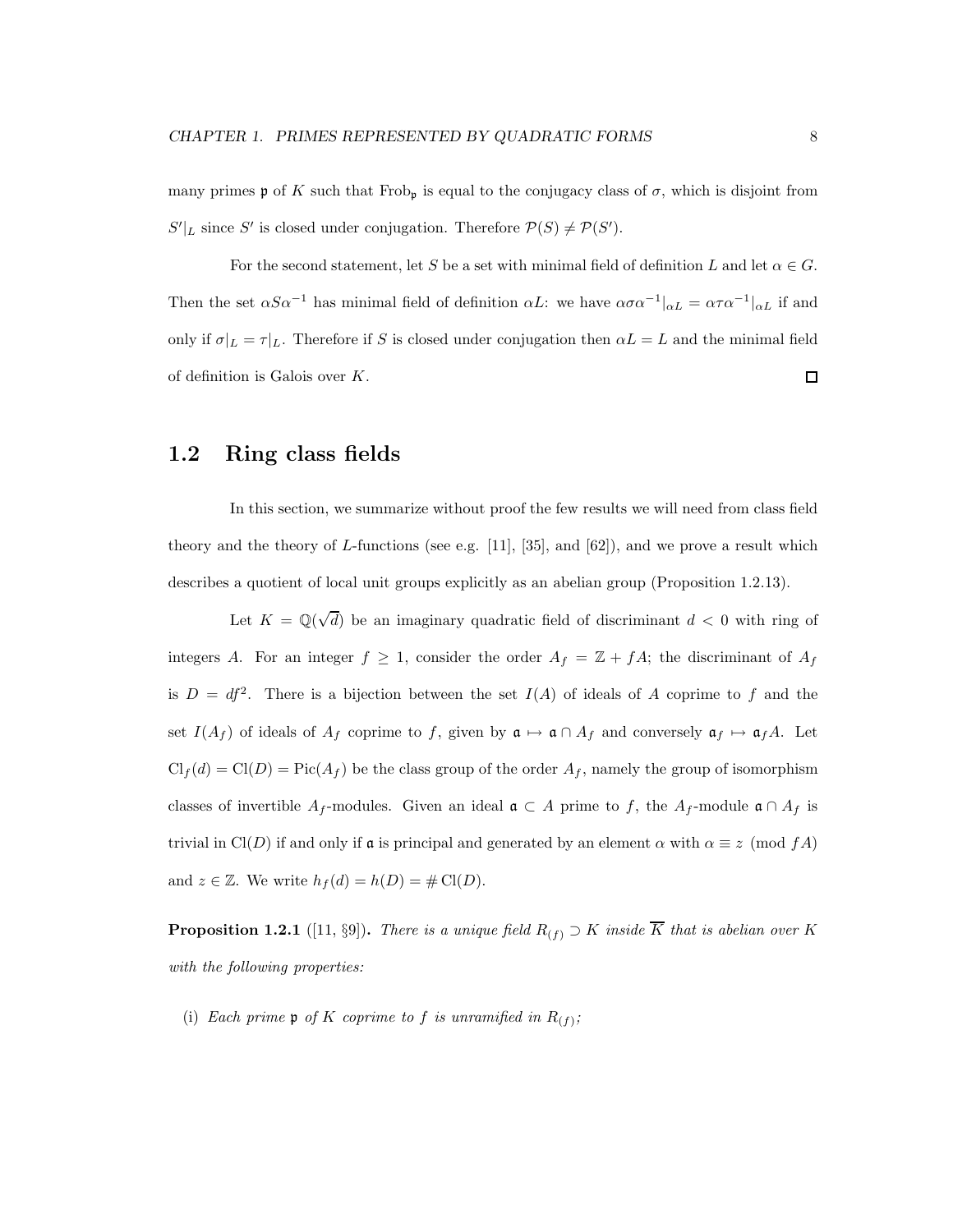(ii) There is an isomorphism

$$
\mathrm{Cl}_f(d) \cong \mathrm{Gal}(R_{(f)}/K)
$$

$$
[\mathfrak{p} \cap A_f] \mapsto \mathrm{Frob}_{\mathfrak{p}}
$$

for each prime  $\mathfrak p$  of K coprime to f.

The field  $R_{(f)}$  is the largest abelian extension of K of conductor dividing (f) in which all but finitely many primes of  $K$  inert over  $\mathbb Q$  split completely.

The exact sequence

$$
1 \to \text{Gal}(R_{(f)}/K) \to \text{Gal}(R_{(f)}/\mathbb{Q}) \to \text{Gal}(K/\mathbb{Q}) \to 1
$$

splits, and a choice of splitting gives an isomorphism

$$
\operatorname{Gal}(R_{(f)}/\mathbb{Q})\cong \operatorname{Gal}(R_{(f)}/K)\rtimes \operatorname{Gal}(K/\mathbb{Q})
$$

where the nontrivial element of  $Gal(K/\mathbb{Q}) \cong \mathbb{Z}/2\mathbb{Z}$  acts on  $Gal(R_{(f)}/K)$  by inversion  $\sigma \mapsto \sigma^{-1}$ .

The field  $R_{(f)}$  is called the *ring class field of K of modulus f*, and the map  $\text{Cl}_f(d) \cong$  $Gal(R<sub>(f)</sub>/K)$  is known as the *Artin map*.

Remark 1.2.2. As  $Gal(R<sub>(f)</sub>/K))$  is abelian, we see from the proposition that the conjugacy class of an element  $\sigma \in \text{Gal}(R_{(f)}/K)$  in  $\text{Gal}(R_{(f)}/\mathbb{Q})$  is equal to  $\{\sigma, \sigma^{-1}\}.$ 

Corollary 1.2.3. Let  $f_1, f_2 \in \mathbb{Z}_{\geq 1}$ , and let  $f = \gcd(f_1, f_2)$ . Then  $R_{(f_1)} \cap R_{(f_2)} = R_{(f)}$ .

*Proof.* The conductor of  $R_{(f_1)} \cap R_{(f_2)}$  divides both  $(f_1)$  and  $(f_2)$ , therefore it divides  $(f)$  and has all but finitely many primes of K inert over  $\mathbb Q$  split completely, hence  $R_{(f_1)} \cap R_{(f_2)} \subset R_{(f)}$ . Note also that  $R(f) \subset R(f_1) \cap R(f_2)$  since  $f | f_1$  and  $f | f_2$ , therefore equality holds.  $\Box$ 

**Proposition 1.2.4** ([11, Theorem 7.7]). Let  $D = df^2 < 0$  be a discriminant. Then there is a bijection between the set of  $SL_2(\mathbb{Z})$ -reduced forms of discriminant D and the set of ideal classes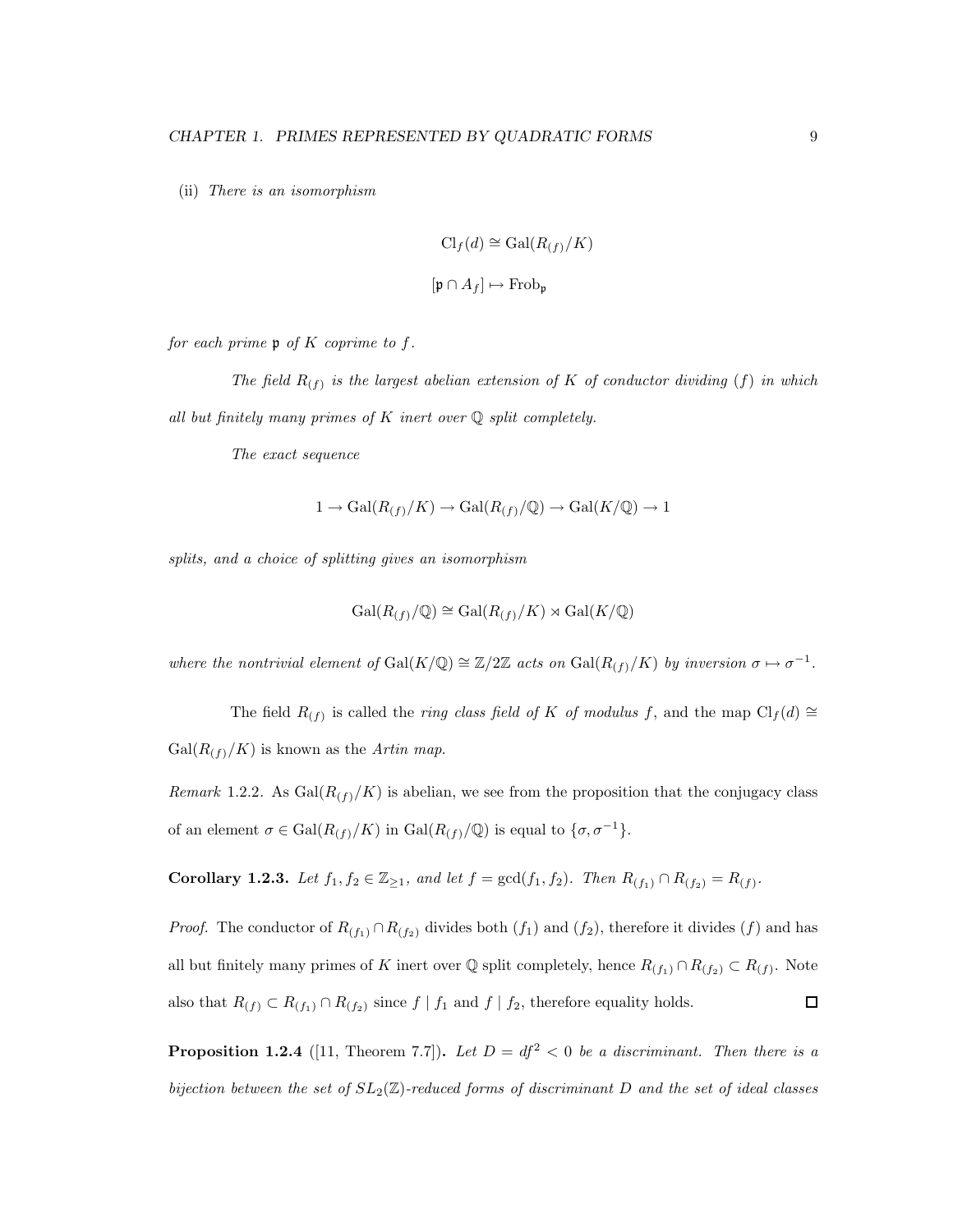in  $Cl(D)$  by the identifications

$$
Q = \langle a, b, c \rangle = ax^2 + bxy + cy^2 \longleftrightarrow [\mathfrak{a}] = [(a, (-b + f\sqrt{d})/2)].
$$

Let Q be a form, with  $Q \leftrightarrow [\mathfrak{a}]$  for  $\mathfrak{a}$  an ideal of A, and  $[\mathfrak{a}]$  associated to  $\sigma \in \text{Gal}(R_{(f)}/K)$ under the Artin map. Let  $p \nmid f$  be prime. Then p is represented by Q if and only if  $[a]$  contains an integral ideal of norm p, which holds if and only if we have  $\text{Frob}_p = {\sigma, \sigma^{-1}} \subset \text{Gal}(R_{(f)}/\mathbb{Q})$ .

Remark 1.2.5. Note that exactly one element of any conjugacy class  $\{\sigma, \sigma^{-1}\}\$ is associated in this way with a  $GL_2(\mathbb{Z})$ -reduced form, and it is this association we will use henceforth.

*Remark* 1.2.6. Since  $h_f(d) = [R(f) : K]$ , it follows from the Chebotarev density theorem that the density of the set of primes represented by Q is equal to  $1/(2h_f(d))$  if the corresponding element  $\sigma$  has order  $\leq 2$  (i.e.,  $\sigma = \sigma^{-1}$ ) and  $1/h_f(d)$  otherwise.

**Proposition 1.2.7.** The field  $P_{(f)} \subset R_{(f)}$  given by

$$
\operatorname{Gal}(P_{(f)}/K) \cong \operatorname{Cl}_f(d)/\operatorname{Cl}_f(d)^2
$$

is the largest subextension of  $R(f) \supset K$  with Galois group  $Gal(R(f)/K)$  of exponent dividing 2. Moreover, the Galois group  $Gal(P_{(f)}/\mathbb{Q})$  is itself abelian and of exponent 2.

The field  $P_{(f)}$  is called the *genus class field of K of modulus f*. This proposition follows immediately from Proposition 1.2.1, as inversion acts trivially on a group of exponent dividing 2.

**Proposition 1.2.8.** The genus class field  $P_{(f)}$  of K is the compositum of all fields  $K = \mathbb{Q}(\sqrt{m})$ of discriminant  $m \in \mathbb{Z}$  satisfying m disc $(\mathbb{Q}(\sqrt{dm})) \mid D$ .

*Proof.* By the preceding proposition, the group  $Gal(P_{(f)}/\mathbb{Q})$  is abelian and of exponent 2, so by Kummer theory it is the compositum of quadratic extensions of Q. Let  $H = \mathbb{Q}(\sqrt{m})$  be a quadratic field of discriminant  $m \in \mathbb{Z}$ . Note that automatically every prime of K which is inert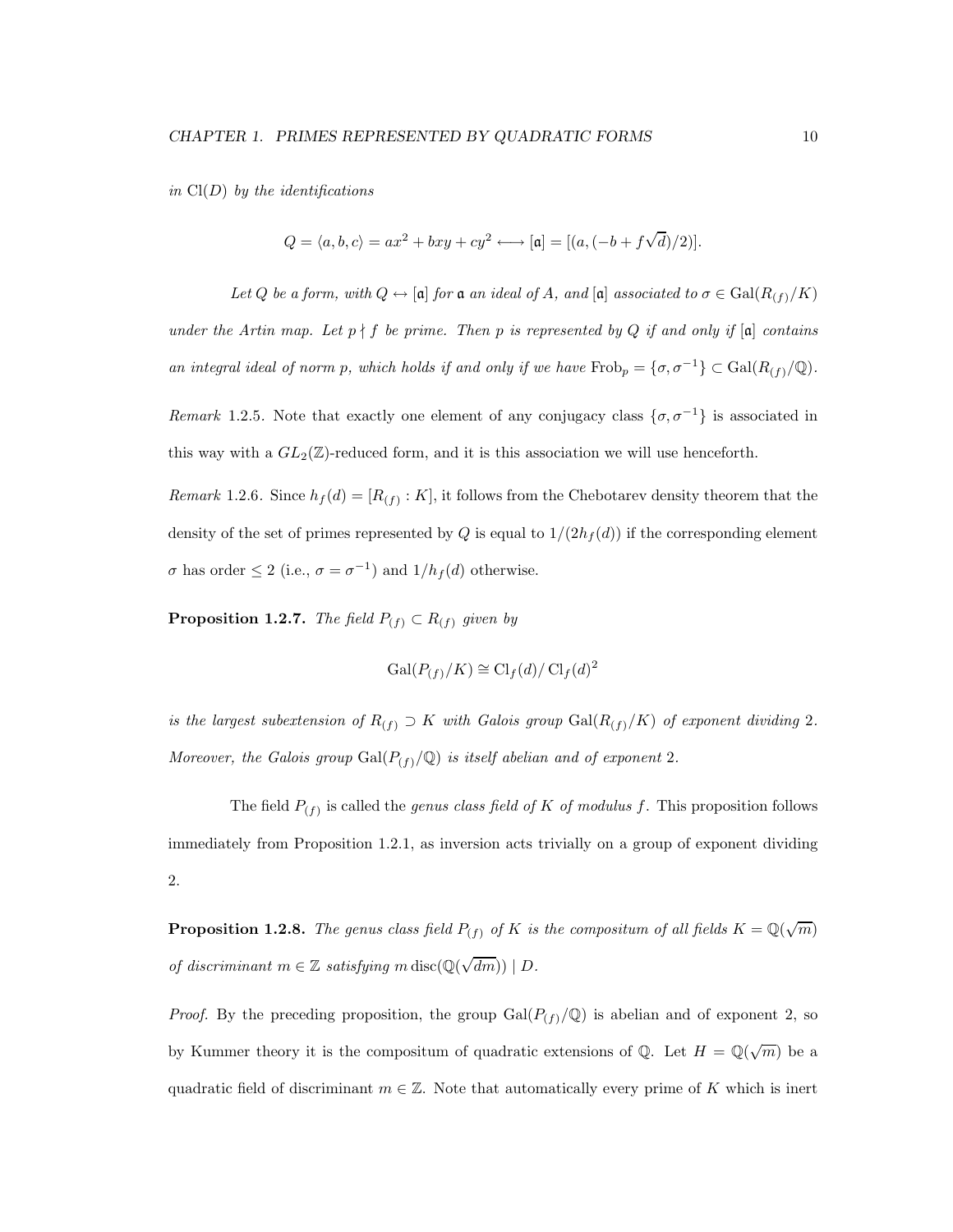over Q and unramified in  $HK/K$  splits completely in  $HK$ ; therefore  $H \subset P_{(f)}$  if and only if the conductor f of the extension  $HK/K$  has  $f | f$ .

By the conductor-discriminant formula [62, Theorem 3.11], the conductor of the extension  $HK/K$  is equal to disc( $HK/K$ ), and disc( $HK/\mathbb{Q}$ ) = dmn, where  $n = \text{disc}(\mathbb{Q}(\sqrt{dm}))$ . But

$$
\operatorname{disc}(HK/\mathbb{Q}) = N_{K/\mathbb{Q}}(\operatorname{disc}(HK/K)) \operatorname{disc}(K/\mathbb{Q})^2 = N(\mathfrak{f})d^2 = \mathfrak{f}^2 d^2.
$$

Putting these together, we conclude that  $f^2 = mn/d$ , and so  $f | f$  if and only if  $mn | df^2 = D$ , as claimed.  $\Box$ 

Given this proposition, we can compute the genus class field explicitly. For  $p$  an odd prime we write  $p^* = (-1)^{(p-1)/2} p$ .

**Corollary 1.2.9.** Let  $p_1, \ldots, p_r$  be the odd primes dividing D and let

$$
K^* = K(\sqrt{p_1^*}, \ldots, \sqrt{p_r^*}).
$$

Then the genus class field  $P_{(f)}$  of K is as follows:

$$
P_{(f)} = \begin{cases} K^*(\sqrt{-1}), & \text{if } d \equiv 1 \pmod{4} \text{ and } 4 \parallel f; \\ K^*(\sqrt{-1}, \sqrt{2}), & \text{if } d \equiv 1 \pmod{4} \text{ and } 8 \mid f; \\ K^*(\sqrt{2}), & \text{if } d \equiv 4 \pmod{8} \text{ and } 4 \mid f; \\ K^*(\sqrt{-1}), & \text{if } d \equiv 0 \pmod{8} \text{ and } 2 \mid f; \\ K^*, & \text{otherwise.} \end{cases}
$$

*Proof.* Let  $m \in \mathbb{Z}$  be a discriminant, and let  $p \mid m$  be an odd prime. We first claim that

$$
\mathbb{Q}(\sqrt{m})\subset P_{(f)}\iff \mathbb{Q}(\sqrt{m/p^*})\subset P_{(f)}\text{ and }\mathbb{Q}(\sqrt{p^*})\subset P_{(f)}.
$$

The direction ( $\Leftarrow$ ) is clear. In the other direction, suppose  $\mathbb{Q}(\sqrt{m}) \subset P_{(f)}$ , so that by the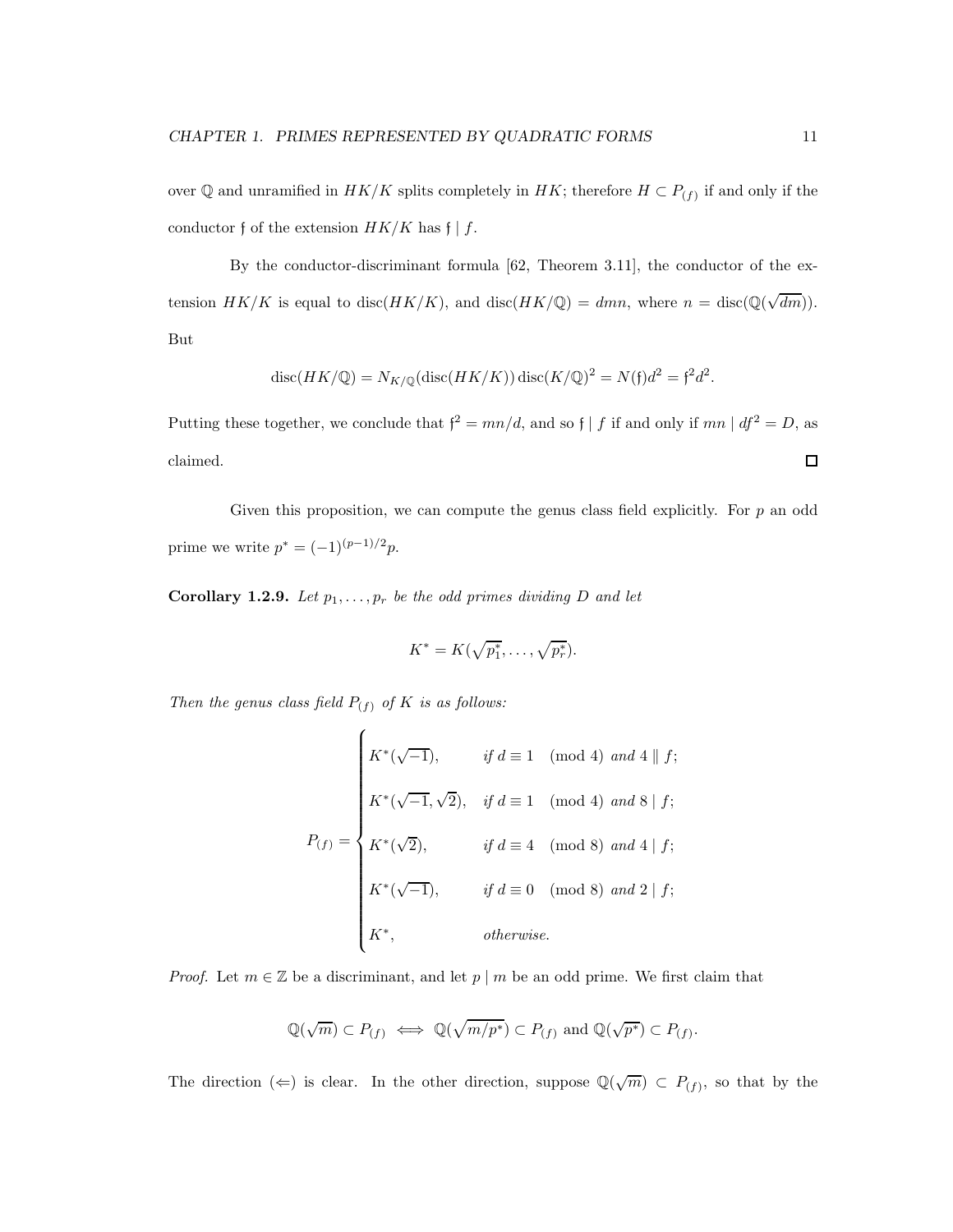preceding proposition we have  $m \operatorname{disc}(\mathbb{Q}(\sqrt{dm})) \mid D$ . Since  $dm/p^* \equiv dm \pmod{4}$  we have

$$
\mathrm{disc}\left(\mathbb{Q}(\sqrt{dm/p^*})\right)\Big|\;p^*\, \mathrm{disc}\left(\mathbb{Q}(\sqrt{dm})\right)
$$

hence

$$
(m/p^*)
$$
disc  $(\mathbb{Q}(\sqrt{dm/p^*})\) | m$ disc  $(\mathbb{Q}(\sqrt{dm})\) | D;$ 

by the preceding proposition, we obtain  $\mathbb{Q}(\sqrt{m/p^*}) \subset P_{(f)}$  as well, hence  $\mathbb{Q}(\sqrt{p^*}) \subset P_{(f)}$ . Therefore by the claim, to prove the proposition it suffices to check if  $\mathbb{Q}(\sqrt{m})$  is contained in  $P_{(f)}$  for  $m = p^*$  for all odd primes p and for  $m = -4, 8, -8$ .

First let  $m = p^*$  for p an odd prime, and let  $g = \gcd(d, p^*)$ . We have  $n = \text{disc}(\mathbb{Q}(\sqrt{dp^*})) =$  $dp^*/g^2$ , so  $p^*n \mid df^2$  if and only if  $(p^*/g) \mid f$  if and only if  $p \mid df$ , which is the statement. Next let  $m = -4$ . If  $d \equiv 1 \pmod{4}$ , then  $n = \text{disc}(\mathbb{Q}(\sqrt{-4d})) = -4d$ , hence  $\sqrt{-1} \in P_{(f)}$  if and only if  $-4n = 16d | df<sup>2</sup>$  if and only if 4 | f. If  $d \equiv 4 \pmod{8}$ , then  $n = -d/4$ , hence  $\sqrt{-1} \in P_{(f)}$  if and only if  $d | df^2$ , which holds automatically; this could also be proven by noting that  $K(\sqrt{-1})$  is an unramified extension of K, so that  $\mathbb{Q}(\sqrt{-1})$  is already contained in  $P_{(1)}$ . If  $d \equiv 0 \pmod{8}$ , then  $n = -d$ , and  $4d | df^2$  if and only if  $2 | f$ . Now let  $m = \pm 8$ . A similar calculation shows that  $n = \text{disc}(\mathbb{Q}(\sqrt{\pm 8d})) = \pm 8d$  or  $n = \pm 2d$  according as  $d \equiv 1 \pmod{4}$  or  $d \equiv 4 \pmod{8}$ , and therefore  $\sqrt{\pm 2} \in P_{(f)}$  if and only if  $8n | df^2$  if and only if  $8 | f$  or  $4 | f$ , accordingly. And if  $d \equiv 0$ (mod 8) then  $n = \pm d/8$ , so  $\sqrt{\pm 2} \in P_{(f)}$  for all f, for again  $K(\sqrt{\pm 2})$  is an unramified extension of K. Finally, we see by the preceding that  $\sqrt{\pm 2} \in P_{(f)}$  implies  $\sqrt{-1} \in P_{(f)}$ , and the result follows.  $\Box$ 

If G is an abelian group and  $n \in \mathbb{Z}_{>0}$ , then we define  $G[n] = \{g \in G : ng = 0\}$ . The following two corollaries are immediate from the proposition.

**Corollary 1.2.10.** The odd primes p which ramify in  $P_{(f)}$  are exactly the odd primes that divide D.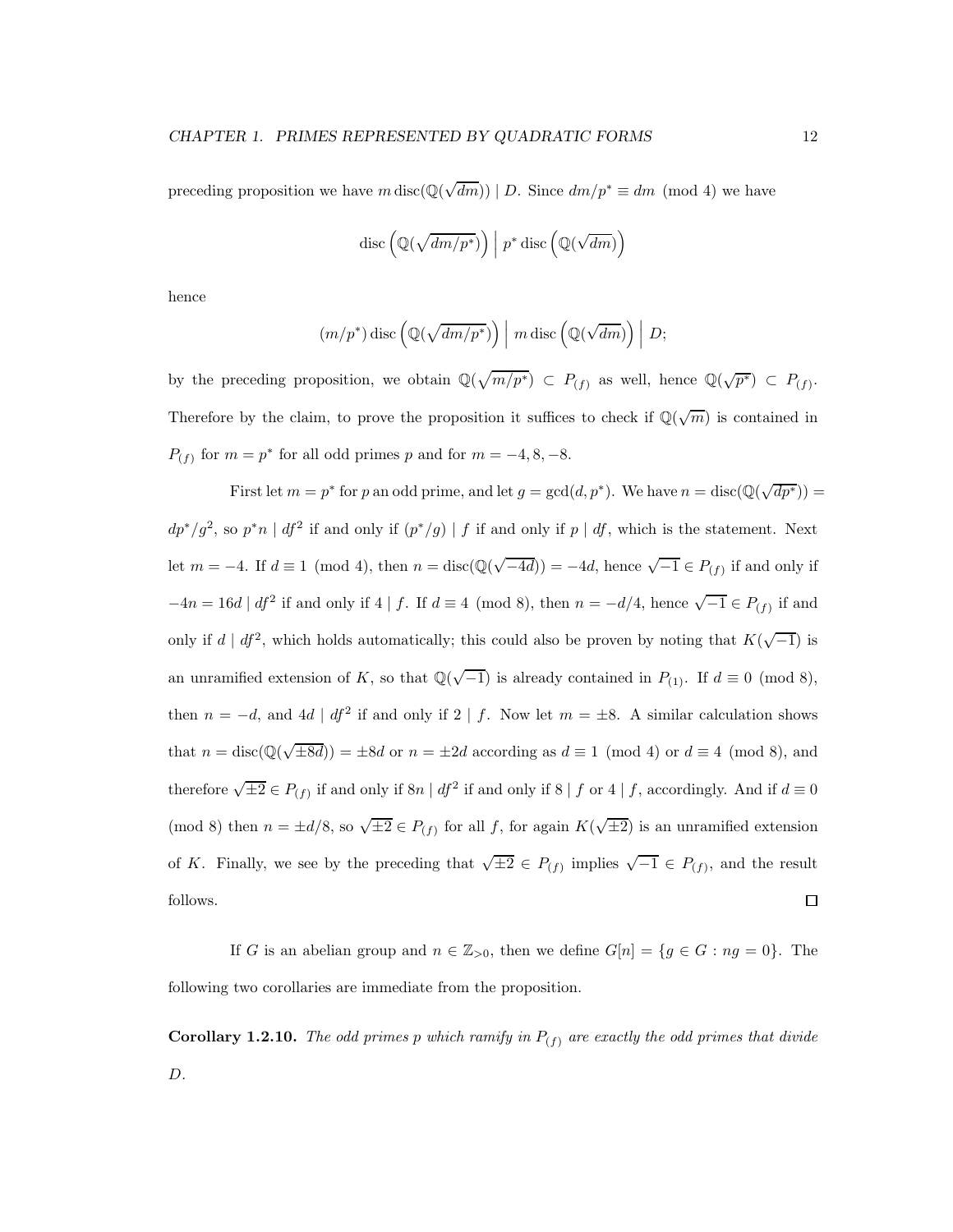**Corollary 1.2.11.** If d has g distinct prime factors, then  $Cl(d)[2] \cong (\mathbb{Z}/2\mathbb{Z})^{g-1}$ .

For a fundamental discriminant  $d < 0$ , let

$$
\chi(n) = \chi_d(n) = \left(\frac{d}{n}\right)
$$

denote the Kronecker symbol.

**Lemma 1.2.12** ([11, Theorem 7.24]). The sequence

$$
1 \to A_f^* \to A^* \to (A/fA)^*/(\mathbb{Z}/f\mathbb{Z})^* \to \mathrm{Cl}_f(d) \to \mathrm{Cl}(d) \to 1,
$$

is exact and functorial in f (by divisibility), and

$$
h(D) = \frac{h(d)f}{[A^* : A_f^*]} \prod_{p \mid f} \left(1 - \left(\frac{d}{p}\right) \frac{1}{p}\right).
$$

We will need only part of the following proposition, but we give a full statement for completeness, as the result may be of independent interest.

**Proposition 1.2.13.** For  $f \in \mathbb{Z}_{>0}$ , we have

$$
\frac{(A/fA)^*}{(\mathbb{Z}/f\mathbb{Z})^*}\cong \prod_{p^e\parallel f}\frac{(A/p^eA)^*}{(\mathbb{Z}/p^e\mathbb{Z})^*}
$$

where p is prime and  $e > 0$ . We have

$$
\frac{(A/2^e A)^*}{(\mathbb{Z}/2^e \mathbb{Z})^*} \cong \begin{cases}\n0, & \text{if } d \equiv 1 \pmod{8} \text{ and } e = 1; \\
\mathbb{Z}/2\mathbb{Z} \oplus \mathbb{Z}/2^{e-2}\mathbb{Z}, & \text{if } d \equiv 1 \pmod{8} \text{ and } e \ge 2; \\
\frac{(A/2^e A)^*}{(\mathbb{Z}/2^e \mathbb{Z})^*} \cong \begin{cases}\n\mathbb{Z}/3\mathbb{Z}, & \text{if } d \equiv 5 \pmod{8} \text{ and } e = 1; \\
\mathbb{Z}/3\mathbb{Z} \oplus \mathbb{Z}/2\mathbb{Z} \oplus \mathbb{Z}/2^{e-2}\mathbb{Z}, & \text{if } d \equiv 5 \pmod{8} \text{ and } e \ge 2; \\
\mathbb{Z}/2\mathbb{Z} \oplus \mathbb{Z}/2^{e-1}\mathbb{Z}, & \text{if } d \equiv 4 \pmod{8}; \\
\mathbb{Z}/2^e \mathbb{Z}, & \text{if } d \equiv 0 \pmod{8};\n\end{cases}
$$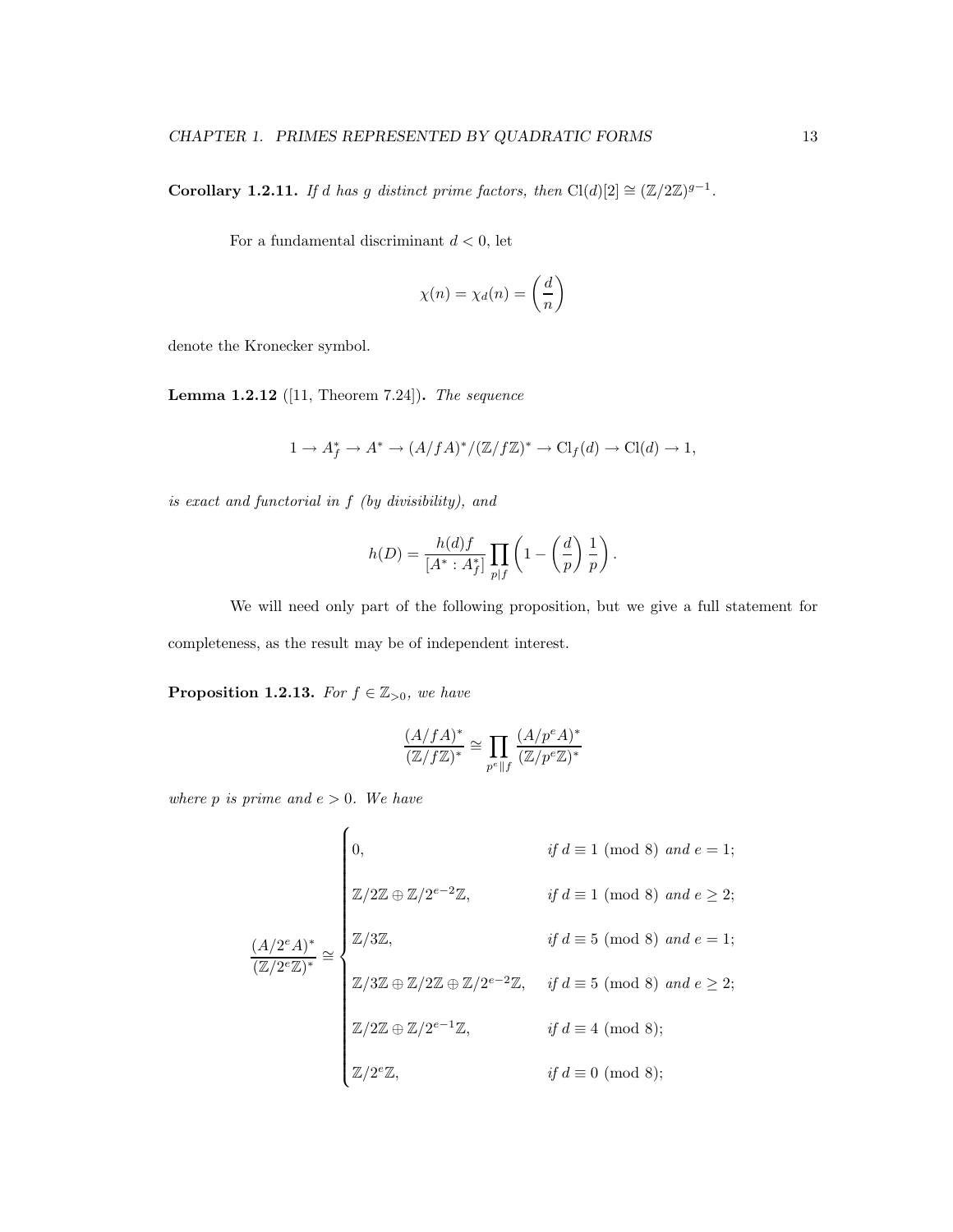and

$$
\frac{(A/3^e A)^*}{(\mathbb{Z}/3^e \mathbb{Z})^*} \cong \begin{cases} \mathbb{Z}/2\mathbb{Z} \oplus \mathbb{Z}/3^{e-1}\mathbb{Z}, & \text{if } d \equiv 1 \pmod{3}; \\ \mathbb{Z}/4\mathbb{Z} \oplus \mathbb{Z}/3^{e-1}\mathbb{Z}, & \text{if } d \equiv 2 \pmod{3}; \\ \mathbb{Z}/3^e \mathbb{Z}, & \text{if } d \equiv 3 \pmod{9}; \\ \mathbb{Z}/3\mathbb{Z} \oplus \mathbb{Z}/3^{e-1}\mathbb{Z}, & \text{if } d \equiv 6 \pmod{9}; \end{cases}
$$

and finally for  $p \neq 2, 3$ , we have

$$
\frac{(A/p^e A)^*}{(\mathbb{Z}/p^e \mathbb{Z})^*} \cong \begin{cases} \mathbb{Z}/(p-1)\mathbb{Z} \oplus \mathbb{Z}/p^{e-1}\mathbb{Z}, & \text{if } (d/p) = 1; \\ \\ \mathbb{Z}/(p+1)\mathbb{Z} \oplus \mathbb{Z}/p^{e-1}\mathbb{Z}, & \text{if } (d/p) = -1; \\ \\ \mathbb{Z}/p^e \mathbb{Z}, & \text{if } (d/p) = 0. \end{cases} (*)
$$

Proof. The first statement follows from the Chinese remainder theorem. Throughout we assume p is a prime and  $e > 0$ .

For the rest, first note that

$$
\frac{(A/p^eA)^*}{(\mathbb{Z}/p^e\mathbb{Z})^*} \cong \frac{(A_p/p^eA_p)^*}{(\mathbb{Z}_p/p^e\mathbb{Z}_p)^*},
$$

where  $A_p$  denotes the completion of A at p and  $\mathbb{Z}_p$  the ring of p-adic integers.

We first deal with the case  $(d/p) = 1$ . Then it is easy to see [42, §II.5] that

$$
\frac{(A_p/p^e A_p)^*}{(\mathbb{Z}_p/p^e \mathbb{Z}_p)^*} \cong (\mathbb{Z}_p/p^e \mathbb{Z}_p)^* = \begin{cases} 0, & \text{if } p^e = 2; \\ & \\ \mathbb{Z}/2\mathbb{Z} \oplus \mathbb{Z}/2^{e-2}\mathbb{Z}, & \text{if } p = 2 \text{ and } e \geq 2; \\ & \\ \mathbb{Z}/(p-1)\mathbb{Z} \oplus \mathbb{Z}/p^{e-1}\mathbb{Z}, & \text{otherwise.} \end{cases}
$$

From now on we assume  $(d/p) \neq 1$ .

Let  $K_p$  denote the completion of K at p, so that  $A_p$  is its valuation ring. Then  $K_p$  is field extension of  $\mathbb{Q}_p$  with  $[K_p : \mathbb{Q}_p] = 2$ . In fact, if  $(d/p) = -1$ , then  $K_p$  is the unique unramified field extension of  $\mathbb{Q}_p$  of degree 2, and if  $(d/p) = 0$ , then  $K_p$  is a ramified field extension of  $\mathbb{Q}_p$ .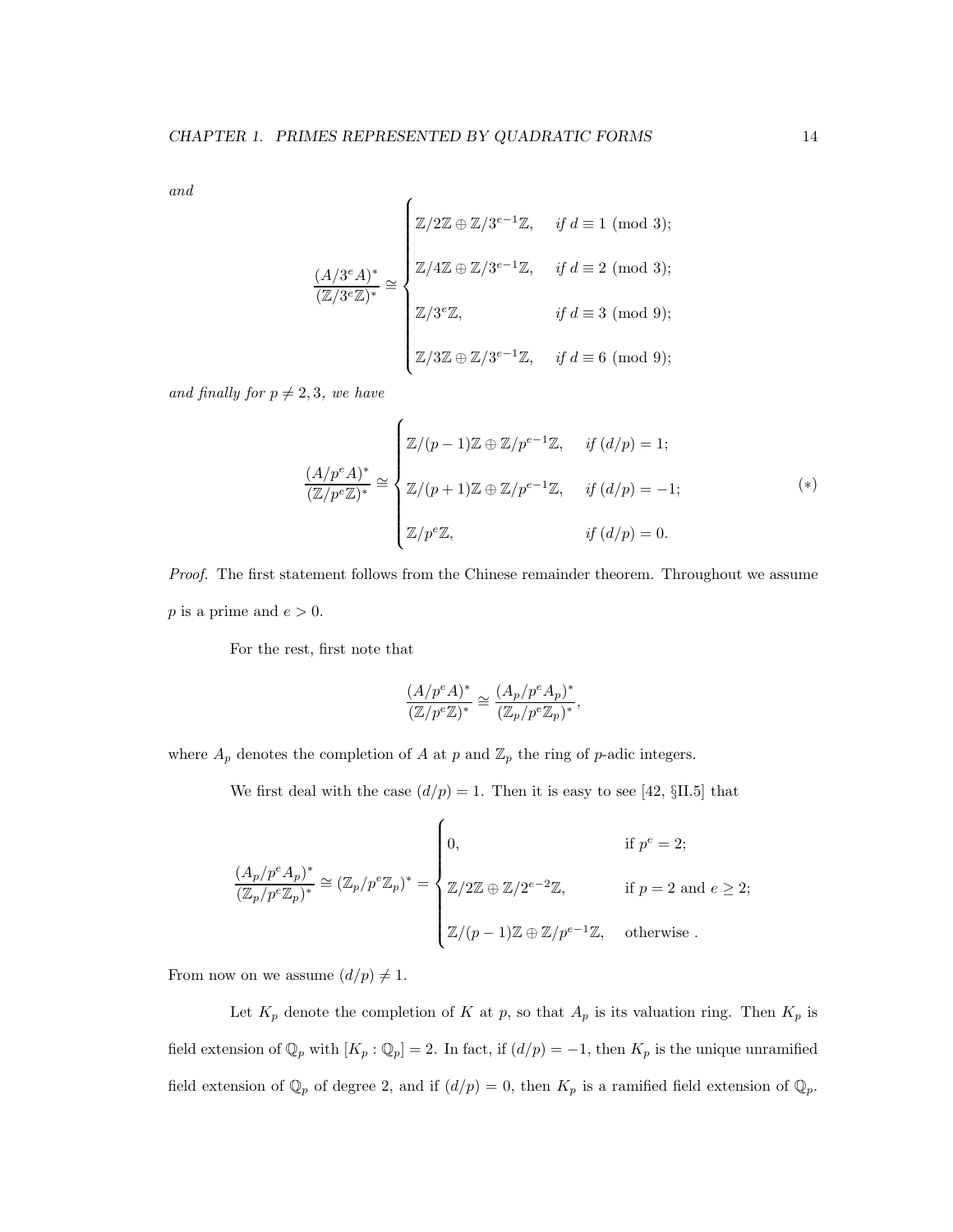We denote by v the unique valuation on  $K_p$  normalized so that  $v(p) = 1$ . Define:

$$
\mathfrak{p} = \{x \in A_p : v(x) > 0 \text{ for all } v\},
$$
  

$$
V(A_p) = \{x \in A_p : v(x) > 1/(p-1) \text{ for all } v\},
$$
  

$$
\mu(A_p) = \{x \in A_p : x^m = 1 \text{ for some } m \in \mathbb{Z}_{>0}\}.
$$

We find that  $\mathfrak{p} = \pi A_p$  for some  $\pi \in A_p$ .

It follows from [42, Proposition II.5.4] that there exists a (continuous) homomorphism  $\log_p: A_p^* \to A_p$  such that

$$
\log_p(1+x) = x - \frac{x^2}{2} + \frac{x^3}{3} - \dots
$$

for all  $x \in \mathfrak{p}$ , with the property that  $\log_p$  restricts to an isomorphism  $1 + V(A_p) \stackrel{\sim}{\rightarrow} V(A_p)$ . Moreover, we have that  $1 + p^t A_p \xrightarrow{\sim} p^t A_p$  for all  $t > 1/(p-1)$ .

We first treat the case  $p^e = 2$ : then  $(\mathbb{Z}/2\mathbb{Z})^*$  is the trivial group, and

$$
(A/2A)^* \approx \begin{cases} \mathbb{Z}/3\mathbb{Z}, & \text{if } (d/2) = -1; \\ \\ \mathbb{Z}/2\mathbb{Z}, & \text{if } (d/2) = 0. \end{cases}
$$

Now suppose  $p^e \neq 2$ . Then one has an exact sequence

$$
0\to \frac{1+V(A_p)}{1+p^eA_p}\to \left(\frac{A_p}{p^eA_p}\right)^*\to \frac{A_p^*}{1+V(A_p)}\to 0;
$$

the second map is well-defined, for if  $x, y \in A_p^*$  satisfy  $x \equiv y \pmod{p^e}$ , then indeed

$$
\frac{x}{y} \in 1 + p^e A_p \subset 1 + V(A_p).
$$

We have an analogous exact sequence for  $\mathbb{Z}_p$ , and since  $(1 + V(A_p)) \cap \mathbb{Z}_p = 1 + V(\mathbb{Z}_p)$ ,

it injects term-by-term into the one for  $A_p$ , yielding the following exact sequence:

$$
0 \to \frac{\frac{1+V(A_p)}{1+p^eA_p}}{\frac{1+V(\mathbb{Z}_p)}{1+p^e\mathbb{Z}_p}} \to \frac{\left(\frac{A_p}{p^eA_p}\right)^*}{\left(\frac{\mathbb{Z}_p}{p^e\mathbb{Z}_p}\right)^*} \xrightarrow{\phi} \frac{\frac{A_p^*}{1+V(A_p)}}{\frac{\mathbb{Z}_p^*}{1+V(\mathbb{Z}_p)}} \to 0.
$$
 (②)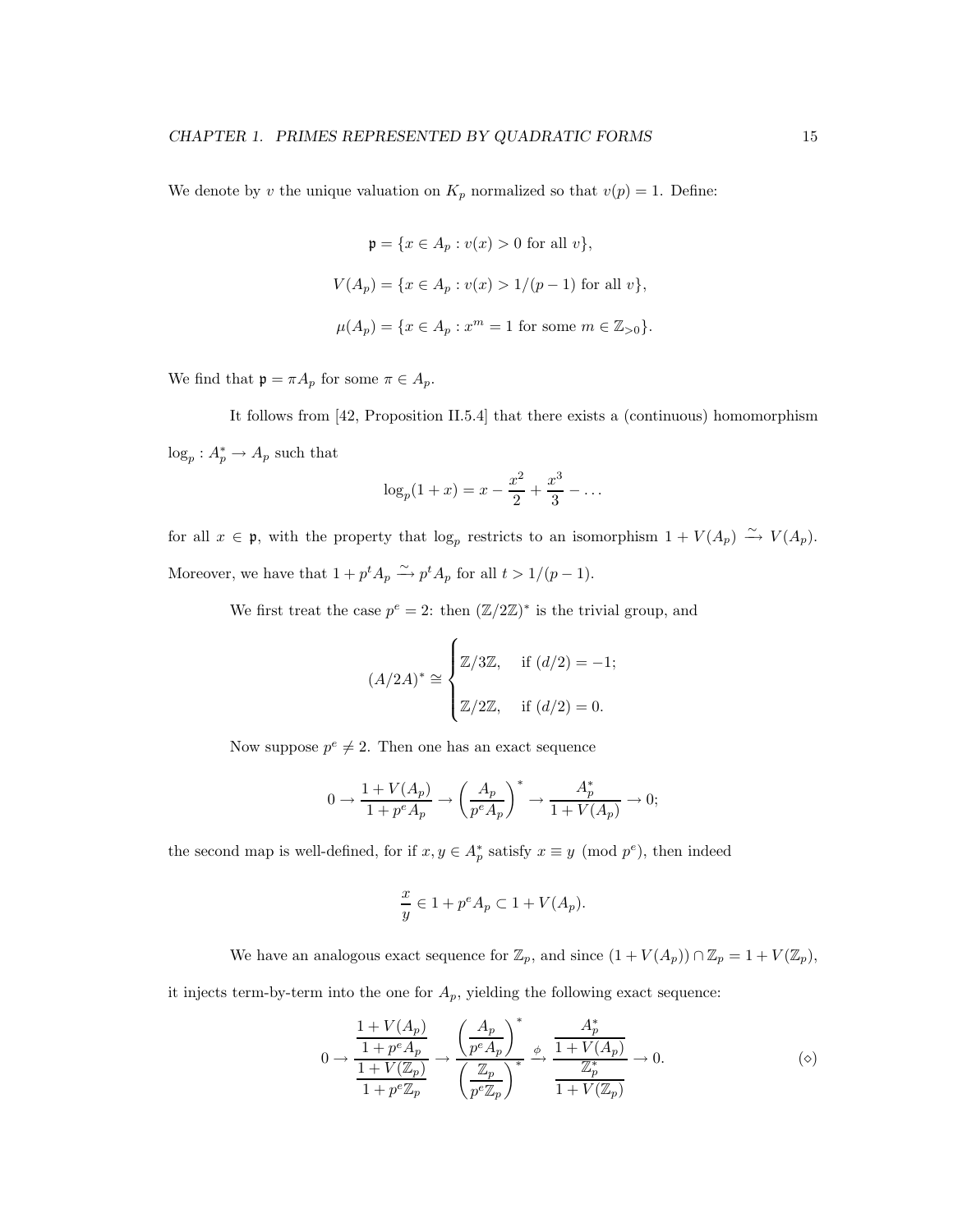From the above, we see that by the logarithm map,

$$
\frac{1+V(A_p)}{1+p^eA_p}\cong \frac{V(A_p)}{p^eA_p}\quad\text{ and }\quad \frac{1+V(\mathbb{Z}_p)}{1+p^e\mathbb{Z}_p}\cong \frac{V(\mathbb{Z}_p)}{p^e\mathbb{Z}_p}.
$$

We compute that

$$
V(A_p) = \begin{cases} \mathfrak{p}^3, & \text{if } p = 2 \text{ and } (d/2) = 0; \\ \mathfrak{p}^2 = 4A_2, & \text{if } p = 2 \text{ and } (d/2) = -1; \\ 3A_3, & \text{if } p = 3 \text{ and } (d/3) = 0; \\ \mathfrak{p}, & \text{otherwise.} \end{cases}
$$

Furthermore,  $V(\mathbb{Z}_p) = p\mathbb{Z}_p$  for  $p \neq 2$  and  $V(\mathbb{Z}_2) = 4\mathbb{Z}_2$ .

We now exhibit an element  $\beta \in A_p$  such that  $V(A_p) = V(\mathbb{Z}_p) + \mathbb{Z}_p\beta$  with known valuation. First, suppose  $(d/p) = -1$ , and let  $\epsilon \in A_p$  be such that  $A_p = \mathbb{Z}_p + \epsilon \mathbb{Z}_p$  as additive groups. It follows that  $v(\epsilon) = 0$ . By the previous paragraph,

$$
V(A_p) = \begin{cases} 4\mathbb{Z}_2 + 4\epsilon \mathbb{Z}_2, & \text{if } p = 2; \\ p\mathbb{Z}_p + p\epsilon \mathbb{Z}_p, & \text{otherwise.} \end{cases}
$$

Thus we may take  $\beta = 4\epsilon$  or  $\beta = p\epsilon$ , according as  $p = 2$  or not. Next, suppose that  $(d/p) = 0$ . Then

$$
V(A_p) = \begin{cases} \pi^3 \mathbb{Z}_2 + 4\mathbb{Z}_2, & \text{if } p = 2; \\ 3\mathbb{Z}_3 + 3\pi \mathbb{Z}_3, & \text{if } p = 3; \\ \pi \mathbb{Z}_p + p\mathbb{Z}_p, & \text{otherwise.} \end{cases}
$$

So we may take  $\beta = \pi^3$ ,  $\beta = 3\pi$ , or  $\beta = \pi$ , accordingly. It follows that the group

$$
\frac{V(A_p)/p^e A_p}{V(\mathbb{Z}_p)/p^e \mathbb{Z}_p}
$$

is cyclic and generated by  $\beta$ , and that the order of  $\beta$  is  $p^d$ , where  $d = \lceil e - v(\beta) \rceil$ . Breaking this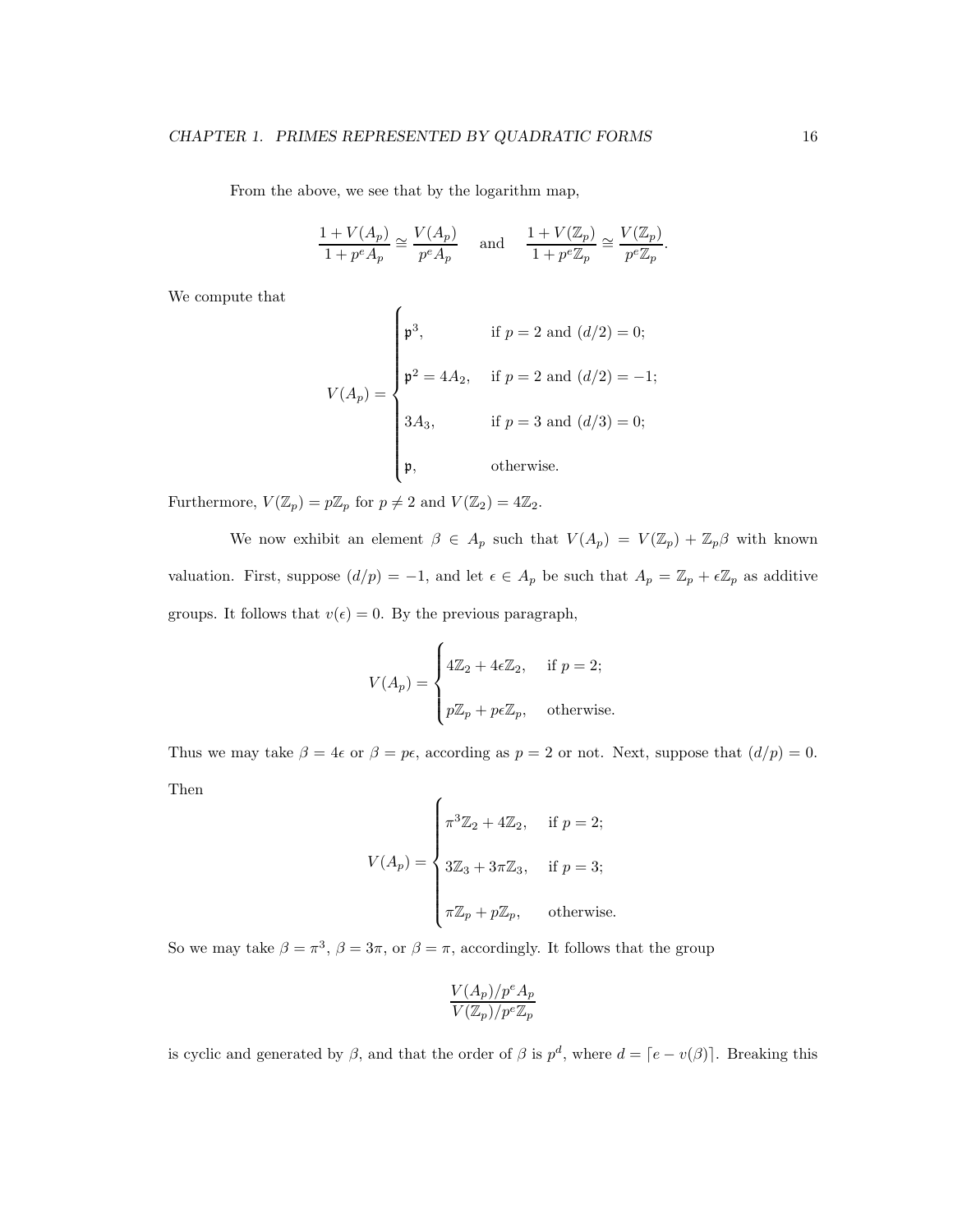up into cases, we obtain:

$$
\frac{V(A_p)/p^e A_p}{V(\mathbb{Z}_p)/p^e \mathbb{Z}_p} \cong \begin{cases} \mathbb{Z}/2^{e-1}\mathbb{Z}, & \text{if } p = 2 \text{ and } (d/2) = 0; \\ \mathbb{Z}/2^{e-2}\mathbb{Z}, & \text{if } p = 2 \text{ and } (d/2) = -1; \\ \mathbb{Z}/3^{e-1}\mathbb{Z}, & \text{if } p = 3; \\ \mathbb{Z}/p^{e-1}\mathbb{Z}, & \text{if } p \neq 2, 3 \text{ and } (d/p) = -1; \\ \mathbb{Z}/p^e \mathbb{Z}, & \text{if } p \neq 2, 3 \text{ and } (d/p) = 0. \end{cases}
$$

This completes the analysis of the kernel of  $\phi$  in ( $\diamond$ ).

Now we analyze the image of  $\phi$ . First suppose  $p \neq 2, 3$ . Then we have  $A_p^*/(1+V(A_p)) \cong$  $\mu(A_p)$  (see [42, Proposition II.5.3]), and this group can be computed as follows. If  $L_w$  is any local field of characteristic  $p$  with residue field  $k_w$ , then the group of roots of unity of order prime to p in  $L_w$  is isomorphic to  $k_w^*$ . Since  $[K_p : \mathbb{Q}_p] = 2$  and the extension  $\mathbb{Q}_p(\zeta_p)$  is a totally ramified extension of  $\mathbb{Q}_p$  of degree  $p-1$ , we conclude that  $A_p$  contains no p-power roots of unity. Therefore

$$
\mu(A_p) \cong \begin{cases} \mu_{p^2 - 1}, & \text{if } (d/p) = -1; \\ \mu_{p-1}, & \text{if } (d/p) = 0; \end{cases}
$$

where for any  $m \in \mathbb{Z}_{>0}$  we denote by  $\mu_m$  the group of roots of unity of order dividing m, a cyclic group of order m. Since  $\mu(\mathbb{Z}_p) = \mu_{p-1}$ , putting these two pieces together, we see that in the exact sequence  $(\diamond)$ , the kernel and image groups have relatively prime order, so the exact sequence splits, and we obtain the result of the proposition.

If  $p = 3$ , then we use the fact that there are only 3 field extensions of  $\mathbb{Q}_p$  of degree 2 up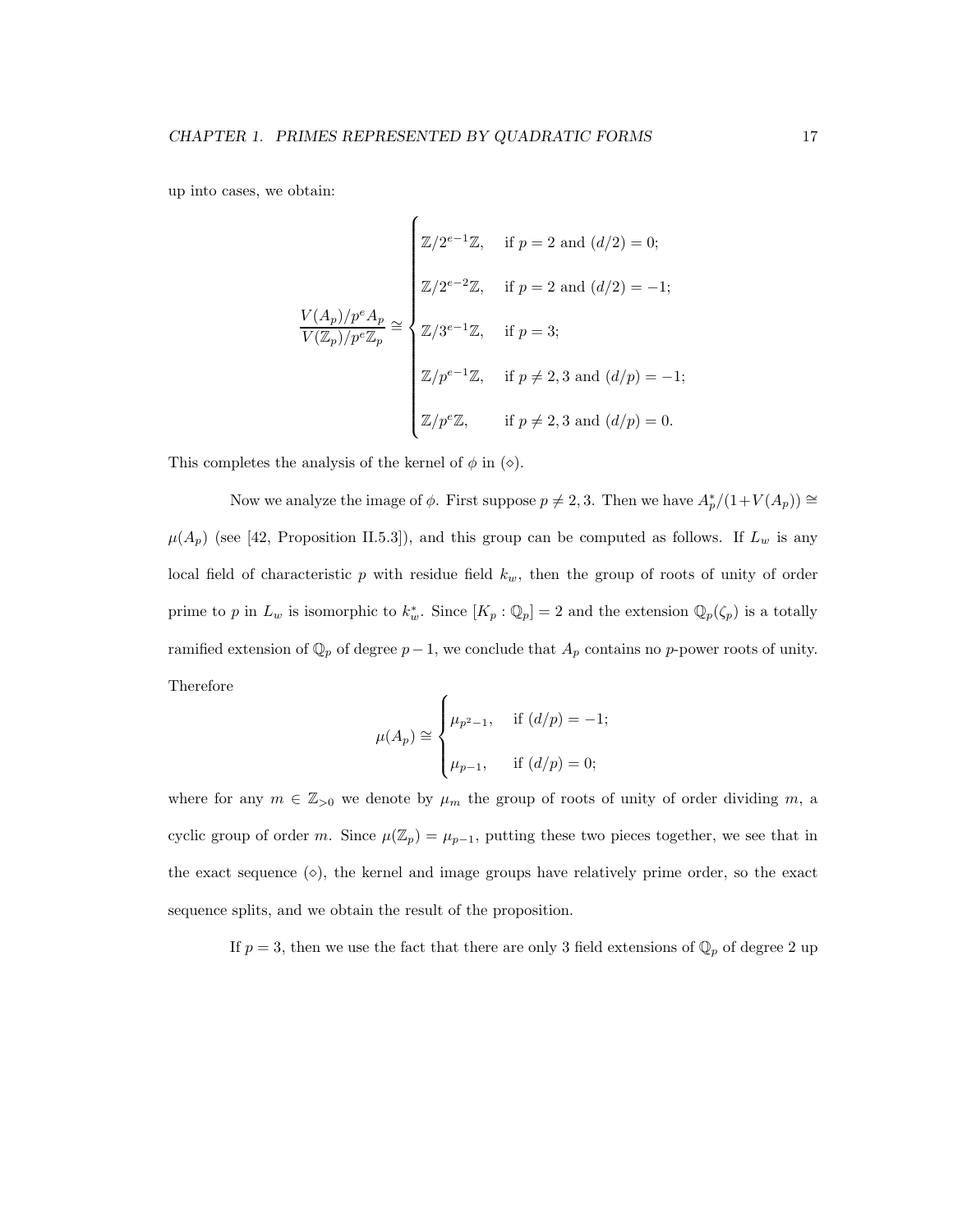to isomorphism (namely,  $\mathbb{Q}_3(\sqrt{c})$  where  $c \in \{-3, 3, -1\}$ ), and we see easily that

$$
\frac{A_3^*/(1+V(A_3))}{\mathbb{Z}_3^*/(1+V(\mathbb{Z}_3))} \cong \begin{cases} \mu_2, & \text{if } (d/3) = 1; \\ \mu_4, & \text{if } (d/3) = -1; \\ \mu_3, & \text{if } (d/3) = 0. \end{cases}
$$

Again ( $\circ$ ) splits for  $(d/3) \neq 0$  and also trivially when  $e = 1$ . If  $d \equiv 6 \pmod{9}$ , then sequence also splits by mapping the group into  $\mu_3(A_3^*) \subset A_3^*$ . For  $d \equiv 3 \pmod{9}$ , we have  $K_3 \cong \mathbb{Q}_3(\sqrt{3})$ , and one checks directly that the element  $1 + \sqrt{3}$  is an element of order  $3^e$  in  $(A_3/3^eA_3)^*$  modulo  $(\mathbb{Z}_3/3^e\mathbb{Z}_3)^*$ , so the sequence does not split.

For  $p = 2$ , we continue in the spirit of our local computations to complete the proof. We have already dealt with the case  $e = 1$  above. Every field extension of  $\mathbb{Q}_2$  of degree 2 is isomorphic to  $\mathbb{Q}_2(\sqrt{c})$  for  $c \in \{-1, \pm 2, \pm 3, \pm 6\}$ . One finds that:

$$
\#\frac{A_2^*/(1+V(A_2))}{\mathbb{Z}_2^*/(1+V(\mathbb{Z}_2))} = \begin{cases} 6, & \text{if } d \equiv 5 \pmod{8}; \\ 2, & \text{otherwise}. \end{cases}
$$

Now ( $\diamond$ ) splits for  $(d/2) = -1$  mapping  $\mu_6 \subset A_2^*$  and for  $d \equiv 0 \pmod{4}$  we have  $c \in \{-1,3\}$ and the sequence splits again mapping the nontrivial element to  $\sqrt{c}$ . The sequence does not split when  $d \equiv 0 \pmod{8}$ , so that  $c \in \{\pm 2, \pm 6\}$  because the element  $1 + \sqrt{c}$  is an element of order  $2^e$ in  $(A_2/2^eA_2)^*$  modulo  $(\mathbb{Z}_2/2^e\mathbb{Z})^*$ . This completes the proof.  $\Box$ 

Definition 1.2.14. Let Q be a form of discriminant  $D < 0$  and let  $r \in \mathbb{Z}_{\geq 1}$ . The form  $Q'$  is an  $r$ -lift of  $Q$  if the following conditions hold:

- (a)  $Q$  and  $Q'$  have the same fundamental discriminant  $d = d'$ ;
- (b) The discriminant of  $Q'$  satisfies  $D' = r^2 D$ ;
- (c) In the natural (restriction) map

$$
\phi: \mathrm{Cl}(D') \to \mathrm{Cl}(D)
$$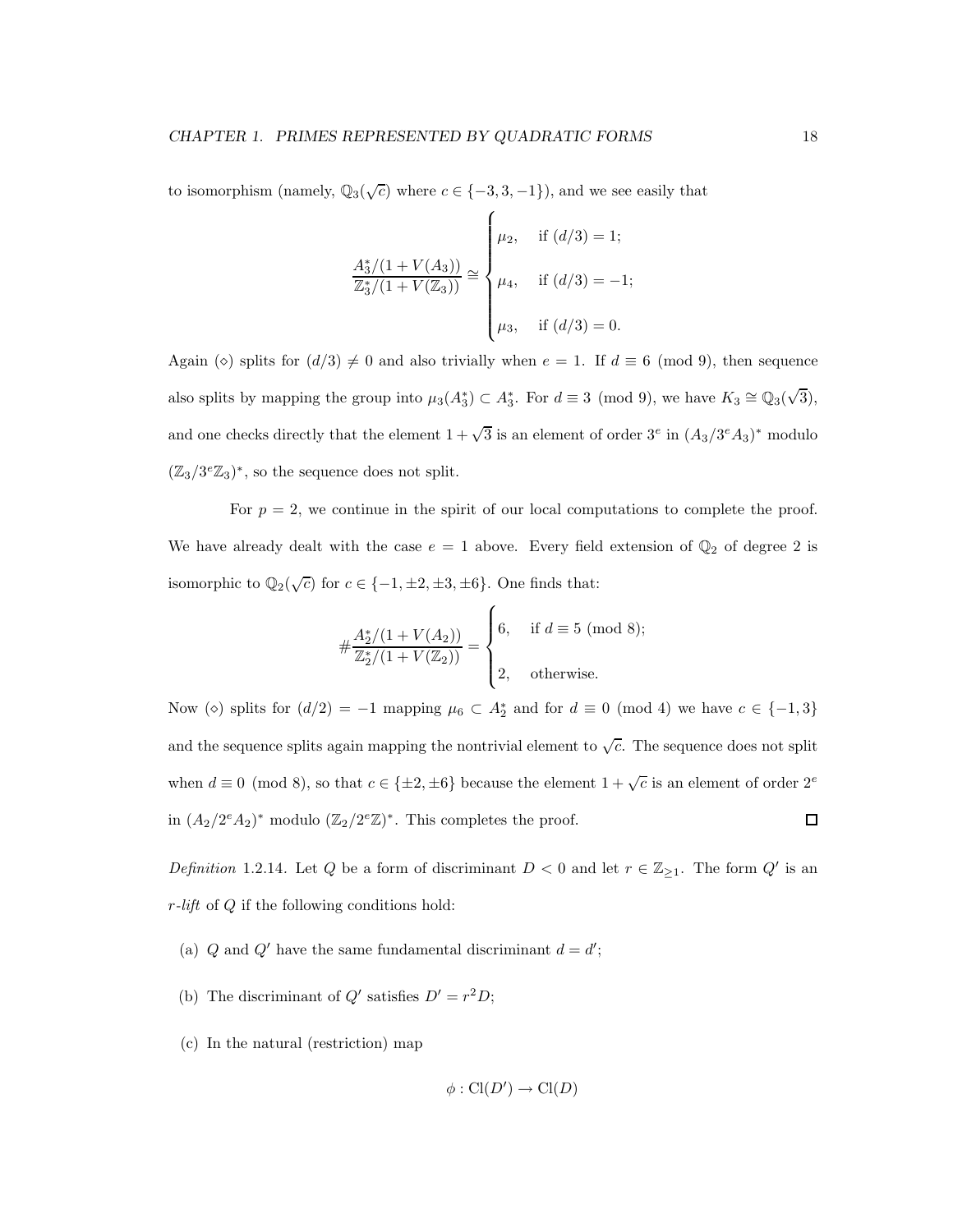we have  $\phi(\sigma') = \sigma$ , where  $\sigma \leftrightarrow Q$  and  $\sigma' \leftrightarrow Q'$ .

We now prove an elementary lemma.

**Lemma 1.2.15.** Let  $Q = \langle a, b, c \rangle$  be an  $SL_2(\mathbb{Z})$ -reduced form associated to  $\sigma$ . Then  $\sigma$  has order dividing 2 if and only if  $0 = b$  or  $b = a$  or  $a = c$ .

Suppose that  $\sigma$  has order dividing 2 and 2 | D. Then Q has a 2-lift  $Q'$  with  $Q' \leftrightarrow \sigma'$  of order 2 if and only if  $0 = b$ .

*Proof.* Throughout this proof, we require only that forms be  $SL_2(\mathbb{Z})$ -reduced rather than  $GL_2(\mathbb{Z})$ reduced, but we maintain all other assumptions on our forms, as in the introduction. Recall that Q is  $SL_2(\mathbb{Z})$ -reduced if and only if  $|b| \le a \le c$  and  $b = 0$  if either  $|b| = a$  or  $a = c$ .

The first statement of the lemma is classical: The opposite of the form Q is the form  $SL_2(\mathbb{Z})$ -equivalent to  $Q' = \langle a, -b, c \rangle$ . But this form is already  $SL_2(\mathbb{Z})$ -reduced, unless  $|b| = a$ or  $a = c$ , and in either of these cases in fact  $Q'$  is  $SL_2(\mathbb{Z})$ -equivalent to  $Q$ , so that  $\sigma$  has order dividing 2.

For the second statement, first suppose  $0 = b$  and that a is odd. Note that the form  $Q' = \langle a, 0, 4c \rangle$  is a 2-lift of Q, since the set of primes which it represents is a subset of those represented by Q. If c is odd, then a 2-lift is  $\langle 4a, 0, c \rangle$  if  $4a \leq c$  and  $\langle c, 0, 4a \rangle$  if  $4a > c$ . This concludes this case, because if  $a$  and  $c$  are both even then  $Q$  is not primitive.

Next, suppose that  $b = a$ . Then since D is even, a is even, so c is odd. Therefore a 2-lift of Q is the form  $SL_2(\mathbb{Z})$ -equivalent to  $Q' = \langle 4a, 2a, c \rangle$ , which is either  $Q'$  if  $4a < c$ , or  $\langle c, -2a, 4a \rangle$  if  $2a < c < 4a$ , or  $\langle c, 2(c - a), 4a + c \rangle$  if  $c < 2a$ ; we cannot have  $4a = c$  or  $2a = c$  as then c is even and Q is not primitive. In any case, the 2-lift visibly has order  $> 2$ , therefore all 2-lifts have order  $> 2$  since they differ by an element of the kernel which is of order dividing 2, by Proposition 1.2.13.

Finally, suppose  $a = c$ . Here, we know that b is even so a is odd, and a 2-lift of Q is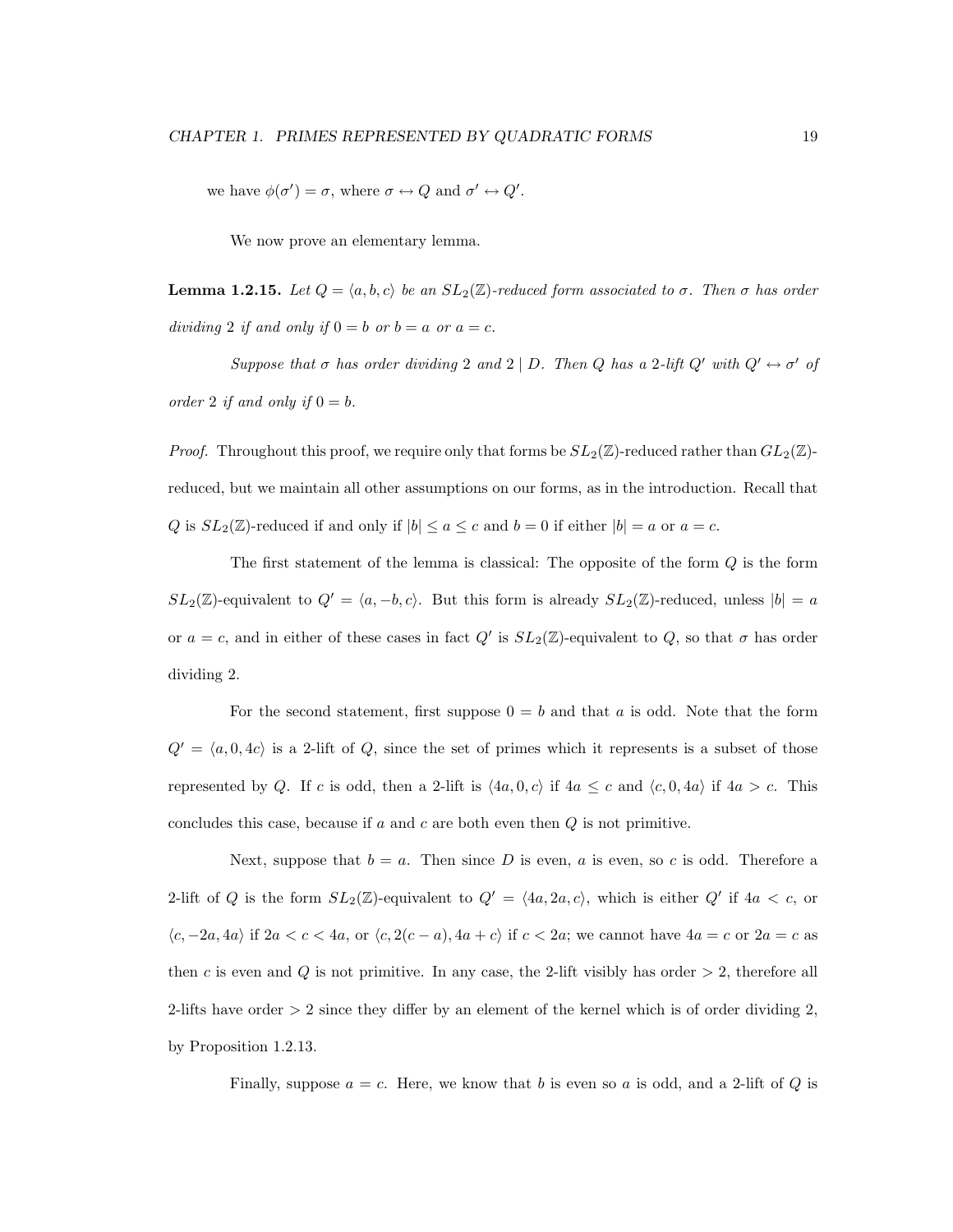the form  $SL_2(\mathbb{Z})$ -equivalent to  $Q' = \langle a, 2b, 4a \rangle$ , which is  $Q'$  if  $2b < a$  and  $\langle a, 2(b-a), 5a - 2b \rangle$ if  $2b > a$ ; we cannot have  $2b = a$ , since a is odd. This form has order dividing 2 if and only if  $b = a$  which is impossible (a must be even from the previous paragraph), and otherwise this lift  $\Box$ has order  $> 2$ .

In the sequel, we will use lower bounds on the sizes of these class groups. If we write

$$
L(s, \chi) = \sum_{n=1}^{\infty} \frac{\chi(n)}{n^s} = \sum_{n=1}^{\infty} \frac{(d/n)}{n^s}
$$

for  $s \in \mathbb{C}$  with  $\text{Re}(s) > 0$ , then

$$
h(d) = \frac{\sqrt{|d|}}{\pi}L(1,\chi)
$$

for  $|d| > 4$  (see e.g. [13, §6]). By the Brauer-Siegel theorem,  $\log h(d)$  is asymptotic to  $\log(\sqrt{|d|})$ as  $|d| \to \infty$ ; by a result of Siegel [52], we know that for every  $\epsilon > 0$ , there exists a constant  $c(\epsilon)$ such that

$$
L(1,\chi) > \frac{c(\epsilon)}{|d|^{\epsilon}};
$$

however, this constant  $c(\epsilon)$  is not known to be effectively computable. Therefore we will use the following result on the size of  $L(1, \chi)$ .

**Lemma 1.2.16** (Tatuzawa [57]). For any  $0 < \epsilon < 1/2$ , there is at most one fundamental discriminant  $d < 0$  with  $\log |d| > \max(1/\epsilon, 11.2)$  satisfying

$$
L(1,\chi) \leq 0.655 \frac{\epsilon}{|d|^{\epsilon}}.
$$

### 1.3 Characterizing equivalence via class groups

In this section, we characterize the class groups which can arise from a pair of quadratic forms which represent almost the same primes. In particular (Proposition 1.3.7), if the forms have different fundamental discriminants, we show that they must either be of exponent dividing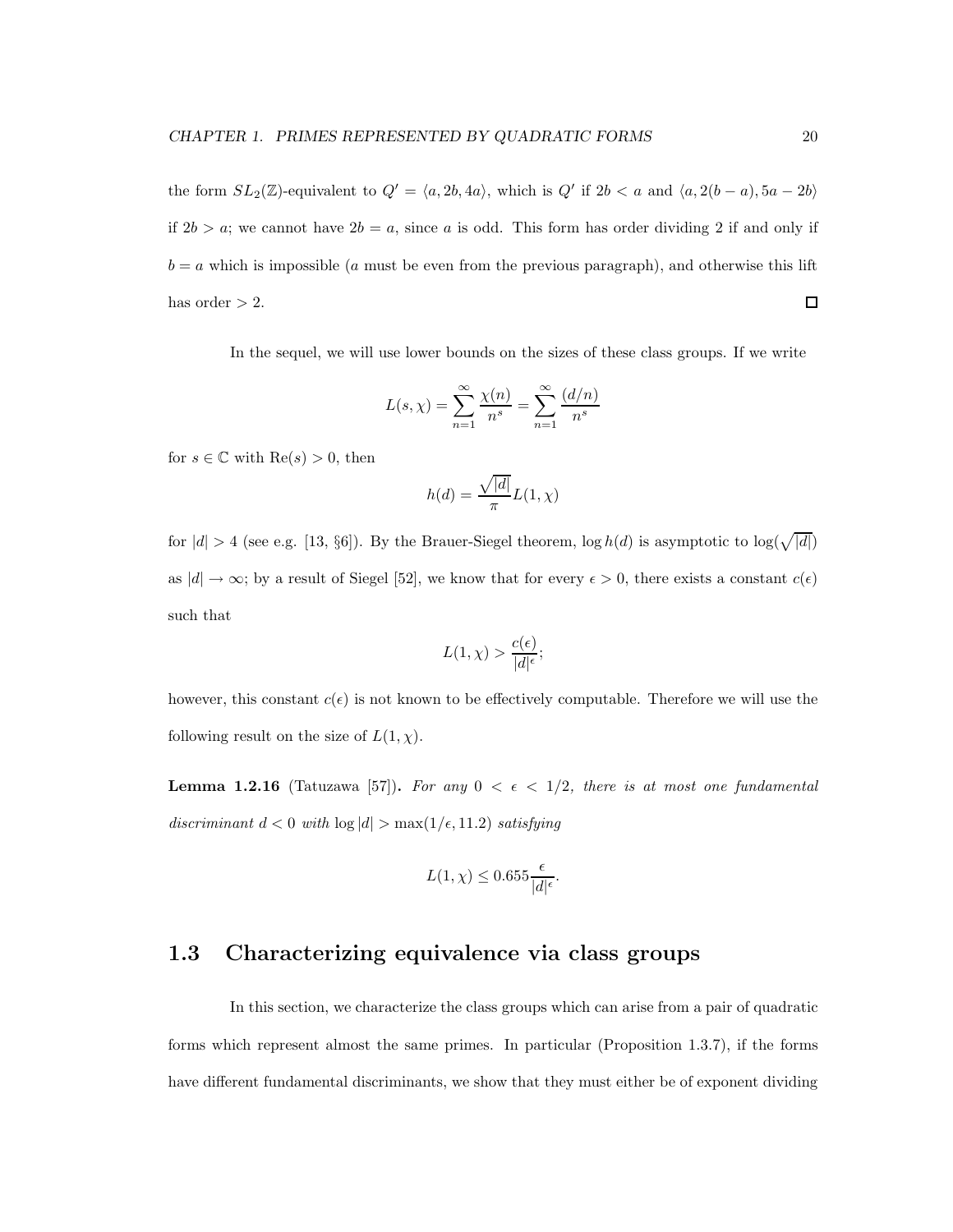2 or of type  $(2, \ldots, 2, 4)$ . This proposition allows us to give necessary and sufficient conditions for the existence of such pairs with different fundamental discriminants (Theorem 1.3.9) and the same fundamental discriminant (Proposition 1.3.10).

*Notation* 1.3.1. Let Q denote a (primitive,  $GL_2(\mathbb{Z})$ -reduced, integral positive definite binary quadratic) form of discriminant  $D = df^2$ , where  $d < 0$  is the fundamental discriminant. Let  $K = \mathbb{Q}(\sqrt{D}) = \mathbb{Q}(\sqrt{d})$ , and let R be the ring class field of K of modulus f with  $h(D) =$  $\# \text{Cl}(D) = [R : K]$  and genus class field  $P \supset K$ . The form Q corresponds to an ideal class [a] in  $Pic(A_f)$ , and by the Artin map (1.2.1) [a] corresponds to an element  $\sigma \in Gal(R/K)$ . We define the set

$$
S = \operatorname{res}_R^{-1}(\{\sigma, \sigma^{-1}\}) \subset \operatorname{Gal}(\overline{\mathbb{Q}}/\mathbb{Q}).
$$

Note that  $\mathcal{P}(S)$  is the set of primes represented by  $Q$ , up to a finite set (contained in the set of primes dividing  $f$ ).

The set S is open and closed in Gal $(\overline{Q}/Q)$  and closed under conjugation. Let  $L = L(S)$ be the minimal field of definition for  $S$ , which exists by Corollary 1.1.5; since  $R$  is a field of definition for S, we have  $L \subset R$ . (Note here we take the base field in §2 to be  $\mathbb{Q}$ .)

**Lemma 1.3.2.** We have  $[R: L] \leq 2$ , and  $[R: L] = 2$  if and only if  $\sigma|_L$  has order 2 and  $\sigma$  has order 4. Moreover, we have  $P \subset L$ .

*Proof.* Since  $S|_{R} = {\sigma, \sigma^{-1}}$ , we have

$$
2 \geq \#S|_{R} = [R:L](\#S|_{L}),
$$

so  $[R: L] \leq 2$ . Moreover,  $[R: L] = 2$  if and only if  $\#S|_R = 2$  and  $\#S|_L = 1$ , which holds if and only if  $\sigma|_L = \sigma^{-1}|_L$  and  $\sigma \neq \sigma^{-1}$ , i.e.,  $\sigma|_L$  has order 2 and  $\sigma$  has order 4.

To prove that  $P \subset L$ , note that in either case  $Gal(R/L)$  is generated by  $\sigma^2 \in Cl_f(d)^2$  =  $Gal(R/P).$  $\Box$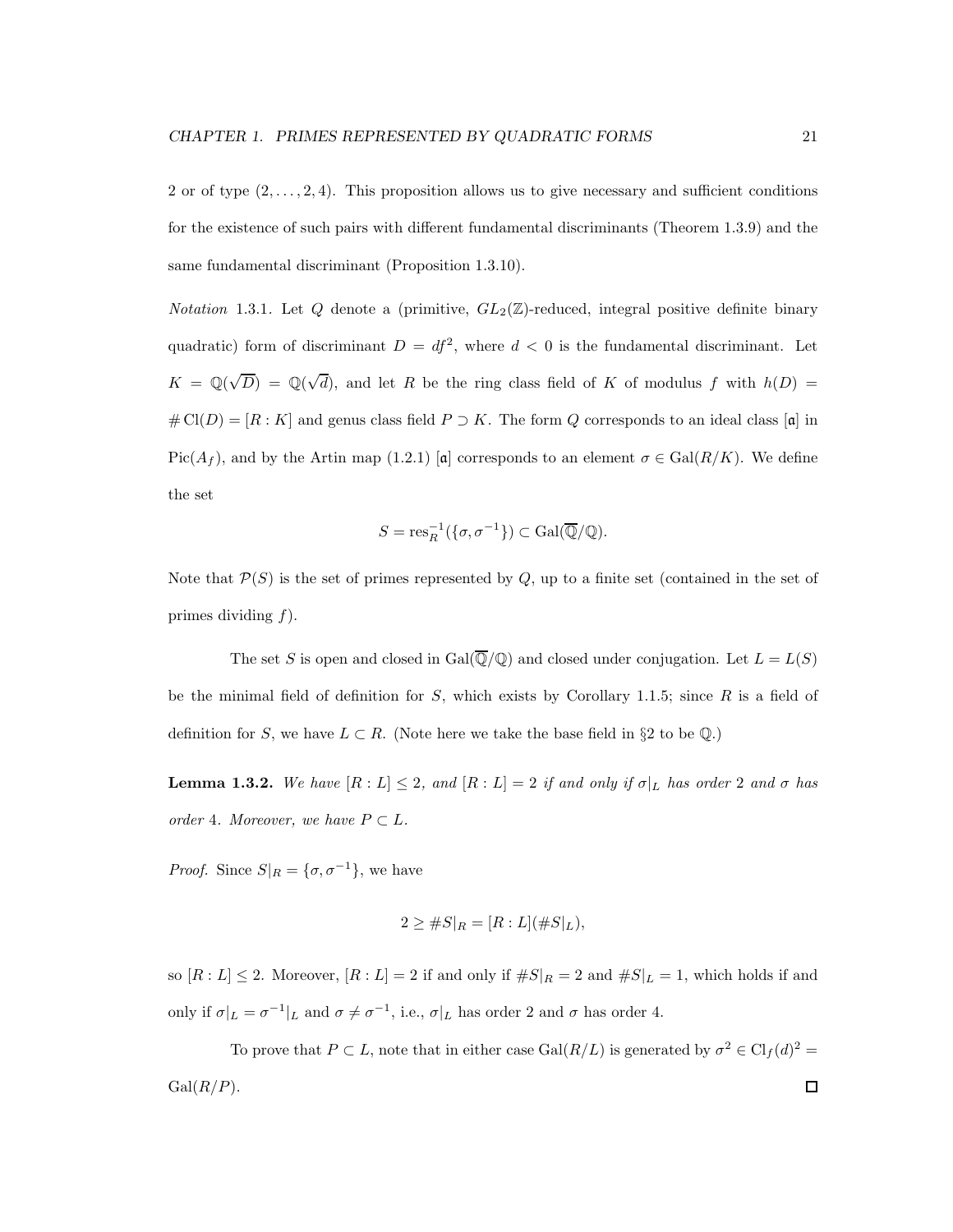Now suppose that  $Q_1$  and  $Q_2$  are a pair of forms, following Notation 1.3.1 with appropriate subscripts. Rephrasing our situation in terms of class field theory (Proposition 1.2.4), we have the following lemma.

**Lemma 1.3.3.** The forms  $Q_1, Q_2$  represent almost the same primes  $(Q_1 \sim Q_2)$  if and only if for almost all primes p of Q, we have

$$
\text{Frob}_p = \{\sigma_1, \sigma_1^{-1}\} \subset \text{Gal}(R_1/\mathbb{Q}) \Longleftrightarrow \text{Frob}_p = \{\sigma_2, \sigma_2^{-1}\} \subset \text{Gal}(R_2/\mathbb{Q}).
$$

Remark 1.3.4. It follows from this that if  $Q_1, Q_2$  are forms with the same discriminant  $D_1 = D_2$ , then  $Q_1 \sim Q_2$  if and only if  $Q_1 = Q_2$ .

It is immediate from this lemma that  $Q_1$  and  $Q_2$  have the same set  $\mathcal{P}(S)$  (up to a finite set) and by the injectivity of Lemma 1.1.6 the same set  $S$ , hence the same minimal field of definition L.

**Lemma 1.3.5.** If  $Q_1 \sim Q_2$ , then we have  $K_1K_2 \subset L$ , and  $K_1K_2$  is fixed by all elements of S. Moreover, we have equality of genus class fields  $P_1 = P_2$ .

*Proof.* This follows immediately from the fact that  $K_i \subset P_i \subset L$  and that  $P_i$  is the maximal subextension of  $L/\mathbb{Q}$  of exponent dividing 2.  $\Box$ 

We denote this common genus class field by  $P = P_1 = P_2$ .

Corollary 1.3.6. If  $Q_1 \sim Q_2$ , then  $\sigma_1|_P = \sigma_2|_P$ .

*Proof.* Note  $\sigma_2|_P = \sigma_2^{-1}|_P$ . Since  $P \subset L$ , by Lemma 1.3.3 we conclude  $\sigma_1|_P = \sigma_2|_P$ .  $\Box$ 

**Proposition 1.3.7.** Suppose  $Q_1 \sim Q_2$  and  $K_1 \neq K_2$ . Then for  $i = 1, 2$ , the group Gal $(R_i/K_i)$ is of type dividing  $(2, \ldots, 2, 4)$ , and the minimal field of definition is equal to the common genus class field, i.e.  $L = P$ .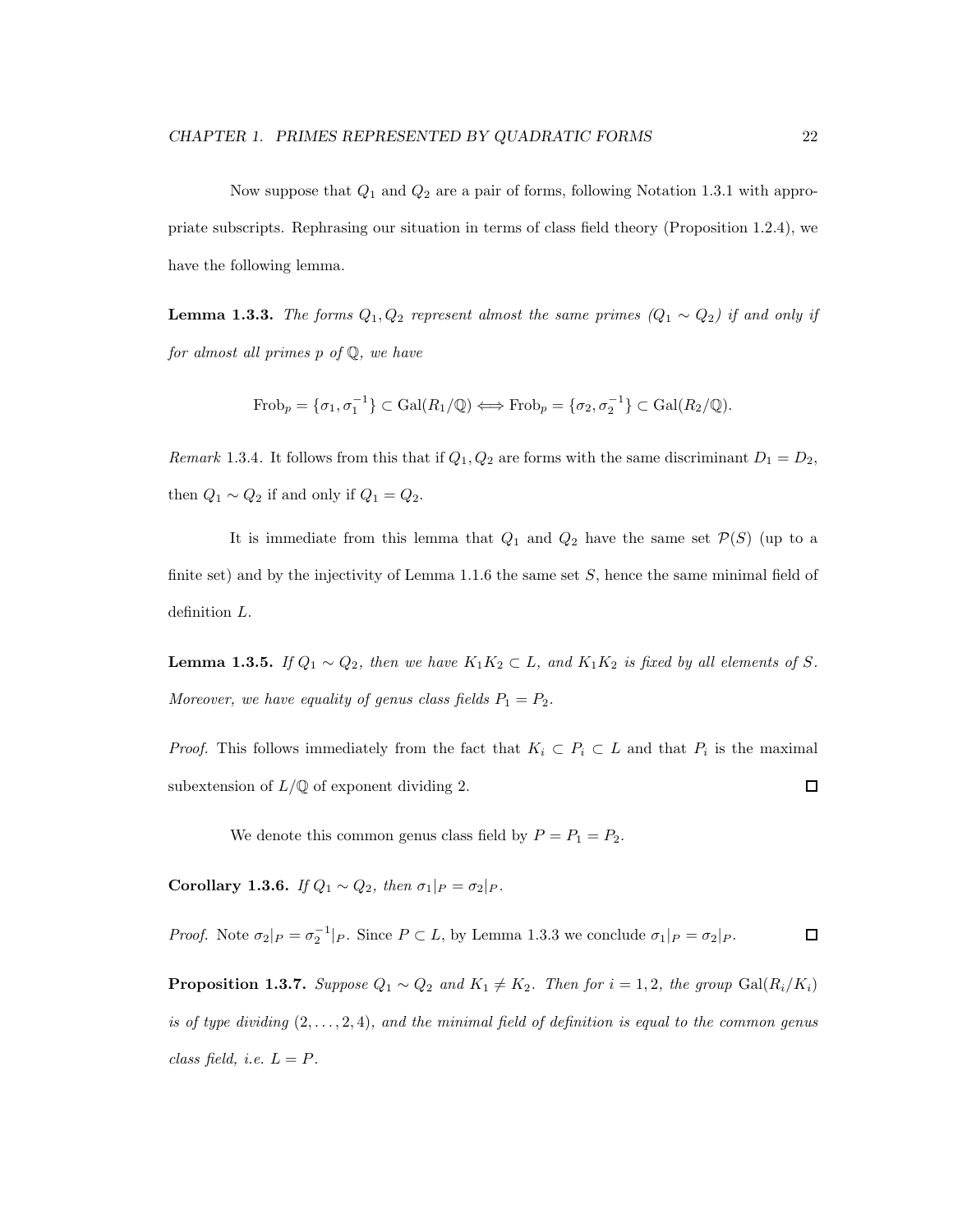*Proof.* Let  $\alpha \in \text{Gal}(L/\mathbb{Q})$  be any element of order not dividing 2. From Proposition 1.2.1 we have

$$
Gal(L/\mathbb{Q}) = Gal(L/K_i) \rtimes Gal(K_i/\mathbb{Q})
$$

where the nontrivial element of Gal( $K_i/\mathbb{Q}$ ) ≅  $\mathbb{Z}/2\mathbb{Z}$  acts on Gal( $L/K_i$ ) by inversion. Suppose that  $\alpha \in \text{Gal}(L/\mathbb{Q})$  is an element of order > 2. Then in fact  $\alpha \in \text{Gal}(L/K_i)$ , since every element of  $Gal(L/\mathbb{Q}) \setminus Gal(L/K_i)$  has order 2. Therefore the centralizer of  $\alpha$  in  $Gal(L/\mathbb{Q})$  is the group Gal $(L/K_i)$ . Hence if such an  $\alpha$  exists, then  $K_i$  is determined by L, so  $K_1 = K_2$ . So  $K_1 \neq K_2$ implies that  $Gal(L/\mathbb{Q})$  is of exponent 2, and then from the exact sequence

$$
0 \to \text{Gal}(R_i/L) \to \text{Gal}(R_i/K_i) \to \text{Gal}(L/K_i) \to 0
$$

and the fact that  $[R_i: L] \leq 2$  we see that  $Gal(R_i/K_i)$  is of type dividing  $(2, \ldots, 2, 4)$ .

The second statement then follows, since then  $L \subset P$ .

Remark 1.3.8. This proposition answers a question of Jagy and Kaplansky [27]. Two ideal classes are said to be in the same *genus* if their ratio is a square of an ideal class. Jagy and Kaplansky call a form  $Q$  bi-idoneal if its genus consists of only  $Q$  and its inverse; in their terminology, every "non-trivial" pair of forms (i.e.,  $d_1 \neq d_2$ ) representing the same primes they found was bi-idoneal.

Proposition 1.3.7 shows that this always holds: if  $Q_1, Q_2$  represent the same primes outside a finite set and  $d_1 \neq d_2$ , then  $Q_1$  and  $Q_2$  are bi-idoneal. This follows from the fact that a finite abelian group G has  $\#(G^2) \leq 2$  if and only if G is of type dividing  $(2, \ldots, 2, 4)$ .

We can now formulate necessary and sufficient conditions for the existence of pairs which represent almost the same primes with different fundamental discriminants.

**Theorem 1.3.9.** Let  $Q_1, Q_2$  be forms, and suppose that  $K_1 \neq K_2$ . Then  $Q_1 \sim Q_2$  if and only if both of the following hold:

□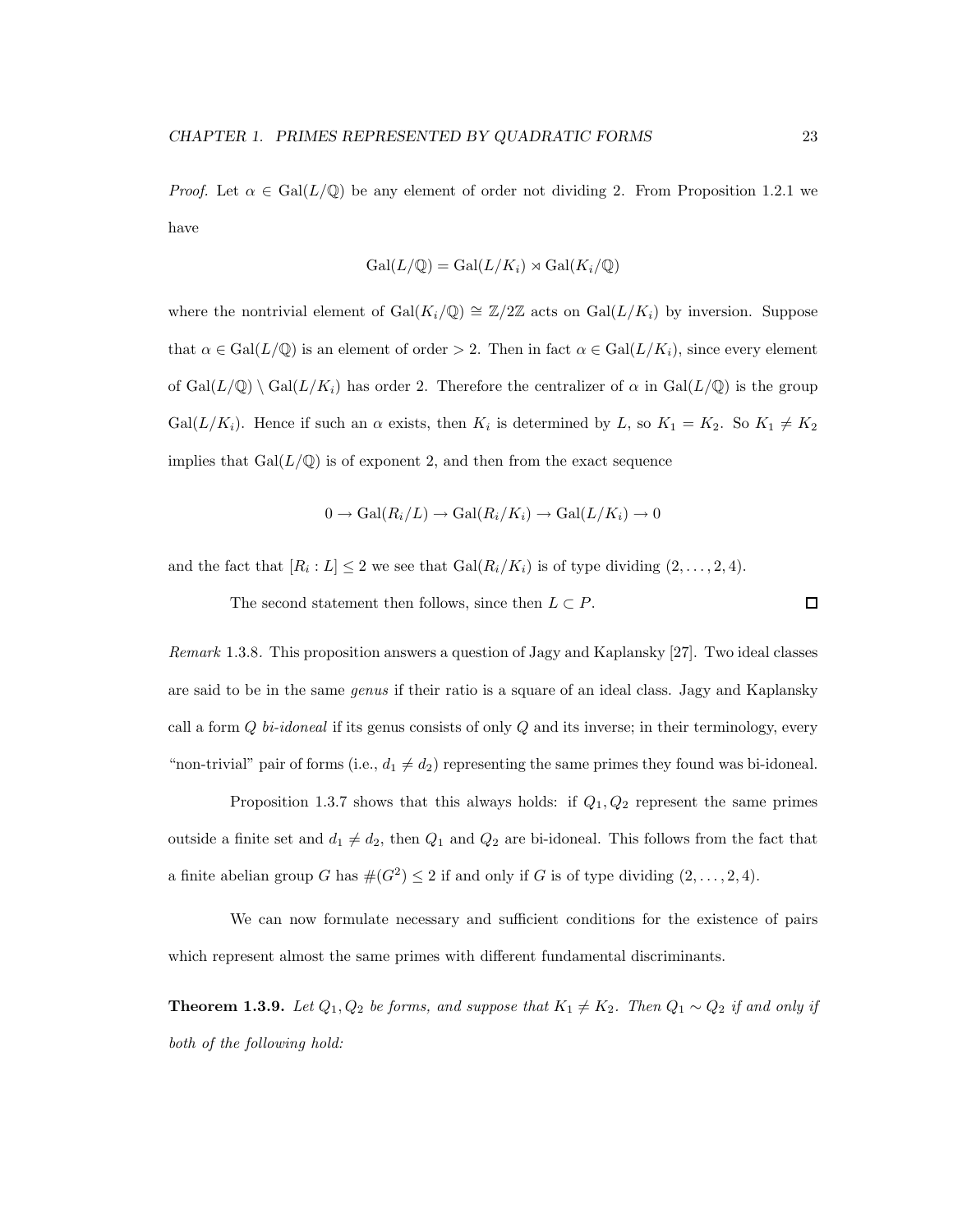(i)  $R_1$  and  $R_2$  have the same genus class field P, and

$$
\sigma_1|_P = \sigma_2|_P \in \text{Gal}(P/K_1K_2);
$$

(ii) For  $i = 1, 2$ , the group  $Gal(R_i/K_i)$  is either of exponent dividing 2, or is of type  $(2, \ldots, 2, 4)$ and  $\sigma_i$  has order 4.

Proof. We have shown these conditions are necessary: condition (i) follows from Lemma 1.3.5 and Corollary 1.3.6 and (ii) follows from Proposition 1.3.7.

Now we show that these conditions are also sufficient. For  $i = 1, 2$ , let  $L_i$  be the minimal field of definition of  $S_i$  (as in Notation 1.3.1, with subscripts). From Lemma 1.3.2 and (i), we have  $P \subset L_i$ , and since  $R_i$  is a field of definition for  $S_i$  we have  $L_i \subset R_i$ . We now will show that in fact  $L_i = P$ . From (ii), either  $Gal(R_i/K_i)$  is of exponent dividing 2 and  $R_i = L_i = P$  already, or  $Gal(R_i/K_i)$  is of type  $(2,\ldots,2,4)$  and  $\sigma_i$  has order 4. But then P is a field of definition for  $S_i$ , since  $res_R^{-1}(\sigma_i|_P) = {\sigma_i, \sigma_i^{-1}}$ , hence  $L_i \subset P$ , so  $L_i = P$  in this case as well. Therefore  $L_1 = L_2 = L.$ 

Now let p be a prime which is unramified in  $R_1R_2$ . Then  $\sigma_1 \in \text{Frob}_p|_L$  if and only if  $\Box$  $\sigma_2 \in \text{Frob}_p |_{L}$ , so then  $Q_1 \sim Q_2$  by Lemma 1.3.3.

To conclude this section, we consider the case when two forms have the same fundamental discriminant.

**Proposition 1.3.10.** Let  $Q_1, Q_2$  be forms with fundamental discriminants  $d_1 = d_2 = d$ .

(a) Suppose that  $f_1 | f_2$ , and let

$$
\phi: Cl(D_2) \to Cl(D_1)
$$

be the natural (restriction) map. Then  $Q_1 \sim Q_2$  if and only if  $\phi(\sigma_2) = \sigma_1$  and one of the following holds: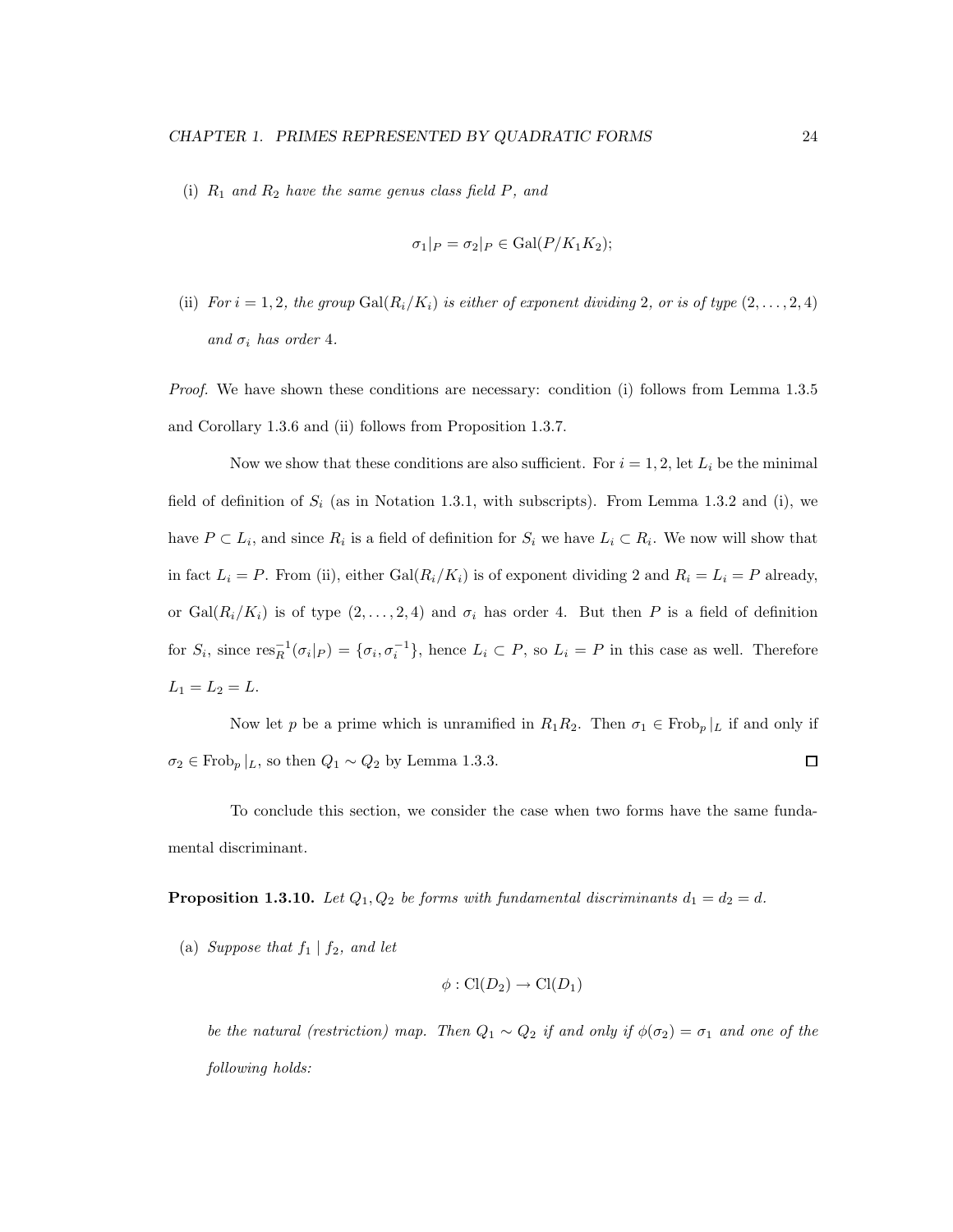- $\bullet$   $\phi$  is an isomorphism;
- (†) The kernel of  $\phi$  has order 2, generated by  $\sigma_2^2$ , and  $\sigma_1$  has order 2.
- (b) More generally, we have  $Q_1 \sim Q_2$  if and only if there exists a form Q of discriminant  $D = df^2$  with  $Q_1 \sim Q \sim Q_2$ , where  $f = \gcd(f_1, f_2)$ .

*Proof.* First, we prove (a). From Proposition 1.2.1, we conclude that  $R_1 \subset R_2$ . If  $R_1 = R_2$  then we are in case (i). Otherwise, by Lemma 1.3.2, we have  $[R_2:R_1]=2$  and  $Q_1 \sim Q_2$  if and only if  $res_{R_2}^{-1}(\sigma_1) = \{\sigma_2, \sigma_2^{-1}\}\$ , where  $\sigma_2$  has order 4 and  $\sigma_1$  has order 2. Now  $\sigma_1$  has order 2 if and only if  $\sigma_2^2 \in \text{ker } \phi$ , and  $\text{ker } \phi$  is generated by  $\sigma_2^2$  if and only if  $\sigma_2$  has order 4, which is condition (†).

To prove the second statement, let  $R = R_f$ . Then by Corollary 1.2.3,  $R_1 \cap R_2 = R$ . Since  $L \subset R_1, R_2$  we see that  $L \subset R$ , therefore by Remark 1.1.3 the field R is a field of definition for S. Let Q be the form of discriminant  $df^2$  associated to  $\sigma_1|_R$ . Again by Lemma 1.3.2, we see that either  $R_1 = R$ , in which case  $Q_1 \sim Q$ , or  $[R_1 : R] = 2$ , in which case  $L = R$  and as above we have  $Q_1 \sim Q$ . Similarly, let  $Q'$  be the form of discriminant  $df^2$  associated to  $\sigma_2|_R$ . Then  $Q_2 \sim Q'$ . Since  $Q_1 \sim Q_2$ , we have  $Q \sim Q'$ . But  $Q$  and  $Q'$  have the same discriminant, which implies that  $Q = Q'$ , by Remark 1.3.4.  $\Box$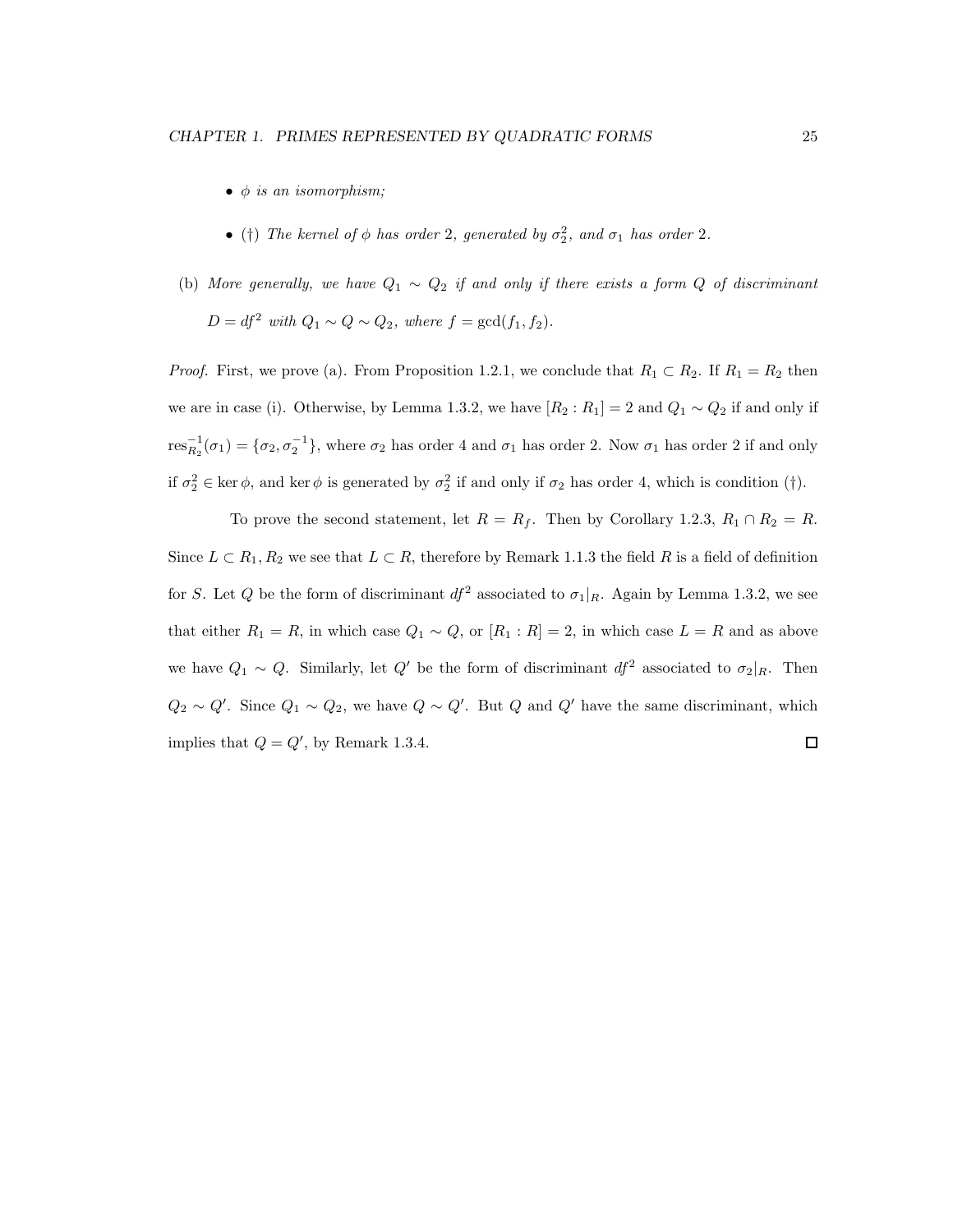## Chapter 2

## Finding the list of forms

In this chapter, we use the results of Chapter 1 to characterize forms which represent almost the same primes.

### 2.1 Forms with the same fundamental discriminant

In this section, we treat the case when the forms have the same fundamental discriminant. We will again use Notation 1.3.1. Throughout,  $Q_1, Q_2$  be forms with  $d_1 = d_2 = d < 0$ .

If  $f_1 = f_2$ , so that  $D_1 = D_2$ , then by Remark 1.3.4 either  $Q_1 = Q_2$  or  $Q_1 \nsim Q_2$ . So

without loss of generality we may assume that  $f_1 < f_2$ .

**Proposition 2.1.1.** Let  $Q_1, Q_2$  be forms with  $d_1 = d_2 = d$  and  $f_1 < f_2$ . Then  $Q_1 \sim Q_2$  if and only if  $Q_2$  is the unique 2- or the unique 4-lift of  $Q_1$ .

*Proof.* First, suppose that  $f_1 | f_2$  and that  $A_{f_1}$  and  $A_{f_2}$  have the same number of roots of unity. Note that the set of primes represented by  $Q_2$  is contained in the set of primes represented by  $Q_1$  up to a finite set if and only if  $Q_2$  is an r-lift of  $Q_1$  for some  $r \in \mathbb{Z}_{>1}$ . Moreover, if there exist two such r-lifts  $Q_2, Q'_2$ , then these two forms will represent disjoint, infinite nonempty sets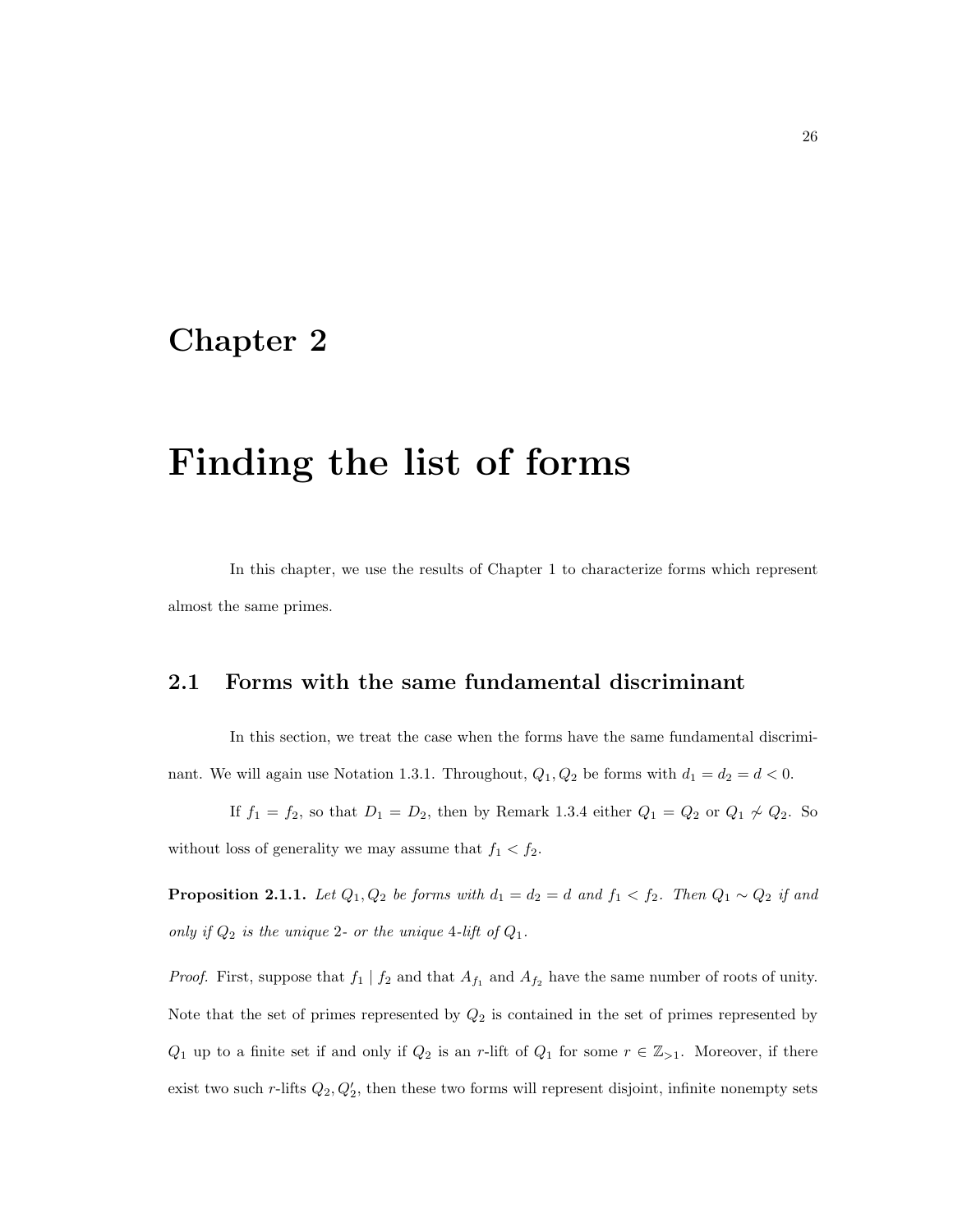of primes. Putting these together, we see that  $Q_1 \sim Q_2$  if and only if  $Q_2$  is the unique r-lift of  $Q_1$  for some  $r \in \mathbb{Z}_{>1}$ .

From Lemma 1.3.2 we have  $[R_2:R_1] \in \{1,2\}$ . On the other hand, by Lemma 1.3.5,  $R_1$ and  $R_2$  have the same genus class field, so from Proposition 1.2.9, if  $p \nmid d$  is an odd prime then  $p \mid f_1$  if and only if  $p \mid f_2$ . From Lemma 1.2.12 we have

$$
[R_2:R_1] = \frac{h(D_2)}{h(D_1)} = u\frac{f_2}{f_1} \in \{1,2\}
$$
 (\*\*)

where

$$
u = \begin{cases} \left(1 - \left(\frac{d}{2}\right)\frac{1}{2}\right), & \text{if } 2 \nmid f_1 \text{ and } 2 \mid f_2; \\ 1, & \text{otherwise.} \end{cases}
$$

From Proposition 1.3.10(b), there exists a form Q of discriminant  $df^2$  with  $f = \gcd(f_1, f_2)$ such that  $Q_1 \sim Q \sim Q_2$ . But since  $u \in \frac{1}{2}\mathbb{Z}$  we see from  $(**)$  that  $f_i/f \in 2^{\mathbb{Z}}$  for  $i = 1, 2$ , so  $f_2/f_1 \in 2^{\mathbb{Z}}$  as well and hence since  $f_1 < f_2$  we have  $f = f_1 | f_2$  and  $Q = Q_1$ . Moreover, we have  $u = 1/2$  or  $u = 1$  and hence either  $f_2 = 2f_1$  or  $f_2 = 4f_1$ , so  $Q_2$  is the unique 2- or 4-lift of  $Q_1$ .

To conclude, suppose that the two orders have different numbers of roots of unity. Then  $d = -3, -4$  and  $A_{f_1}$  is the maximal order and  $A_{f_2}$  is not. Repeating the above analysis, we find only finitely many cases to check, and in fact again we have either  $f_2 = 2f_1$  or  $f_2 = 4f_1$ . □

To conclude, from this proposition it suffices to give necessary and sufficient conditions for the form  $Q_1$  to have a unique 2- or 4-lift. Note that if  $Q_2$  is the unique 4-lift of  $Q_1$ , and  $Q$  is the unique 2-lift of  $Q_1$ , then in fact  $Q_2$  is the unique 2-lift of  $Q$ , and  $Q_1 \sim Q \sim Q_2$ . Therefore it suffices to give criteria equivalent to those occurring in Proposition 1.3.10.

**Theorem 2.1.2.** Let  $Q_1 = \langle a_1, b_1, c_1 \rangle$  be a form. Then there exists a form  $Q_2 \sim Q_1$  such that  $|D_2| > |D_1|$  and  $d_2 = d_1 = d$  if and only if one of the following holds:

(i)  $d \equiv 1 \pmod{8}$  and  $2 \nmid D_1$ ;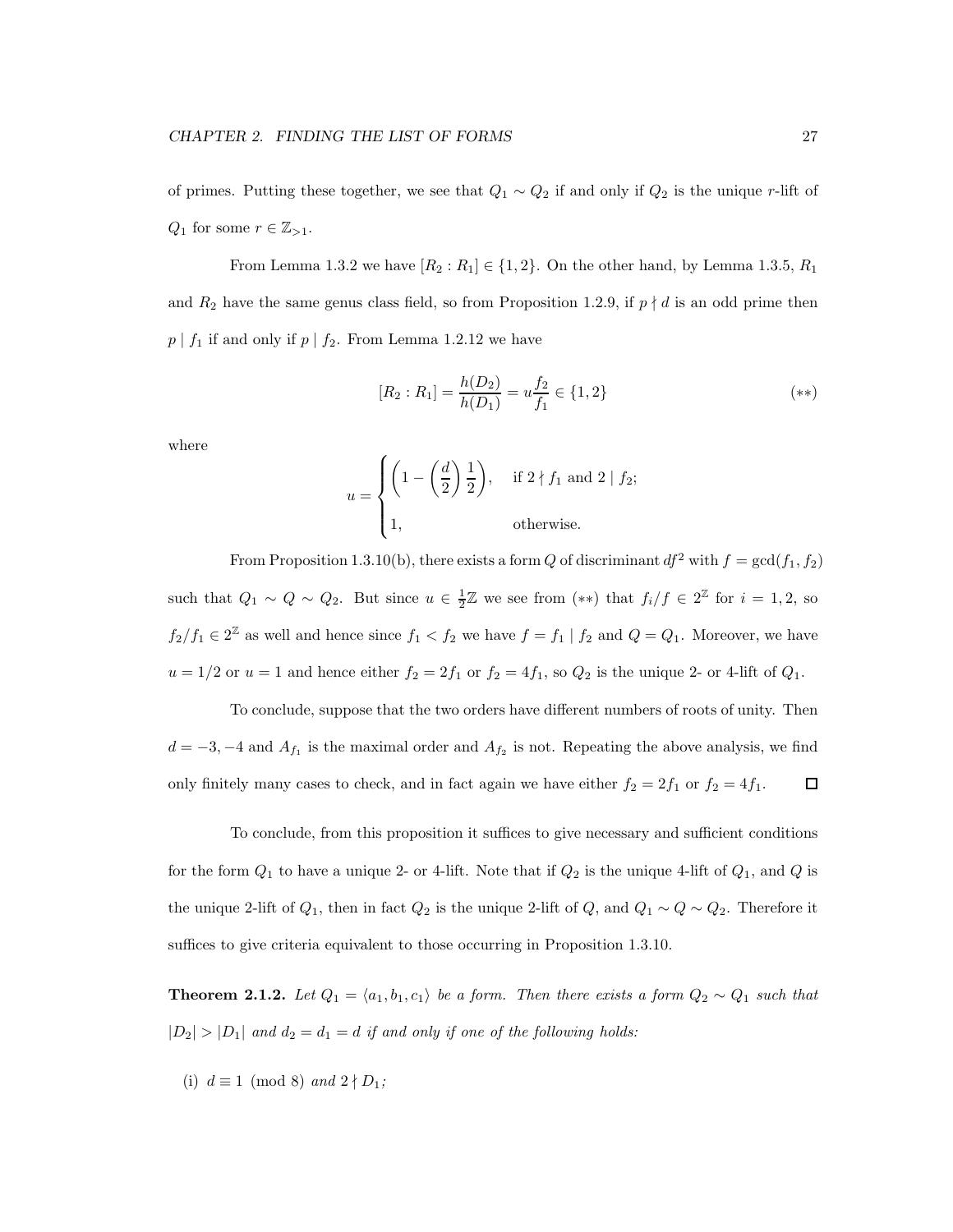- (ii) 2 |  $D_1$  and either  $b_1 = a_1$  or  $a_1 = c_1$ ;
- (iii)  $d = -3$  and  $Q_1 \in \{ \langle 1, 1, 1 \rangle, \langle 1, 0, 3 \rangle \};$
- (iv)  $d = -4$  and  $Q_1 = \langle 1, 0, 1 \rangle$ .

*Proof.* If  $d = -3$  or  $d = -4$ , we apply Proposition 2.1.1 and find cases (iii) and (iv).

More generally, we apply Proposition 1.3.10. The map  $\phi$  is an isomorphism if and only if  $h(D_2) = h(D_1)$ . By Proposition 1.2.13 (\*), this occurs if and only if  $(d/2) = 1$  (and  $f_2 = 2f_1$ ), which is case (i).

For condition  $(†)$ , first for any positive integer f, let

$$
C(f) = \frac{(A/fA)^*}{(\mathbb{Z}/f\mathbb{Z})^*}.
$$

From the functoriality of the exact sequence of Lemma 1.2.12, we obtain a commutative diagram

$$
1 \longrightarrow C(f_2) \longrightarrow \text{Cl}_{f_2}(d)
$$

$$
\downarrow^{\psi} \qquad \qquad \downarrow^{\phi}
$$

$$
1 \longrightarrow C(f_1) \longrightarrow \text{Cl}_{f_1}(d)
$$

Now if (†) holds then  $C(f_2) \to C(f_1)$  is a nonsplit  $\mathbb{Z}/2\mathbb{Z}$ -extension, so we see from (\*) that  $2 | D_1$ . Therefore (†) holds if and only if  $2 | D_1, \sigma_1$  has order 2 and  $\sigma_2$  has order 4. The result now follows from Lemma 1.2.15. 口

### 2.2 Bounding class groups

Recall as in the introduction, to every equivalence class  $C$  of forms, we associate the set δ(C) of fundamental discriminants of the forms in C as well as the set ∆(C) of discriminants of forms in C. Recall also the Notation 1.3.1.

In this section, we will prove that there are only finitely many equivalence classes C with  $\#\delta(C) \geq 2$ . More precisely, we will prove the following statement.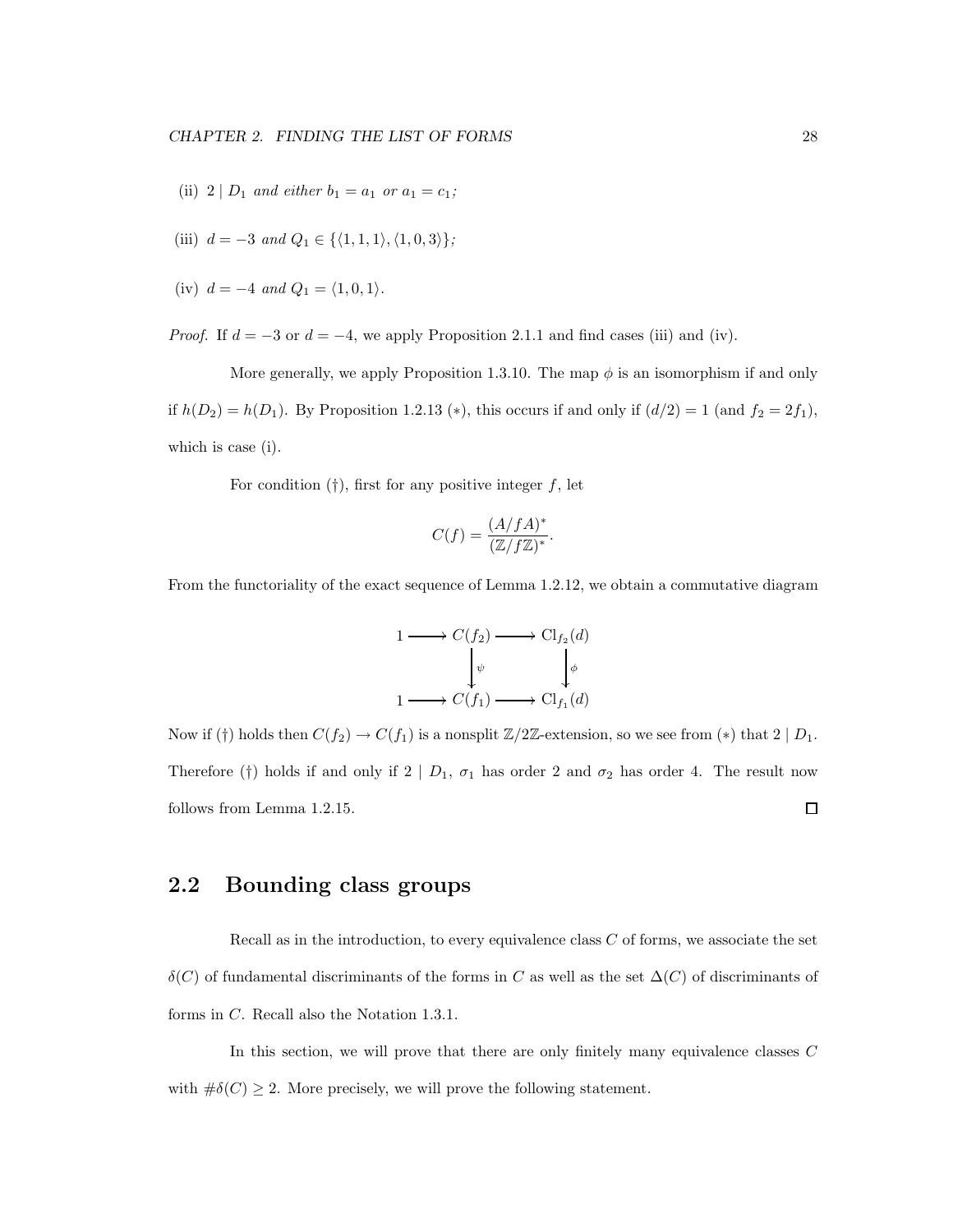Proposition 2.2.1. The sets

$$
\mathcal{D}_{\delta} = \bigcup_{\#\delta(C) \ge 2} \delta(C) \quad \text{and} \quad \mathcal{D}_{\Delta} = \bigcup_{\#\delta(C) \ge 2} \Delta(C),
$$

are effectively computable. Moreover,  $\#\mathcal{D}_{\delta} \leq 226$  and  $\#\mathcal{D}_{\Delta} \leq 425$ .

First note the following lemma.

**Lemma 2.2.2** ([64, Lemma 5]). Let  $K = \mathbb{Q}(\sqrt{d})$  have discriminant  $d < 0$ , let a be an integral ideal of  $K = \mathbb{Q}(\sqrt{d})$  and let c be a positive integer such that  $\mathfrak{a}^c$  is principal. If  $\mathfrak{a}$  is not a principal ideal generated by a rational integer and  $\mathfrak a$  is prime to d, then  $(N\mathfrak a)^c > |d|/4$ .

To prove this lemma, one shows that if  $(\alpha) = \mathfrak{a}^c$ , then  $\alpha$  is not a rational integer by considering the factorization of  $\mathfrak a$  in K, and therefore  $N(\mathfrak a^c) = N(\alpha)^c > |d|/4$ .

**Corollary 2.2.3.** If Cl(d) has exponent c, then for all primes p such that  $p^c \leq d/4$  we have  $(d/p) \neq 1.$ 

*Proof.* Suppose that  $(d/p) = 1$ ; then  $(p) = p\overline{p}$  in the ring of integers A of  $K = \mathbb{Q}(\sqrt{d})$ . Since  $N\mathfrak{p} = p$  is not a square, we know that **p** is not generated by a rational integer. The lemma implies then that  $(Np)^c = p^c > d/4$ .  $\Box$ 

**Lemma 2.2.4.** If  $Cl_f(d)$  is of type dividing and  $|d| > 2500$ , then  $f \in \{1, 2, 3, 4, 6, 8, 12\}$ .

Proof. Recall the exact sequence of Lemma 1.2.12

$$
1 \to (A/fA)^*/(\mathbb{Z}/f\mathbb{Z})^* \to \mathrm{Cl}_f(d) \to \mathrm{Cl}(d) \to 1,
$$

where note that  $|d| > 4$  implies  $A_f^* = A^*$ .

Since the map  $\text{Cl}_f(d) \to \text{Cl}(d)$  is surjective, we see that  $\text{Cl}(d)$  is itself of type dividing  $(2, \ldots, 2, 4)$ . Let p be an odd prime such that p | f. From Proposition 1.2.13 (\*), we conclude that  $p^2 \nmid f$  and  $p = 3$  or  $p = 5$ . When  $|d| > 2500$ , we cannot have  $5 \mid f$ , for this can happen only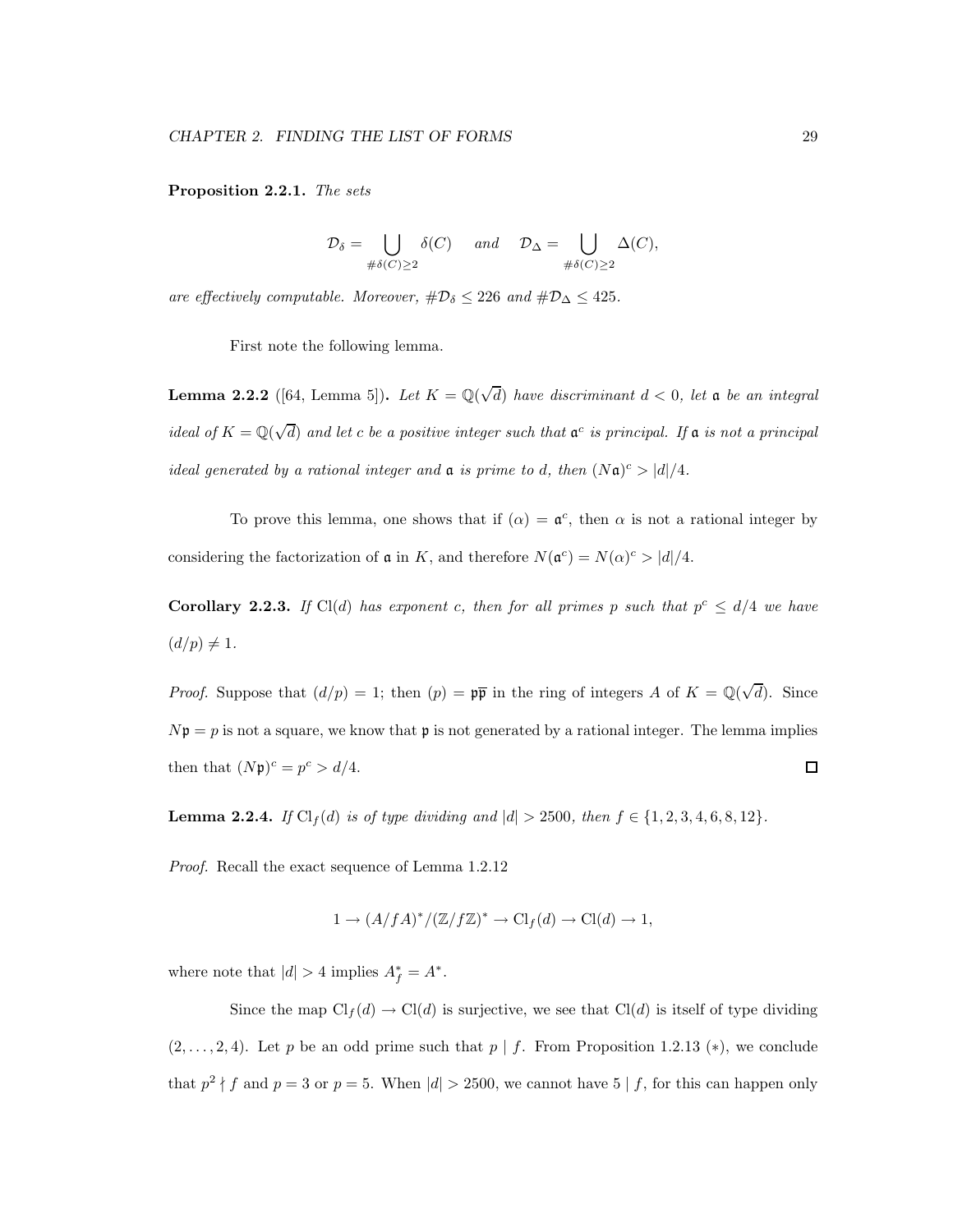if  $(d_i/5) = 1$ , which contradicts Corollary 2.2.3. If  $2 \mid f$ , then since  $(d/2) = 1$  cannot occur, and  $(d/2) = -1$  implies 3 | Cl<sub>f</sub>(d), we must have  $(d/2) = 0$ . But then again from (\*) we see that  $\Box$  $16 \nmid f$  and  $24 \nmid f$ .

Let  $Q_1, Q_2$  be forms with  $d_1 \neq d_2$ . Let  $K_0$  be the real quadratic field contained in  $K_1K_2$ . We have the following diagram of fields:



**Lemma 2.2.5.** Let  $Q_1 \sim Q_2$  and suppose  $|d_{\min}| = \min\{|d_1|, |d_2|\} > 2500$ . Then

$$
K_0 \in \{ \mathbb{Q}(\sqrt{2}), \mathbb{Q}(\sqrt{3}), \mathbb{Q}(\sqrt{6}) \}.
$$

Moreover, if  $p^4 \le |d_{\min}|/4$  and p is inert in  $K_0$ , then p ramifies in  $K_1$  and  $K_2$ .

*Proof.* By Lemma 1.3.5, the ring class fields  $R_1$  and  $R_2$  have the same genus class field, and by Lemma 1.3.7, the group  $\text{Cl}_{f_i}(d_i)$  is of type dividing  $(2,\ldots,2,4)$  for  $i=1,2$ . By Corollary 1.2.10, the same set of odd primes divide the discriminants  $D_1, D_2$ . Then by Lemma 2.2.4, we see that  $d_1/d_2 \in 2^{\mathbb{Z}} 3^{\mathbb{Z}}$ . Therefore the discriminant of  $K_0$  is supported only at the primes 2 and 3, and  $K_0$ is one of the fields listed.

Let p be a prime with  $p^4 \leq d_{\text{min}}/4$  which is inert in  $K_0$ . We know that  $(d_1/p), (d_2/p) \neq 1$ , by Corollary 2.2.3. We cannot have  $(d_1/p) = (d_2/p) = -1$ , as then  $(d_1d_2/p) = 1$  so p splits in  $K_0$ . Therefore say  $(d_1/p) = 0$ ; then p is ramified in  $K_1$  so p is ramified in  $K_1K_2 = K_0K_2$ , so p  $\Box$ is ramified in  $K_2$  as well.

Remark 2.2.6. This lemma proves that given a fundamental discriminant d with  $|d| > 2500$ , one can explicitly determine all possibilities for fundamental discriminants  $d'$  of forms  $Q'$  with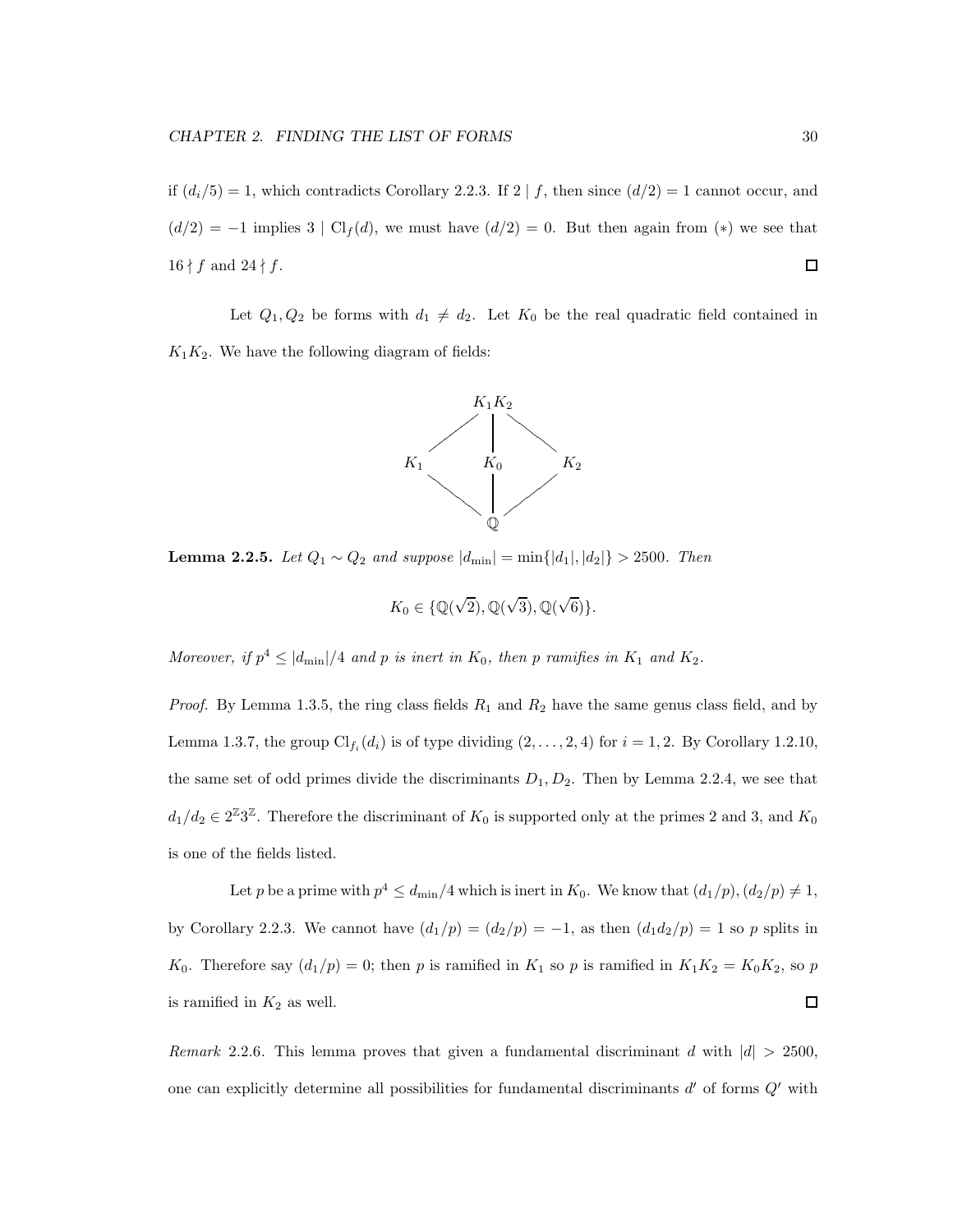**Lemma 2.2.7.** Let  $p_1 = 3$ ,  $p_2 = 5$ , ... be the sequence of odd primes in increasing order, and  $\emph{for each }t\in \mathbb{Z}_{\geq 1}$  let

$$
\hat{d}_t = 4p_1 \dots p_{t-1}.
$$

Let  $d < -3$  be a fundamental discriminant with g distinct prime factors, and let  $t \in \mathbb{Z}_{\geq 1}$ . Then

$$
|d|\geq \widehat d_t p_t^{g-t}.
$$

*Proof.* First, we prove that  $|d| \geq \hat{d}_g$ . If  $d \equiv 0 \pmod{4}$ , then this is clear. If  $d \equiv 1 \pmod{4}$  and  $g=1,$  then by assumption  $|d|\geq 7>4.$  If  $g\geq 2,$  then  $p_g\geq 5,$  and therefore

$$
|d| \geq p_1 \dots p_g \geq 4p_1 \dots p_{g-1}.
$$

It then follows that  $|d| \geq \widehat{d}_g \geq \widehat{d}_t p_t^{g-t}$  for  $g \geq t$ . But for  $g < t$ , we also have

$$
|d| \ge \widehat{d}_g = \frac{\widehat{d}_t}{p_{g+1} \cdots p_t} \ge \frac{\widehat{d}_t}{p_t^{t-g}}
$$

as claimed.

By the preceding two lemmas, we can apply the result of Tatuzawa (Lemma 1.2.16) to obtain the following.

**Proposition 2.2.8.** Let  $Q_1, Q_2$  be forms representing almost the same primes such that  $d_1 \neq d_2$ . Then we have  $\min\{|d_1|, |d_2|\} \le B = 80604484 = 4 \cdot 67^4$ .

*Proof.* Apply Lemma 1.2.16 with  $\epsilon = 1/\log B$ . Note that  $\log B > 11.2$ . Since there is at most one possible exceptional discriminant, we may assume without loss of generality that  $d = d_1$  is not exceptional, hence

$$
h(d) > \left(\frac{0.655}{\pi}\right) \frac{|d|^{1/2 - 1/\log B}}{\log B}.
$$

 $\Box$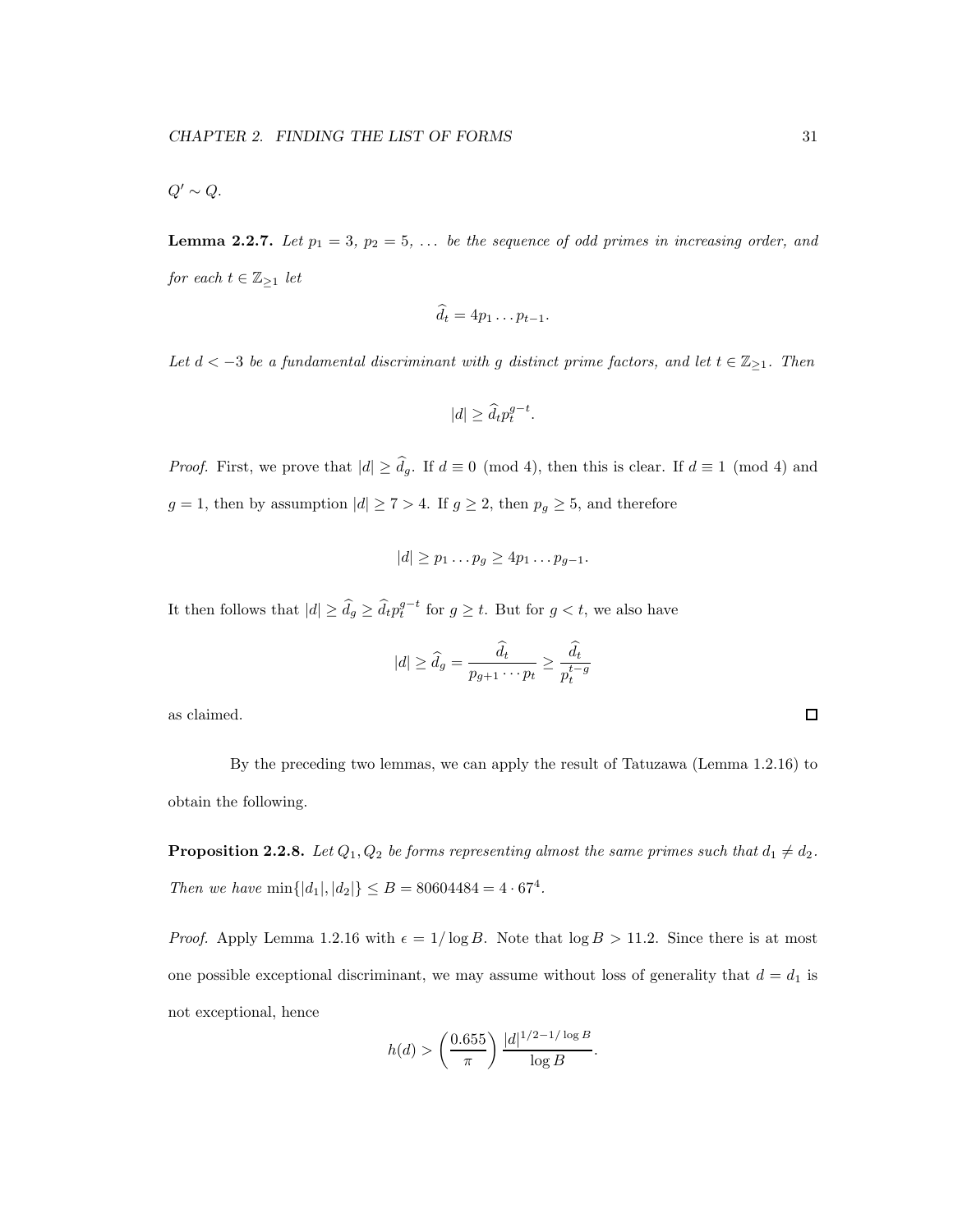We suppose that  $|d| > B$  and derive a contradiction. By Lemma 2.2.5, every prime  $p \leq 67$  which is inert in  $K_0$  must divide d. Let g be the number of distinct prime factors of d; since  $\# \text{Cl}(d)[2] = 2^{g-1}$  (Corollary 1.2.11) and Cl(d) is of type dividing  $(2, \ldots, 2, 4)$ , we see that  $h(d) \leq 2^g$ .

For  $b \in \mathbb{Z}_{>0}$ , let

$$
d_0(b,q) = \prod_{\substack{2 < p \le b \\ (p/q) = -1}} p.
$$

From Lemma 2.2.5, we have three cases to consider. If  $K_0 = \mathbb{Q}(\sqrt{2})$ , then p is inert in  $K_0$  if and only if  $p \equiv 3, 5 \pmod{8}$ . Therefore

$$
d_0(67,8) = \prod_{\substack{p \le 67 \\ p \equiv 3,5 \ (8)}} p = 3 \cdot 5 \cdot \ldots \cdot 61 \cdot 67 > 2.4 \cdot 10^{16},
$$

and by Lemma 2.2.5, we have  $d_0(67,8) | d$ , so  $|d| \geq d_0(67,8)$ . For  $K_0 = \mathbb{Q}(\sqrt{3})$ , the prime p is inert in  $K_0$  if and only if  $p \equiv 5, 7 \pmod{12}$ , so  $d_0(67, 12) = 5 \cdots 53 \cdot 67$ , and  $d_0(67, 12) | d$  so  $|d| > 6.3 \cdot 10^{13}$ . In a similar way, for  $K_0 = \mathbb{Q}(\sqrt{6})$ , we obtain  $d_0(67, 24) = 7 \cdot 11 \cdot ... \cdot 61 > 2.8 \cdot 10^{13}$ .

In any case, we see that  $|d| > 2.8 \cdot 10^{13}$ , and hence

$$
2^g \ge h(d) > \left(\frac{0.655}{\pi \log B}\right) (2.8 \cdot 10^{13})^{1/2 - 1/\log B} > 10897
$$

so  $g \geq 14$ .

By Lemma 2.2.7, we have  $|d| \geq \hat{d}_{14} \cdot 47^{g-14}$ , where  $\hat{d}_{14} > 2.6 \cdot 10^{17}$ . But this implies

that

$$
2g \ge h(d) > \left(\frac{0.655}{\pi \log B}\right) \tilde{d}_{14}^{1/2 - 1/\log B} \left(47^{1/2 - 1/\log B}\right)^{g - 14}
$$
  
> 226989 \cdot 2<sup>g - 14</sup>,

which is a contradiction.

Proof of Proposition 2.2.1. First, by exhaustive listing, we find that there are exactly 226 fundamental discriminants d with  $|d| \leq B$  such that Cl(d) is of type dividing  $(2, \ldots, 2, 4)$ . To speed

 $\Box$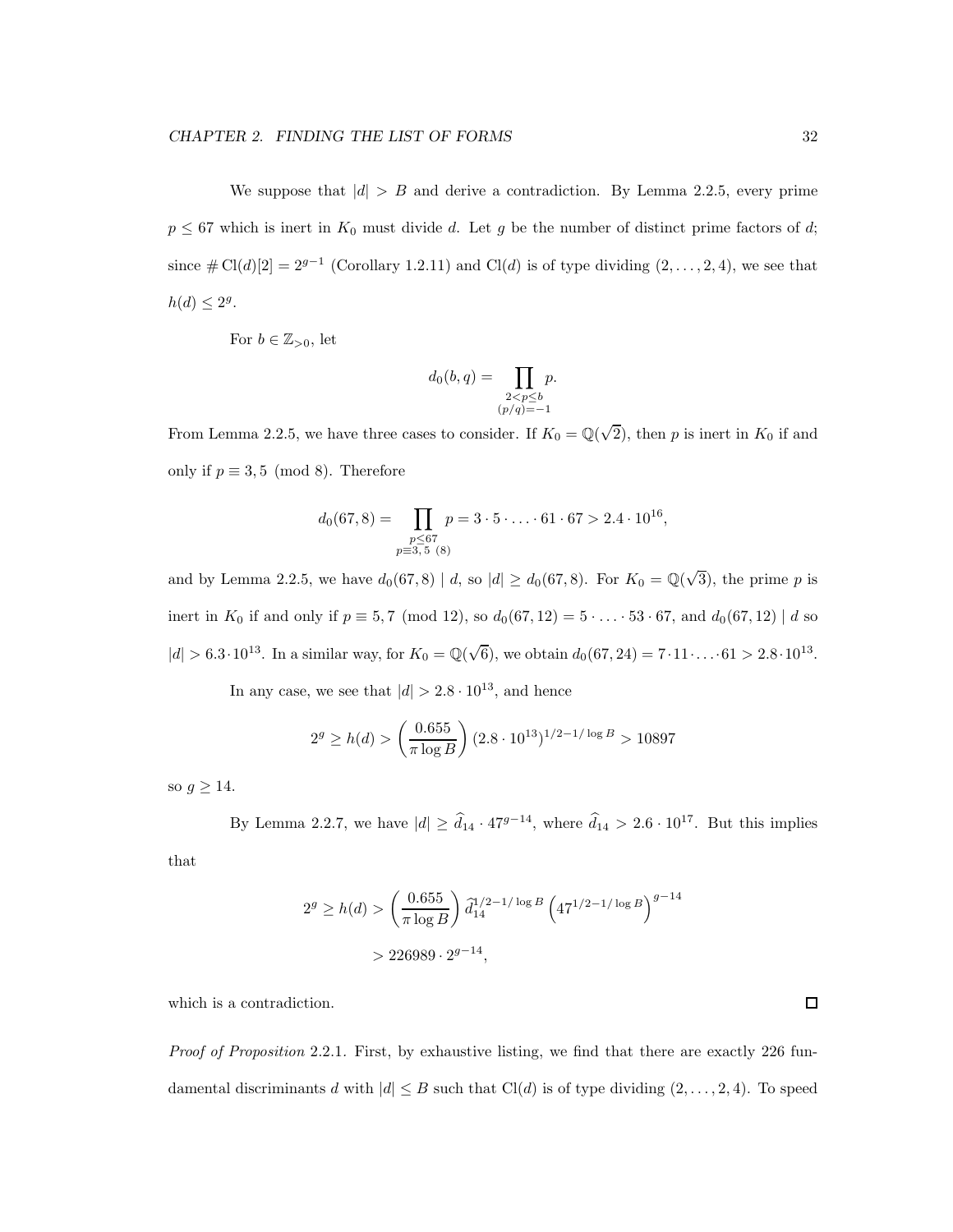up this computation, we use Corollary 2.2.3 to rule out many of these discriminants. This was accomplished in MAGMA. (The code is available from the author by request.) By Proposition 2.2.8, we have missed at most one possible fundamental discriminant from the set  $\mathcal{D}_d$ .

Next, we show that there are exactly 199 discriminants  $D = df^2$  of nonmaximal orders with  $|d| \leq B$  such that  $\text{Cl}_f(d)$  is of type dividing  $(2,\ldots,2,4)$ . By Lemma 2.2.4, we know that  $f \in \{2, 3, 4, 6, 12\}$ . We can use any algorithm which computes class groups (e.g. enumeration) to check these finitely many nonmaximal orders.

Now suppose that  $Q_1, Q_2$  are forms that represent the same primes with  $|d_1| < |d_2|$ . Then  $|d_1| \leq B$ , and we must show that  $|d_2| \leq B$  as well to have computed  $\mathcal{D}_d$  and therefore  $\mathcal{D}_D$  as well. If  $|d_1| \leq 2500$ , then from the list of discriminants we see that  $|D_1| \leq 29568$ ; since  $\mathbb{Q}(\sqrt{d_2}) \subset P_1$ , we see from Lemma 1.3.5 that  $|d_2| \leq 4 \cdot 29568 < B$ . Otherwise, by Remark 2.2.6, there are only 3 possibilities for  $d_2$ , and since  $|d_1| \le 10920$ , it follows that  $|d_2| \le 12 \cdot 10920 \le B$ as well, completing the proof. 口

### 2.3 Computing class groups

To give an alternative proof of Proposition 2.2.1, we may also characterize with at most one possible exception all imaginary quadratic extensions having class group of type dividing  $(2, \ldots, 2, 4)$ . This result is not needed in the sequel, but it also yields an independent result (Theorem 2.3.2).

It was a classical problem to characterize field discriminants whose class group has exponent dividing 2, comprised of quadratic forms which are said to be "alone in their genus". It has long been known that the Brauer-Siegel theorem implies that there are only finitely many such discriminants [8].

**Proposition 2.3.1** (Weinberger [64], Louboutin [38]). The number of discriminants  $D = df^2 < 0$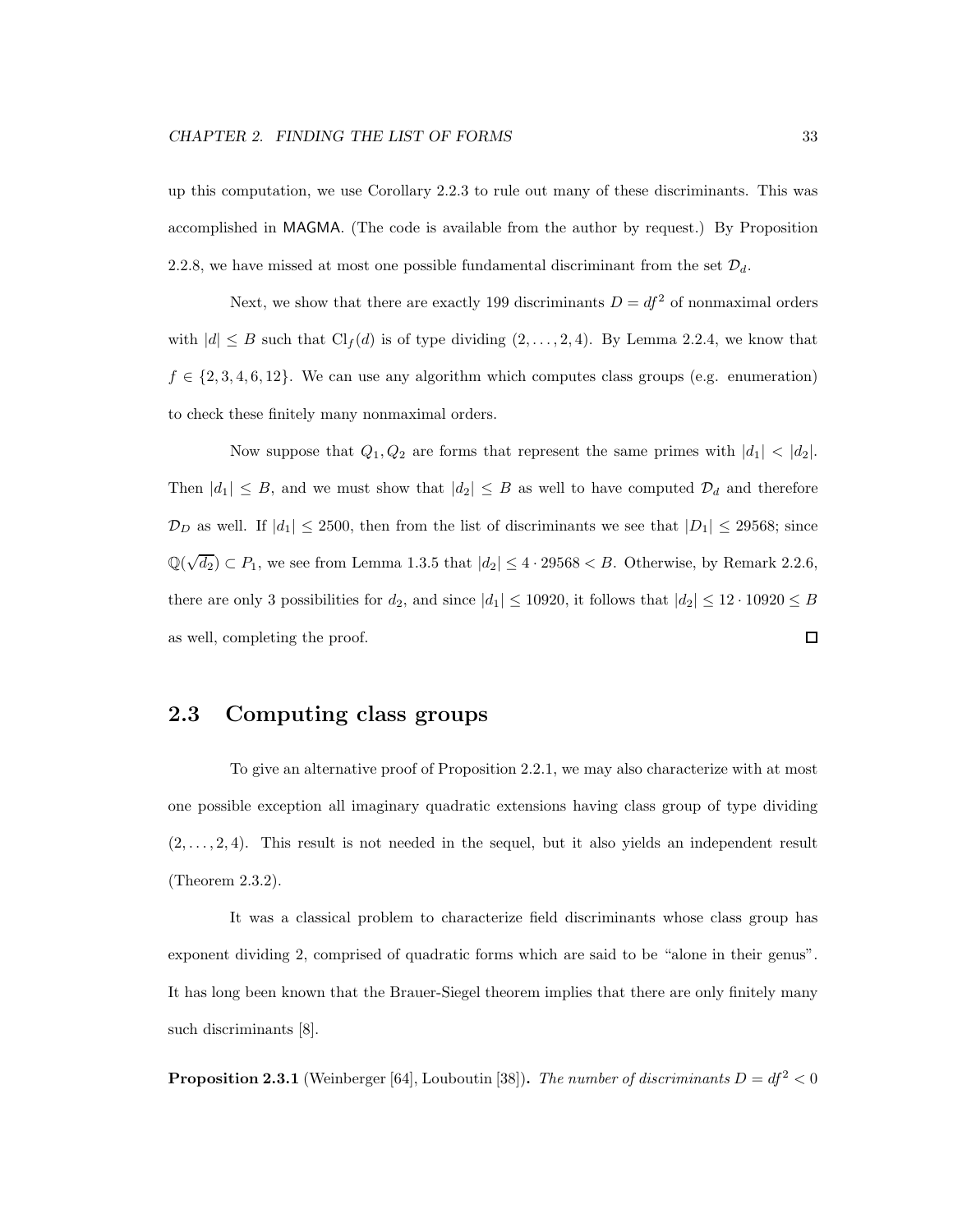such that  $Cl_f(d)$  has exponent dividing 2 is finite. There are at least 65 and at most 66 such fundamental discriminants, with

$$
|D| = |d| \in \{3, 4, 7, 8, \ldots, 3003, 3315, 5460\},\
$$

and at least 36 and at most 37 such discriminants of nonmaximal orders, with

$$
|D| \in \{3 \cdot 2^2, 3 \cdot 3^2, \dots, 1848 \cdot 2^2\}.
$$

Under the assumption of a suitable generalized Riemann hypothesis, these lists are complete.

The list of these discriminants can be found in [3, Table 5]. Here we have a small variant of this problem, to which we may apply the same techniques.

**Theorem 2.3.2.** There are at least 226 and at most 227 fundamental discriminants  $D = d$  such that  $Cl(d)$  is of type dividing  $(2, \ldots, 2, 4)$ , and at least 199 and at most 205 such discriminants D of nonmaximal orders.

These extensions are listed in Tables 7–16. Our proof of the proposition will again rely on the result of Tatuzawa (Lemma 1.2.16).

**Lemma 2.3.3.** There are effectively computable constants  $C_9$ ,  $C_{10}$ , and  $C_{11}$  satisfying the following condition:

With at most one exception, for all fundamental discriminants  $d < 0$  with g distinct prime factors such that  $|d| \geq C_9$  and Cl(d) is of type dividing  $(2,\ldots,2,4)$ , we have  $g \in \{10,11\}$ and  $|d| < C_g$ .

*Proof.* Let  $d < 0$  be a fundamental discriminant with g distinct prime factors and class group of type dividing  $(2, \ldots, 2, 4)$ . Recall as in the proof of Proposition 2.2.8 that  $h(d) \leq 2^g$ .

Let  $C_9$  be the smallest positive integer such that

$$
2^9 = 512 \le \frac{0.655 \sqrt{C_9}}{\pi e} \frac{\sqrt{C_9}}{\log C_9}
$$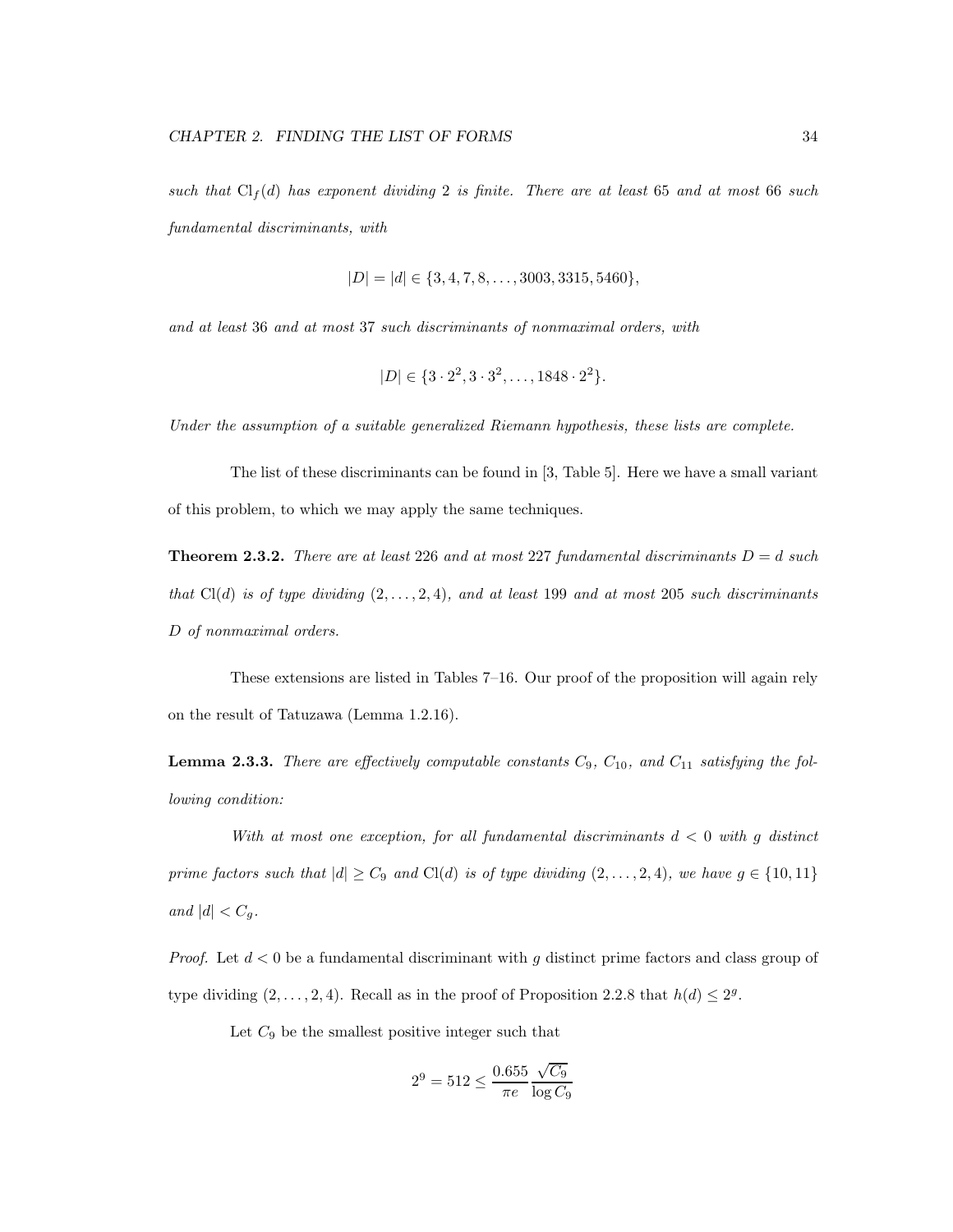(allowable, since  $\sqrt{x}/\log x$  is increasing for  $x \ge e^2$ ). A calculation shows that  $\log C_9 > 23$ . Now apply Lemma 1.2.16 with  $\epsilon = 1/\log C_9$ .

Suppose that d is not the exceptional discriminant. Then if  $|d| \geq C_9$ , we have

$$
2^g \ge h(d) > \left(\frac{0.655}{\pi}\right) \frac{|d|^{1/2 - 1/\log C_9}}{\log C_9}.
$$

In particular, this implies that

$$
2^g > \frac{0.655}{\pi e} \frac{\sqrt{C_9}}{\log C_9} \ge 2^9
$$

and therefore  $g > 9$ .

By Lemma 2.2.7, we have  $|d|\geq \widehat{d}_9 \cdot 29^{g-9}$  and hence

$$
2^{g} \ge h(d) > \left(\frac{0.655}{\pi}\right) \frac{\hat{d}_{9}^{1/2 - 1/\log C_{9}}}{\log C_{9}} \left(29^{1/2 - 1/\log C_{9}}\right)^{g-9}.
$$

This inequality implies that  $g < 12$ .

For  $t \in \{10, 11\}$ , let  $C_t$  the smallest positive integer such that

$$
2^t \le \left(\frac{0.655}{\pi}\right) \frac{C_t^{1/2 - 1/\log C_9}}{\log C_9}.
$$

Then if  $|d| \geq C_g$ ,

$$
2^g \ge h(d) > \left(\frac{0.655}{\pi}\right) \frac{d^{1/2 - 1/\log C_9}}{\log C_9} \ge \left(\frac{0.655}{\pi}\right) \frac{C_g^{1/2 - 1/\log C_9}}{\log C_9} \ge 2^g,
$$

a contradiction. This completes the proof.

We are now ready to prove main result of this section.

Proof of Proposition 2.3.2. We have already computed (in the previous section) that there are exactly 226 such fundamental discriminants with  $|d| \leq B$ . Therefore the proposition will follow from Lemma 2.3.3 and Lemma 2.2.4 when it is shown that there are no fundamental discriminants  $d < 0$  with Cl(d) of type dividing  $(2, \ldots, 2, 4)$  satisfying one of the following conditions:

1. 
$$
4 \cdot 67^4 = B \le |d| < C_9
$$
; or

 $\Box$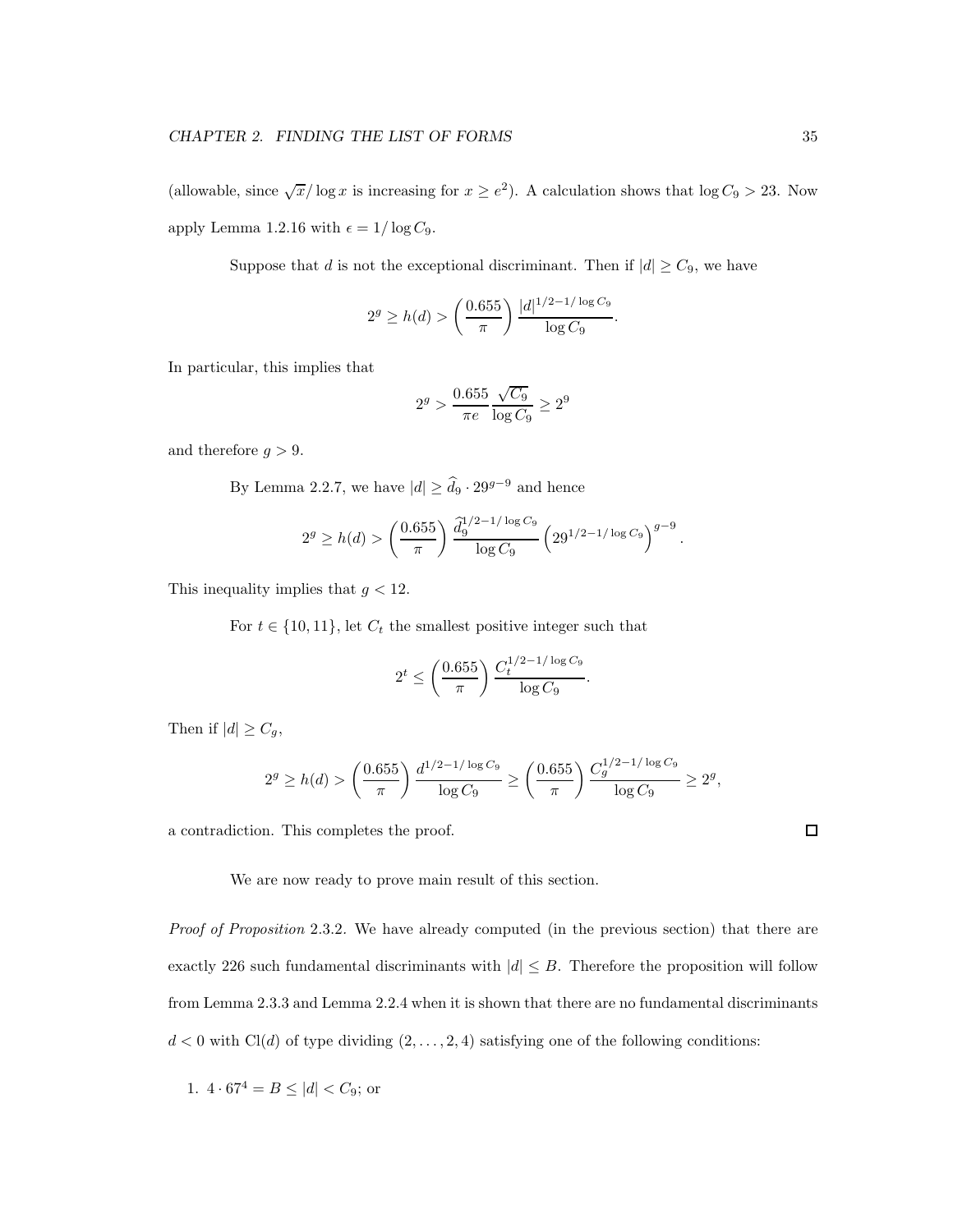2. The integer d has exactly g distinct prime divisors,  $g \in \{10, 11\}$  and  $C_9 \leq |d| < C_g$ .

Note that from the proof of Lemma 2.3.3, we find  $C_9 = 25593057435 \approx 2.5 \cdot 10^{10}$ ,  $C_{10} = 116145031943 \approx 1.1 \cdot 10^{11}$ , and  $C_{11} = 527083115400 \approx 5.2 \cdot 10^{11}$ .

The computations in (1) and (2) can be simplified by appealing to Lemma 2.2.3: if  $p \leq \sqrt[4]{|d|/4}$ , then  $(d/p) \neq 1$ . We then test for each prime p such that  $\sqrt[4]{|d|/4} < p \leq \sqrt{|d|/4}$ and  $(d/p) = 1$  if  $p^4$  is principal (working in the group of quadratic forms of discriminant d), where  $(p) = p\overline{p}$ . To further rule out discriminants, we may also check given two such primes  $p_1, p_2$  that  $(\mathfrak{p}_1 \mathfrak{p}_2)^2$  is principal. For d which satisfy all these conditions, we compute the class group  $Cl(d)$  itself (e.g. using an algorithm of Shanks) and check explicitly if it is of type dividing  $(2, \ldots, 2, 4)$ . A computer search in MAGMA found no such d. (The code is available from the  $\Box$ author by request.)

We also prove a complementary result which relies on a generalized Riemann hypothesis.

**Proposition 2.3.4.** If the zeta function of the field  $K = \mathbb{Q}(\sqrt{d})$  of discriminant  $d < 0$  does not have a zero in the interval  $[1-(2/\log|d|),1)$  and the class group of K is of type dividing  $(2,\ldots,2,4)$ , then  $|d| < 1.3 \cdot 10^{10}$ .

The proof of this proposition relies on the following theorem.

**Proposition 2.3.5** (Louboutin [38]). Let  $K = \mathbb{Q}(\sqrt{d})$  be an imaginary quadratic field of discriminant d. Suppose that the zeta function of K does not have a zero in the interval  $[1-(2/\log |d|), 1)$ . Then

$$
h(d) \ge \frac{\pi}{3e} \frac{\sqrt{|d|}}{\log |d|},
$$

where  $e = \exp(1)$ .

Proof of Proposition 2.3.4. We follow [38, Théorème 2]. Let g be the number of distinct prime factors of the discriminant d. Then  $\#\mathrm{Cl}(d)[2] = 2^{g-1}$  so  $h(d) \leq 2^g$ . From Proposition 2.3.5, we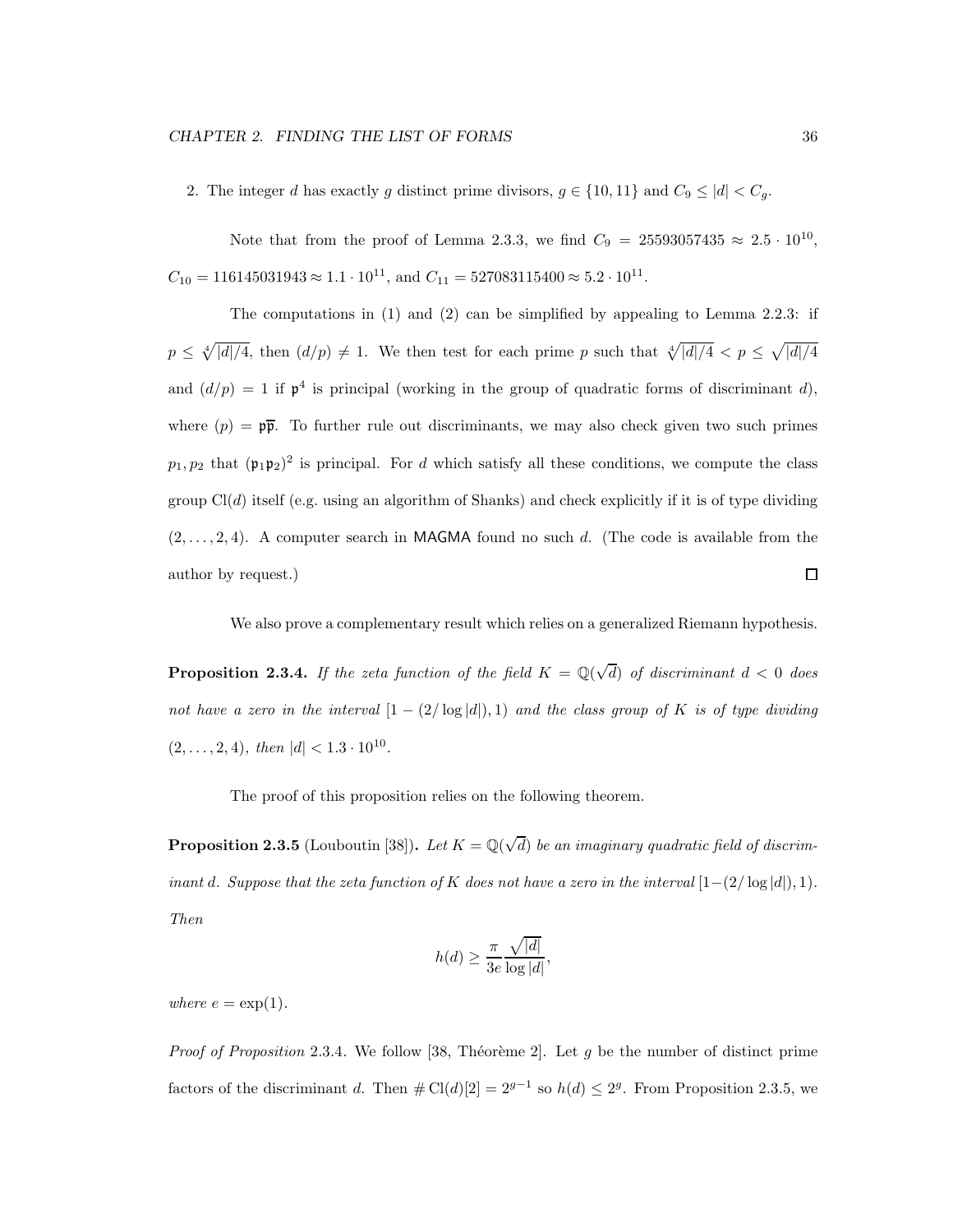see that  $2^g \geq (\pi/3e)\sqrt{|d|}/\log|d|$ . Recall that  $|d| \geq \hat{d}_t = 4p_1 \dots p_{t-1}$  whenever  $d \neq -3$ . If we set

$$
t_0 = \inf \left\{ t \in \mathbb{Z}_{>0} : u \ge t \Rightarrow 2^u < \left(\frac{\pi}{3e}\right) \frac{\sqrt{\hat{d}_u}}{\log \hat{d}_u} \right\}
$$

,

then  $|d| < d_t$  (see [38]). We compute easily that in this case  $d_t$ <sub>0</sub> = 4 · 3 · . . . · 29 < 1.3 · 10<sup>10</sup>.  $\Box$ 

Theorem 2.3.6. Under the above Riemann hypothesis, there are exactly 226 fundamental discriminants d such that  $Cl(d)$  is of type dividing  $(2, \ldots, 2, 4)$ , and 199 such discriminants D of nonmaximal orders.

This follows from Proposition 2.3.4 and the computations performed in the proof of Proposition 2.3.2.

### 2.4 Finding the pairs of quadratic forms

To conclude, we list all forms with  $K_1 \neq K_2$ . Using Corollary 1.2.9, we first compute the genus class field for each of the 425 discriminants found in section 5. We find 86 pairs of discriminants for which the genus class fields are equal.

We now apply Theorem 1.3.9. If the class group of both discriminants are both of exponent 2, then for every  $\sigma \in \text{Gal}(R/K_1K_2)$ , we obtain a pair corresponding to  $\sigma_i = \sigma \in$  $Gal(R/K_i)$ . For each i such that  $Gal(R_i/K_i)$  has a factor  $\mathbb{Z}/4\mathbb{Z}$ , we proceed as follows: for each  $\sigma \in \text{Gal}(R_i/K_1K_2) \subset \text{Gal}(R_i/K_i)$  of order 4, we compute the fixed field of  $\sigma|_P$  by finding a prime  $p \nmid D_i$  represented by the form  $Q \leftrightarrow \sigma$ , and compute (using Legendre symbols) the largest subfield of P in which p splits completely. Then every pair  $\sigma_1, \sigma_2$  with the same fixed subfield (so that  $\sigma_1|_P = \sigma_2|_P$ ) gives rise to a pair of forms.

Example 2.4.1. The discriminants  $D_1 = -1056 = -264 \cdot 2^2$  and  $D_2 = -2112 = -132 \cdot 4^2$  give rise to the common genus class field  $P = \mathbb{Q}(i, \sqrt{2}, \sqrt{-3}, \sqrt{-11})$  each with class group of type  $(2, 2, 4)$ .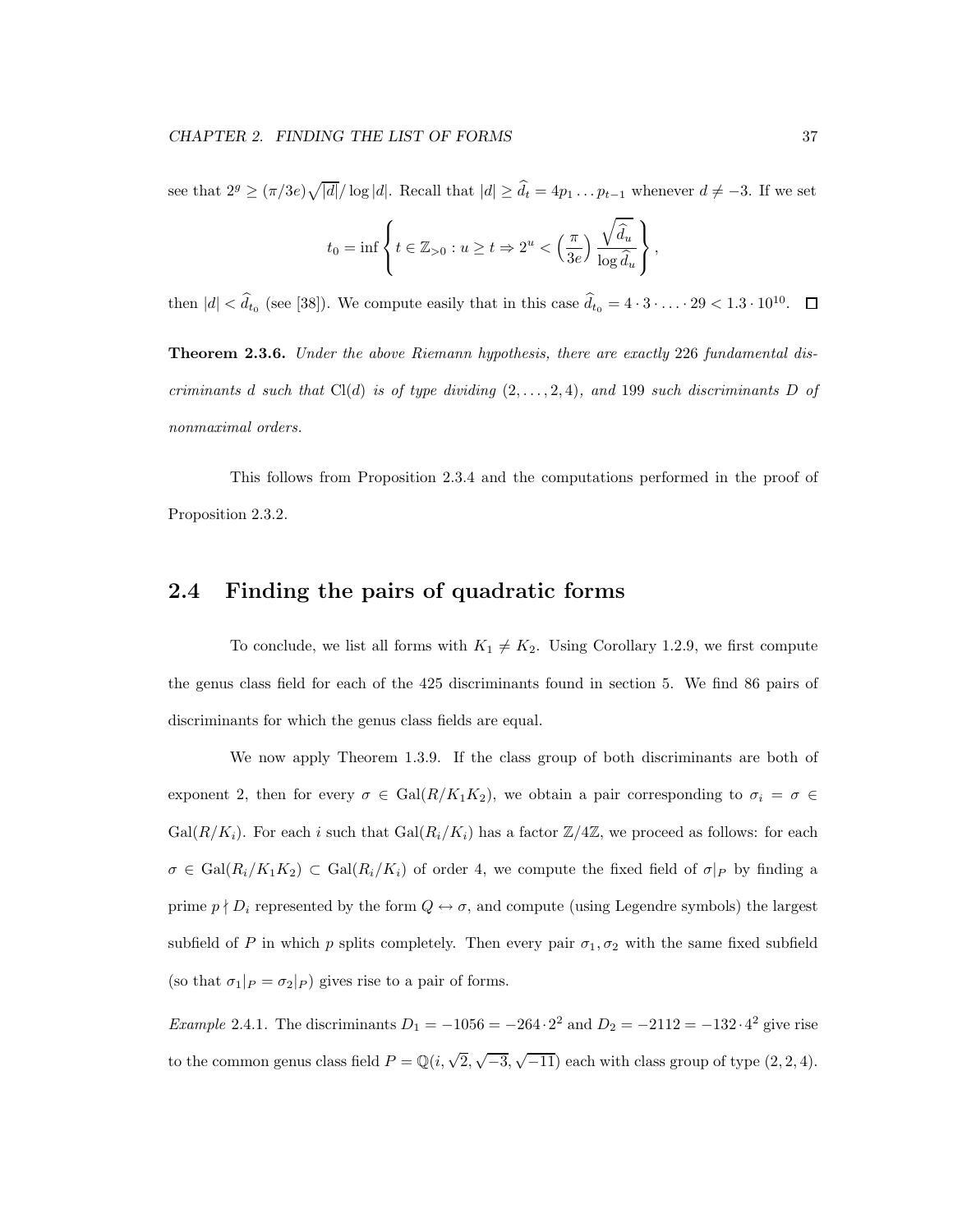The forms of order 4 of discriminant −1056 are

$$
\langle 5, 2, 53 \rangle, \langle 15, 12, 20 \rangle, \langle 7, 6, 39 \rangle, \langle 13, 6, 21 \rangle,
$$

and those of discriminant −2112 are

$$
\langle 17,8,32 \rangle, \langle 21,18,29 \rangle, \langle 7,4,76 \rangle, \langle 19,4,28 \rangle.
$$

The first form  $\langle 5, 2, 53 \rangle$  represents the prime 5, so we compute the Legendre symbols

$$
(-1/5), (2/5), (-3/5), (-11/5), \\
$$

and find the fixed field  $\mathbb{Q}(i, \sqrt{6}, \sqrt{-11}) \subset P$ . Continuing in this way, we find that only the pair  $\langle 7, 6, 39 \rangle$  and  $\langle 7, 4, 76 \rangle$  have a common fixed field, namely  $\mathbb{Q}(\sqrt{2}, \sqrt{-3}, \sqrt{11})$ , and this proves that they represent the same primes (those which are congruent to 7, 79, 127, 151, 175 (mod 264)).

Carrying out this calculation for each of the 86 pairs, and supplementing this list with any pairs arising from the same fundamental discriminant, we obtain the forms listed in Tables 1–3.

**Theorem 2.4.2.** There are exactly 67 equivalence classes of forms C with  $\#\delta(C) \geq 2$ . There are exactly 6 classes with  $\#\delta(C) = 3$  and there is no class with  $\#\delta(C) \geq 4$ .

Definition 2.4.3. The exceptional set E of a form  $Q$  is the set of primes p such that  $Q$  represents p and there exists a form  $Q' \sim Q$  such that  $Q'$  does not represent p.

Remark 2.4.4. Jagy and Kaplansky [27] miss the two pairs

$$
\langle 5,0,6 \rangle, \langle 11,4,14 \rangle \quad \text{ and } \quad \langle 3,0,40 \rangle, \langle 27,12,28 \rangle
$$

in their "near misses" (those pairs with exceptional set not contained in  $\{2\}$ ). Moreover, the form  $\langle 4, 4, 9 \rangle$  in their paper should be  $\langle 4, 4, 19 \rangle$ .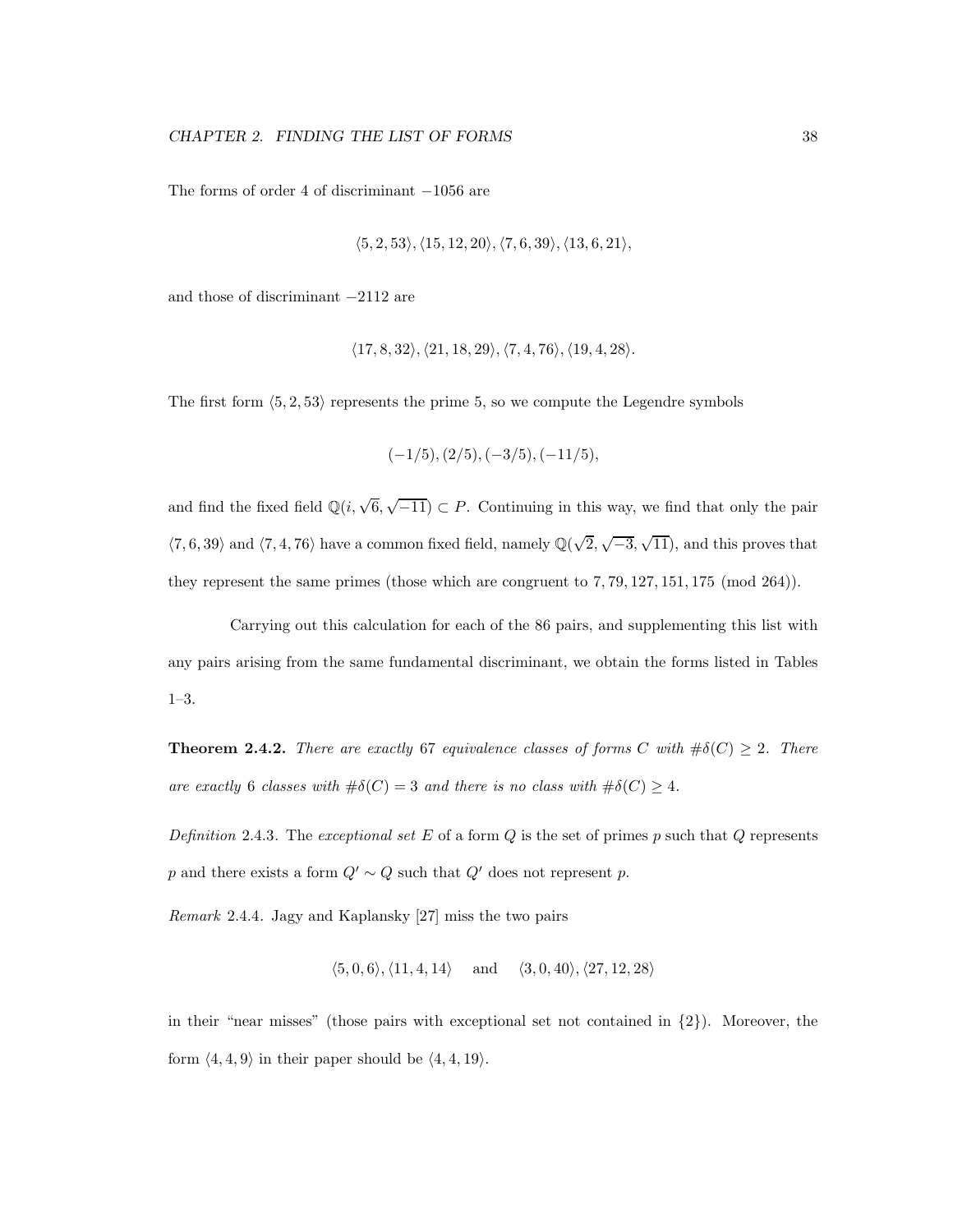### Chapter 3

## Tables

In Tables 3.1–3.2, we list equivalence classes with two fundamental discriminants ( $\delta(C)$  = 2), then in Tables 3.3–3.5 those with three fundamental discriminants, then in Table 3.6 the exceptional cases with one fundamental discriminant  $(2.1.2, (iv)–(vi))$ . Within each table, the classes are sorted by the smallest fundamental discriminant d in each class. Every form in an equivalence class has associated to it the same genus class field  $P$  (Lemma 1.3.5), denoted  $\mathbb{Q}[a_1,\ldots,a_r] = \mathbb{Q}(\sqrt{a_1},\ldots,\sqrt{a_r})$ . The class group  $\mathrm{Cl}_f(d)$  for each form is given by its type. The set  $E$  denotes the exceptional set for each equivalence class  $(2.4.3)$ .

In Tables 3.7–3.16, we list the orders of imaginary quadratic fields with class group of type dividing  $(2, \ldots, 2, 4)$ , with at most possible exception (as in Theorem 2.3.2). In particular, there is no order with class group of type  $(2, 2, 2, 2, 2)$  (unless this is the one exception!). The tables are sorted by the isomorphism class of the class group, and within each table the classes are sorted by fundamental discriminant and then discriminant.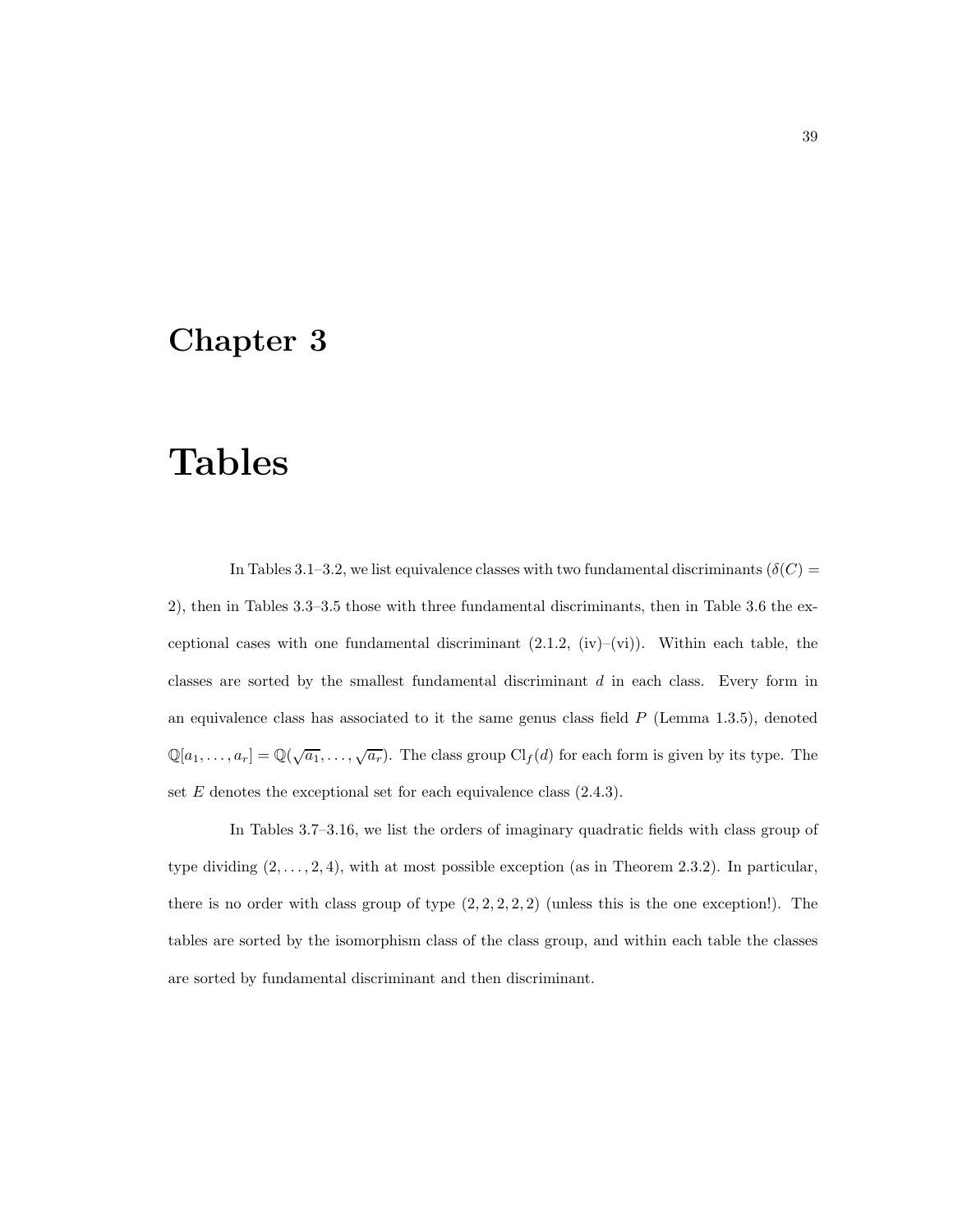| Q                                 | D        | d              | f              | Р                                    | $\text{Cl}_f(d)$ | E                  |
|-----------------------------------|----------|----------------|----------------|--------------------------------------|------------------|--------------------|
| $\langle 1, 0, 5 \rangle$         | 20       | 20             | 1              | $\overline{\mathbb{Q}[-1,5]}$        | (2)              | $\{5\}$            |
| $\langle 1,0,25 \rangle$          | 100      | 4              | 5              |                                      | (2)              | Ø                  |
| $\langle 1, 0, 8 \rangle$         | 32       | 8              | $\overline{2}$ | $\overline{\mathbb{Q}[-1,2]}$        | (2)              | Ø                  |
| $\langle 1, 0, 16 \rangle$        | 64       | 4              | 4              |                                      | (2)              | Ø                  |
| $\langle 1,0,9 \rangle$           | 36       | $\overline{4}$ | 3              | $\mathbb{Q}[-1,-3]$                  | (2)              | Ø                  |
| $\langle 1, 0, 12 \rangle$        | 48       | 3              | 4              |                                      | (2)              | Ø                  |
| $\langle 5,0,6 \rangle$           | 120      | 120            | 1              | $\mathbb{Q}[2, -3, 5]$               | (2, 2)           | ${5}$              |
| $\langle 11, 4, 14 \rangle$       | 600      | 24             | 5              |                                      | (2,4)            | Ø                  |
| $\langle 5,0,8\rangle$            | 160      | 40             | $\overline{2}$ | $\sqrt{[-1, 2, 5]}$                  | (2, 2)           | ${5}$              |
| $\langle 13, 8, 32 \rangle$       | 1600     | 4              | 20             |                                      | (2,4)            | Ø                  |
| $\langle 1, 0, 45 \rangle$        | 180      | 20             | 3              | $\mathbb{Q}[-1, -3, 5]$              | (2, 2)           | Ø                  |
| $\langle 1, 0, 60 \rangle$        | 240      | 15             | 4              |                                      | (2, 2)           | Ø                  |
| $\langle 5,0,9 \rangle$           | 180      | 20             | 3              | $\mathbb{Q}[-1, -3, 5]$              | (2, 2)           | ${5}$              |
| $\langle 9, 6, 26 \rangle$        | 900      | 4              | 15             |                                      | (2,4)            | Ø                  |
| $\overline{\langle 8,0,9\rangle}$ | 288      | 8              | 6              | $\overline{\mathbb{Q}[-1,2,-3]}$     | (2, 2)           | Ø                  |
| $\langle 9,6,17 \rangle$          | 576      | $\overline{4}$ | 12             |                                      | (2, 4)           | Ø                  |
| $\langle 1, 0, 120 \rangle$       | 480      | 120            | $\overline{2}$ | $\mathbb{Q}[-1, 2, -3, 5]$           | (2, 2, 2)        | Ø                  |
| $\langle 1, 0, 240 \rangle$       | 960      | 15             | 8              |                                      | (2, 2, 2)        | Ø                  |
| $\langle 5, 0, 24 \rangle$        | 480      | 120            | $\overline{2}$ | $\mathbb{Q}[-1, 2, -3, 5]$           | (2, 2, 2)        | $\overline{\{5\}}$ |
| $\langle 21, 6, 29 \rangle$       | 2400     | 24             | 10             |                                      | (2, 2, 4)        | Ø                  |
| $\langle 3, 0, 40 \rangle$        | 480      | 120            | $\overline{2}$ | $\overline{\mathbb{Q}[-1,2,-3,5]}$   | (2, 2, 2)        | $\{3\}$            |
| $\langle 27, 12, 28 \rangle$      | 2880     | 20             | 12             |                                      | (2, 2, 4)        | Ø                  |
| $\langle 3,0,56 \rangle$          | 672      | 168            | $\overline{2}$ | $\mathbb{Q}[-1, 2, -3, -7]$          | (2, 2, 2)        | ${3}$              |
| $\langle 20, 12, 27 \rangle$      | 2016     | 56             | 6              |                                      | (2, 2, 4)        | Ø                  |
| $\langle 8, 0, 21 \rangle$        | 672      | 168            | $\overline{2}$ | $\overline{\mathbb{Q}[-1,2,-3,-7]}$  | (2, 2, 2)        | Ø                  |
| $\langle 29, 12, 36 \rangle$      | 4032     | 7              | 24             |                                      | (2, 2, 4)        | Ø                  |
| $\langle 3, 0, 80 \rangle$        | 960      | 15             | 8              | $\mathbb{Q}[-1, 2, -3, 5]$           | (2, 2, 2)        | ${3}$              |
| $\langle 27, 24, 32 \rangle$      | 2880     | 20             | 12             |                                      | (2, 2, 4)        | Ø                  |
| $\langle 7,6,39 \rangle$          | 1056     | 264            | $\overline{2}$ | $\mathbb{Q}[-1, 2, -3, -11]$         | (2, 2, 4)        | Ø                  |
| $\langle 7, 4, 76 \rangle$        | 2112     | 132            | 4              |                                      | (2, 2, 4)        | Ø                  |
| $\langle 15, 12, 20 \rangle$      | 1056     | 264            | $\overline{2}$ | $\mathbb{Q}[-1, 2, -3, -11]$         | (2, 2, 4)        | Ø                  |
| $\langle 23, 12, 36 \rangle$      | $3168\,$ | 88             | 6              |                                      | (2, 2, 4)        | Ø                  |
| $\langle 13, 6, 21 \rangle$       | 1056     | 264            | $\overline{2}$ | $\overline{\mathbb{Q}[-1,2,-3,-11]}$ | (2, 2, 4)        | Ø                  |
| $\langle 13, 2, 61 \rangle$       | 3168     | 88             | 6              |                                      | (2, 2, 4)        | Ø                  |
| $\langle 8, 0, 39 \rangle$        | 1248     | 312            | 2              | $\overline{\mathbb{Q}[-1,2,-3,13]}$  | (2, 2, 2)        | Ø                  |
| $\langle 15, 12, 44 \rangle$      | 2496     | 39             | 8              |                                      | (2, 2, 4)        | Ø                  |
| $\langle 5, 4, 68 \rangle$        | 1344     | 84             | $\overline{4}$ | $\mathbb{Q}[-1, 2, -3, -7]$          | (2, 2, 4)        | Ø                  |
| $\langle 5, 2, 101 \rangle$       | 2016     | 56             | 6              |                                      | (2, 2, 4)        | Ø                  |
| $\langle 11, 8, 32 \rangle$       | 1344     | 84             | $\overline{4}$ | $\mathbb{Q}[-1, 2, -3, -7]$          | (2, 2, 4)        | Ø                  |
| $\langle 11, 4, 92 \rangle$       | 4032     | 7              | 24             |                                      | (2, 2, 4)        | Ø                  |

Table 3.1: Equivalence Classes  $C$  of Forms  $(\#\delta(C)=2,\,\#C=2),\,1$  of  $2$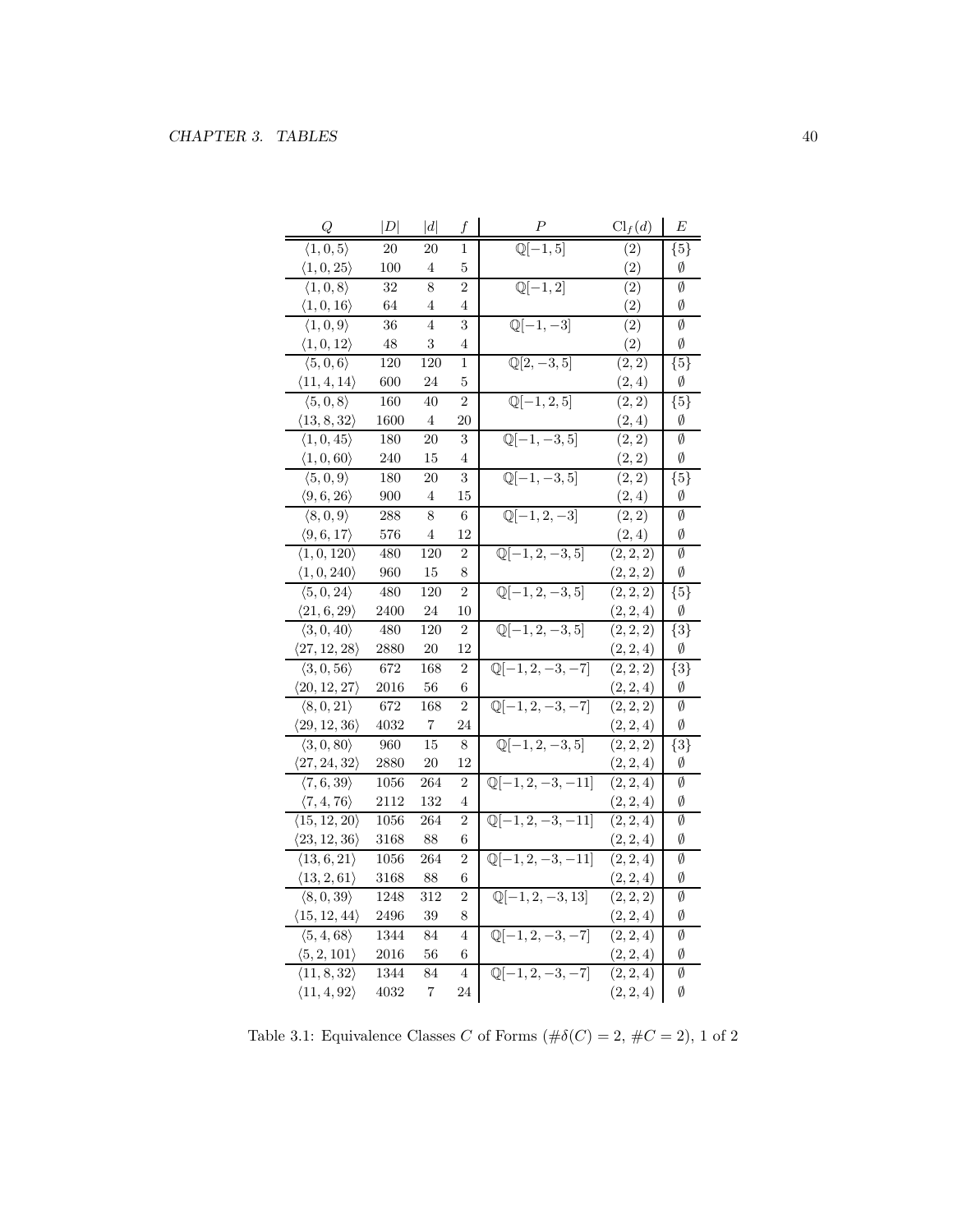| $\mathbb{Q}[-1, 2, -3, -19]$<br>$\langle 20, 4, 23 \rangle$<br>(2, 2, 4)<br>1824<br>456<br>$\overline{2}$<br>Ø<br>$\langle 23, 20, 44 \rangle$<br>3648<br>228<br>(2, 2, 4)<br>Ø<br>4<br>$\overline{\mathbb{Q}[-1,2,-3,-11]}$<br>$\langle 19, 4, 28 \rangle$<br>(2, 2, 4)<br>2112<br>132<br>Ø<br>4<br>$\langle 19, 10, 43 \rangle$<br>3168<br>88<br>6<br>(2, 2, 4)<br>Ø<br>$\mathbb{Q}[-1, 2, -3, 5, -7]$<br>$\langle 8, 0, 105 \rangle$<br>Ø<br>3360<br>840<br>$\overline{2}$<br>(2, 2, 2, 2)<br>$\langle 32, 24, 57 \rangle$<br>(2, 2, 2, 4)<br>6720<br>420<br>Ø<br>4<br>$\mathbb{Q}[-1, 2, -3, 5, -7]$<br>(2, 2, 2, 2)<br>Ø<br>$\langle 21, 0, 40 \rangle$<br>$\overline{2}$<br>3360<br>840<br>$\langle 45, 30, 61 \rangle$<br>10080<br>(2, 2, 2, 4)<br>Ø<br>280<br>6<br>$\overline{\mathbb{Q}[-1,2,-3,5,-11]}$<br>$\langle 24, 0, 55 \rangle$<br>(2, 2, 2, 2)<br>5280<br>Ø<br>1320<br>$\overline{2}$<br>$\langle 39, 36, 76 \rangle$<br>660<br>(2, 2, 2, 4)<br>10560<br>4<br>Ø<br>$\overline{\mathbb{Q}[-1,2,-3,5,-11]}$<br>$\langle 33, 0, 40 \rangle$<br>(2, 2, 2, 2)<br>5280<br>1320<br>2<br>Ø<br>$\langle 52, 36, 57 \rangle$<br>10560<br>660<br>4<br>(2, 2, 2, 4)<br>Ø<br>$\mathbb{Q}[-1, 2, -3, 5, 13]$<br>$\langle 23, 4, 68 \rangle$<br>2<br>6240<br>1560<br>(2, 2, 2, 4)<br>Ø<br>$\langle 23, 18, 207 \rangle$<br>18720<br>520<br>6<br>(2, 2, 2, 4)<br>Ø<br>$\mathbb{Q}[-1, 2, -3, 5, 13]$<br>$\langle 28, 12, 57 \rangle$<br>2<br>Ø<br>6240<br>1560<br>(2, 2, 2, 4)<br>520<br>$\langle 72, 48, 73 \rangle$<br>18720<br>6<br>(2, 2, 2, 4)<br>Ø<br>$\overline{\mathbb{Q}[-1,2,-3,5,13]}$<br>(2, 2, 2, 4)<br>Ø<br>$\langle 21, 12, 76 \rangle$<br>6240<br>1560<br>2<br>18720<br>520<br>Ø<br>$\langle 45, 30, 109 \rangle$<br>6<br>(2, 2, 2, 4)<br>$\mathbb{Q}[-1, 2, -3, 5, 13]$<br>$\langle 35, 30, 51 \rangle$<br>6240<br>$\overline{2}$<br>(2, 2, 2, 4)<br>Ø<br>1560<br>$\langle 36, 12, 131 \rangle$<br>18720<br>520<br>6<br>(2, 2, 2, 4)<br>Ø<br>$\overline{\mathbb{Q}[-1,2,-3,5,-7]}$<br>$\langle 19, 14, 91 \rangle$<br>6720<br>420<br>(2, 2, 2, 4)<br>Ø<br>4<br>280<br>$\langle 19, 16, 136 \rangle$<br>10080<br>6<br>(2, 2, 2, 4)<br>Ø<br>$\mathbb{Q}[-1, 2, -3, 5, -19]$<br>$\langle 28, 20, 85 \rangle$<br>Ø<br>9120<br>2280<br>$\overline{2}$<br>(2, 2, 2, 4)<br>$\langle 45, 30, 157 \rangle$<br>6<br>Ø<br>27360<br>760<br>(2, 2, 2, 4)<br>$\overline{\mathbb{Q}[-1,2,-3,5,-19]}$<br>$\overline{2}$<br>$\overline{(2,2,2,4)}$<br>Ø<br>$\langle 51, 48, 56 \rangle$<br>2280<br>9120<br>$\langle 59, 4, 116 \rangle$<br>27360<br>760<br>(2, 2, 2, 4)<br>Ø<br>6<br>$\mathbb{Q}[-1, 2, -3, 5, -23]$<br>(2, 2, 2, 4)<br>Ø<br>$\langle 33, 24, 88 \rangle$<br>11040<br>2760<br>$\overline{2}$<br>$\langle 57, 6, 97 \rangle$<br>22080<br>(2, 2, 2, 4)<br>Ø<br>1380<br>4<br>$\overline{\mathbb{Q}[-1,2,-3,5,-23]}$<br>$\langle 39, 6, 71 \rangle$<br>(2, 2, 2, 4)<br>Ø<br>11040<br>$2760\,$<br>2<br>$\langle 71, 70, 95 \rangle$<br>22080<br>1380<br>(2, 2, 2, 4)<br>Ø<br>4<br>$\mathbb{Q}[-1, 2, -3, 5, -7, 13]$<br>$\langle 76, 20, 145 \rangle$<br>43680<br>10920<br>2<br>(2, 2, 2, 2, 4)<br>Ø<br>$\langle 96, 72, 241 \rangle$<br>Ø<br>87360<br>5460<br>4<br>(2, 2, 2, 2, 4)<br>$\mathbb{Q}[-1, 2, -3, 5, -7, 13]$<br>$\emptyset$<br>$\langle 88, 32, 127 \rangle$<br>10920<br>2<br>43680<br>(2, 2, 2, 2, 4)<br>$\langle 127, 4, 172 \rangle$<br>Ø<br>87360<br>5460<br>4<br>(2, 2, 2, 2, 4)<br>$\mathbb{Q}[-1, 2, -3, 5, -7, 13]$<br>Ø<br>$\langle 57, 18, 193 \rangle$<br>$\overline{2}$<br>(2, 2, 2, 2, 4)<br>43680<br>10920<br>(148, 132, 177)<br>87360<br>(2, 2, 2, 2, 4)<br>Ø<br>5460<br>4<br>$\mathbb{Q}[-1, 2, -3, 5, -7, 13]$<br>$\langle 55, 10, 199 \rangle$<br>(2, 2, 2, 2, 4)<br>Ø<br>43680<br>10920<br>$\overline{2}$<br>$\langle 159, 120, 160 \rangle$<br>Ø<br>87360<br>5460<br>4<br>(2, 2, 2, 2, 4) | Q | D | d | f | Р | $\text{Cl}_f(d)$ | E |
|-----------------------------------------------------------------------------------------------------------------------------------------------------------------------------------------------------------------------------------------------------------------------------------------------------------------------------------------------------------------------------------------------------------------------------------------------------------------------------------------------------------------------------------------------------------------------------------------------------------------------------------------------------------------------------------------------------------------------------------------------------------------------------------------------------------------------------------------------------------------------------------------------------------------------------------------------------------------------------------------------------------------------------------------------------------------------------------------------------------------------------------------------------------------------------------------------------------------------------------------------------------------------------------------------------------------------------------------------------------------------------------------------------------------------------------------------------------------------------------------------------------------------------------------------------------------------------------------------------------------------------------------------------------------------------------------------------------------------------------------------------------------------------------------------------------------------------------------------------------------------------------------------------------------------------------------------------------------------------------------------------------------------------------------------------------------------------------------------------------------------------------------------------------------------------------------------------------------------------------------------------------------------------------------------------------------------------------------------------------------------------------------------------------------------------------------------------------------------------------------------------------------------------------------------------------------------------------------------------------------------------------------------------------------------------------------------------------------------------------------------------------------------------------------------------------------------------------------------------------------------------------------------------------------------------------------------------------------------------------------------------------------------------------------------------------------------------------------------------------------------------------------------------------------------------------------------------------------------------------------------------------------------------------------------------------------------------------------------------------------------------------------------------------------------------------------------------------------------------------------------------------------------------------------------------------------------------------------------------------------------------------------------------------------------------------------------------------------------------------------------------------------------------------------------------------------------------------------|---|---|---|---|---|------------------|---|
|                                                                                                                                                                                                                                                                                                                                                                                                                                                                                                                                                                                                                                                                                                                                                                                                                                                                                                                                                                                                                                                                                                                                                                                                                                                                                                                                                                                                                                                                                                                                                                                                                                                                                                                                                                                                                                                                                                                                                                                                                                                                                                                                                                                                                                                                                                                                                                                                                                                                                                                                                                                                                                                                                                                                                                                                                                                                                                                                                                                                                                                                                                                                                                                                                                                                                                                                                                                                                                                                                                                                                                                                                                                                                                                                                                                                                                         |   |   |   |   |   |                  |   |
|                                                                                                                                                                                                                                                                                                                                                                                                                                                                                                                                                                                                                                                                                                                                                                                                                                                                                                                                                                                                                                                                                                                                                                                                                                                                                                                                                                                                                                                                                                                                                                                                                                                                                                                                                                                                                                                                                                                                                                                                                                                                                                                                                                                                                                                                                                                                                                                                                                                                                                                                                                                                                                                                                                                                                                                                                                                                                                                                                                                                                                                                                                                                                                                                                                                                                                                                                                                                                                                                                                                                                                                                                                                                                                                                                                                                                                         |   |   |   |   |   |                  |   |
|                                                                                                                                                                                                                                                                                                                                                                                                                                                                                                                                                                                                                                                                                                                                                                                                                                                                                                                                                                                                                                                                                                                                                                                                                                                                                                                                                                                                                                                                                                                                                                                                                                                                                                                                                                                                                                                                                                                                                                                                                                                                                                                                                                                                                                                                                                                                                                                                                                                                                                                                                                                                                                                                                                                                                                                                                                                                                                                                                                                                                                                                                                                                                                                                                                                                                                                                                                                                                                                                                                                                                                                                                                                                                                                                                                                                                                         |   |   |   |   |   |                  |   |
|                                                                                                                                                                                                                                                                                                                                                                                                                                                                                                                                                                                                                                                                                                                                                                                                                                                                                                                                                                                                                                                                                                                                                                                                                                                                                                                                                                                                                                                                                                                                                                                                                                                                                                                                                                                                                                                                                                                                                                                                                                                                                                                                                                                                                                                                                                                                                                                                                                                                                                                                                                                                                                                                                                                                                                                                                                                                                                                                                                                                                                                                                                                                                                                                                                                                                                                                                                                                                                                                                                                                                                                                                                                                                                                                                                                                                                         |   |   |   |   |   |                  |   |
|                                                                                                                                                                                                                                                                                                                                                                                                                                                                                                                                                                                                                                                                                                                                                                                                                                                                                                                                                                                                                                                                                                                                                                                                                                                                                                                                                                                                                                                                                                                                                                                                                                                                                                                                                                                                                                                                                                                                                                                                                                                                                                                                                                                                                                                                                                                                                                                                                                                                                                                                                                                                                                                                                                                                                                                                                                                                                                                                                                                                                                                                                                                                                                                                                                                                                                                                                                                                                                                                                                                                                                                                                                                                                                                                                                                                                                         |   |   |   |   |   |                  |   |
|                                                                                                                                                                                                                                                                                                                                                                                                                                                                                                                                                                                                                                                                                                                                                                                                                                                                                                                                                                                                                                                                                                                                                                                                                                                                                                                                                                                                                                                                                                                                                                                                                                                                                                                                                                                                                                                                                                                                                                                                                                                                                                                                                                                                                                                                                                                                                                                                                                                                                                                                                                                                                                                                                                                                                                                                                                                                                                                                                                                                                                                                                                                                                                                                                                                                                                                                                                                                                                                                                                                                                                                                                                                                                                                                                                                                                                         |   |   |   |   |   |                  |   |
|                                                                                                                                                                                                                                                                                                                                                                                                                                                                                                                                                                                                                                                                                                                                                                                                                                                                                                                                                                                                                                                                                                                                                                                                                                                                                                                                                                                                                                                                                                                                                                                                                                                                                                                                                                                                                                                                                                                                                                                                                                                                                                                                                                                                                                                                                                                                                                                                                                                                                                                                                                                                                                                                                                                                                                                                                                                                                                                                                                                                                                                                                                                                                                                                                                                                                                                                                                                                                                                                                                                                                                                                                                                                                                                                                                                                                                         |   |   |   |   |   |                  |   |
|                                                                                                                                                                                                                                                                                                                                                                                                                                                                                                                                                                                                                                                                                                                                                                                                                                                                                                                                                                                                                                                                                                                                                                                                                                                                                                                                                                                                                                                                                                                                                                                                                                                                                                                                                                                                                                                                                                                                                                                                                                                                                                                                                                                                                                                                                                                                                                                                                                                                                                                                                                                                                                                                                                                                                                                                                                                                                                                                                                                                                                                                                                                                                                                                                                                                                                                                                                                                                                                                                                                                                                                                                                                                                                                                                                                                                                         |   |   |   |   |   |                  |   |
|                                                                                                                                                                                                                                                                                                                                                                                                                                                                                                                                                                                                                                                                                                                                                                                                                                                                                                                                                                                                                                                                                                                                                                                                                                                                                                                                                                                                                                                                                                                                                                                                                                                                                                                                                                                                                                                                                                                                                                                                                                                                                                                                                                                                                                                                                                                                                                                                                                                                                                                                                                                                                                                                                                                                                                                                                                                                                                                                                                                                                                                                                                                                                                                                                                                                                                                                                                                                                                                                                                                                                                                                                                                                                                                                                                                                                                         |   |   |   |   |   |                  |   |
|                                                                                                                                                                                                                                                                                                                                                                                                                                                                                                                                                                                                                                                                                                                                                                                                                                                                                                                                                                                                                                                                                                                                                                                                                                                                                                                                                                                                                                                                                                                                                                                                                                                                                                                                                                                                                                                                                                                                                                                                                                                                                                                                                                                                                                                                                                                                                                                                                                                                                                                                                                                                                                                                                                                                                                                                                                                                                                                                                                                                                                                                                                                                                                                                                                                                                                                                                                                                                                                                                                                                                                                                                                                                                                                                                                                                                                         |   |   |   |   |   |                  |   |
|                                                                                                                                                                                                                                                                                                                                                                                                                                                                                                                                                                                                                                                                                                                                                                                                                                                                                                                                                                                                                                                                                                                                                                                                                                                                                                                                                                                                                                                                                                                                                                                                                                                                                                                                                                                                                                                                                                                                                                                                                                                                                                                                                                                                                                                                                                                                                                                                                                                                                                                                                                                                                                                                                                                                                                                                                                                                                                                                                                                                                                                                                                                                                                                                                                                                                                                                                                                                                                                                                                                                                                                                                                                                                                                                                                                                                                         |   |   |   |   |   |                  |   |
|                                                                                                                                                                                                                                                                                                                                                                                                                                                                                                                                                                                                                                                                                                                                                                                                                                                                                                                                                                                                                                                                                                                                                                                                                                                                                                                                                                                                                                                                                                                                                                                                                                                                                                                                                                                                                                                                                                                                                                                                                                                                                                                                                                                                                                                                                                                                                                                                                                                                                                                                                                                                                                                                                                                                                                                                                                                                                                                                                                                                                                                                                                                                                                                                                                                                                                                                                                                                                                                                                                                                                                                                                                                                                                                                                                                                                                         |   |   |   |   |   |                  |   |
|                                                                                                                                                                                                                                                                                                                                                                                                                                                                                                                                                                                                                                                                                                                                                                                                                                                                                                                                                                                                                                                                                                                                                                                                                                                                                                                                                                                                                                                                                                                                                                                                                                                                                                                                                                                                                                                                                                                                                                                                                                                                                                                                                                                                                                                                                                                                                                                                                                                                                                                                                                                                                                                                                                                                                                                                                                                                                                                                                                                                                                                                                                                                                                                                                                                                                                                                                                                                                                                                                                                                                                                                                                                                                                                                                                                                                                         |   |   |   |   |   |                  |   |
|                                                                                                                                                                                                                                                                                                                                                                                                                                                                                                                                                                                                                                                                                                                                                                                                                                                                                                                                                                                                                                                                                                                                                                                                                                                                                                                                                                                                                                                                                                                                                                                                                                                                                                                                                                                                                                                                                                                                                                                                                                                                                                                                                                                                                                                                                                                                                                                                                                                                                                                                                                                                                                                                                                                                                                                                                                                                                                                                                                                                                                                                                                                                                                                                                                                                                                                                                                                                                                                                                                                                                                                                                                                                                                                                                                                                                                         |   |   |   |   |   |                  |   |
|                                                                                                                                                                                                                                                                                                                                                                                                                                                                                                                                                                                                                                                                                                                                                                                                                                                                                                                                                                                                                                                                                                                                                                                                                                                                                                                                                                                                                                                                                                                                                                                                                                                                                                                                                                                                                                                                                                                                                                                                                                                                                                                                                                                                                                                                                                                                                                                                                                                                                                                                                                                                                                                                                                                                                                                                                                                                                                                                                                                                                                                                                                                                                                                                                                                                                                                                                                                                                                                                                                                                                                                                                                                                                                                                                                                                                                         |   |   |   |   |   |                  |   |
|                                                                                                                                                                                                                                                                                                                                                                                                                                                                                                                                                                                                                                                                                                                                                                                                                                                                                                                                                                                                                                                                                                                                                                                                                                                                                                                                                                                                                                                                                                                                                                                                                                                                                                                                                                                                                                                                                                                                                                                                                                                                                                                                                                                                                                                                                                                                                                                                                                                                                                                                                                                                                                                                                                                                                                                                                                                                                                                                                                                                                                                                                                                                                                                                                                                                                                                                                                                                                                                                                                                                                                                                                                                                                                                                                                                                                                         |   |   |   |   |   |                  |   |
|                                                                                                                                                                                                                                                                                                                                                                                                                                                                                                                                                                                                                                                                                                                                                                                                                                                                                                                                                                                                                                                                                                                                                                                                                                                                                                                                                                                                                                                                                                                                                                                                                                                                                                                                                                                                                                                                                                                                                                                                                                                                                                                                                                                                                                                                                                                                                                                                                                                                                                                                                                                                                                                                                                                                                                                                                                                                                                                                                                                                                                                                                                                                                                                                                                                                                                                                                                                                                                                                                                                                                                                                                                                                                                                                                                                                                                         |   |   |   |   |   |                  |   |
|                                                                                                                                                                                                                                                                                                                                                                                                                                                                                                                                                                                                                                                                                                                                                                                                                                                                                                                                                                                                                                                                                                                                                                                                                                                                                                                                                                                                                                                                                                                                                                                                                                                                                                                                                                                                                                                                                                                                                                                                                                                                                                                                                                                                                                                                                                                                                                                                                                                                                                                                                                                                                                                                                                                                                                                                                                                                                                                                                                                                                                                                                                                                                                                                                                                                                                                                                                                                                                                                                                                                                                                                                                                                                                                                                                                                                                         |   |   |   |   |   |                  |   |
|                                                                                                                                                                                                                                                                                                                                                                                                                                                                                                                                                                                                                                                                                                                                                                                                                                                                                                                                                                                                                                                                                                                                                                                                                                                                                                                                                                                                                                                                                                                                                                                                                                                                                                                                                                                                                                                                                                                                                                                                                                                                                                                                                                                                                                                                                                                                                                                                                                                                                                                                                                                                                                                                                                                                                                                                                                                                                                                                                                                                                                                                                                                                                                                                                                                                                                                                                                                                                                                                                                                                                                                                                                                                                                                                                                                                                                         |   |   |   |   |   |                  |   |
|                                                                                                                                                                                                                                                                                                                                                                                                                                                                                                                                                                                                                                                                                                                                                                                                                                                                                                                                                                                                                                                                                                                                                                                                                                                                                                                                                                                                                                                                                                                                                                                                                                                                                                                                                                                                                                                                                                                                                                                                                                                                                                                                                                                                                                                                                                                                                                                                                                                                                                                                                                                                                                                                                                                                                                                                                                                                                                                                                                                                                                                                                                                                                                                                                                                                                                                                                                                                                                                                                                                                                                                                                                                                                                                                                                                                                                         |   |   |   |   |   |                  |   |
|                                                                                                                                                                                                                                                                                                                                                                                                                                                                                                                                                                                                                                                                                                                                                                                                                                                                                                                                                                                                                                                                                                                                                                                                                                                                                                                                                                                                                                                                                                                                                                                                                                                                                                                                                                                                                                                                                                                                                                                                                                                                                                                                                                                                                                                                                                                                                                                                                                                                                                                                                                                                                                                                                                                                                                                                                                                                                                                                                                                                                                                                                                                                                                                                                                                                                                                                                                                                                                                                                                                                                                                                                                                                                                                                                                                                                                         |   |   |   |   |   |                  |   |
|                                                                                                                                                                                                                                                                                                                                                                                                                                                                                                                                                                                                                                                                                                                                                                                                                                                                                                                                                                                                                                                                                                                                                                                                                                                                                                                                                                                                                                                                                                                                                                                                                                                                                                                                                                                                                                                                                                                                                                                                                                                                                                                                                                                                                                                                                                                                                                                                                                                                                                                                                                                                                                                                                                                                                                                                                                                                                                                                                                                                                                                                                                                                                                                                                                                                                                                                                                                                                                                                                                                                                                                                                                                                                                                                                                                                                                         |   |   |   |   |   |                  |   |
|                                                                                                                                                                                                                                                                                                                                                                                                                                                                                                                                                                                                                                                                                                                                                                                                                                                                                                                                                                                                                                                                                                                                                                                                                                                                                                                                                                                                                                                                                                                                                                                                                                                                                                                                                                                                                                                                                                                                                                                                                                                                                                                                                                                                                                                                                                                                                                                                                                                                                                                                                                                                                                                                                                                                                                                                                                                                                                                                                                                                                                                                                                                                                                                                                                                                                                                                                                                                                                                                                                                                                                                                                                                                                                                                                                                                                                         |   |   |   |   |   |                  |   |
|                                                                                                                                                                                                                                                                                                                                                                                                                                                                                                                                                                                                                                                                                                                                                                                                                                                                                                                                                                                                                                                                                                                                                                                                                                                                                                                                                                                                                                                                                                                                                                                                                                                                                                                                                                                                                                                                                                                                                                                                                                                                                                                                                                                                                                                                                                                                                                                                                                                                                                                                                                                                                                                                                                                                                                                                                                                                                                                                                                                                                                                                                                                                                                                                                                                                                                                                                                                                                                                                                                                                                                                                                                                                                                                                                                                                                                         |   |   |   |   |   |                  |   |
|                                                                                                                                                                                                                                                                                                                                                                                                                                                                                                                                                                                                                                                                                                                                                                                                                                                                                                                                                                                                                                                                                                                                                                                                                                                                                                                                                                                                                                                                                                                                                                                                                                                                                                                                                                                                                                                                                                                                                                                                                                                                                                                                                                                                                                                                                                                                                                                                                                                                                                                                                                                                                                                                                                                                                                                                                                                                                                                                                                                                                                                                                                                                                                                                                                                                                                                                                                                                                                                                                                                                                                                                                                                                                                                                                                                                                                         |   |   |   |   |   |                  |   |
|                                                                                                                                                                                                                                                                                                                                                                                                                                                                                                                                                                                                                                                                                                                                                                                                                                                                                                                                                                                                                                                                                                                                                                                                                                                                                                                                                                                                                                                                                                                                                                                                                                                                                                                                                                                                                                                                                                                                                                                                                                                                                                                                                                                                                                                                                                                                                                                                                                                                                                                                                                                                                                                                                                                                                                                                                                                                                                                                                                                                                                                                                                                                                                                                                                                                                                                                                                                                                                                                                                                                                                                                                                                                                                                                                                                                                                         |   |   |   |   |   |                  |   |
|                                                                                                                                                                                                                                                                                                                                                                                                                                                                                                                                                                                                                                                                                                                                                                                                                                                                                                                                                                                                                                                                                                                                                                                                                                                                                                                                                                                                                                                                                                                                                                                                                                                                                                                                                                                                                                                                                                                                                                                                                                                                                                                                                                                                                                                                                                                                                                                                                                                                                                                                                                                                                                                                                                                                                                                                                                                                                                                                                                                                                                                                                                                                                                                                                                                                                                                                                                                                                                                                                                                                                                                                                                                                                                                                                                                                                                         |   |   |   |   |   |                  |   |
|                                                                                                                                                                                                                                                                                                                                                                                                                                                                                                                                                                                                                                                                                                                                                                                                                                                                                                                                                                                                                                                                                                                                                                                                                                                                                                                                                                                                                                                                                                                                                                                                                                                                                                                                                                                                                                                                                                                                                                                                                                                                                                                                                                                                                                                                                                                                                                                                                                                                                                                                                                                                                                                                                                                                                                                                                                                                                                                                                                                                                                                                                                                                                                                                                                                                                                                                                                                                                                                                                                                                                                                                                                                                                                                                                                                                                                         |   |   |   |   |   |                  |   |
|                                                                                                                                                                                                                                                                                                                                                                                                                                                                                                                                                                                                                                                                                                                                                                                                                                                                                                                                                                                                                                                                                                                                                                                                                                                                                                                                                                                                                                                                                                                                                                                                                                                                                                                                                                                                                                                                                                                                                                                                                                                                                                                                                                                                                                                                                                                                                                                                                                                                                                                                                                                                                                                                                                                                                                                                                                                                                                                                                                                                                                                                                                                                                                                                                                                                                                                                                                                                                                                                                                                                                                                                                                                                                                                                                                                                                                         |   |   |   |   |   |                  |   |
|                                                                                                                                                                                                                                                                                                                                                                                                                                                                                                                                                                                                                                                                                                                                                                                                                                                                                                                                                                                                                                                                                                                                                                                                                                                                                                                                                                                                                                                                                                                                                                                                                                                                                                                                                                                                                                                                                                                                                                                                                                                                                                                                                                                                                                                                                                                                                                                                                                                                                                                                                                                                                                                                                                                                                                                                                                                                                                                                                                                                                                                                                                                                                                                                                                                                                                                                                                                                                                                                                                                                                                                                                                                                                                                                                                                                                                         |   |   |   |   |   |                  |   |
|                                                                                                                                                                                                                                                                                                                                                                                                                                                                                                                                                                                                                                                                                                                                                                                                                                                                                                                                                                                                                                                                                                                                                                                                                                                                                                                                                                                                                                                                                                                                                                                                                                                                                                                                                                                                                                                                                                                                                                                                                                                                                                                                                                                                                                                                                                                                                                                                                                                                                                                                                                                                                                                                                                                                                                                                                                                                                                                                                                                                                                                                                                                                                                                                                                                                                                                                                                                                                                                                                                                                                                                                                                                                                                                                                                                                                                         |   |   |   |   |   |                  |   |
|                                                                                                                                                                                                                                                                                                                                                                                                                                                                                                                                                                                                                                                                                                                                                                                                                                                                                                                                                                                                                                                                                                                                                                                                                                                                                                                                                                                                                                                                                                                                                                                                                                                                                                                                                                                                                                                                                                                                                                                                                                                                                                                                                                                                                                                                                                                                                                                                                                                                                                                                                                                                                                                                                                                                                                                                                                                                                                                                                                                                                                                                                                                                                                                                                                                                                                                                                                                                                                                                                                                                                                                                                                                                                                                                                                                                                                         |   |   |   |   |   |                  |   |
|                                                                                                                                                                                                                                                                                                                                                                                                                                                                                                                                                                                                                                                                                                                                                                                                                                                                                                                                                                                                                                                                                                                                                                                                                                                                                                                                                                                                                                                                                                                                                                                                                                                                                                                                                                                                                                                                                                                                                                                                                                                                                                                                                                                                                                                                                                                                                                                                                                                                                                                                                                                                                                                                                                                                                                                                                                                                                                                                                                                                                                                                                                                                                                                                                                                                                                                                                                                                                                                                                                                                                                                                                                                                                                                                                                                                                                         |   |   |   |   |   |                  |   |
|                                                                                                                                                                                                                                                                                                                                                                                                                                                                                                                                                                                                                                                                                                                                                                                                                                                                                                                                                                                                                                                                                                                                                                                                                                                                                                                                                                                                                                                                                                                                                                                                                                                                                                                                                                                                                                                                                                                                                                                                                                                                                                                                                                                                                                                                                                                                                                                                                                                                                                                                                                                                                                                                                                                                                                                                                                                                                                                                                                                                                                                                                                                                                                                                                                                                                                                                                                                                                                                                                                                                                                                                                                                                                                                                                                                                                                         |   |   |   |   |   |                  |   |
|                                                                                                                                                                                                                                                                                                                                                                                                                                                                                                                                                                                                                                                                                                                                                                                                                                                                                                                                                                                                                                                                                                                                                                                                                                                                                                                                                                                                                                                                                                                                                                                                                                                                                                                                                                                                                                                                                                                                                                                                                                                                                                                                                                                                                                                                                                                                                                                                                                                                                                                                                                                                                                                                                                                                                                                                                                                                                                                                                                                                                                                                                                                                                                                                                                                                                                                                                                                                                                                                                                                                                                                                                                                                                                                                                                                                                                         |   |   |   |   |   |                  |   |
|                                                                                                                                                                                                                                                                                                                                                                                                                                                                                                                                                                                                                                                                                                                                                                                                                                                                                                                                                                                                                                                                                                                                                                                                                                                                                                                                                                                                                                                                                                                                                                                                                                                                                                                                                                                                                                                                                                                                                                                                                                                                                                                                                                                                                                                                                                                                                                                                                                                                                                                                                                                                                                                                                                                                                                                                                                                                                                                                                                                                                                                                                                                                                                                                                                                                                                                                                                                                                                                                                                                                                                                                                                                                                                                                                                                                                                         |   |   |   |   |   |                  |   |
|                                                                                                                                                                                                                                                                                                                                                                                                                                                                                                                                                                                                                                                                                                                                                                                                                                                                                                                                                                                                                                                                                                                                                                                                                                                                                                                                                                                                                                                                                                                                                                                                                                                                                                                                                                                                                                                                                                                                                                                                                                                                                                                                                                                                                                                                                                                                                                                                                                                                                                                                                                                                                                                                                                                                                                                                                                                                                                                                                                                                                                                                                                                                                                                                                                                                                                                                                                                                                                                                                                                                                                                                                                                                                                                                                                                                                                         |   |   |   |   |   |                  |   |
|                                                                                                                                                                                                                                                                                                                                                                                                                                                                                                                                                                                                                                                                                                                                                                                                                                                                                                                                                                                                                                                                                                                                                                                                                                                                                                                                                                                                                                                                                                                                                                                                                                                                                                                                                                                                                                                                                                                                                                                                                                                                                                                                                                                                                                                                                                                                                                                                                                                                                                                                                                                                                                                                                                                                                                                                                                                                                                                                                                                                                                                                                                                                                                                                                                                                                                                                                                                                                                                                                                                                                                                                                                                                                                                                                                                                                                         |   |   |   |   |   |                  |   |

Table 3.1: Equivalence Classes  $C$  of Forms  $(\#\delta(C)=2,\,\#C=2),\,2$  of  $2$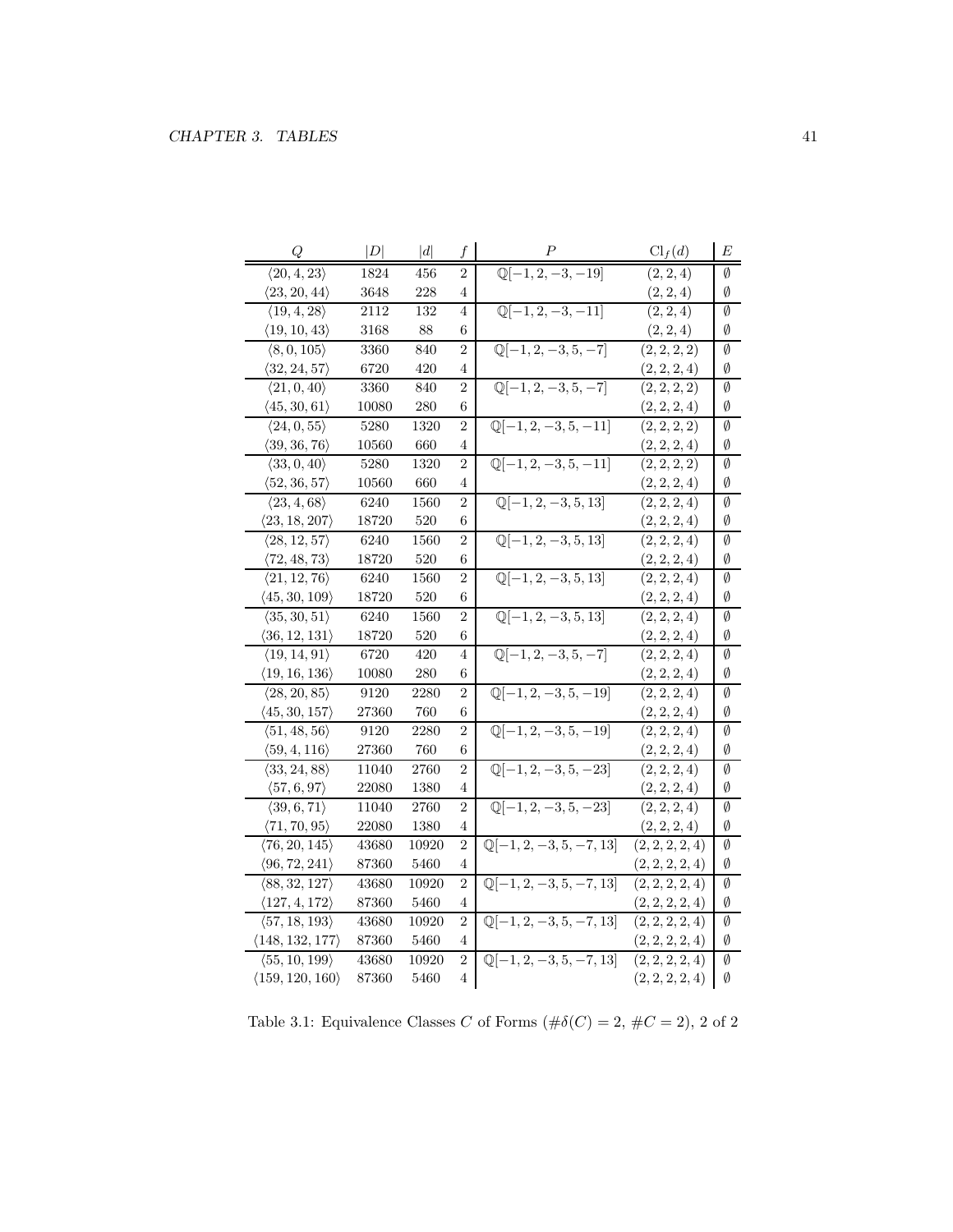| Q                            | $\left\vert D\right\vert$ | d   | f                | $\boldsymbol{P}$                       | $\mathrm{Cl}_f(d)$ | E           |
|------------------------------|---------------------------|-----|------------------|----------------------------------------|--------------------|-------------|
| $\langle 1, 1, 4 \rangle$    | 15                        | 15  | 1                | $\mathbb{Q}[-3,5]$                     | (2)                | Ø           |
| $\langle 1, 0, 15 \rangle$   | 60                        | 15  | $\overline{2}$   |                                        | (2)                | Ø           |
| $\langle 1, 1, 19 \rangle$   | 75                        | 3   | 5                |                                        | (2)                | Ø           |
| $\langle 2, 2, 11 \rangle$   | 84                        | 84  | $\mathbf 1$      | $\mathbb{Q}[-1, -3, -7]$               | (2, 2)             | ${2}$       |
| $\langle 8, 4, 11 \rangle$   | 336                       | 84  | $\overline{2}$   |                                        | (2,4)              | Ø           |
| $\langle 11, 2, 23 \rangle$  | 1008                      | 7   | 12               |                                        | (2, 4)             | Ø           |
| $\langle 3,0,8\rangle$       | 96                        | 24  | $\boldsymbol{2}$ | $\mathbb{Q}[-\overline{1,2,-3]}$       | (2, 2)             | ${3}$       |
| $\langle 8, 8, 11 \rangle$   | 288                       | 8   | 6                |                                        | (2, 2)             | Ø           |
| $\langle 11, 6, 27 \rangle$  | 1152                      | 8   | 12               |                                        | (2, 4)             | Ø           |
| $\langle 5, 2, 5 \rangle$    | 96                        | 24  | $\overline{2}$   | $\mathbb{Q}[-1,\overline{2,-3]}$       | (2, 2)             | Ø           |
| $\langle 5, 4, 20 \rangle$   | 384                       | 24  | 4                |                                        | (2,4)              | Ø           |
| $\langle 5, 2, 29 \rangle$   | 576                       | 4   | 12               |                                        | (2, 4)             | Ø           |
| $\langle 7,6,7\rangle$       | 160                       | 40  | 2                | $\mathbb{Q}[-1, 2, 5]$                 | (2, 2)             | Ø           |
| $\langle 7, 2, 23 \rangle$   | 640                       | 40  | 4                |                                        | (2,4)              | Ø           |
| $\langle 7,4,12 \rangle$     | $320\,$                   | 20  | 4                |                                        | (2, 4)             | Ø           |
| $\langle 2, 2, 23 \rangle$   | 180                       | 20  | 3                | $\mathbb{Q}[-1, -3, 5]$                | (2, 2)             | $\{2\}$     |
| $\langle 8, 4, 23 \rangle$   | 720                       | 20  | 6                |                                        | (2,4)              | Ø           |
| $\langle 3, 0, 20 \rangle$   | 240                       | 15  | 4                |                                        | (2, 2)             | ${3}$       |
| $\langle 3, 0, 16 \rangle$   | 192                       | 3   | 8                | $\mathbb{Q}[-1, 2, -3]$                | (2, 2)             | $\{3\}$     |
| $\langle 4, 4, 19 \rangle$   | 288                       | 8   | 6                |                                        | (2, 2)             | Ø           |
| $\langle 16, 8, 19 \rangle$  | 1152                      | 8   | 12               |                                        | (2, 4)             | Ø           |
| $\langle 6,6,19 \rangle$     | 420                       | 420 | 1                | $\mathbb{Q}[-1, -3, 5, -7]$            | (2, 2, 2)          | Ø           |
| $\langle 19, 12, 24 \rangle$ | 1680                      | 420 | 2                |                                        | (2, 2, 4)          | Ø           |
| $\langle 19, 16, 31 \rangle$ | 2100                      | 84  | 5                |                                        | (2, 2, 4)          | Ø           |
| $\langle 11, 8, 11 \rangle$  | 420                       | 420 | $\mathbf 1$      | $\overline{\mathbb{Q}[-1, -3, 5, -7]}$ | (2, 2, 2)          | $\emptyset$ |
| $\langle 11, 6, 39 \rangle$  | 1680                      | 420 | 2                |                                        | (2, 2, 4)          | Ø           |
| $\langle 11, 10, 50 \rangle$ | 2100                      | 84  | 5                |                                        | (2, 2, 4)          | Ø           |
| $\langle 4, 4, 31 \rangle$   | 480                       | 120 | $\overline{2}$   | $\mathbb{Q}[-1, 2, -3, 5]$             | (2, 2, 2)          | Ø           |
| $\langle 16, 8, 31 \rangle$  | 1920                      | 120 | 4                |                                        | (2, 2, 4)          | Ø           |
| $\langle 15, 0, 16 \rangle$  | 960                       | 15  | 8                |                                        | (2, 2, 2)          | Ø           |
| $\langle 12, 12, 13 \rangle$ | 480                       | 120 | 2                | $\mathbb{Q}[-1, 2, -3, 5]$             | (2, 2, 2)          | Ø           |
| $\langle 13, 2, 37 \rangle$  | 1920                      | 120 | 4                |                                        | (2, 2, 4)          | Ø           |
| $\langle 13, 4, 28 \rangle$  | 1440                      | 40  | 6                |                                        | (2, 2, 4)          | Ø           |
| $\langle 12, 12, 17 \rangle$ | $672\,$                   | 168 | $\overline{2}$   | $\mathbb{Q}[-1, 2, -3, -7]$            | (2, 2, 2)          | Ø           |
| $\langle 17, 10, 41 \rangle$ | 2688                      | 168 | $\overline{4}$   |                                        | (2, 2, 4)          | Ø           |
| $\langle 17, 4, 20 \rangle$  | 1344                      | 84  | $\overline{4}$   |                                        | (2, 2, 4)          | Ø           |

Table 3.2: Equivalence Classes C of Forms  $(\#\delta(C) = 2, \#C = 3)$ , 1 of 2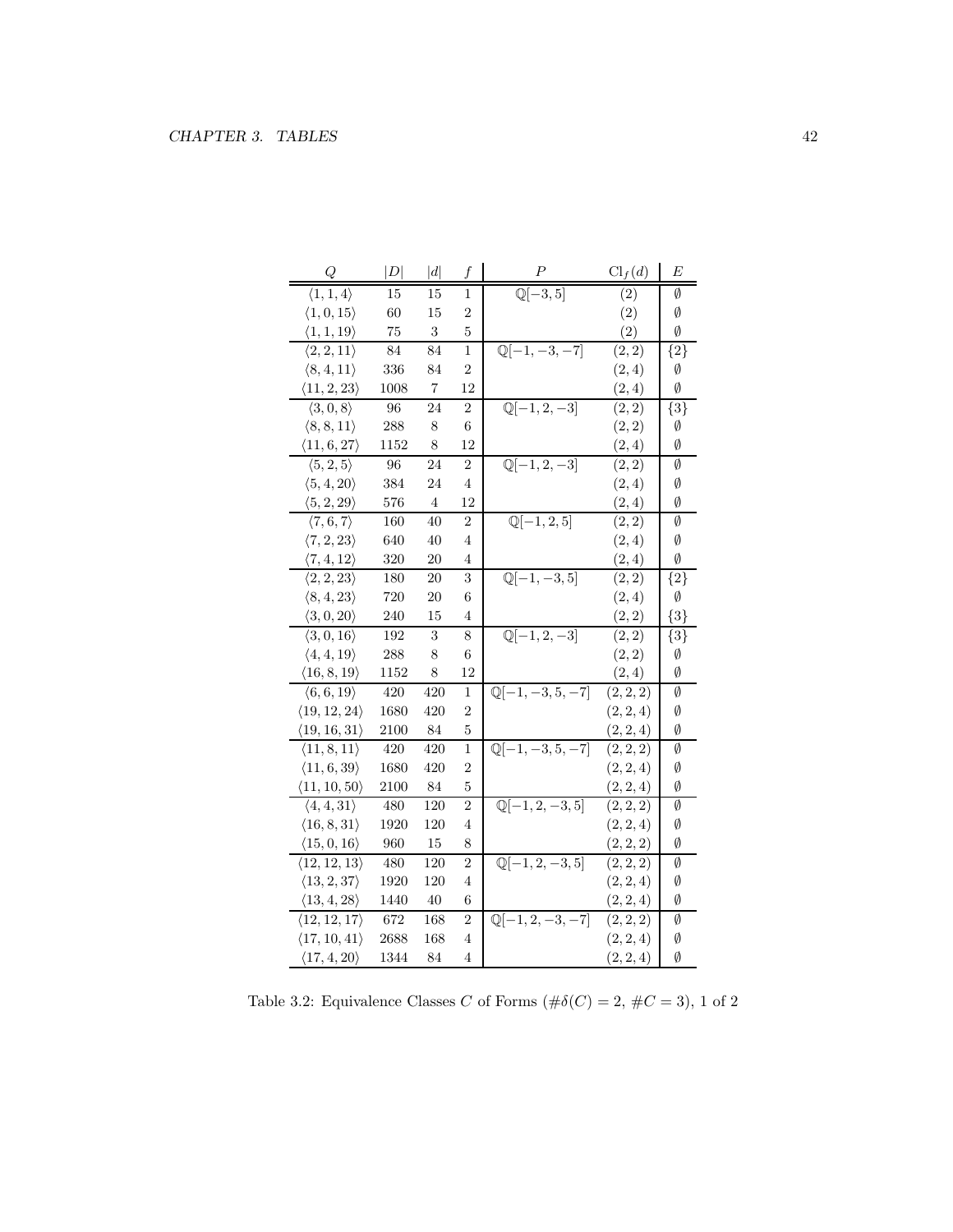| Q                             | D     | d    | f              | $\boldsymbol{P}$                | $\text{Cl}_f(d)$ | E |
|-------------------------------|-------|------|----------------|---------------------------------|------------------|---|
| $\langle 13, 2, 13 \rangle$   | 672   | 168  | $\overline{2}$ | $\mathbb{Q}[-1, 2, -3, -7]$     | (2, 2, 2)        | Ø |
| $\langle 13, 4, 52 \rangle$   | 2688  | 168  | $\overline{4}$ |                                 | (2, 2, 4)        | Ø |
| $\langle 13, 8, 40 \rangle$   | 2016  | 56   | 6              |                                 | (2, 2, 4)        | Ø |
| $\langle 8, 8, 41 \rangle$    | 1248  | 312  | $\overline{2}$ | $\mathbb{Q}[-1, 2, -3, 13]$     | (2, 2, 2)        | Ø |
| $\langle 32, 16, 41 \rangle$  | 4992  | 312  | $\overline{4}$ |                                 | (2, 2, 4)        | Ø |
| $\langle 20, 12, 33 \rangle$  | 2496  | 39   | 8              |                                 | (2, 2, 4)        | Ø |
| $\langle 12, 12, 73 \rangle$  | 3360  | 840  | $\overline{2}$ | $\mathbb{Q}[-1, 2, -3, 5, -7]$  | (2, 2, 2, 2)     | Ø |
| $\langle 48, 24, 73 \rangle$  | 13440 | 840  | $\overline{4}$ |                                 | (2, 2, 2, 4)     | Ø |
| $\langle 33, 12, 52 \rangle$  | 6720  | 420  | 4              |                                 | (2, 2, 2, 4)     | Ø |
| $\langle 31, 22, 31 \rangle$  | 3360  | 840  | $\overline{2}$ | $\mathbb{Q}[-1, 2, -3, 5, -7]$  | (2, 2, 2, 2)     | Ø |
| $\langle 31, 18, 111 \rangle$ | 13440 | 840  | 4              |                                 | (2, 2, 2, 4)     | Ø |
| $\langle 31, 10, 55 \rangle$  | 6720  | 420  | $\overline{4}$ |                                 | (2, 2, 2, 4)     | Ø |
| $\langle 20, 20, 47 \rangle$  | 3360  | 840  | $\overline{2}$ | $\mathbb{Q}[-1, 2, -3, 5, -7]$  | (2, 2, 2, 2)     | Ø |
| $\langle 47, 40, 80 \rangle$  | 13440 | 840  | $\overline{4}$ |                                 | (2, 2, 2, 4)     | Ø |
| $\langle 47, 42, 63 \rangle$  | 10080 | 280  | 6              |                                 | (2, 2, 2, 4)     | Ø |
| $\langle 28, 28, 37 \rangle$  | 3360  | 840  | $\overline{2}$ | $\mathbb{Q}[-1, 2, -3, 5, -7]$  | (2, 2, 2, 2)     | Ø |
| $\langle 37, 18, 93 \rangle$  | 13440 | 840  | $\overline{4}$ |                                 | (2, 2, 2, 4)     | Ø |
| $\langle 37, 24, 72 \rangle$  | 10080 | 280  | 6              |                                 | (2, 2, 2, 4)     | Ø |
| $\langle 8, 8, 167 \rangle$   | 5280  | 1320 | $\overline{2}$ | $\mathbb{Q}[-1, 2, -3, 5, -11]$ | (2, 2, 2, 2)     | Ø |
| $\langle 32, 16, 167 \rangle$ | 21120 | 1320 | 4              |                                 | (2, 2, 2, 4)     | Ø |
| $\langle 32, 24, 87 \rangle$  | 10560 | 660  | 4              |                                 | (2, 2, 2, 4)     | Ø |
| $\langle 41, 38, 41 \rangle$  | 5280  | 1320 | $\overline{2}$ | $\mathbb{Q}[-1, 2, -3, 5, -11]$ | (2, 2, 2, 2)     | Ø |
| $\langle 41, 6, 129 \rangle$  | 21120 | 1320 | 4              |                                 | (2, 2, 2, 4)     | Ø |
| $\langle 41, 10, 65 \rangle$  | 10560 | 660  | 4              |                                 | (2, 2, 2, 4)     | Ø |

Table 3.2: Equivalence Classes  $C$  of Forms  $(\#\delta(C)=2,\,\#C=3),\,2$  of  $2$ 

|                              | D    | d   |                | Р                          | Cl <sub>f</sub> (d) | E |
|------------------------------|------|-----|----------------|----------------------------|---------------------|---|
| $\langle 4, 4, 7 \rangle$    | 96   | 24  | $\overline{2}$ | $\mathbb{Q}[-1,2,-3]$      | (2,2)               | Ø |
| $\langle 7,6,15 \rangle$     | 384  | 24  | 4              |                            | (2,4)               | Ø |
| $\langle 7, 2, 7 \rangle$    | 192  | 3   | 8              |                            | (2, 2)              | Ø |
| $\langle 7, 4, 28 \rangle$   | 768  | 3   | 16             |                            | (2,4)               | Ø |
| $\langle 8, 8, 17 \rangle$   | 480  | 120 | $\overline{2}$ | $\mathbb{Q}[-1, 2, -3, 5]$ | (2, 2, 2)           | Ø |
| $\langle 17, 16, 32 \rangle$ | 1920 | 120 | 4              |                            | (2, 2, 4)           | Ø |
| $\langle 17, 14, 17 \rangle$ | 960  | 15  | 8              |                            | (2, 2, 2)           | Ø |
| $\langle 17, 6, 57 \rangle$  | 3840 | 15  | 16             |                            | (2, 2, 4)           | Ø |

Table 3.3: Equivalence Classes  $C$  of Forms  $(\#\delta(C)=2,\,\#C=4)$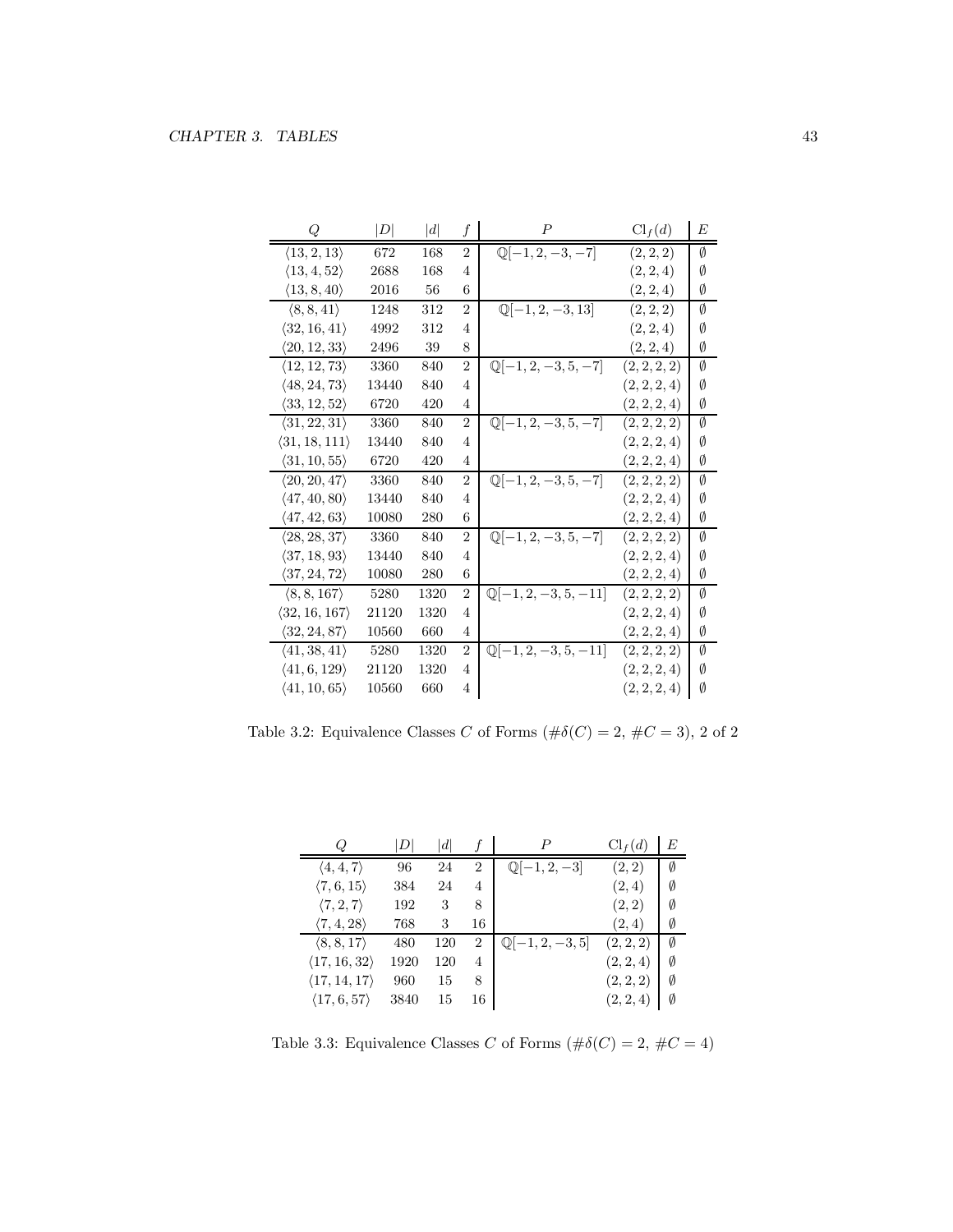| Q                            | $\boldsymbol{D}$ | $\left  d \right $ |                | P                              | $\mathrm{Cl}_f(d)$ | E |
|------------------------------|------------------|--------------------|----------------|--------------------------------|--------------------|---|
| $\langle 1, 0, 24 \rangle$   | 96               | 24                 | $\overline{2}$ | $\mathbb{Q}[-1, 2, -3]$        | (2, 2)             | Ø |
| $\langle 1, 0, 48 \rangle$   | 192              | 3                  | 8              |                                | (2, 2)             | Ø |
| $\langle 1, 0, 72 \rangle$   | 288              | 8                  | 6              |                                | (2, 2)             | Ø |
| $\langle 7, 4, 52 \rangle$   | 1440             | 40                 | 6              | $\mathbb{Q}[-1, 2, -3, 5]$     | (2, 2, 4)          | Ø |
| $\langle 7, 6, 87 \rangle$   | 2400             | 24                 | 10             |                                | (2, 2, 4)          | Ø |
| $\langle 7, 2, 103 \rangle$  | 2880             | 20                 | 12             |                                | (2, 2, 4)          | Ø |
| $\langle 15, 0, 56 \rangle$  | 3360             | 840                | 2              | $\mathbb{Q}[-1, 2, -3, 5, -7]$ | (2, 2, 2, 2)       | Ø |
| $\langle 39, 12, 44 \rangle$ | 6720             | 420                | 4              |                                | (2, 2, 2, 4)       | Ø |
| $\langle 36, 12, 71 \rangle$ | 10080            | 280                | 6              |                                | (2, 2, 2, 4)       | Ø |

Table 3.4: Equivalence Classes  $C$  of Quadratic Forms  $(\#\delta(C)=3,\, \#C=3)$ 

| Ω                            | D    | $\left  d \right $ |                | $\boldsymbol{P}$            | $Cl_f(d)$ | E |
|------------------------------|------|--------------------|----------------|-----------------------------|-----------|---|
| $\langle 8, 0, 15 \rangle$   | 480  | 120                | $\overline{2}$ | $\mathbb{Q}[-1, 2, -3, 5]$  | (2, 2, 2) | Ø |
| $\langle 12, 12, 23 \rangle$ | 960  | 15                 | 8              |                             | (2, 2, 2) | Ø |
| $\langle 23, 22, 47 \rangle$ | 3840 | 15                 | 16             |                             | (2, 2, 4) | Ø |
| $\langle 23, 8, 32 \rangle$  | 2880 | 20                 | 12             |                             | (2, 2, 4) | Ø |
| $\langle 11, 2, 11 \rangle$  | 480  | 120                | $\overline{2}$ | $\mathbb{Q}[-1, 2, -3, 5]$  | (2, 2, 2) | Ø |
| $\langle 11, 4, 44 \rangle$  | 1920 | 120                | 4              |                             | (2, 2, 4) | Ø |
| $\langle 11, 10, 35 \rangle$ | 1440 | 40                 | 6              |                             | (2, 2, 4) | Ø |
| $\langle 11, 8, 56 \rangle$  | 2400 | 24                 | 10             |                             | (2, 2, 4) | Ø |
| $\langle 8, 8, 23 \rangle$   | 672  | 168                | 2              | $\mathbb{Q}[-1, 2, -3, -7]$ | (2, 2, 2) | Ø |
| $\langle 23, 16, 32 \rangle$ | 2688 | 168                | 4              |                             | (2, 2, 4) | Ø |
| $\langle 15, 6, 23 \rangle$  | 1344 | 84                 | 4              |                             | (2, 2, 4) | Ø |
| $\langle 23, 4, 44 \rangle$  | 4032 | 7                  | 24             |                             | (2, 2, 4) | Ø |

Table 3.5: Equivalence Classes  $C$  of Quadratic Forms  $(\#\delta(C)=3,\,\#C=4)$ 

| Q                         |     | d |   |                  | $\mathrm{Cl}_f(d)$ | E       |
|---------------------------|-----|---|---|------------------|--------------------|---------|
| $\langle 1, 1, 1 \rangle$ | - 3 |   |   | $-3$             | (1)                | ${3}$   |
| $\langle 1, 0, 3 \rangle$ | 12  |   |   |                  | (1)                | ${3}$   |
| $\langle 1, 1, 7 \rangle$ | 27  | 3 | 3 |                  | (1)                | Ø       |
| $\langle 1,0,1\rangle$    |     |   |   | $\mathbb{Q}[-1]$ | (1)                | $\{2\}$ |
| $\langle 1, 0, 4 \rangle$ | 16  |   |   |                  | (1)                | Ø       |

Table 3.6: Equivalence Classes C of Quadratic Forms  $(\#\delta(C) = 1)$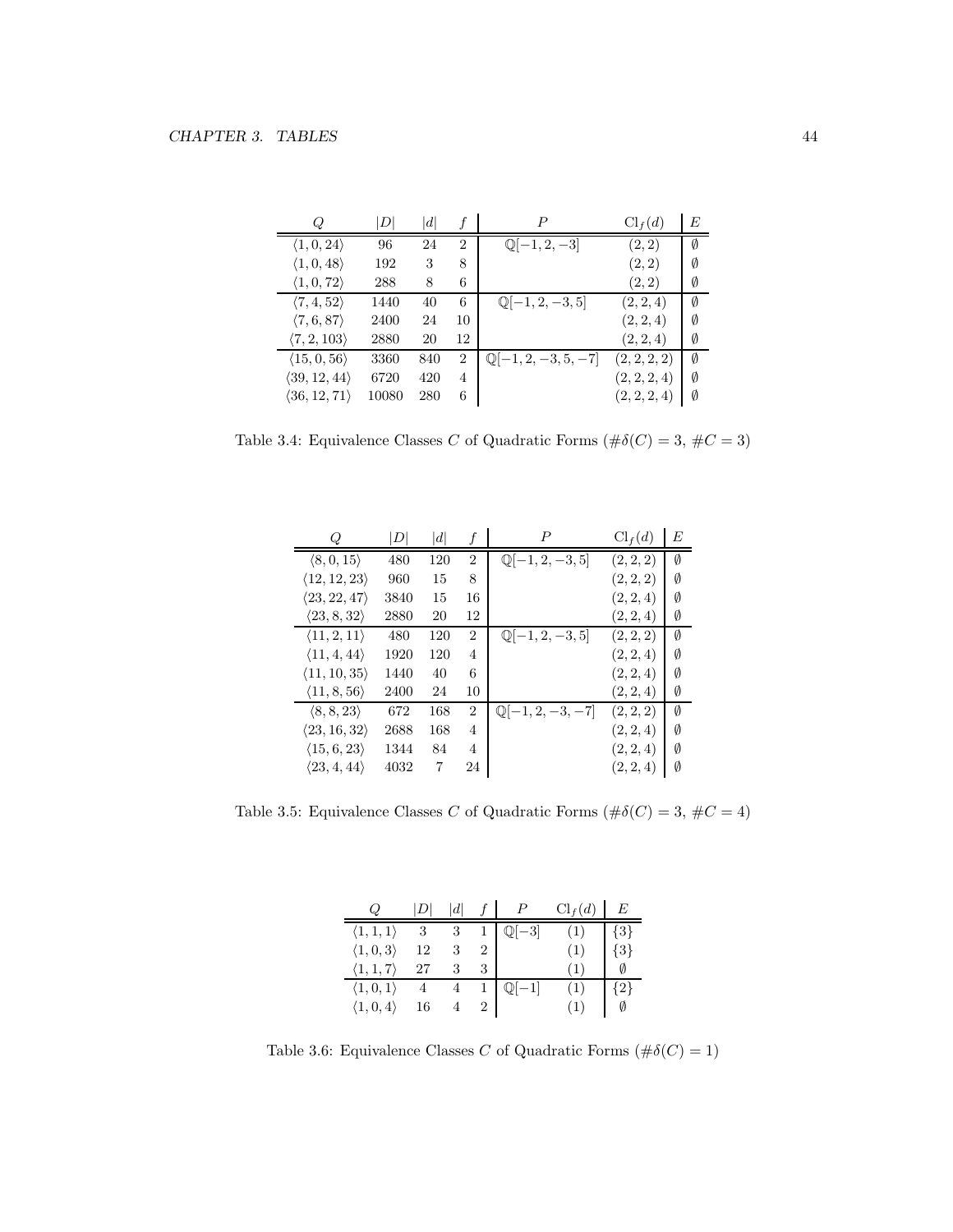| $\left  d \right $ |                |    | $\left  d \right $ |   | L   |
|--------------------|----------------|----|--------------------|---|-----|
| 3                  | 1              | 3  | 8                  | 1 | 8   |
| 3                  | $\overline{2}$ | 12 | 11                 | 1 | 11  |
| 3                  | 3              | 27 | 19                 | 1 | 19  |
| 4                  | 1              | 4  | 43                 | 1 | 43  |
| 4                  | $\overline{2}$ | 16 | 67                 | 1 | 67  |
| 7                  | 1              |    | 163                | 1 | 163 |
|                    | $\overline{2}$ | 28 |                    |   |     |

Table 3.7: Orders of Quadratic Fields with Class Groups of Type (1)

| $\left  d \right $ |                | $D^{\scriptscriptstyle \dagger}$ | $\left  d \right $ | f              | D  | $\left  d \right $ | f | D   |
|--------------------|----------------|----------------------------------|--------------------|----------------|----|--------------------|---|-----|
| 3                  | 4              | 48                               | 15                 | 1              | 15 | 115                | 1 | 115 |
| 3                  | 5              | 75                               | 15                 | $\overline{2}$ | 60 | 123                | 1 | 123 |
| 3                  | 7              | 147                              | 20                 | 1              | 20 | 148                | 1 | 148 |
| 4                  | 3              | 36                               | 24                 | 1              | 24 | 187                | 1 | 187 |
| 4                  | 4              | 64                               | 35                 | 1              | 35 | 232                | 1 | 232 |
| 4                  | 5              | 100                              | 40                 | 1              | 40 | 235                | 1 | 235 |
| 7                  | 4              | 112                              | 51                 | 1              | 51 | 267                | 1 | 267 |
| 8                  | $\overline{2}$ | 32                               | 52                 | 1              | 52 | 403                | 1 | 403 |
| 8                  | 3              | 72                               | 88                 | 1              | 88 | 427                | 1 | 427 |
| 11                 | 3              | 99                               | 91                 | 1              | 91 |                    |   |     |

Table 3.8: Orders of Quadratic Fields with Class Groups of Type (2)

| $\left  d \right $ | f              | $\left  D \right $ | $\left  d \right $ |                | D    | $\left  d \right $ |   | D   | $\left  d \right $ | f            | $\left\vert D\right\vert$ |
|--------------------|----------------|--------------------|--------------------|----------------|------|--------------------|---|-----|--------------------|--------------|---------------------------|
| 3                  | 11             | 363                | 39                 | 1              | 39   | 184                | 1 | 184 | 723                | 1            | 723                       |
| 3                  | 13             | 507                | 39                 | $\overline{2}$ | 156  | 203                | 1 | 203 | 763                | 1            | 763                       |
| 4                  | 6              | 144                | 43                 | 3              | 387  | 219                | 1 | 219 | 772                | $\mathbf{1}$ | 772                       |
| $\overline{4}$     | 7              | 196                | 52                 | $\overline{2}$ | 208  | 259                | 1 | 259 | 955                | 1            | 955                       |
| $\overline{4}$     | 8              | 256                | 55                 | 1              | 55   | 291                | 1 | 291 | 1003               | 1            | 1003                      |
| $\overline{4}$     | 10             | 400                | 55                 | $\overline{2}$ | 220  | 292                | 1 | 292 | 1027               | 1            | 1027                      |
| 7                  | 3              | 63                 | 56                 | 1              | 56   | 323                | 1 | 323 | 1227               | 1            | 1227                      |
| 7                  | 6              | 252                | 67                 | 3              | 603  | 328                | 1 | 328 | 1243               | 1            | 1243                      |
| 8                  | 4              | 128                | 68                 | 1              | 68   | 355                | 1 | 355 | 1387               | 1            | 1387                      |
| 11                 | 5              | 275                | 136                | 1              | 136  | 388                | 1 | 388 | 1411               | 1            | 1411                      |
| 19                 | 3              | 171                | 148                | $\overline{2}$ | 592  | 568                | 1 | 568 | 1507               | 1            | 1507                      |
| 19                 | 5              | 475                | 155                | 1              | 155  | 667                | 1 | 667 | 1555               | 1            | 1555                      |
| 20                 | $\overline{2}$ | 80                 | 163                | 3              | 1467 |                    |   |     |                    |              |                           |

Table 3.9: Orders of Quadratic Fields with Class Groups of Type (4)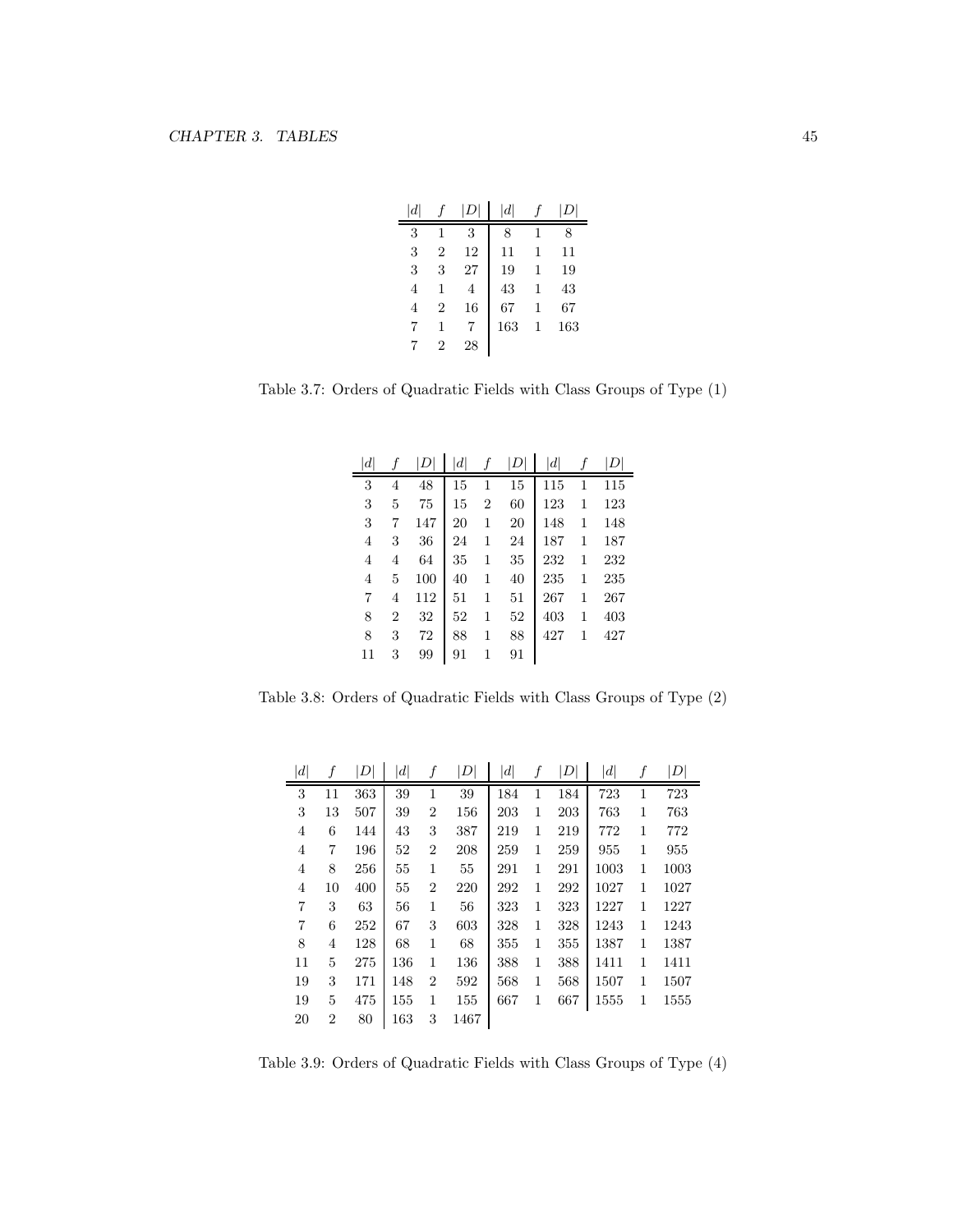| d   | f              | D   | $\left  d \right $ | f              | D   | $\left  d \right $ | f | D    |
|-----|----------------|-----|--------------------|----------------|-----|--------------------|---|------|
| 3   | 8              | 192 | 168                | 1              | 168 | 520                | 1 | 520  |
| 7   | 8              | 448 | 195                | 1              | 195 | 532                | 1 | 532  |
| 8   | 6              | 288 | 228                | 1              | 228 | 555                | 1 | 555  |
| 15  | 4              | 240 | 232                | $\overline{2}$ | 928 | 595                | 1 | 595  |
| 20  | 3              | 180 | 280                | 1              | 280 | 627                | 1 | 627  |
| 24  | $\overline{2}$ | 96  | 312                | 1              | 312 | 708                | 1 | 708  |
| 35  | 3              | 315 | 340                | 1              | 340 | 715                | 1 | 715  |
| 40  | $\overline{2}$ | 160 | 372                | 1              | 372 | 760                | 1 | 760  |
| 84  | 1              | 84  | 408                | 1              | 408 | 795                | 1 | 795  |
| 88  | $\overline{2}$ | 352 | 435                | 1              | 435 | 1012               | 1 | 1012 |
| 120 | 1              | 120 | 483                | 1              | 483 | 1435               | 1 | 1435 |
| 132 | 1              | 132 |                    |                |     |                    |   |      |

Table 3.10: Orders of Quadratic Fields with Class Groups of Type (2, 2)

| d              | f              | D    | $\left  d \right $ | f              | $\vert D \vert$ | d   | f              | $\left D\right $ | $\left  d \right $ | $\boldsymbol{f}$ | $\left  D \right $ | $\left  d \right $ | f            | D    |
|----------------|----------------|------|--------------------|----------------|-----------------|-----|----------------|------------------|--------------------|------------------|--------------------|--------------------|--------------|------|
| 3              | 16             | 768  | 84                 | $\overline{2}$ | 336             | 308 | $\mathbf{1}$   | 308              | 987                | $\mathbf{1}$     | 987                | 2067               | $\mathbf{1}$ | 2067 |
| $\overline{4}$ | 12             | 576  | 88                 | 3              | 792             | 323 | 3              | 2907             | 1012               | $\overline{2}$   | 4048               | 2139               | 1            | 2139 |
| $\overline{4}$ | 15             | 900  | 88                 | 4              | 1408            | 328 | $\overline{2}$ | 1312             | 1032               | 1                | 1032               | 2163               | 1            | 2163 |
| $\overline{4}$ | 20             | 1600 | 91                 | 3              | 819             | 340 | $\overline{2}$ | 1360             | 1060               | 1                | 1060               | 2212               | $\mathbf{1}$ | 2212 |
| $\overline{7}$ | 12             | 1008 | 91                 | 5              | 2275            | 372 | $\overline{2}$ | 1488             | 1128               | 1                | 1128               | 2392               | 1            | 2392 |
| $\overline{7}$ | 16             | 1792 | 115                | 3              | 1035            | 403 | 3              | 3627             | 1131               | 1                | 1131               | 2451               | 1            | 2451 |
| 8              | 12             | 1152 | 132                | $\overline{2}$ | 528             | 427 | 3              | 3843             | 1204               | 1                | 1204               | 2632               | $\mathbf{1}$ | 2632 |
| 11             | 15             | 2475 | 136                | $\overline{2}$ | 544             | 456 | $\mathbf{1}$   | 456              | 1240               | 1                | 1240               | 2667               | 1            | 2667 |
| 20             | 4              | 320  | 148                | 3              | 1332            | 532 | $\overline{2}$ | 2128             | 1288               | 1                | 1288               | 2715               | $\mathbf{1}$ | 2715 |
| 20             | 6              | 720  | 148                | 4              | 2368            | 552 | 1              | 552              | 1443               | 1                | 1443               | 2755               | 1            | 2755 |
| 24             | 4              | 384  | 155                | 3              | 1395            | 564 | 1              | 564              | 1635               | 1                | 1635               | 2788               | 1            | 2788 |
| 24             | 5              | 600  | 184                | $\overline{2}$ | 736             | 568 | $\overline{2}$ | 2272             | 1659               | 1                | 1659               | 2968               | $\mathbf{1}$ | 2968 |
| 39             | 4              | 624  | 187                | 3              | 1683            | 580 | $\mathbf{1}$   | 580              | 1672               | 1                | 1672               | 3172               | 1            | 3172 |
| 40             | 3              | 360  | 203                | 3              | 1827            | 616 | $\mathbf 1$    | 616              | 1752               | $\mathbf 1$      | 1752               | 3243               | $\mathbf{1}$ | 3243 |
| 40             | 4              | 640  | 228                | $\overline{2}$ | 912             | 651 | 1              | 651              | 1768               | 1                | 1768               | 3355               | 1            | 3355 |
| 51             | 5              | 1275 | 232                | 3              | 2088            | 708 | $\overline{2}$ | 2832             | 1771               | 1                | 1771               | 3507               | 1            | 3507 |
| 52             | 3              | 468  | 232                | 4              | 3712            | 820 | 1              | 820              | 1780               | $\mathbf{1}$     | 1780               | 4123               | $\mathbf{1}$ | 4123 |
| $52\,$         | 4              | 832  | 235                | 3              | 2115            | 852 | 1              | 852              | 1947               | 1                | 1947               | 4323               | 1            | 4323 |
| 55             | 4              | 880  | 260                | $\mathbf 1$    | 260             | 868 | 1              | 868              | 1992               | 1                | 1992               | 5083               | 1            | 5083 |
| 56             | $\overline{2}$ | 224  | 264                | 1              | 264             | 915 | 1              | 915              | 2020               | 1                | 2020               | 5467               | 1            | 5467 |
| 56             | 3              | 504  | 276                | 1              | 276             | 952 | 1              | 952              | 2035               | 1                | 2035               | 6307               | $\mathbf{1}$ | 6307 |
| 68             | 3              | 612  |                    |                |                 |     |                |                  |                    |                  |                    |                    |              |      |

Table 3.11: Orders of Quadratic Fields with Class Groups of Type (2, 4)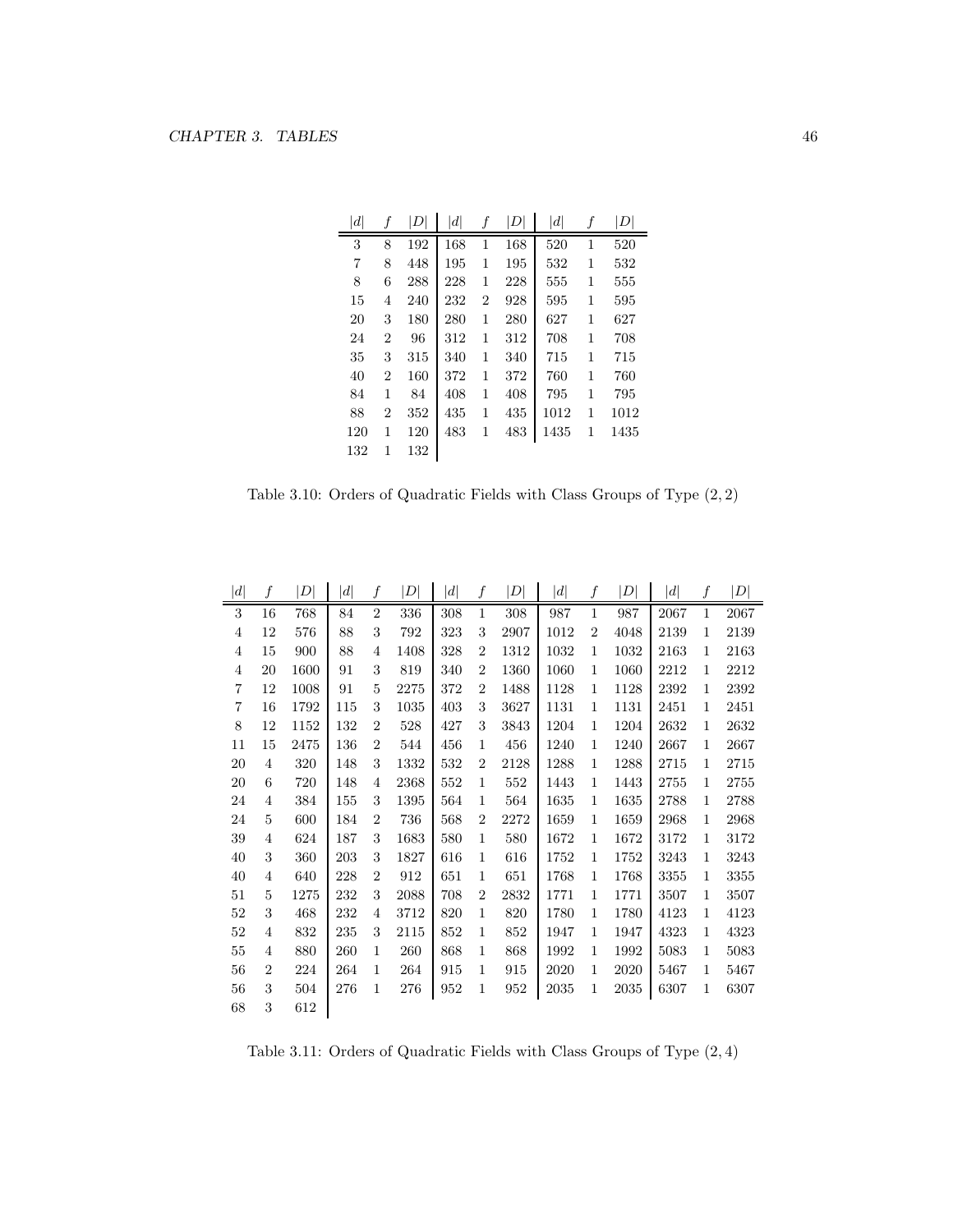| $\left  d \right $ | 1              | D    | $\left  d \right $ | 1 |      |
|--------------------|----------------|------|--------------------|---|------|
| 15                 | 8              | 960  | 1092               | 1 | 1092 |
| 120                | $\overline{2}$ | 480  | 1155               | 1 | 1155 |
| 168                | $\overline{2}$ | 672  | 1320               | 1 | 1320 |
| 280                | $\overline{2}$ | 1120 | 1380               | 1 | 1380 |
| 312                | $\overline{2}$ | 1248 | 1428               | 1 | 1428 |
| 408                | $\mathfrak{D}$ | 1632 | 1540               | 1 | 1540 |
| 420                | 1              | 420  | 1848               | 1 | 1848 |
| 520                | $\overline{2}$ | 2080 | 1995               | 1 | 1995 |
| 660                | 1              | 660  | 3003               | 1 | 3003 |
| 760                | 2              | 3040 | 3315               | 1 | 3315 |
| 840                | 1              | 840  |                    |   |      |
|                    |                |      |                    |   |      |

Table 3.12: Orders of Quadratic Fields with Class Groups of Type (2, 2, 2)

| d              | f              | $\overline{D}$ | $\left  d \right $ | f              | $\vert D \vert$ | $\left d\right $ | f              | $\vert D \vert$ | $\left  d \right $ | f            | $\vert D \vert$ | d     | f            | $\left  D\right $ |
|----------------|----------------|----------------|--------------------|----------------|-----------------|------------------|----------------|-----------------|--------------------|--------------|-----------------|-------|--------------|-------------------|
| $\overline{7}$ | 24             | 4032           | 372                | 4              | 5952            | 1288             | $\overline{2}$ | 5152            | 3432               | 1            | 3432            | 6708  | 1            | 6708              |
| 15             | 16             | 3840           | 408                | 4              | 6528            | 1380             | $\overline{2}$ | 5520            | 3480               | 1            | 3480            | 6820  | 1            | 6820              |
| 20             | 12             | 2880           | 420                | $\overline{2}$ | 1680            | 1428             | $\overline{2}$ | 5712            | 3588               | 1            | 3588            | 6820  | 1            | 6820              |
| 24             | 10             | 2400           | 456                | $\overline{2}$ | 1824            | 1435             | 3              | 12915           | 3640               | 1            | 3640            | 7315  | 1            | 7315              |
| 39             | 8              | 2496           | 520                | 3              | 4680            | 1540             | $\overline{2}$ | 6160            | 3795               | $\mathbf{1}$ | 3795            | 7395  | 1            | 7395              |
| 40             | 6              | 1440           | 520                | $\overline{4}$ | 8320            | 1560             | 1              | 1560            | 3828               | $\mathbf{1}$ | 3828            | 7480  | $\mathbf{1}$ | 7480              |
| 55             | 8              | 3520           | 532                | 3              | 4788            | 1672             | $\overline{2}$ | 6688            | 4020               | 1            | 4020            | 7540  | 1            | 7540              |
| 56             | 6              | 2016           | 532                | 4              | 8512            | 1716             | 1              | 1716            | 4180               | 1            | 4180            | 7755  | 1            | 7755              |
| 84             | 4              | 1344           | 552                | $\overline{2}$ | 2208            | 1752             | $\overline{2}$ | 7008            | 4260               | $\mathbf{1}$ | 4260            | 7995  | $\mathbf{1}$ | 7995              |
| 84             | 5              | 2100           | 595                | 3              | 5355            | 1768             | $\overline{2}$ | 7072            | 4420               | $\mathbf{1}$ | 4420            | 8008  | $\mathbf{1}$ | 8008              |
| 88             | 6              | 3168           | 616                | $\overline{2}$ | 2464            | 1860             | 1              | 1860            | 4440               | $\mathbf{1}$ | 4440            | 8052  | 1            | 8052              |
| 120            | 4              | 1920           | 660                | $\overline{2}$ | 2640            | 1992             | $\overline{2}$ | 7968            | 4452               | $\mathbf{1}$ | 4452            | 8547  | 1            | 8547              |
| 132            | 4              | 2112           | 708                | 4              | 11328           | 2040             | $\mathbf{1}$   | 2040            | 4488               | $\mathbf{1}$ | 4488            | 8680  | $\mathbf{1}$ | 8680              |
| 168            | 4              | 2688           | 715                | 3              | 6435            | 2244             | 1              | 2244            | 4515               | $\mathbf{1}$ | 4515            | 8715  | $\mathbf{1}$ | 8715              |
| 228            | 4              | 3648           | 760                | 3              | 6840            | 2280             | 1              | 2280            | 4740               | $\mathbf{1}$ | 4740            | 8835  | $\mathbf{1}$ | 8835              |
| 232            | 6              | 8352           | 760                | 4              | 12160           | 2392             | $\overline{2}$ | 9568            | 5115               | $\mathbf{1}$ | 5115            | 8932  | $\mathbf{1}$ | 8932              |
| 260            | 3              | 2340           | 952                | $\overline{2}$ | 3808            | 2436             | 1              | 2436            | 5160               | 1            | 5160            | 9867  | $\mathbf{1}$ | 9867              |
| 264            | $\overline{2}$ | 1056           | 1012               | 3              | 9108            | 2580             | 1              | 2580            | 5187               | 1            | 5187            | 10948 | 1            | 10948             |
| 280            | 3              | 2520           | 1012               | 4              | 16192           | 2632             | $\overline{2}$ | 10528           | 5208               | 1            | 5208            | 11067 | 1            | 11067             |
| 280            | 4              | 4480           | 1032               | $\overline{2}$ | 4128            | 2760             | 1              | 2760            | 5412               | 1            | 5412            | 11715 | 1            | 11715             |
| 308            | 3              | 2772           | 1092               | $\overline{2}$ | 4368            | 2968             | $\overline{2}$ | 11872           | 6195               | $\mathbf{1}$ | 6195            | 13195 | 1            | 13195             |
| 312            | 4              | 4992           | 1128               | $\overline{2}$ | 4512            | 3108             | 1              | 3108            | 6420               | 1            | 6420            | 14763 | 1            | 14763             |
| 340            | 3              | 3060           | 1140               | 1              | 1140            | 3192             | 1              | 3192            | 6580               | 1            | 6580            | 16555 | 1            | 16555             |
| 340            | 4              | 5440           | 1240               | $\overline{2}$ | 4960            | 3220             | 1              | 3220            | 6612               | 1            | 6612            |       |              |                   |

Table 3.13: Orders of Quadratic Fields with Class Groups of Type (2, 2, 4)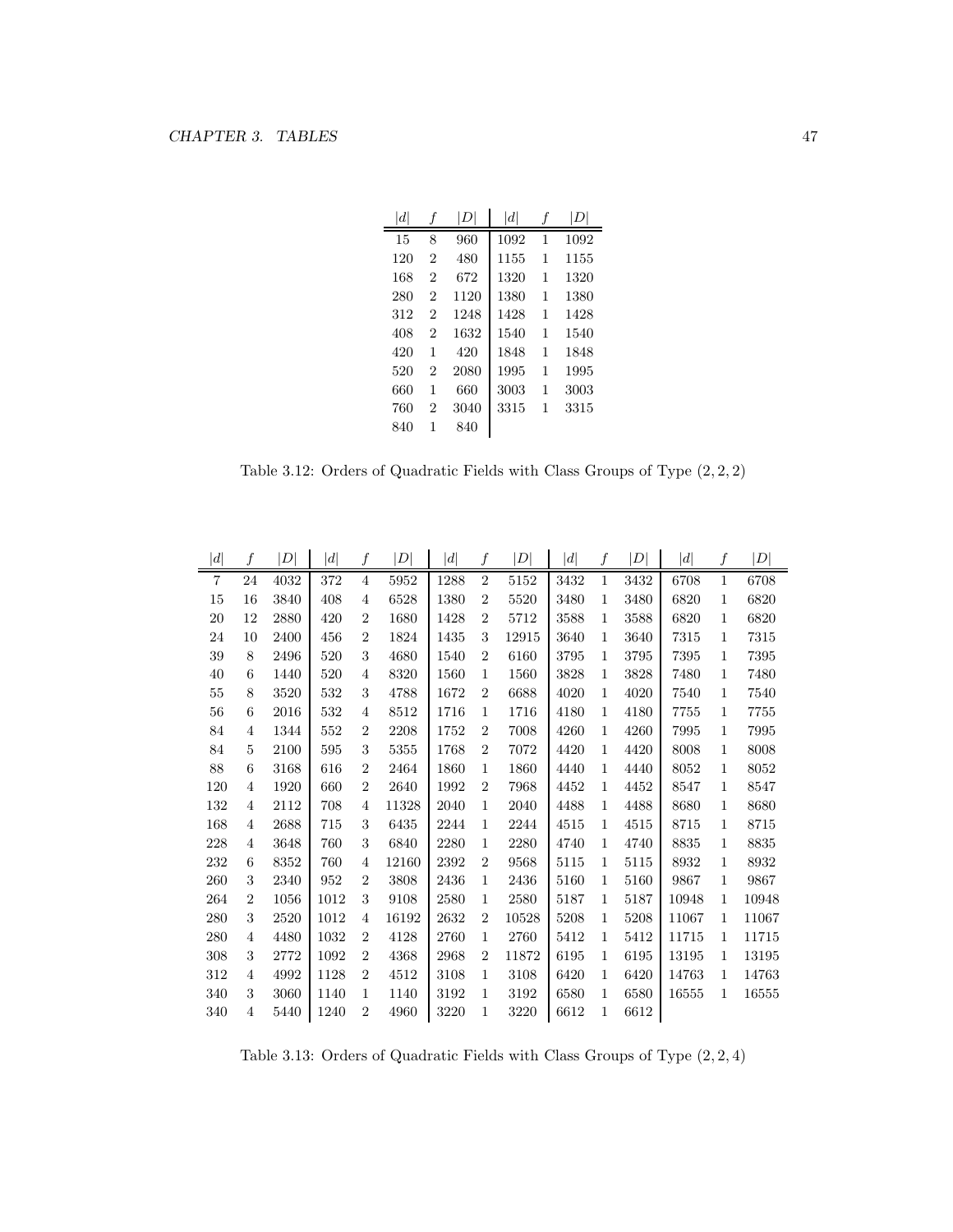| d    |   | D <sub>1</sub> |
|------|---|----------------|
| 840  | 2 | 3360           |
| 1320 | 2 | 5280           |
| 1848 | 2 | 7392           |
| 5460 | 1 | 5460           |

Table 3.14: Orders of Quadratic Fields with Class Groups of Type (2, 2, 2, 2)

| d    | f              | $\left  D \right $ | $\left  d \right $ | f              | DI    | d     | $\boldsymbol{f}$ | $\left  D \right $ |
|------|----------------|--------------------|--------------------|----------------|-------|-------|------------------|--------------------|
| 280  | 6              | 10080              | 2280               | $\overline{2}$ | 9120  | 8680  | $\overline{2}$   | 34720              |
| 420  | 4              | 6720               | 2760               | $\overline{2}$ | 11040 | 9240  | 1                | 9240               |
| 520  | 6              | 18720              | 3192               | $\overline{2}$ | 12768 | 10920 | 1                | 10920              |
| 660  | 4              | 10560              | 3432               | $\overline{2}$ | 13728 | 12180 | 1                | 12180              |
| 760  | 6              | 27360              | 3480               | $\overline{2}$ | 13920 | 14280 | 1                | 14280              |
| 840  | 4              | 13440              | 3640               | $\overline{2}$ | 14560 | 14820 | 1                | 14820              |
| 1092 | 4              | 17472              | 4440               | $\overline{2}$ | 17760 | 17220 | 1                | 17220              |
| 1320 | 4              | 21120              | 4488               | $\overline{2}$ | 17952 | 19320 | 1                | 19320              |
| 1380 | 4              | 22080              | 5160               | $\overline{2}$ | 20640 | 19380 | 1                | 19380              |
| 1428 | 4              | 22848              | 5208               | $\overline{2}$ | 20832 | 19635 | 1                | 19635              |
| 1540 | 3              | 13860              | 5460               | $\overline{2}$ | 21840 | 20020 | 1                | 20020              |
| 1540 | 4              | 24640              | 7140               | 1              | 7140  | 31395 | 1                | 31395              |
| 1560 | $\overline{2}$ | 6240               | 7480               | $\overline{2}$ | 29920 | 33915 | 1                | 33915              |
| 1848 | 4              | 29568              | 8008               | $\overline{2}$ | 32032 | 40755 | 1                | 40755              |
| 2040 | 2              | 8160               | 8580               | 1              | 8580  |       |                  |                    |

Table 3.15: Orders of Quadratic Fields with Class Groups of Type (2, 2, 2, 4)

| $\left  d \right $ |   | D     |
|--------------------|---|-------|
| 5460               | 4 | 87360 |
| 9240               | 2 | 36960 |
| 10920              | 2 | 43680 |
| 14280              | 2 | 57120 |
| 19320              | 2 | 77280 |

Table 3.16: Orders of Quadratic Fields with Class Groups of Type (2, 2, 2, 2, 4)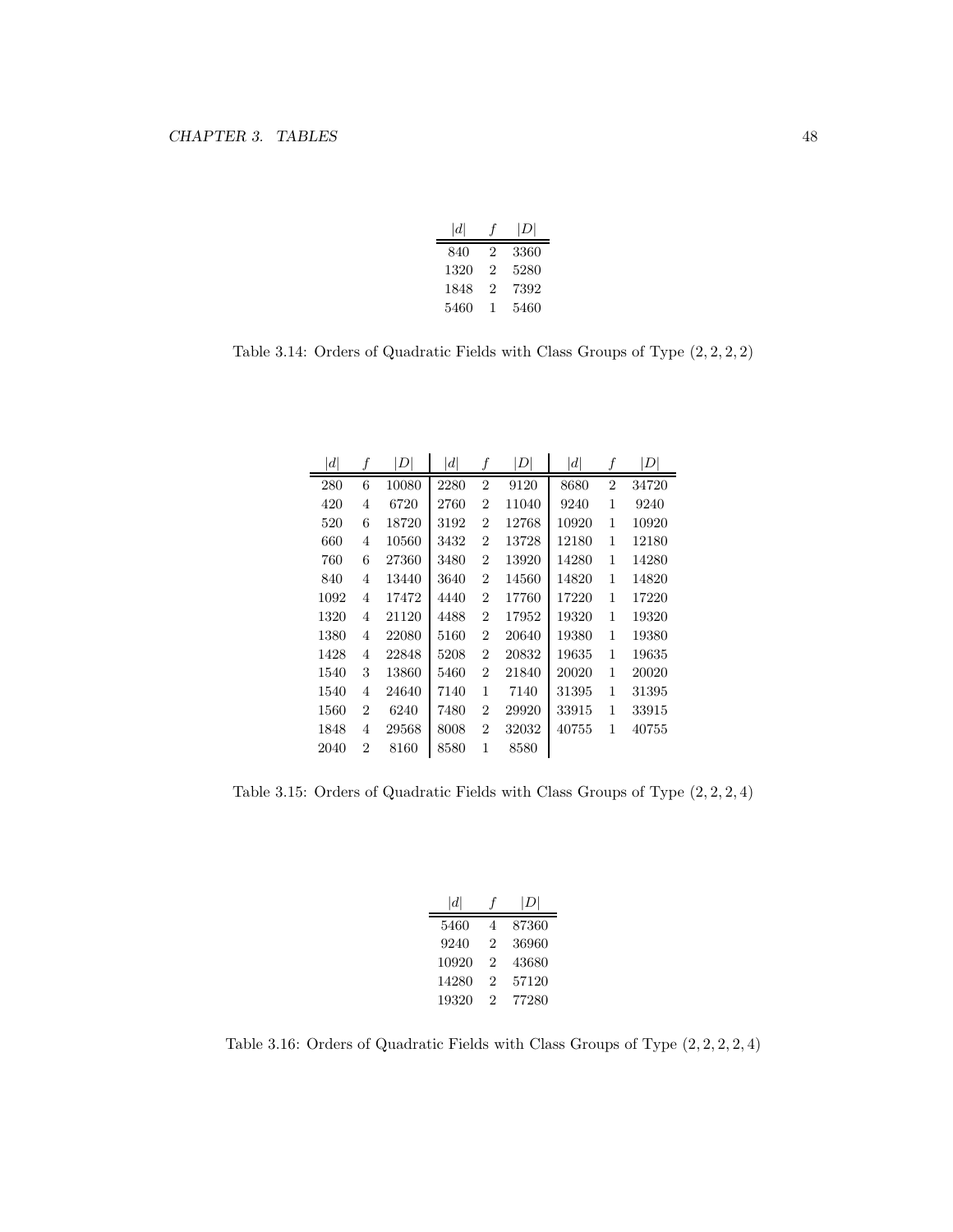Part II

Quaternion algebras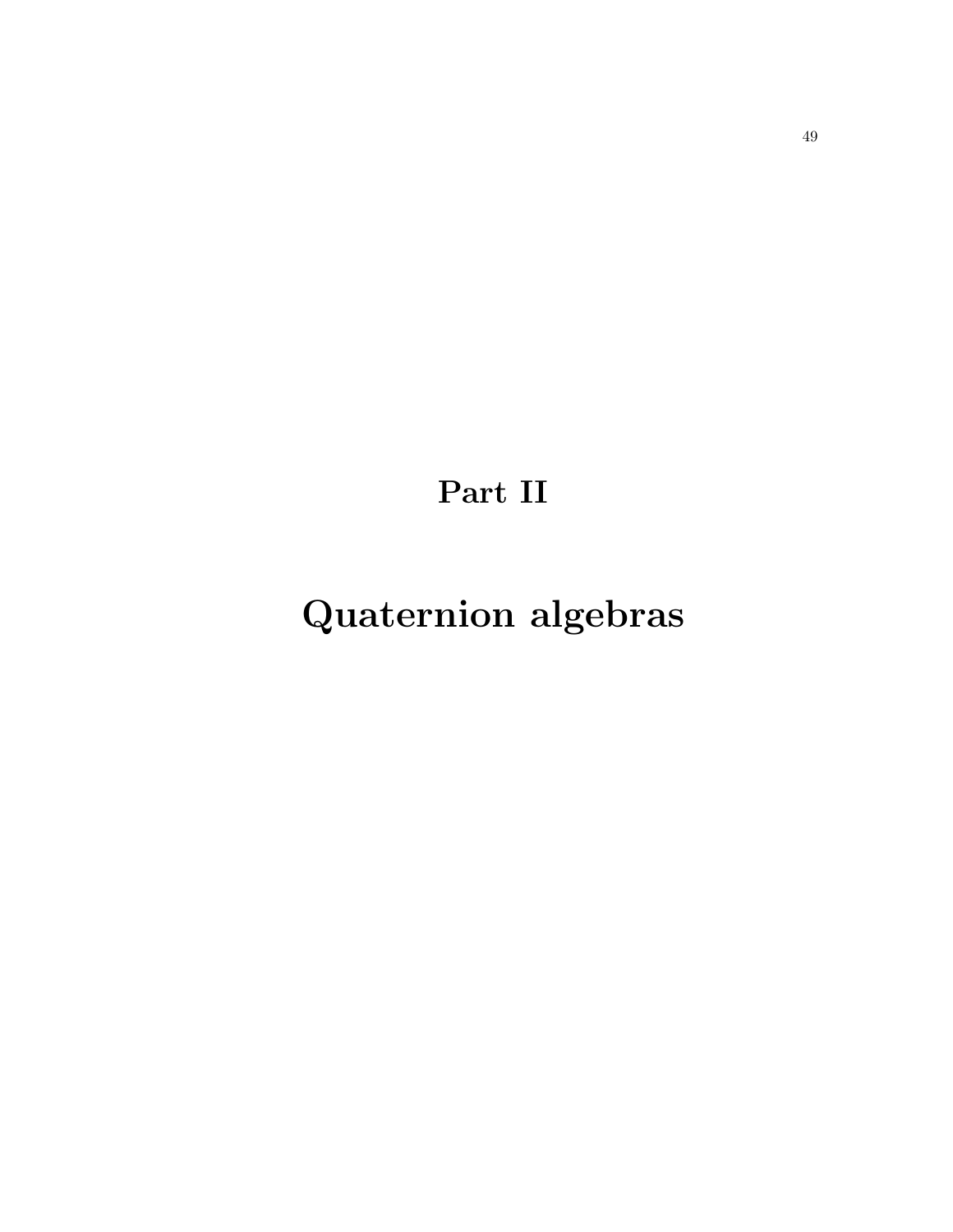### Chapter 4

# Quaternion algebras

In this part, we investigate a constellation of results concerning algorithms for quaternion algebras and their application to Shimura curves. We first discuss these results in brief to introduce the reader. Let F be a field not of characteristic 2.

In §4.1, we give basic definitions and results. Let A be a *quaternion algebra* over  $F$ , namely, a central simple algebra of dimension 4 over  $F$ . In §4.2, we exhibit two algorithms: in Algorithm 4.2.7, given a zerodivisor  $\alpha \in A$ , we compute an isomorphism  $A \xrightarrow{\sim} M_2(F)$ , and in Algorithm 4.2.9 we give a method for computing a standard representation for A (see the definitions therein). From now on, let F be a number field. In  $\S 4.3$ , we take up the task in Algorithm 4.3.8 of computing a maximal order for A, which is a natural analogue of the notion of the ring of integers of a number field. We also prove the following theorem (see Theorem 4.3.10).

Theorem. The problem of computing a maximal order for a quaternion algebra A over any fixed number field F is probabilistic polynomial time equivalent to the problem of factoring integers.

Finally, in §4.4, we introduce the ideal classes of A, and when A satisfies a condition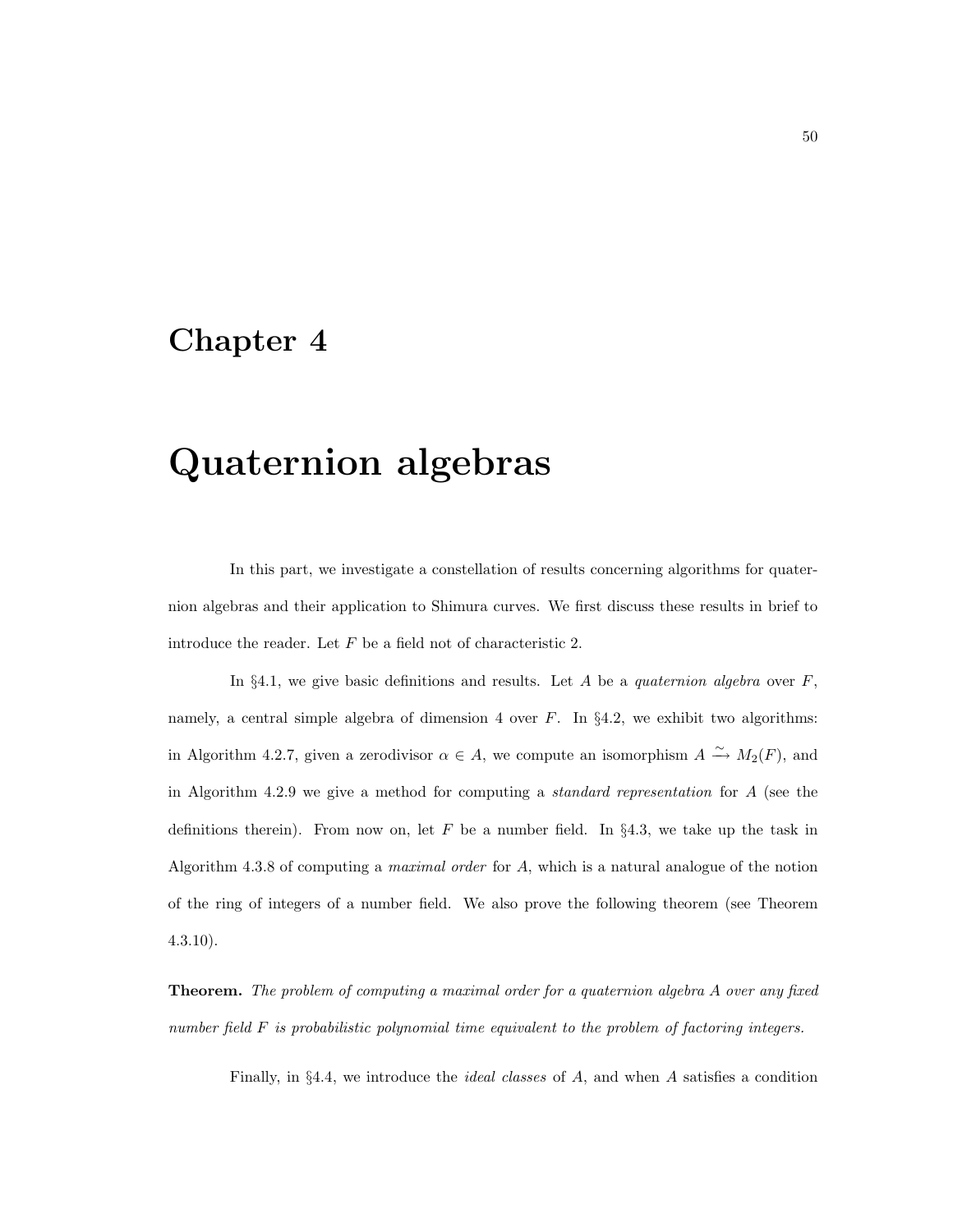known as the *Eichler condition*, we exhibit an algorithm which computes a set in bijection with the set of ideal classes, and furthermore we provide an algorithm which tests if a right ideal  $I$  is principal and, if  $F$  is totally real, computes a generator (Algorithm 4.4.6).

In Chapter 5, we apply these algorithms to *Shimura curves*. In §5.1, we introduce basic definitions and results concerning these curves. We will primarily investigate the case of arithmetic compact triangle groups  $\Gamma \subset PSL_2(\mathbb{R})$  arising from the unit groups of indefinite quaternion algebras whose action on the upper half-plane  $\mathfrak{H}$  yields a fundamental domain which is a compact hyperbolic triangle. In §5.2, we present fast methods for computing the value of hypergeometric series to large precision—this can safely be skipped for the reader willing to accept Algorithm 5.2.8, which provides a means of calculating the map  $j: \Gamma \setminus \mathfrak{H} \to \mathbb{P}^1_{\mathbb{C}}$  to high precision. In §5.3, we define CM points and show in Algorithm 5.3.4 how to apply the Shimura reciprocity law to compute these points to high precision as complex numbers and recognize them as putative algebraic numbers by also computing their Galois conjugates. Finally, in §5.4, we give some examples of how these algorithms work in practice, and we show how to construct the canonical polynomial  $\Phi_{\mathfrak{N}}(x, y)$  for the Shimura curve  $X_0(\mathfrak{N})$  and to find nontorsion points on some elliptic curves over number fields.

### 4.1 Definitions

In this section, we introduce quaternion algebras and describe some of their basic properties. A reference for the material in this section is [59]. Throughout this section, let  $F$  be a field with char  $F \neq 2$ , and let  $\overline{F}$  be a separable closure of F. A ring is assumed to be an associative ring with 1, and an algebra over F is a ring equipped with an embedding  $F \hookrightarrow A$  whose image lies in the center of A.

An algebra A over F is central if A has center F and A is simple if A has no nontrivial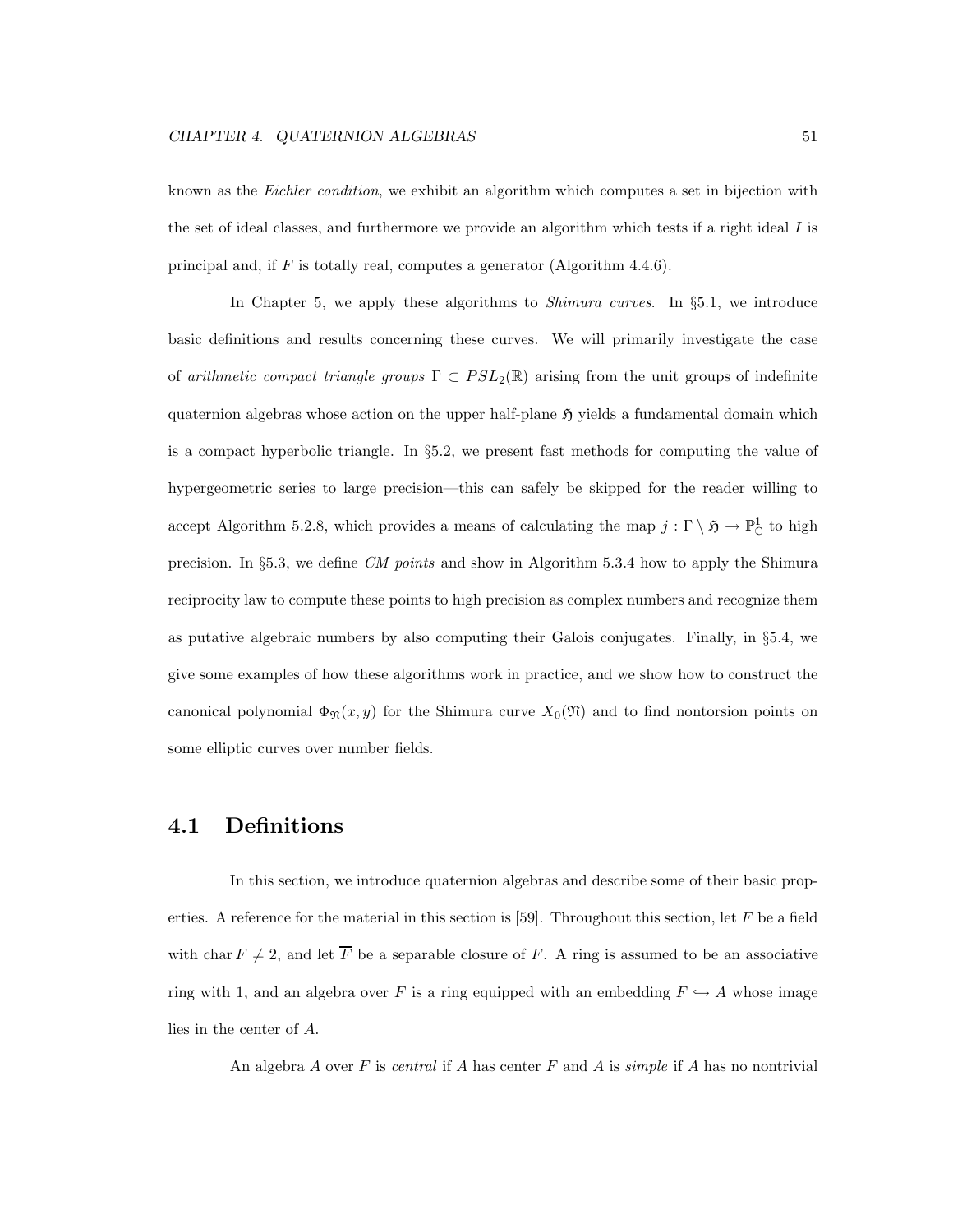two-sided ideal [33,  $\S1$ , p. 3]. A *quaternion algebra A* over F is a central simple algebra of dimension 4 over F. Quaternion algebras can also be characterized in one of three other ways, as indicated by the following proposition.

**Proposition 4.1.1.** Let  $A$  be a central  $F$ -algebra. Then the following are equivalent:

- (i) A is simple and  $\dim_F(A) = 4$ .
- (ii) There exist  $\alpha, \beta \in A$  which generate A as an F-algebra such that

$$
\alpha^2 = a, \quad \beta^2 = b, \quad \alpha\beta = -\beta\alpha
$$

for some  $a, b \in F^*$ .

(iii) There exists a separable F-algebra K of dimension 2, an embedding  $K \hookrightarrow A$ , and elements  $b \in F^*$  and  $\beta \in A$ , such that  $A = K + K\beta$  and  $\beta^2 = b$ , satisfying

$$
\beta\alpha=\overline{\alpha}\beta
$$

for all  $\alpha \in K$ , where  $\overline{\phantom{a}}$  is the nontrivial F-automorphism of K.

(iv)  $A \neq F$  is simple and finite-dimensional, and there exists an F-linear involution  $\overline{\phantom{a}}$  of A such that

$$
\alpha + \overline{\alpha}, \ \alpha \overline{\alpha} \in F
$$

for all  $\alpha \in A$ .

*Proof.* For the equivalence (i)  $\Leftrightarrow$  (ii)  $\Leftrightarrow$  (iv), see [34, Theorems III.5.1–2]. For the equivalence  $\Box$  $(i) \Leftrightarrow (iii)$ , see [59, §I.1, p. 1].

The algebra described in (ii) is denoted  $\left(\frac{a, b}{b}\right)$ F ); the algebra in (iii) is denoted  $\left(\frac{K, b}{E}\right)$ F  $\setminus$ . An *involution*  $\iota: A \to A$  is a F-linear map satisfying  $\iota(\alpha \beta) = \iota(\beta)\iota(\alpha)$  for all  $\alpha, \beta \in A$  and such that  $\iota^2 = \mathrm{id} |_{A}$ .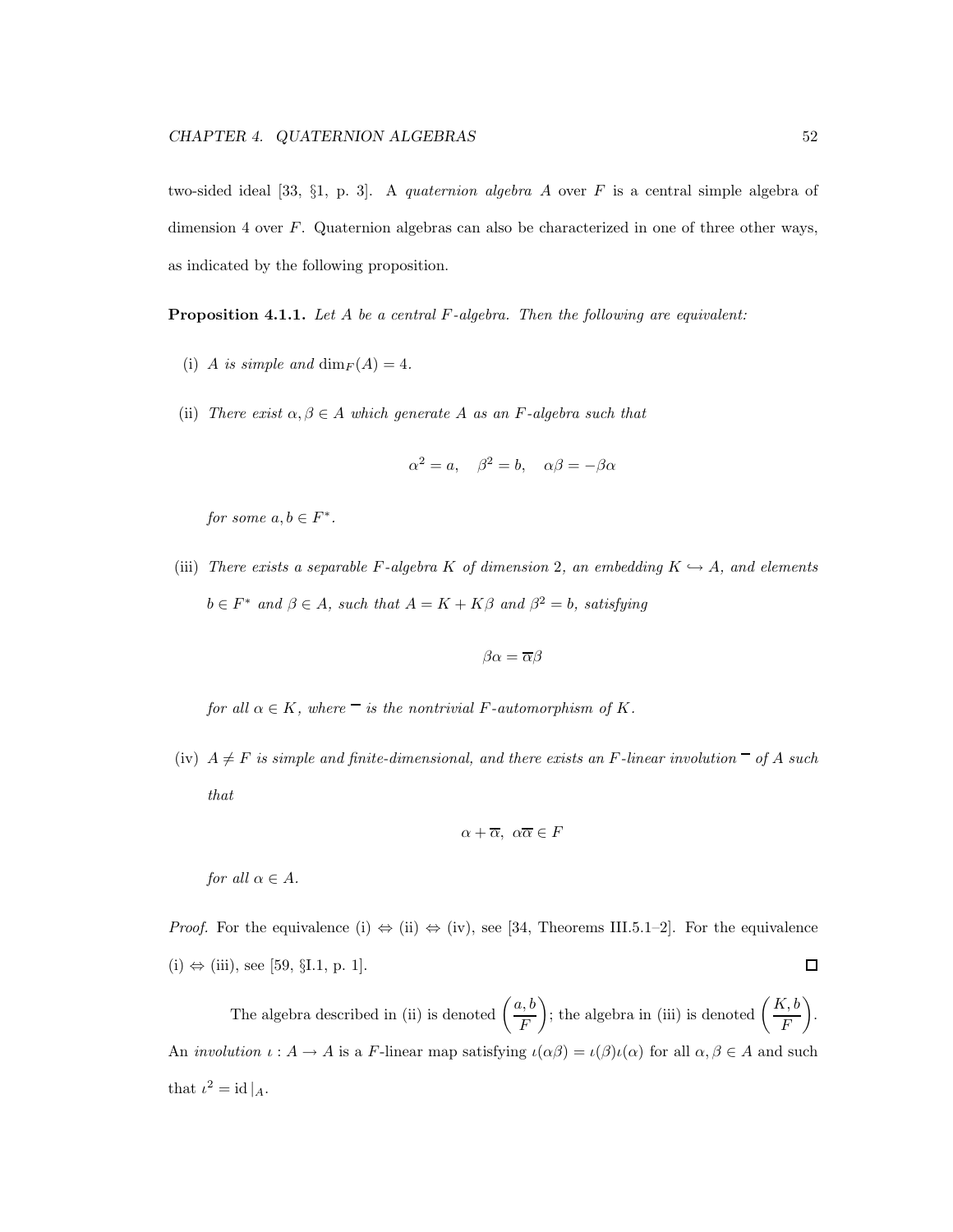*Example* 4.1.2. The R-algebra  $\left(-\frac{1}{m}\right)^{-1}$ R  $\overline{\phantom{0}}$ is the usual division ring of quaternions over the reals, which we denote by H.

Example 4.1.3. The ring  $M_2(F) \cong$  $\left( \frac{-1}{\cdot} \right)$ F  $\setminus$ of  $2\times 2$ -matrices with coefficients in F is a quaternion algebra over F. Indeed, if  $b \in F^{*2}$ , then  $\left(\frac{a, b}{F}\right)$ F  $\overline{\phantom{0}}$  $\cong M_2(F)$ , an isomorphism explicitly given by  $\alpha \mapsto$  $(0 1)$ a 0  $\overline{\phantom{0}}$  $, \quad \beta \mapsto$  $\sqrt{b}$  0  $0 -\sqrt{b}$  $\setminus$ 

for a choice of  $\sqrt{b} \in F^*$ . In particular, every quaternion algebra over  $\overline{F}$  is isomorphic to  $M_2(\overline{F})$ . Remark 4.1.4. Note that the values  $a, b$  and  $K, b$  are not uniquely determined by A: for example, we see that

$$
\left(\frac{a,b}{F}\right) \cong \left(\frac{b,a}{F}\right) \cong \left(\frac{a,-ab}{F}\right) \cong \left(\frac{au^2,b}{F}\right)
$$

for any  $u \in F^*$ .

Remark 4.1.5. The equivalence (i)  $\Leftrightarrow$  (iii) is valid in any characteristic [59, §I.1, p. 1]. We will content ourselves with the case when char  $F \neq 2$ .

The nontrivial K-automorphism in Proposition 4.1.1(iii) extends to an involution of  $A$ by defining  $\overline{\beta} = -\beta$ , which is an involution as in (iv). Similarly, given a quaternion algebra  $A =$  $\int a, b$ F  $\overline{ }$ and an element  $\theta = x + y\alpha + z\beta + w\alpha\beta \in A$ , we have an involution defined by

$$
\overline{\theta} = x - (y\alpha + z\beta + w\alpha\beta).
$$

In fact, any such involution  $\Box$  of A is unique, since for all  $\alpha \in A$  with  $\alpha \notin F$ , the map  $\Box$  must restrict to the nontrivial F-automorphism of  $F(\alpha)$ ; in particular,  $\alpha = \overline{\alpha}$  if and only if  $\alpha \in F$ . This involution of A is called *conjugation*.

For the rest of this section, A will denote a quaternion algebra over F. Let  $\alpha \in A$ . The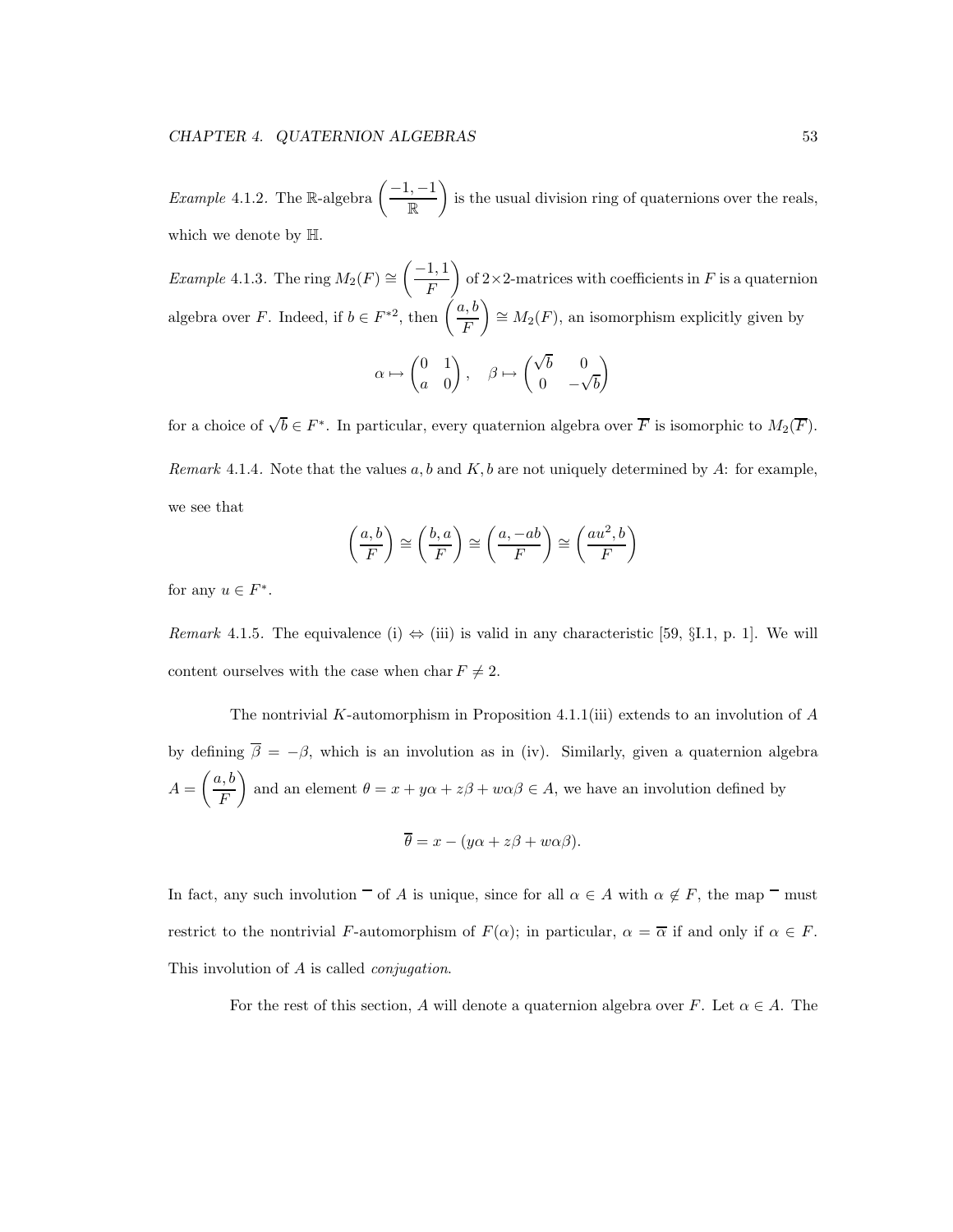*reduced trace* and *reduced norm* of  $\alpha$  are defined to be respectively

$$
\text{trd}: A \to F \qquad \text{and} \qquad A \to F
$$

$$
\alpha \mapsto \alpha + \overline{\alpha} \qquad \alpha \mapsto \alpha \overline{\alpha}.
$$

We will also refer to these maps simply as the *trace* and *norm* whenever it will not cause confusion.

One immediately verifies the following lemma.

**Lemma 4.1.6.** For all  $\alpha, \beta \in A$  we have

$$
trd(\alpha + \beta) = trd(\alpha) + trd(\beta), \quad \text{and } (\alpha\beta) = \text{nrd}(\alpha) \text{ and } (\beta).
$$

The element  $\alpha \in A$  is invertible if and only if  $\text{nrd}(\alpha) \neq 0$ . Every element  $\alpha \in A$  satisfies the quadratic equation

$$
\alpha^2 - \text{trd}(\alpha)\alpha + \text{nrd}(\alpha) = 0
$$

over F. The form

$$
\langle \, , \, \rangle : A \times A \to F
$$

$$
(\alpha, \beta) \mapsto \text{trd}(\alpha \beta)
$$

is symmetric, bilinear, and nondegenerate. The function  $\alpha \mapsto \text{nrd}(\alpha)$  is a quadratic form over  $\cal F.$ 

Example 4.1.7. For  $A =$  $\int a, b$ F  $\setminus$ and  $\theta = x + y\alpha + z\beta + w\alpha\beta$ , we have  $\text{trd}(\theta) = 2x$  and  $\text{trd}(\theta) = 1$  $x^2 - ay^2 - bz^2 + abw^2$ .

For  $A = M_2(F)$ , the reduced trace and reduced norm are the trace and determinant.

For  $\alpha \in A$ , let  $\text{Tr}_{A/F}(\alpha)$  and  $\text{N}_{A/F}(\alpha)$  denote the trace and norm of left multiplication by  $\alpha$  as an F-endomorphism. Since conjugation in A is unique, it follows that if one chooses an embedding  $\phi: A \hookrightarrow M_2(\overline{F})$  of F-algebras (such as in 4.1.3), then

$$
trd(\alpha) = tr(\phi(\alpha)), \quad trd(\alpha) = det(\phi(\alpha)).
$$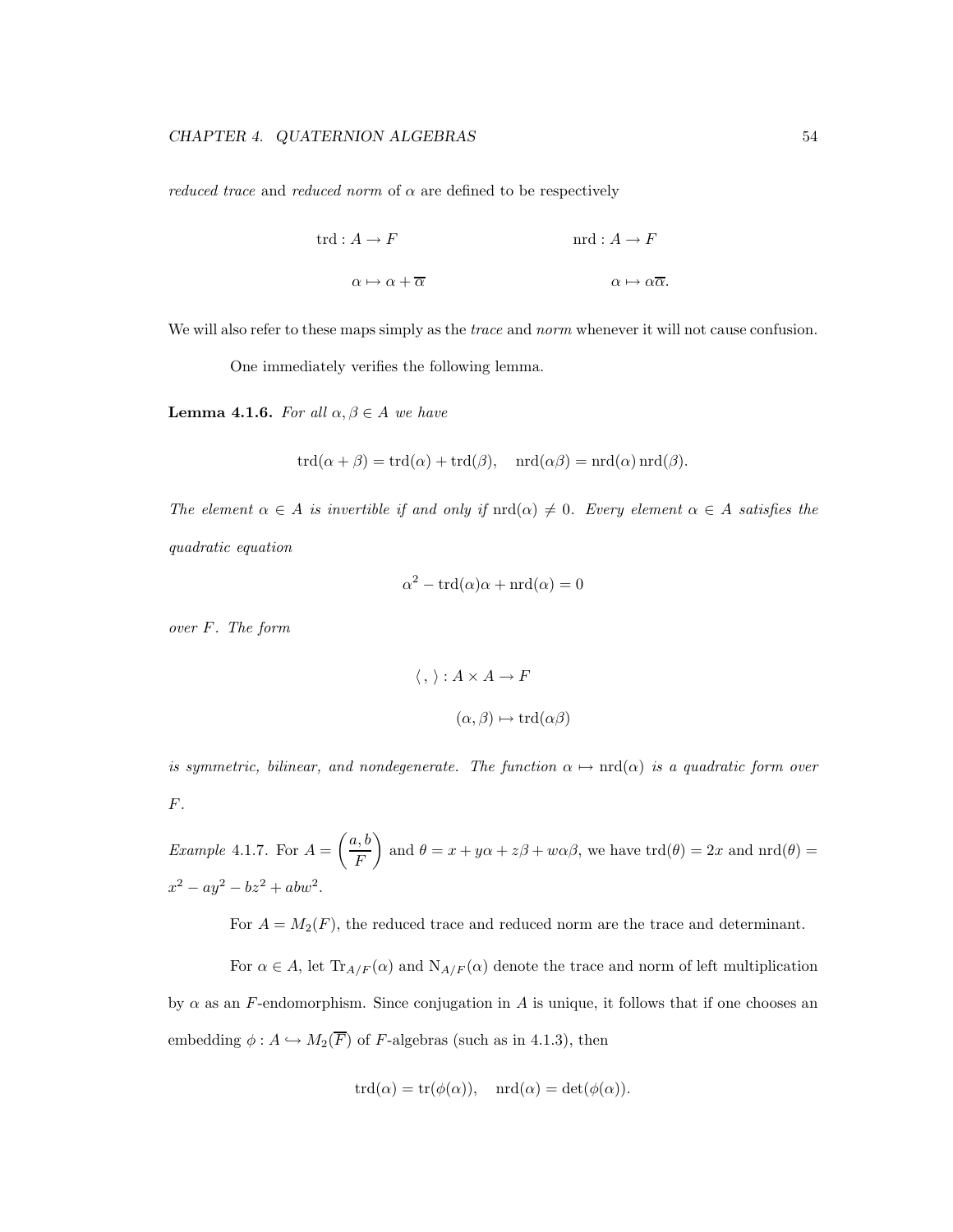Since the characteristic polynomial of left multiplication by a  $2 \times 2$ -matrix on  $M_2(F)$  is the square of its characteristic polynomial, we recover from the relevant terms of these polynomials the following lemma.

Lemma 4.1.8. We have

$$
\text{Tr}_{A/F}(\alpha) = 2 \operatorname{trd}(\alpha), \quad N_{A/F}(\alpha) = \operatorname{nrd}(\alpha)^2.
$$

We now give a criterion to determine if A is isomorphic to a matrix ring.

**Lemma 4.1.9** ([59, Corollaire 2.4]). A quaternion algebra  $A =$  $\int a, b$ F  $\setminus$ has  $A \cong M_2(F)$  if and only if A is not a division ring, which holds if and only if  $b \in N_{K/F}(K^*)$ .

*Proof.* Our statement differs only in that if K is not a field, then the norm map  $N_{K/F}$  is surjective.

Let  $K \supset F$  be a field containing F. Then  $A_K = A \otimes_F K$  is a central simple K-algebra of dimension 4, hence a quaternion algebra over  $K$  by  $(4.1.1)$ ; indeed, we have

$$
\left(\frac{a,b}{F}\right)\otimes_F K\cong\left(\frac{a,b}{K}\right).
$$

We say K is a *splitting field* for A if  $A_K \cong M_2(K)$ .

For the rest of this section, F will denote a number field with ring of integers  $\mathbb{Z}_F$ . Let v be a place of F, and let  $F_v$  denote the completion of F at v. We say A is unramified at v if  $A_v = A \otimes_F F_v \cong M_2(F_v)$ ; otherwise, A is ramified at v.

Note by Example 4.1.3 that a quaternion algebra is always unramified at a complex place.

**Lemma 4.1.10** ([59, Theorèmes II.1.1, II.1.3]). Let v be a noncomplex place of F. Then up to isomorphism there is a unique quaternion algebra  $A_v$  over  $F_v$  which is a division ring.

 $\Box$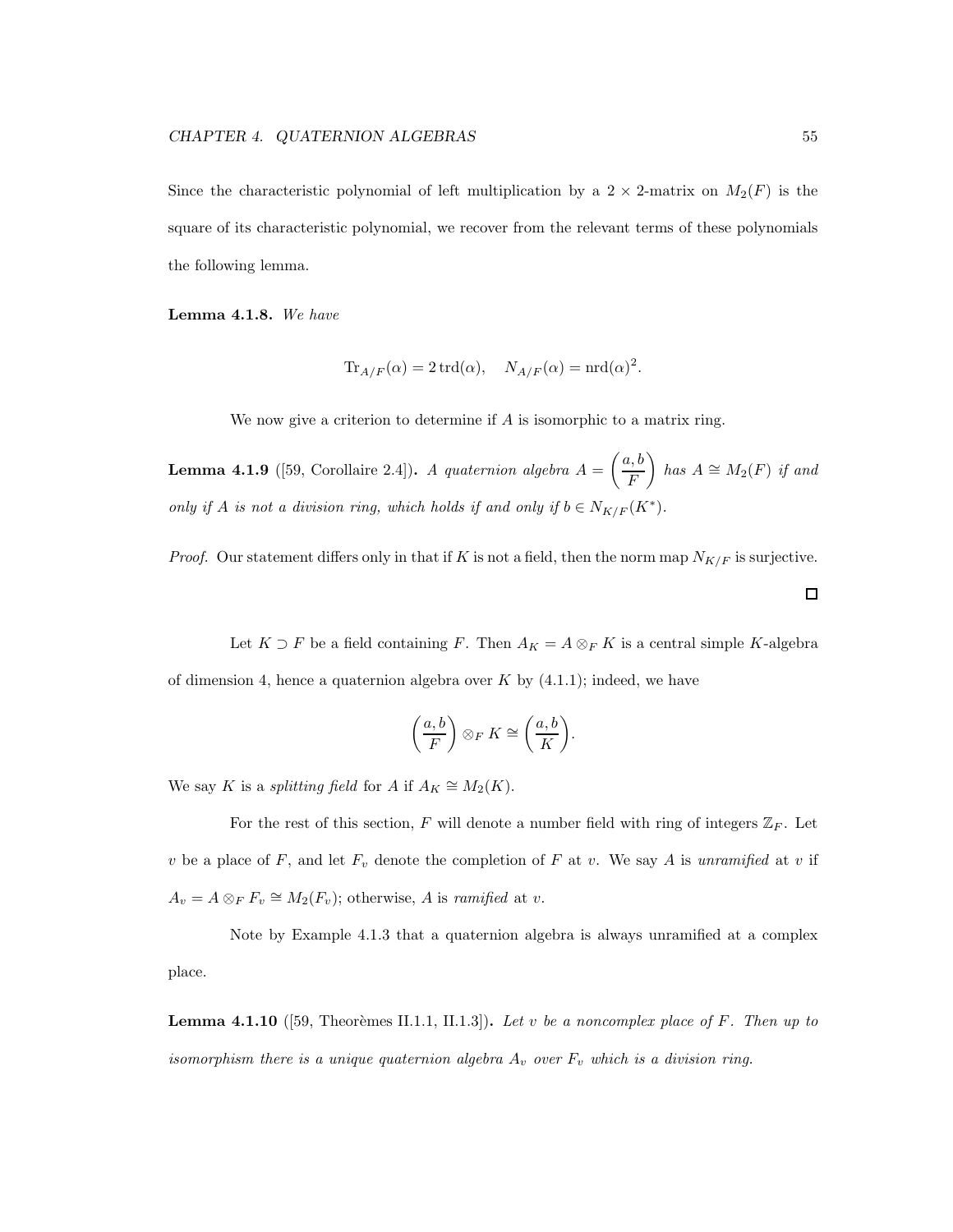Suppose v is a finite place, and let  $K_w$  denote the unramified quadratic extension of  $F_v$ and let  $\pi$  denote a uniformizer of  $F_v$ . Then  $A_v \cong$  $K_w, \pi$  $F_v$  $\setminus$ is a division ring.

A place v of F is odd if v finite and  $F_v$  has residue field of odd characteristic, or v is real. For an odd place  $v$  and  $a \in F_v^*$ , we define the symbol

$$
\left\{\frac{a}{v}\right\} = \begin{cases} 1, & \text{if } a \in F_v^{*2}; \\ -1, & \text{if } a \notin F_v^{*2} \text{ and } F_v(\sqrt{a})/F_v \text{ is unramified}; \\ 0, & \text{if } a \notin F_v^{*2} \text{ and } F_v(\sqrt{a})/F_v \text{ is ramified.} \end{cases}
$$

Note that if  $\operatorname{ord}_v(a) = 0$ , then  $\left\{ \frac{a}{a} \right\}$  $\overline{v}$  $\mathcal{L}$  $=\left(\frac{a}{a}\right)$  $\overline{v}$ ), and if v is real, then  $\left\{\frac{a}{a}\right\}$  $\overline{v}$  $\mathcal{L}$  $=$  sgn $(v(a))$ .

**Proposition 4.1.11.** Let v be an odd place of F, let  $a, b \in F_v$ , and let  $A =$  $\int a, b$  $F_v$  $\overline{\phantom{0}}$ . Then  $A \cong M_2(F_v)$  if and only if either  $\bigg\{\frac{ab}{dx}\bigg\}$  $\overline{v}$  $\mathcal{L}$  $\neq 0$  or one of the equalities  $\int a$  $\overline{v}$  $\mathcal{L}$  $= 1,$  $\int b$  $\overline{v}$  $\mathcal{L}$  $= 1,$  $\int -ab$  $\overline{v}$  $\mathcal{L}$  $= 1$ 

holds.

*Proof.* Let  $K_w = F_v(\sqrt{a})$ . First suppose  $(ab/v) \neq 0$ . If  $(a/v) = 1$ , then  $K_w$  is not a field hence by Lemma 4.1.9, we have  $A \cong M_2(F_v)$ . Otherwise,  $(a/v) = -1$ , so  $K_w$  is the unique unramified quadratic extension of  $F_v$  (if v is real, then  $K_w = \mathbb{C}$ ); but since  $N_{K_w/F_v}(K_w^*) = F_v^*$  by [42, Corollary V.1.2 or [20, Proposition 7.3], this implies that  $b \in N_{K_w/F_v}(K_v^*)$ , so by Lemma 4.1.9 we have  $A \cong M_2(F_v)$  again.

Next, suppose  $\left\{\frac{ab}{ }$  $\left\{ = 0, \text{ so then without loss of generality we may assume } \right\}$  $\mathcal{L}$  $= 0.$  $\overline{v}$  $\overline{v}$  $\left(\frac{a}{a}, -ab\right)$ ), we may assume  $\left\{\frac{b}{a}\right\}$  $\mathcal{L}$ Since v is odd and  $A \cong$  $\neq$  0. Now  $K_w$  is a totally tamely  $F_v$  $\overline{v}$ ramified extension of  $F_v$ , so  $b \in N_{K_v/F_v}(K_v^*)$  if and only if  $\begin{cases} \frac{b}{v} & \text{if } v \leq 0 \\ \frac{b}{v} & \text{if } v \leq 0 \end{cases}$  $\mathcal{L}$  $= 1$  (see [20, Proposition 8.2],  $\overline{v}$ and the discussion preceding it), which is the result. $\Box$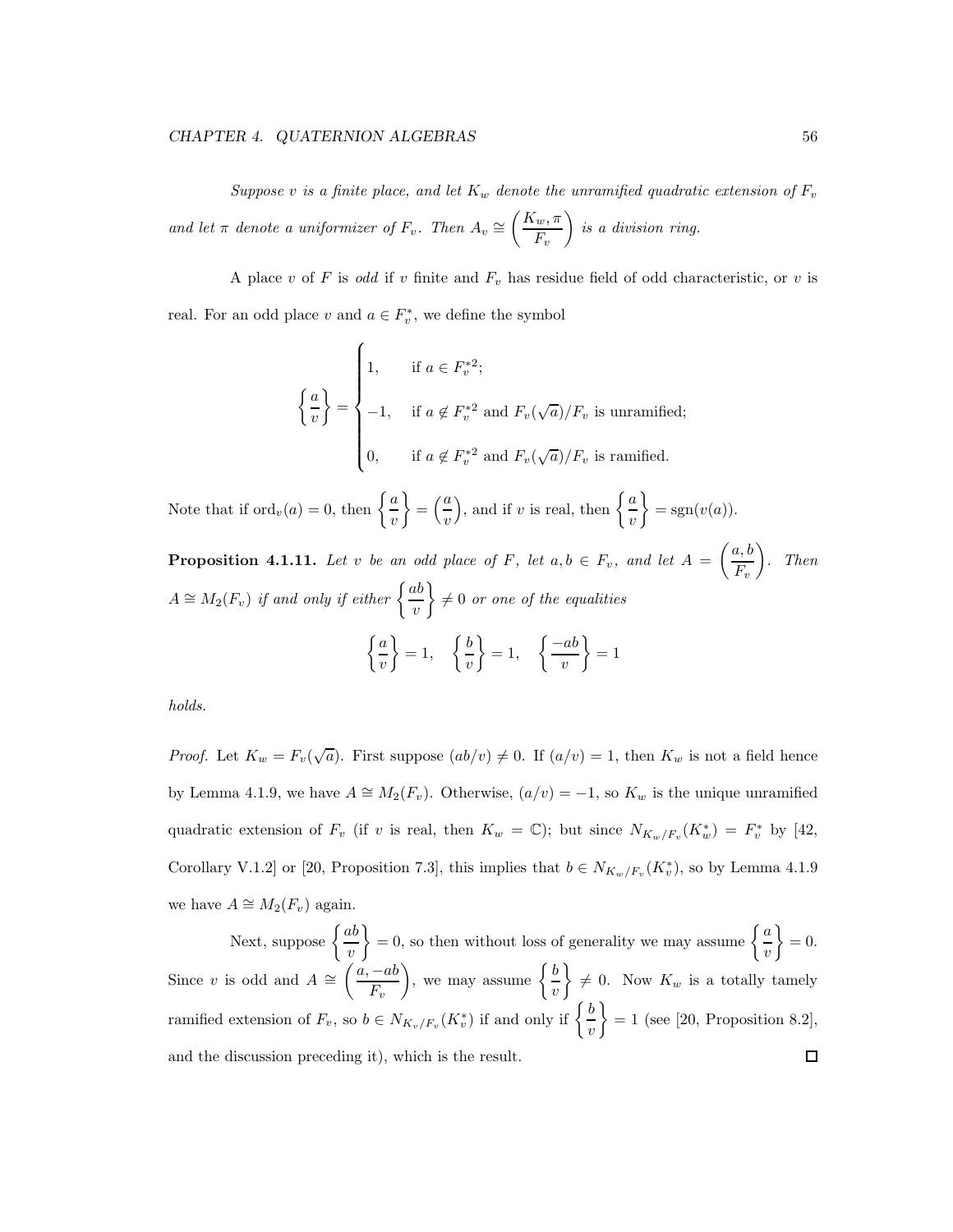Quaternion algebras over number fields can be classified using results of class field theory as follows.

Proposition 4.1.12. The number of places where A is ramified is finite and even. Given an even number of noncomplex places  $S$  of  $F$ , there exists a quaternion algebra over  $F$ , unique up to isomorphism, that ramifies exactly at the places in S.

Proof. See [59, §III.3.1].

The *discriminant* of A is the cycle (see [35, VI.1]) of  $\mathbb{Z}_F$  equal to the product of places of F where A is ramified. Note by Proposition 4.1.12 that the matrix ring  $M_2(F)$  is the unique quaternion algebra over  $F$  which is unramified at all places of  $F$ , i.e. it is the only quaternion algebra of discriminant (1).

**Proposition 4.1.13.** Let  $K \supset F$  be a quadratic field extension. The following conditions are equivalent:

- (i) K is a splitting field for  $A$ ;
- (ii) There exists an F-embedding  $K \hookrightarrow A$ ;
- (iii) There exists an element  $\alpha \in A$  such that  $F[\alpha] \cong K$ ;
- (iv) For all places v of F and all places w | v of K, the field  $K_w$  is a splitting field for  $A_v$ ;
- (v) For all places v of F which are ramified in A, we have that v does not split completely in K.

*Proof.* For the equivalence (i)  $\Leftrightarrow$  (ii), see [59, §I.2] or [63, §§IX.1–2]. For (i)  $\Leftrightarrow$  (iv), see [59, Corollary III.3.5]; the statement (iv)  $\Leftrightarrow$  (v) follows from [59, Theorem III.3.8].  $\Box$ 

Now let F be a totally real number field of degree  $[F: \mathbb{Q}] = g$ . For each real place v of F, by Proposition 4.1.12 we have either  $A_v \cong M_2(\mathbb{R})$  or  $A_v \cong \mathbb{H}$ ; therefore we have an

 $\Box$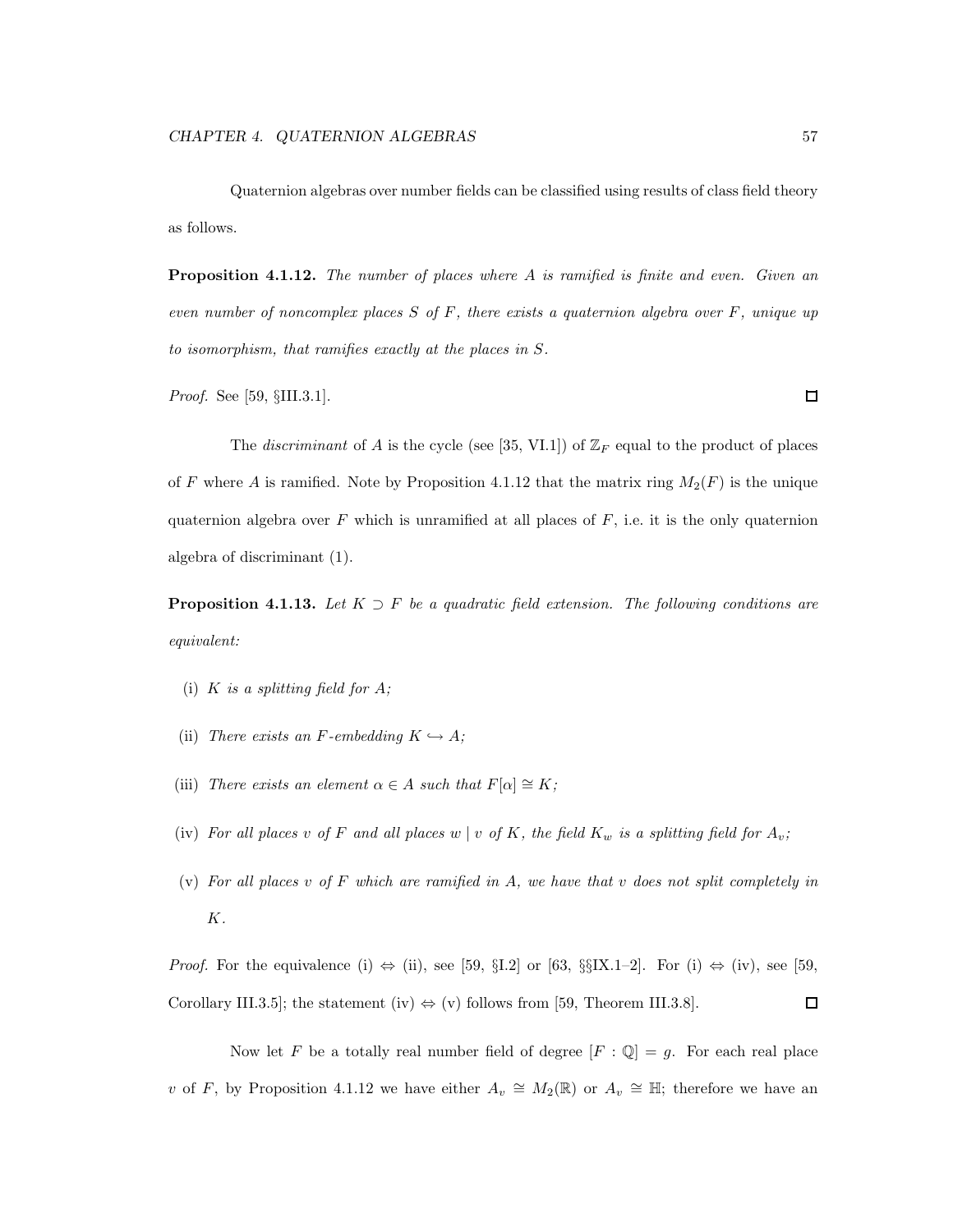isomorphism

$$
A \otimes_F \mathbb{R} \cong \prod_v A \otimes_F F_v \cong M_2(\mathbb{R})^r \times \mathbb{H}^{g-r}
$$

for some  $0 \le r \le g$ . If  $r = 0$ , then A is said to be *definite*; otherwise, A is *indefinite*.

*Example* 4.1.14. Let F be a totally real number field, let  $\sigma : F \hookrightarrow \mathbb{R}$ , and let  $A =$  $\int a, b$ F  $\setminus$ with  $\sigma(b) > 0$ . Then A is indefinite, and  $\sigma$  realizes R as a splitting field for A, as then  $\sigma(b) \in \mathbb{R}^{*2}$ ; and explicit embedding is given by Example 4.1.3.

### 4.2 Fundamental algorithms for quaternion algebras

In this section, we will describe basic algorithms for computing with quaternion algebras. Throughout, A will denote a quaternion algebra over F.

An algorithm is *probabilistic* if it may call upon a generator which produces a sequence of independent, random bits; otherwise if an algorithm may not call such a generator we say it is deterministic. An algorithm is *polynomial time* if the number of bit operations it performs (on average over the possible outputs of the random bit generator, if the algorithm is probabilistic) is bounded by a polynomial in the number of bits of the input, known as the *size*. (See e.g. [21,  $\S25.8$ ] for further discussion.) A problem X is polynomial time reducible to a problem Y if there exists an algorithm (we will specify if it is deterministic or probabilistic) which takes an algorithm to solve problem Y and gives a solution to problem  $X$ ; two problems are *polynomial* time equivalent if each is polynomial time reducible to the other. Whenever we say that there exists an algorithm, we mean that we can explicitly exhibit such an algorithm. Also, we will pay no mind to "error checking" in our algorithms—we only provide that the algorithm will run and yield correct output as announced in the algorithm if it is given valid input. For the rest of this section, we assume that we fix the ground field  $F$  and a way of encoding elements of the field  $F$ in bits, subject to the condition that the field operations in  $F$  and linear algebra over  $F$  can be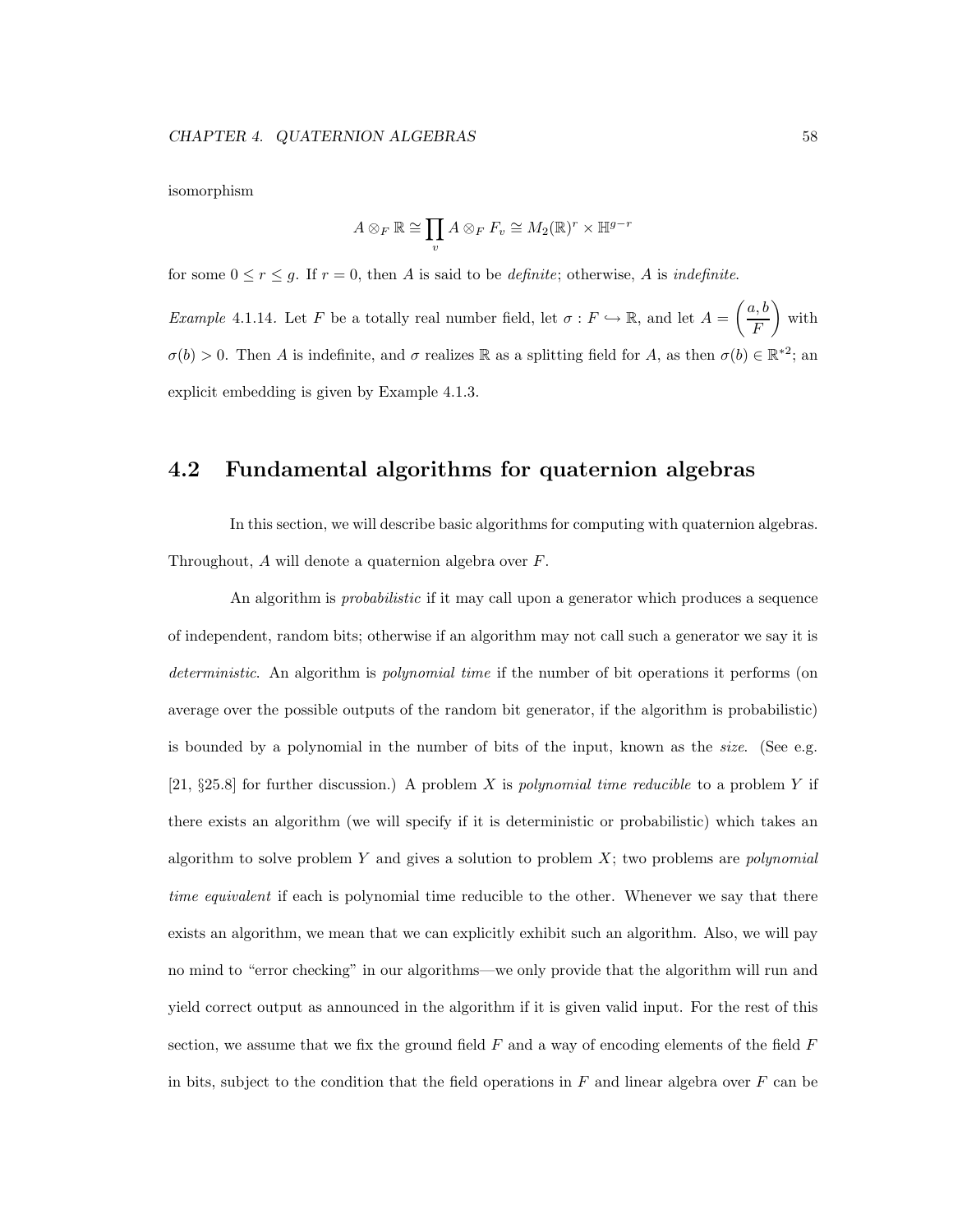performed in deterministic polynomial time. For example, we may represent rational numbers as pairs of integers in the usual way, with integer arithmetic as in [36].

Already from Proposition 4.1.1 we see that there are several ways to describe the quaternion algebra A. We say that A is given in *standard representation* by  $a, b \in F^*$  if  $A \cong$  $\int a, b$ F  $\setminus$ , i.e. the quaternion algebra is specified by two nonzero elements of F. If  $\alpha, \beta$  are as in Proposition 4.1.1(ii), then the elements  $1, \alpha, \beta, \alpha\beta$  are an orthogonal basis for A with respect to the inner product given by the reduced trace pairing  $(4.1.6)$ , and an element of A is given by its coefficients in this basis. By Example 4.1.7, we may compute the conjugation involution on  $A$  and hence the reduced trace and norm.

A multiplication table for A is a system of  $4^3 = 64$  elements  $(c_{ijk})_{i,j,k}$  of F, called structure constants, such that A is isomorphic to the F-algebra in the basis  $e_1 = 1, e_2, e_3, e_4$  with ordinary addition and scalar multiplication by  $F$ , and multiplication given by

$$
e_ie_j=\sum_{k=1}^4 c_{ijk}e_k
$$

for  $i, j \in \{1, 2, 3, 4\}$ . Notice that we require that the element 1 be given as part of the input basis, since we require by definition that any F-algebra be equipped with an embedding  $F \hookrightarrow A$ . (This is not a serious restriction, for the equations which uniquely define the element 1 in A are linear equations.)

Given a standard representation for  $A$ , we can compute directly a multiplication table for A in the basis 1,  $\alpha$ ,  $\beta$ ,  $\alpha\beta$ . There also exists a deterministic polynomial time algorithm to go in the other direction—see Algorithm 4.2.9 below.

We already saw in the previous section that determining whether a quaternion algebra is isomorphic to the matrix ring is a fundamental question of interest.

**Problem 4.2.1.** Given a quaternion algebra A over F, determine if  $A \cong M_2(F)$ .

We may also ask for a solution to the more difficult problem of constructing an explicit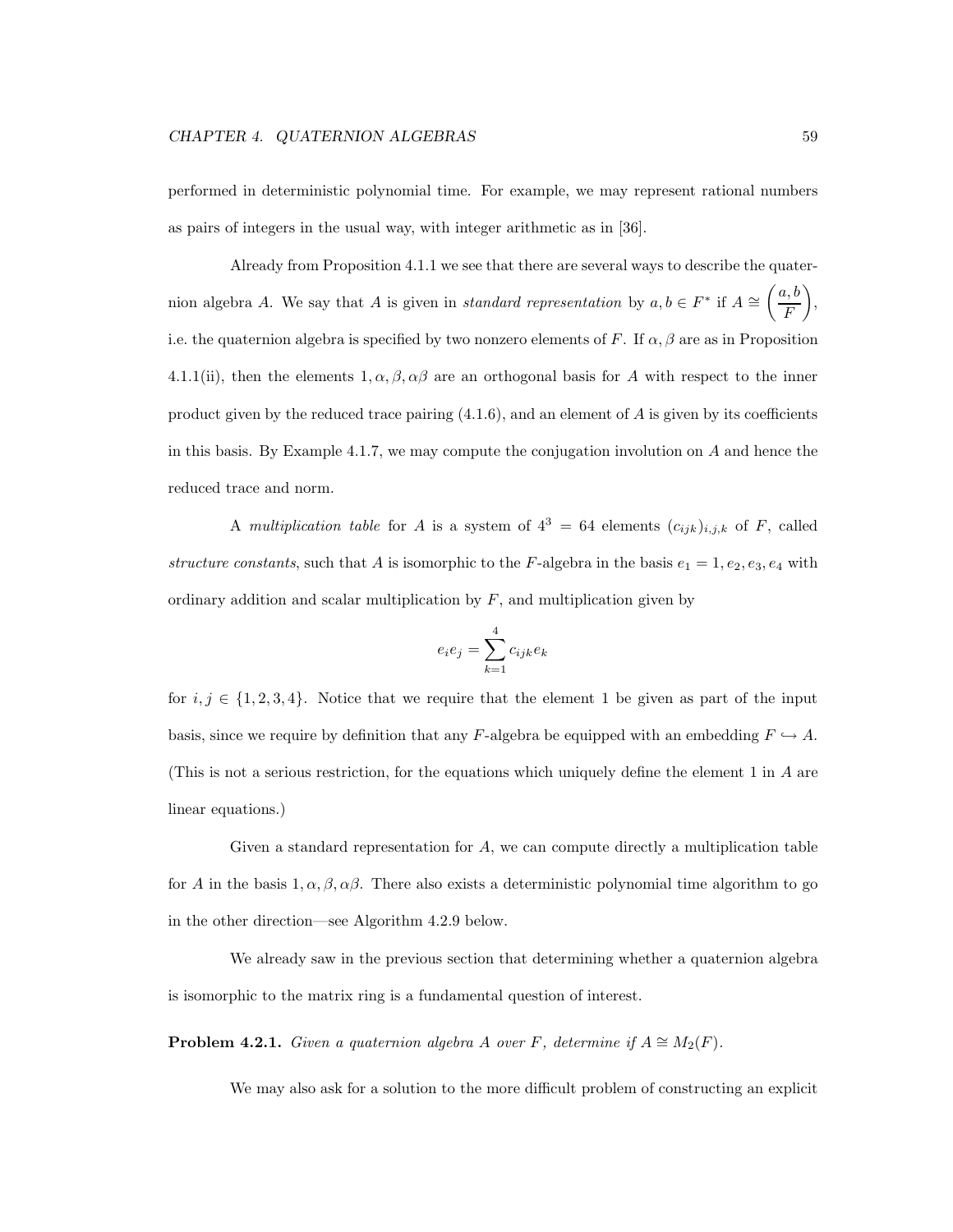isomorphism.

**Problem 4.2.2.** Given a quaternion algebra A over F, determine if  $A \cong M_2(F)$  and, if so, exhibit such an isomorphism.

Remark 4.2.3. It may also be interesting to study the corresponding problem where  $M_2(F)$  is replaced by another quaternion algebra  $A'$ .

An isomorphism  $A \cong M_2(F)$  is given by a set of elements  $e_{11}, e_{12}, e_{21}, e_{22} \in A$  satisfying the equations of the matrix units

$$
e_{ij}e_{kl} = \begin{cases} e_{il}, & \text{if } j = k, \\ 0, & \text{otherwise}; \end{cases}
$$

the map which sends  $e_{ij}$  to the matrix which has a 1 in the *ij*th entry and is zero elsewhere yields an F-algebra isomorphism  $A \xrightarrow{\sim} M_2(F)$ . (Note that  $1 = e_{11} + e_{22} \in A$ .) These elements are specified by the columns of an invertible  $4 \times 4$ -matrix with coefficients in F in the given basis for A.

To study Problems 4.2.1 and 4.2.2, let

$$
A^0 = \{ \alpha \in A : \text{trd}(\alpha) = 0 \}
$$

be the set of trace zero elements of A. We see that  $\dim_F A^0 = 3$ , so choosing a basis for  $A^0$ we may identify  $A^0/F^*$  with the points of the projective plane  $\mathbb{P}^2(F)$  over F. Let Q denote the quadratic form given by the reduced norm nrd :  $A \to F$  restricted to  $A^0$ ; then  $Q = 0$  yields a conic  $C \subset \mathbb{P}^2$  defined over F, by which we mean a nonsingular projective plane curve of degree 2.

**Proposition 4.2.4.** Let A be a quaternion algebra over  $F$ . Then the following are equivalent:

(i) 
$$
A \cong M_2(F)
$$
.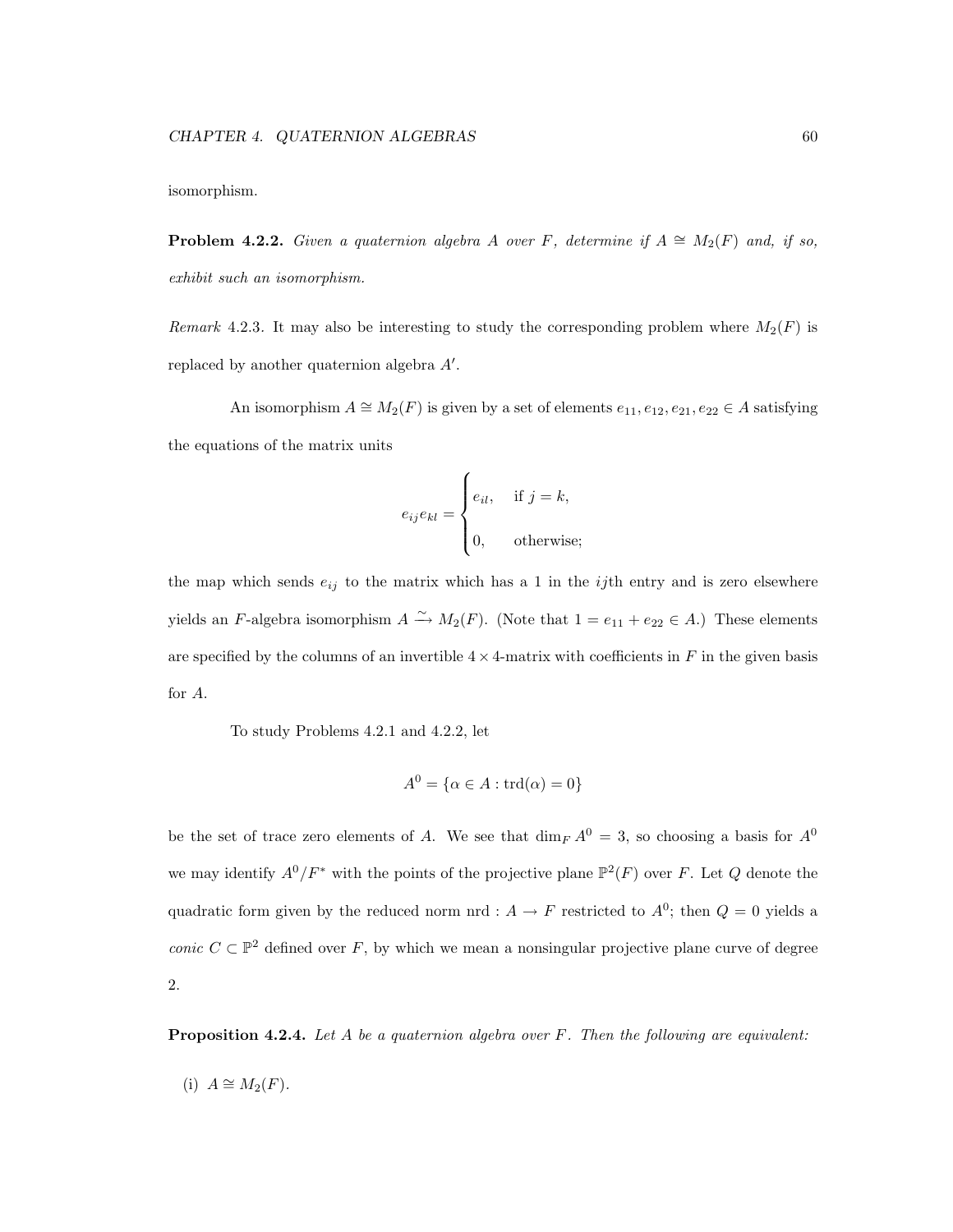- (ii) A has a nontrivial left (or right) ideal  $0 \subsetneq I \subsetneq A$ .
- (iii) There exists a nonzero  $\alpha \in A$  such that  $\text{trd}(\alpha) = \text{ord}(\alpha) = 0$ .
- (iv) The quadratic form Q represents zero over F.
- (v) The conic  $C$  has an  $F$ -rational point.

*Proof.* The only nontrivial statement is (ii)  $\Rightarrow$  (i), which follows from the Wedderburn-Artin Theorem [33, 3.5].  $\Box$ 

Therefore we are led to the following problems.

**Problem 4.2.5.** Given a conic C defined over a field F, determine if C has an F-rational point.

**Problem 4.2.6.** Given a conic C defined over a field  $F$ , determine if C has an F-rational point and, if so, output an F-rational point.

Proposition 4.2.4 shows that Problem 4.2.1 is equivalent to Problem 4.2.5. To relate this to the second problem, we must be more explicit in the identifications in Proposition 4.2.4. A zerodivisor in A (by which we always mean a nonzero zerodivisor) generates a nontrivial left ideal I, which must be of dimension 2 over F; choosing an F-basis for I, the map  $A \to M_2(F)$ which sends  $\alpha \in A$  to left multiplication by  $\alpha$  on I is in fact an isomorphism. This gives rise to the following algorithm (claimed but not exhibited explicitly in [47]; see also [49, §5.1]).

Algorithm 4.2.7. Let A be a quaternion algebra over  $F$ , given by a multiplication table. Let  $\alpha \in A$  be a zerodivisor. This algorithm outputs an invertible  $4 \times 4$ -matrix T whose columns define an isomorphism  $A \xrightarrow{\sim} M_2(F)$ , each row being a matrix unit.

1. [Compute generators for A $\alpha$ ] Compute  $e_1\alpha, \ldots, e_4\alpha$ , and let  $f_1, f_2$  be a maximal linearly independent subset. Write

$$
f_j = \sum_{k=1}^{4} b_{jk} e_k
$$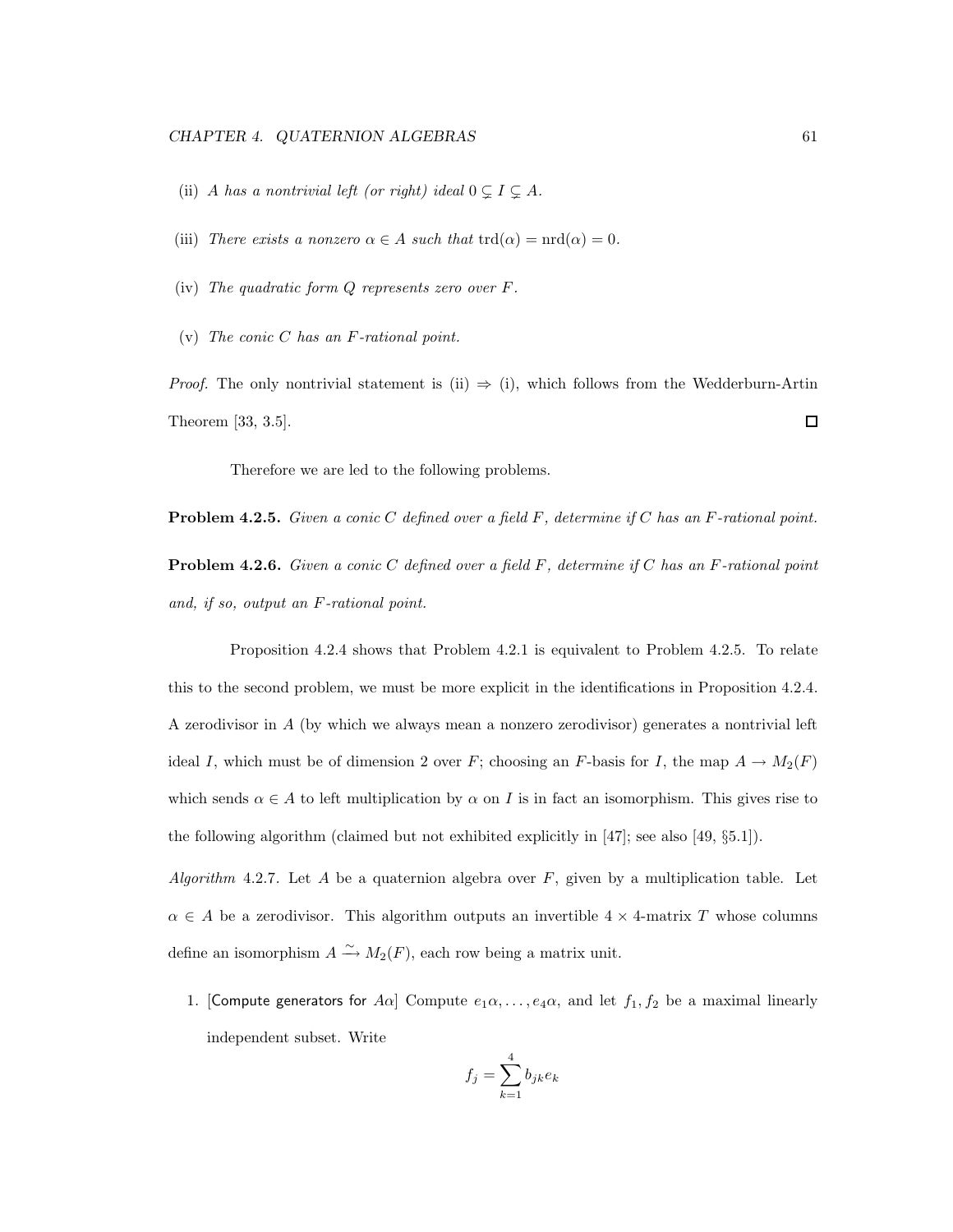for  $j = 1, 2$ .

2. [Solve for matrix units] For  $i = 1, ..., 4$  and  $j = 1, 2$ , compute

$$
e_i f_j = \sum_{k=1}^4 a_{ijk} e_k.
$$

Row reduce the augmented matrix

$$
\begin{pmatrix}\n a_{111} & \cdots & a_{411} & b_{11} & 0 & 0 & b_{21} \\
\vdots & \ddots & \vdots & \vdots & \vdots & \vdots & \vdots \\
a_{114} & \cdots & a_{414} & b_{14} & 0 & 0 & b_{24} \\
a_{121} & \cdots & a_{421} & 0 & b_{21} & b_{11} & 0 \\
\vdots & \ddots & \vdots & \vdots & \vdots & \vdots & \vdots \\
a_{124} & \cdots & a_{424} & 0 & b_{24} & b_{14} & 0\n\end{pmatrix}
$$

.

Output the  $4 \times 4$ -matrix given by the first four rows and last four columns of this rowreduced matrix.

*Proof.* In Step 1, we compute a basis for the left ideal generated by  $\alpha$ , which is a minimal (nonzero) left ideal of  $A$  and hence of dimension 2 over  $F$ . It is easy to see that the matrix units are uniquely determined by the equations in Step 2; for example, the matrix unit  $e_{11}$  =  $x_{111}e_1 + \cdots + x_{114}e_4$  is the solution to the equations

$$
e_{11}f_1 = f_1, \quad e_{11}f_2 = 0,
$$

which in the basis  $e_i$  is given by the (redundant) eight equations defined by the first five columns in Step 2.  $\Box$ 

The above computation only requires the solution of a system of linear equations over  $F$ , and therefore will run in deterministic polynomial time. The equivalence  $(4.2.4)$  together with Algorithm 4.2.7 proves the following.

Lemma 4.2.8. Problem 4.2.2 is deterministic polynomial time equivalent to Problem 4.2.6.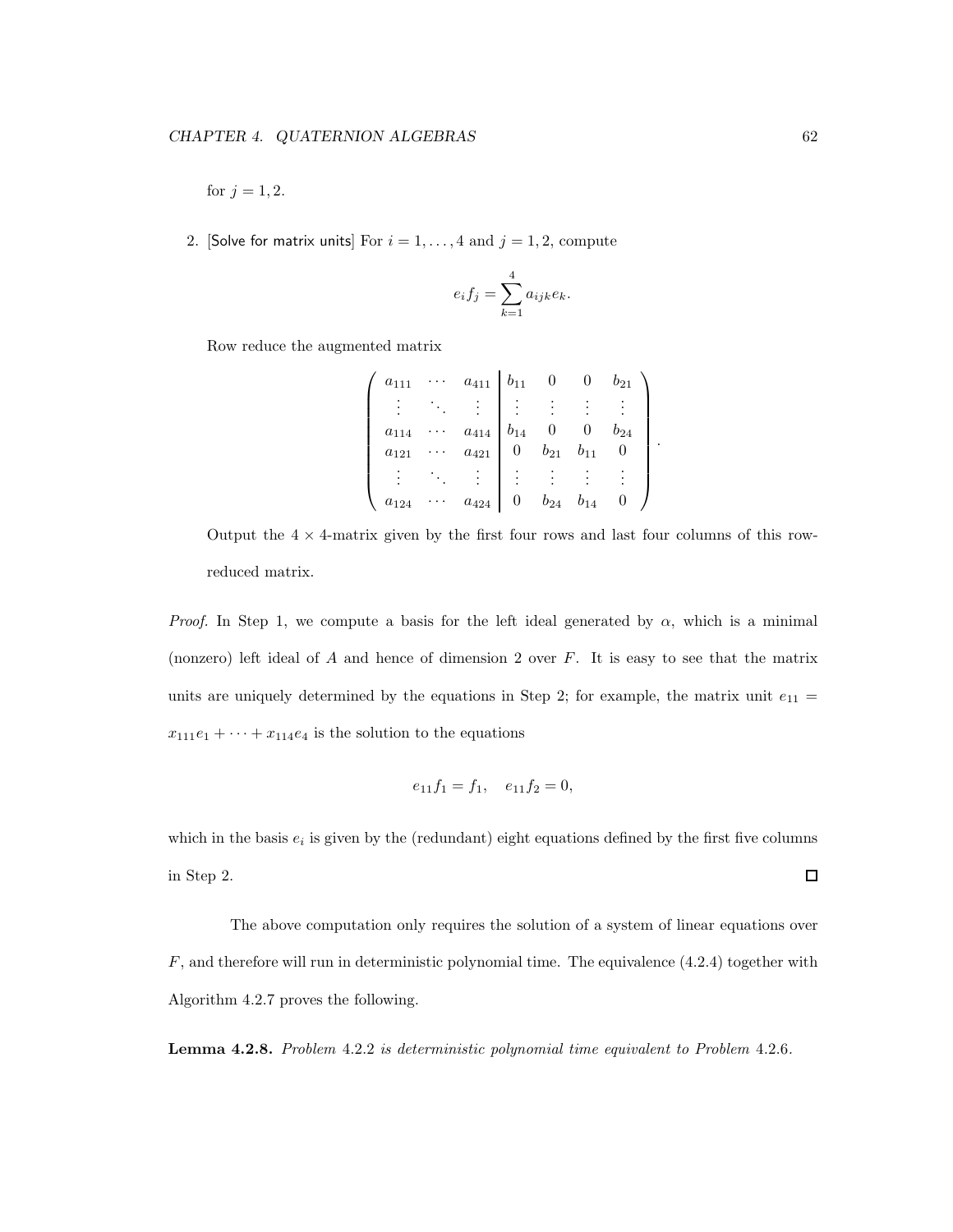We now give a brief indication of the difficulty of Problems 4.2.5 and 4.2.6 for various fields. For a finite field  $\mathbb{F}_q$ , Problem 4.2.5 is trivial, since every conic over a finite field has a point—one can prove this directly or appeal to the Weil conjectures (see e.g. [25, Appendix C]). To exhibit a point, there exists a deterministic polynomial time algorithm which finds a point on a conic over a finite field with characteristic  $\neq 2$ , as well as probabilistic polynomial time algorithms which rely upon root extraction [65].

In a local field, we represent elements to a fixed precision (which is specified as part of the input). Then by Hensel's lemma, if a conic has good reduction over a nonarchimedean local field, then the preceding paragraph immediately implies a solution for each of these problems (the second only if the residue field is not of characteristic 2), at least to the fixed precision. If the conic does not have good reduction, then Problem 4.2.5 is equivalent to the easy problem of determining if a nonzero element is a square in a finite field, and it is easy to see that Problem 4.2.6 is equivalent (again in characteristic not 2) to the problem of finding a square root of a nonzero element in a finite field. A conic over  $\mathbb R$  has a point if and only if the corresponding quadratic form is indefinite, which can be tested in deterministic polynomial time by checking if corresponding symmetric matrix has a nonpositive eigenvalue.

By the Hasse-Minkowski theorem, the question of whether a conic over a number field F has a rational point is determined by local conditions (see [59, Corollary III.3.2] or [6, Exercise 4]). Without loss of generality, we may assume that the conic has the form  $ax^2 + by^2 + cz^2 = 0$ , for  $a, b, c \in \mathbb{Z}_F$  integral; then only primes which divide 2abc together with real places have a nontrivial condition. Over Q, one can give a certificate (consisting of a set of rational primes and local data at each such prime) which verifies the existence of a rational point if it exists, and there are efficient algorithms [12, 53] which, given a factorization of the discriminant, first find a rational point on the conic and then attempt to find another rational point with smaller height.

Over more general fields, we notice that the literature is much less complete, and we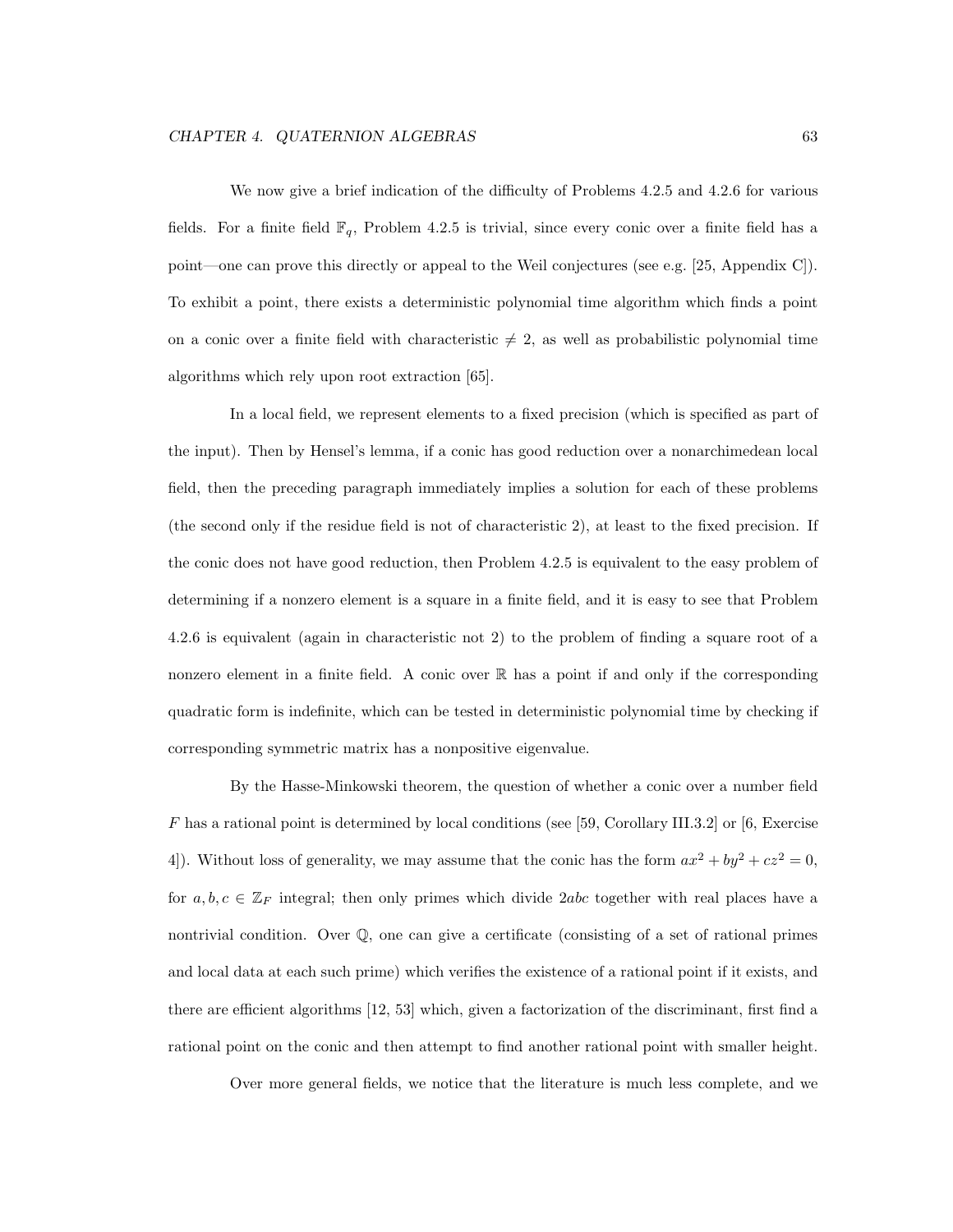are not presently able to do better than assisted enumeration; see Algorithm 4.4.10 below.

We conclude this section with the promised algorithm to represent a quaternion algebra in standard representation. The algorithm uses Gram-Schmidt orthogonalization to find an orthogonal basis for A with respect to pairing given by the reduced trace  $(4.1.6)$ .

Algorithm 4.2.9. Let  $(c_{ijk})_{i,j,k}$  be a multiplication table for A. This algorithm outputs a standard representation a, b for A, and a matrix T which either gives an isomorphism  $A \cong M_2(F)$  or gives a change of basis to the standard basis for  $\left(\frac{a, b}{b}\right)$ F  $\overline{ }$ .

1. [Compute traces] Let

$$
\langle , \rangle : F^4 \times F^4 \to F
$$
  
 $\langle x, y \rangle = \text{Tr}_{A/F}(xy)$ 

be the algebra trace form, represented by the  $4 \times 4$ -symmetric matrix with *ij*th entry equal to

$$
\sum_{k,l=1}^4 c_{ijk}c_{kll}.
$$

Let T be the  $4 \times 4$  identity matrix; let  $B_0 = 4$ , and  $i = 1$ .

2. [Orthogonalize] Initialize  $e_i^* = e_i$ . For  $j = 0, ..., i - 1$ , compute

$$
\mu_{ij} = \frac{\langle e_i, e_j^* \rangle}{B_j},
$$

subtract  $\mu_{ij}$  from the *ij*th entry of T, and subtract  $\mu_{ij} e_j^*$  from  $e_i^*$ .

3. [Check for zerodivisor] Let  $B_i = \langle e_i^*, e_i^* \rangle$ . If  $B_i = 0$ , call Algorithm 4.2.7 with the zerodivisor  $e_i^*$ , output  $a = -1, b = 1$  and the matrix whose columns are the outputed matrix units  $e_{11}, \ldots, e_{22}$  written in the basis  $e_1, \ldots, e_4$ , and terminate the algorithm. If  $i < 3$ , increment i and return to Step 2; if  $i = 3$ , set the last column of T to the coefficients of  $e_1^*e_2^*$  in the basis  $e_1, \ldots, e_4$ , and return  $a = (e_1^*)^2$ ,  $b = (e_2^*)^2$ , and the matrix T.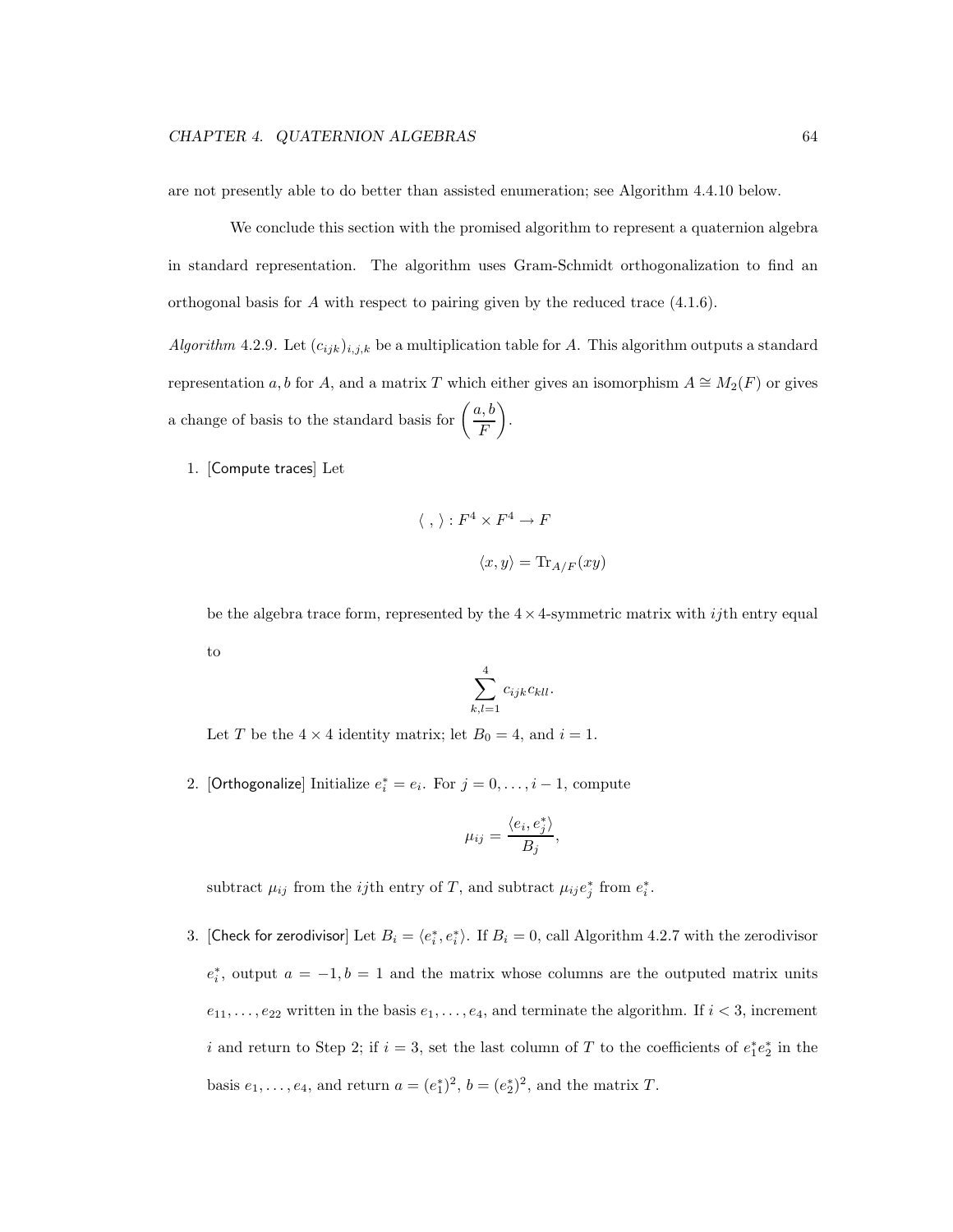Remark 4.2.10. Note that if only the values  $a, b$  are desired, then one can abort the procedure at  $i = 3$ .

Remark 4.2.11. Rónyai [47, Theorem 2.1] gives an algorithm to solve the above problem over  $\mathbb{Q}$ , but this algorithm tests a polynomial of degree 2 over Q for irreducibility; the above algorithm requires no such test.

We now prove that this algorithm terminates and gives the correct output.

*Proof.* We have by Lemma 4.1.8 that  $2 \text{ trd}(\alpha) = \text{Tr}(A \xrightarrow{\alpha} A)$  for any  $\alpha \in A$ . Since

$$
(e_i e_j)e_l = \left(\sum_k c_{ijk} e_k\right) e_l = \sum_k c_{ijk} \left(\sum_m c_{klm} e_m\right) = \sum_m \sum_k c_{ijk} c_{klm} e_m,
$$

we know that the trace of the endomorphism given by right multiplication by  $e_i e_j$  is

$$
\sum_l \sum_k c_{ijk} c_{kll}
$$

as in Step 1.

In Step 2, we compute the usual Gram-Schmidt orthogonalization of a basis: the elements  $e_1^* = \alpha$  and  $e_2^* = \beta$  satisfy  $\text{trd}(\alpha) = \text{trd}(\beta) = \text{trd}(\alpha\beta) = 0$ . Therefore  $\alpha^2 = a$  and  $\beta^2 = b$ for some  $a, b \in F$ . If  $a = 0$  or  $b = 0$ , then the algorithm has correctly found a zerodivisor; otherwise, we have  $a, b \in F^*$ . Now write

$$
\beta \alpha = x + y\alpha + z\beta + w\alpha\beta
$$

with  $x, y, z, w \in F$ . We find  $trd(\beta \alpha) = trd(\alpha \beta) = 2x = 0$ , so  $x = 0$ , and from  $trd(\beta \alpha^2) =$  $a \, \text{trd}(\beta) = 0 = ay$ , we have  $y = 0$  and similarly  $z = 0$ . Finally,

$$
ab = \operatorname{nrd}(\alpha \beta) = \operatorname{nrd}(\beta \alpha) = \operatorname{nrd}(w \alpha \beta) = w^2 \operatorname{nrd}(\alpha \beta)
$$

so  $w^2 = 1$ . If  $w = 1$ , then A is a commutative F-algebra, a contradiction. Therefore  $w = -1$ , and  $\beta \alpha = -\alpha \beta$  as desired.  $\Box$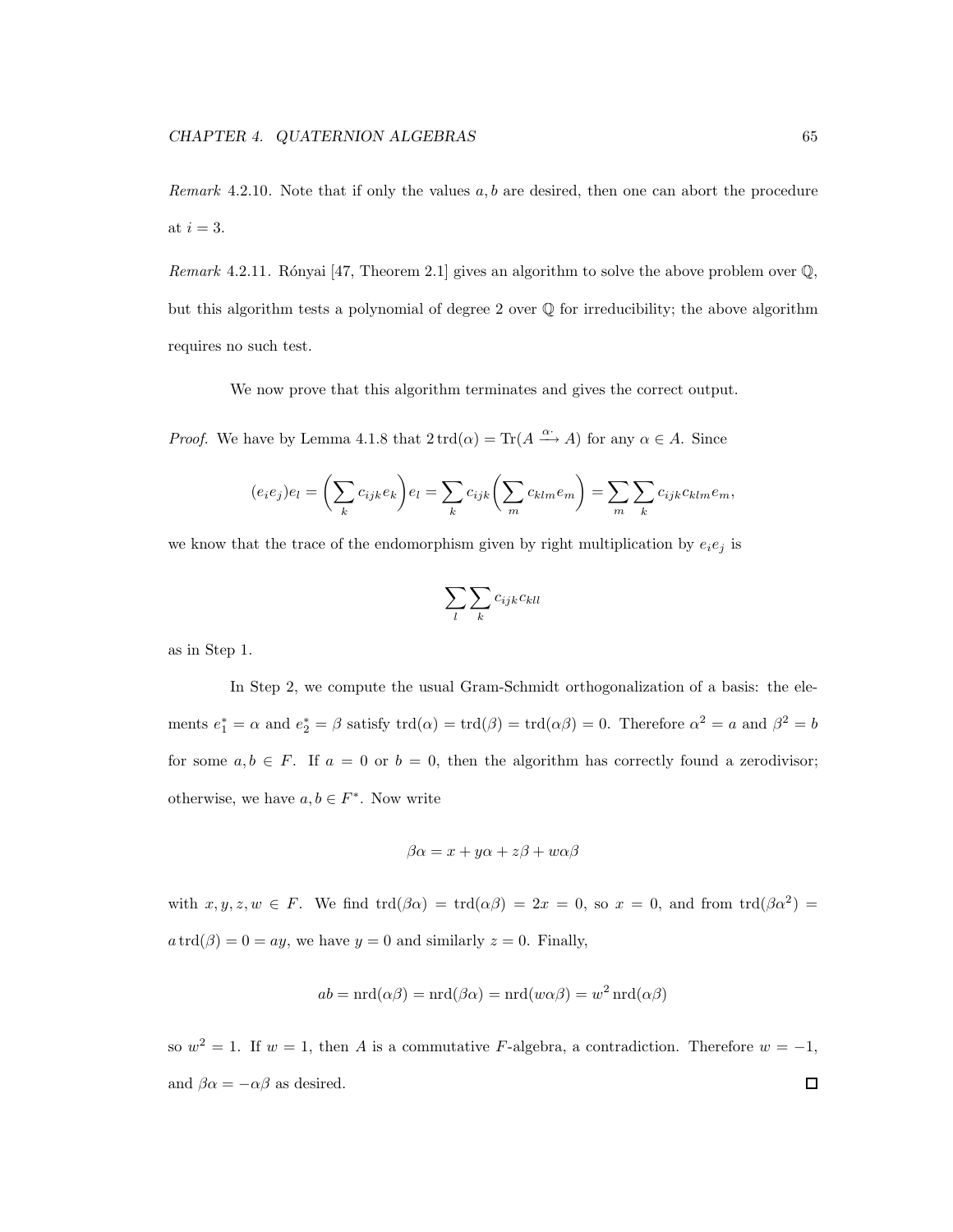Remark 4.2.12. The proof of this proposition also yields: any two elements  $\alpha, \beta \in A$  such that  $trd(\alpha) = trd(\beta) = trd(\alpha\beta) = 0$  skew-commute, so that  $\beta\alpha = -\alpha\beta$ .

Again since only linear algebra is required, the above algorithm runs in deterministic polynomial time. From now on, unless specified otherwise we will assume that A is given in standard representation.

#### 4.3 Computing a maximal order

In this section, let F be a number field with  $g = [F : \mathbb{Q}]$ , and let A be a quaternion algebra over F. We refer to [59,  $\S I.4$ ] and the treatise [45] for the background relevant to this section.

We first reference the existing algorithms for the ground field  $F$ ; see [9, 10, 43]. A number field  $F = \mathbb{Q}(b)$  is given by the data of the minimal polynomial of b (itself described by the sequence of its coefficients, given as rational numbers). Elements of  $F$  are described by their standard representation in the basis of powers of b as in [9,  $\S 4.2.2$ ]; the size of an element of  $F$  is thus the number of bits required for this representation. If not specified, the norm  $N = N_{F/\mathbb{Q}} : F \to \mathbb{Q}$  is the absolute norm.

The ring of integers of F is denoted  $\mathbb{Z}_F$ . Given F, there exist algorithms to compute  $\mathbb{Z}_F$  (see e.g. [9, §6.1]). It is known that finding  $\mathbb{Z}_F$  is deterministic polynomial time equivalent to the problem of finding the largest squarefree divisor of a positive integer [7, 36], for which no polynomial time algorithm is known. (See [5] for a way of "approximating"  $\mathbb{Z}_F$ .) We remark that in practice these algorithms perform well for number fields  $F$  with "reasonably small" degree and discriminant.

Now we define the corresponding objects for quaternion algebras. A  $\mathbb{Z}_F$ -lattice of A is a finitely generated  $\mathbb{Z}_F$ -submodule I of A satisfying the property that  $FI = A$ . An order of A is a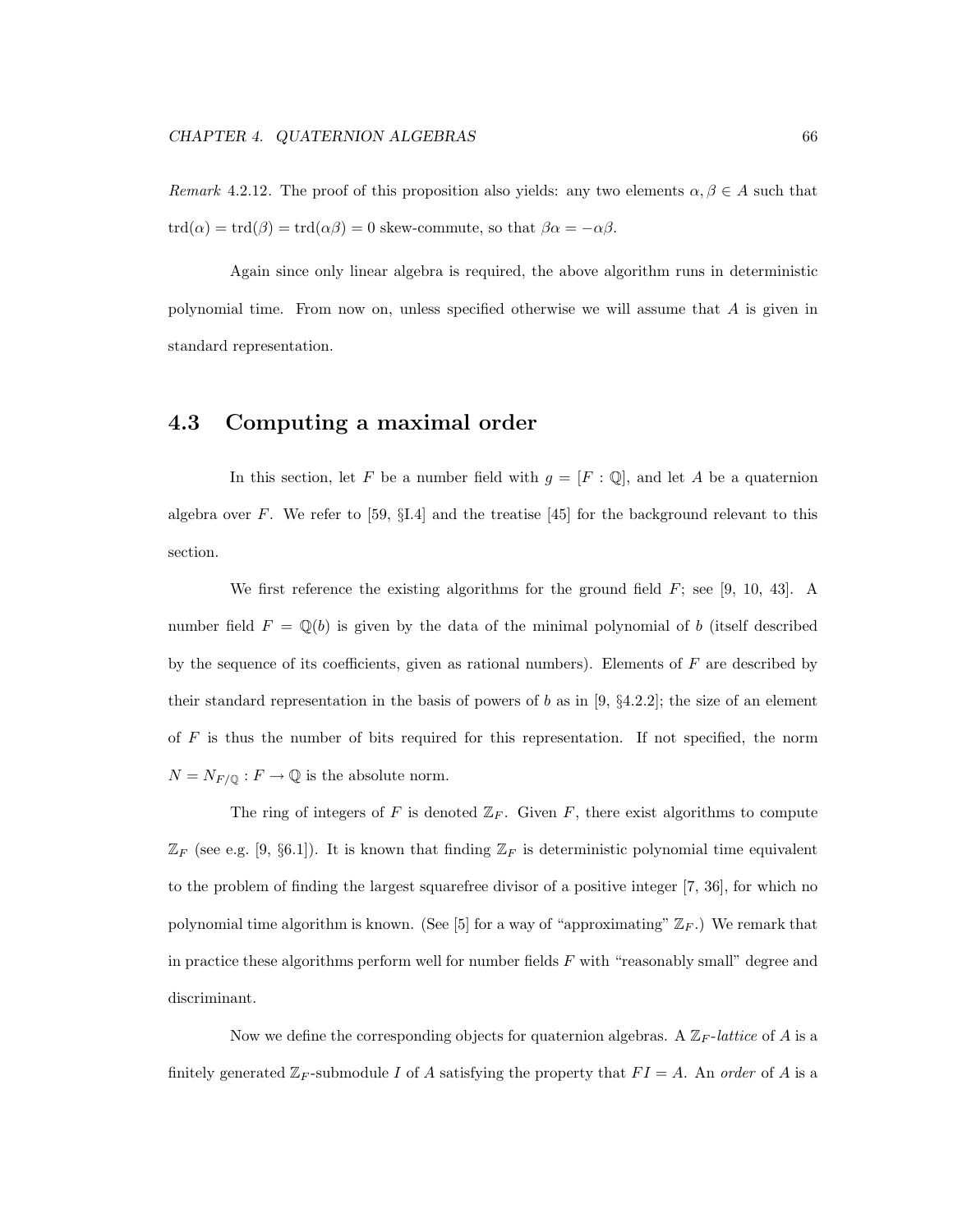$\mathbb{Z}_F$ -lattice which is also a subring of A. A maximal order of A is an order which is not properly contained in any other order. An element  $\alpha \in A$  is integral if  $\mathbb{Z}_F[\alpha]$  is a finite  $\mathbb{Z}_F$ -module, or equivalently if we have

$$
\mathrm{trd}(\alpha), \mathrm{nrd}(\alpha) \in \mathbb{Z}_F.
$$

The sum or product of two integral elements is not necessarily integral, and as a result maximal orders are not unique, unlike the case for number fields. Given a  $\mathbb{Z}_F$ -lattice I of A, we define the (left-)multiplier order to be

$$
\mathcal{O}(I) = \{ \alpha \in A : \alpha I \subset I \}.
$$

This is an order by [45, p. 109].

The *discriminant* of an order  $\Lambda$  is the ideal  $\mathfrak{d}(\Lambda) \subset \mathbb{Z}_F$  generated by the set

$$
\{\det(\text{trd}(x_i x_j))_{i,j=1}^4 : x_1,\ldots,x_4 \in \Lambda\}.
$$

**Lemma 4.3.1.** Let  $\mathfrak{d}(A)$  be the finite part of the discriminant of A. If  $\Lambda$  is an order of A, then  $\Lambda$  is maximal if and only if  $\mathfrak{d}(\Lambda) = \mathfrak{d}(A)^2$ .

*Proof.* Recall from §4.1 that the finite part of the discriminant of A is the ideal of  $\mathbb{Z}_F$  obtained as the product of all prime  $\mathfrak p$  where A is ramified. First, note that  $\Lambda \subset \Lambda'$ , then  $\Lambda = \Lambda'$  if and only if  $\mathfrak{d}(\Lambda) = \mathfrak{d}(\Lambda')$  (see e.g. [45, Exercise 10.3]). But the order  $\Lambda$  is maximal if and only if  $\Lambda_{\mathfrak{p}} = \Lambda \otimes_{\mathbb{Z}_F} \mathbb{Z}_{F,\mathfrak{p}}$  is maximal for every prime  $\mathfrak{p}$  of F (see [45, 11.2]), where  $\mathbb{Z}_{F,\mathfrak{p}}$  is the localization of  $\mathbb{Z}_F$  at  $\mathfrak{p}$ . The result now follows since  $\mathfrak{d}(\Lambda) = \bigcap_{\mathfrak{p}} \mathfrak{d}(\Lambda_{\mathfrak{p}})$  and  $\mathfrak{d}(\Lambda_{\mathfrak{p}}) = \mathfrak{p}^2$  if  $\Lambda_{\mathfrak{p}}$  is a division ring by [45, Theorem 14.9] and otherwise  $\mathfrak{d}(\Lambda_{\mathfrak{p}}) = (1)$ .  $\Box$ 

We will be interested in the following algorithmic problems.

**Problem 4.3.2.** Find a maximal order  $\mathcal{O} \subset A$ .

**Problem 4.3.3.** Given an order  $\Lambda \subset A$ , find a maximal order  $\mathcal{O} \supset \Lambda$ .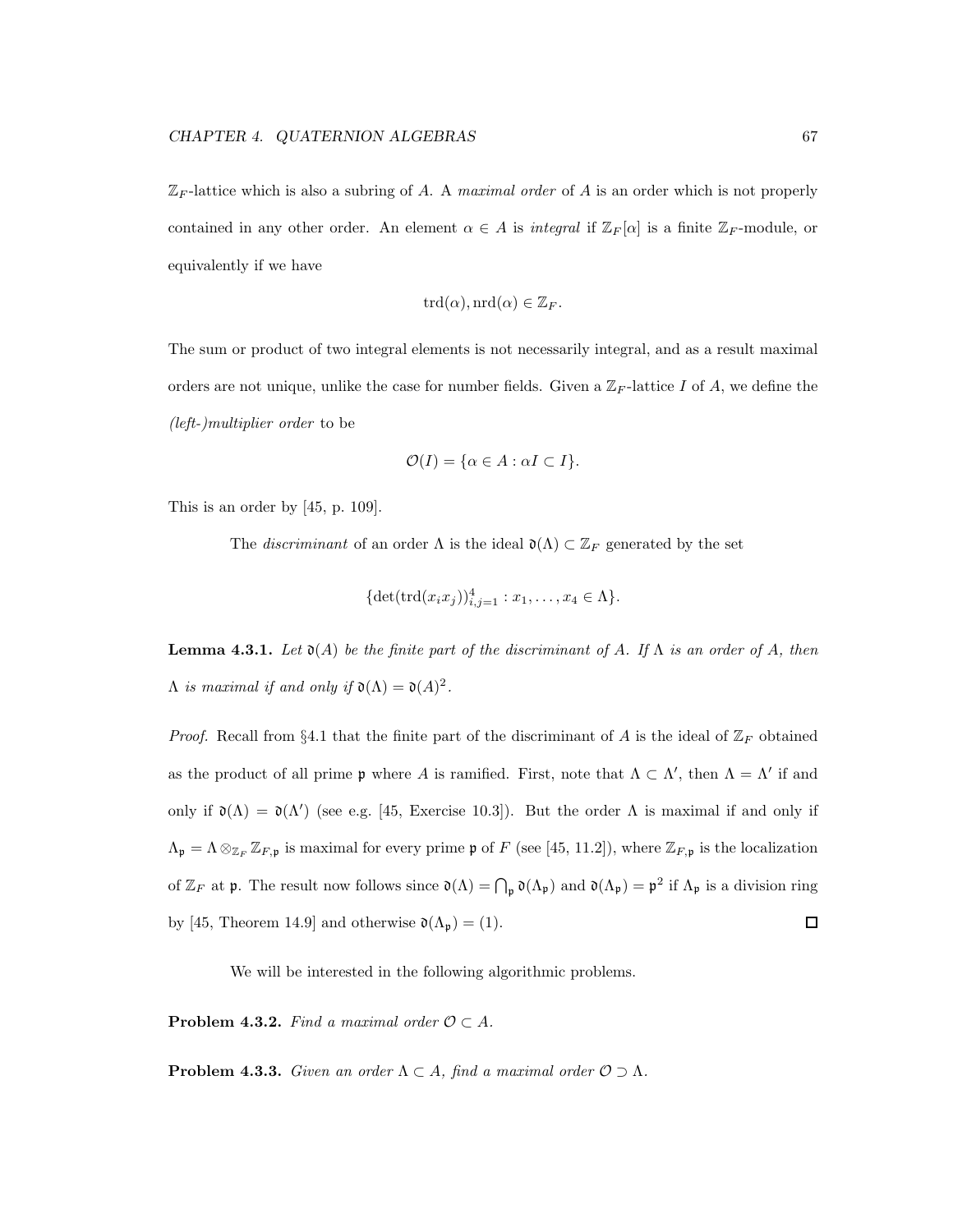One way to specify an ideal or order  $\Lambda$  is by a set of generators over  $\mathbb{Z}_F$ ; if F does not have class number 1, however, we cannot expect that  $\Lambda$  is a free  $\mathbb{Z}_F$ -module and hence there may not exist a  $\mathbb{Z}_F$ -basis (see [10, §1] for computational issues surrounding finitely generated modules over Dedekind domains), and this will prove computationally very inconvenient. However, there exists a Z-basis for  $\Lambda$  (of cardinality  $4[F:\mathbb{Q}]$ ), and from now on, we assume that a  $\mathbb{Z}_F$ -lattice is specified by a Z-basis. Note that if  $\Lambda$  is an order, then since  $\mathbb{Z}_F \subset \Lambda$ , if one has such a basis for  $\Lambda$  then by linear algebra (see e.g. [9, §2.4.3]) one may compute in deterministic polynomial time a Z-basis for  $\mathbb{Z}_F$  by computing  $\Lambda \cap F = \mathbb{Z}_F$ .

By the above, we know already that computing a maximal order of  $F$  is algorithmically as complex as computing the largest squarefree divisor of a positive integer; therefore, we expect that the problem for a quaternion algebra  $A$  is no less complicated.

**Proposition 4.3.4** ([24, Theorem 5.3]). There exists an algorithm to solve Problem 4.3.3 for an arbitrary quaternion algebra A over an arbitrary number field F which runs in deterministic polynomial time if it is allowed to call oracles for the problems of factoring integers and polynomials over finite fields.

At present, it is not known if there exist deterministic polynomial time algorithms to solve either of these problems.

The result of [24] holds more generally for semisimple algebras over Q. For quaternion algebras, we can give a simpler and very practical algorithm. We will first need three subalgorithms.

Algorithm 4.3.5. Let  $\Lambda$  be an order in a quaternion algebra A, given by a Z-basis as above. Let  $\mathfrak{p} \subset \mathbb{Z}_F$  be a prime ideal and let  $e \in \mathbb{Z}_{>0}$ . Let  $\overline{I}$  be an ideal of the finite ring  $\overline{\Lambda} = \Lambda/\mathfrak{p}^e \Lambda$ , represented by a  $\mathbb{Z}_F/\mathfrak{p}$ -basis. This algorithm computes the inverse image I of the ideal  $\overline{I}$  under the projection  $\Lambda \to \overline{\Lambda}$ .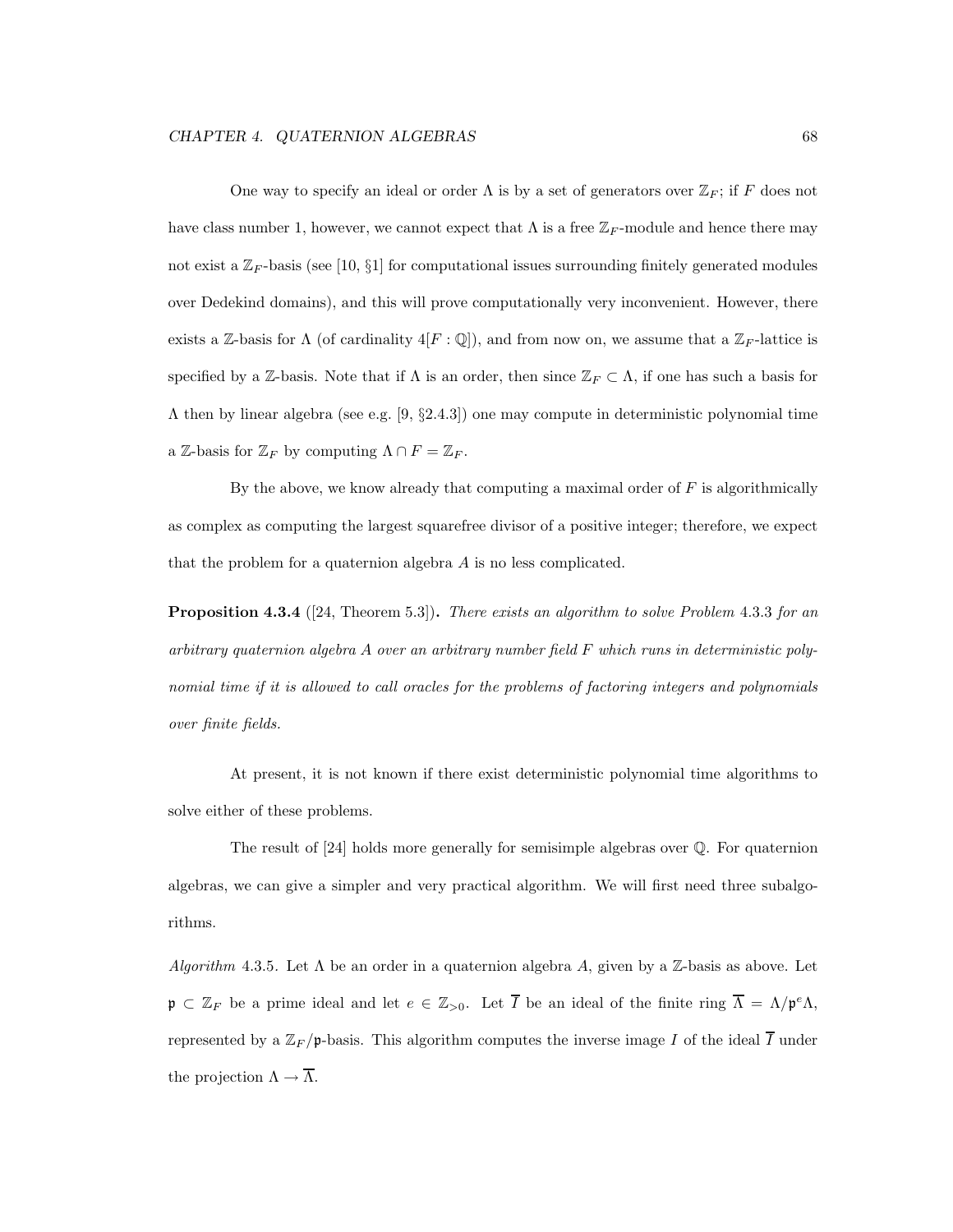- 1. [Compute a basis for p] From a set of generators for p and a  $\mathbb{Z}$ -basis for  $\mathbb{Z}_F$ , use linear algebra to compute a  $\mathbb{Z}$ -basis for  $\mathfrak{p}^e$ .
- 2. [Lift] Let I' be the set consisting of lifts for each of the elements in a basis for  $\overline{I}$  to an element of  $\Lambda$ . For each element  $\lambda$  in the Z-basis for  $\Lambda$  and for each element  $\pi$  in the Z-basis for  $\mathfrak{p}^e$ , append the element  $\pi\lambda$  to I'. Return a Z-basis for I'.

We will also need the following algorithm, as in [48, Theorem 3.2].

Algorithm 4.3.6. Let  $\Lambda$  be an order in a quaternion algebra A given by a Z-basis, and let I be a  $\mathbb{Z}_F$ -lattice in A. This algorithm computes the multiplier order  $\mathcal{O}(I)$ .

- 1. [Compute s] By linear algebra over  $\mathbb{Z}$ , compute a generator  $s \in I \cap \mathbb{Z}$ .
- 2. [Solve] Again by linear algebra over Z, compute

$$
\mathcal{O}(I) = \{ \alpha \in s^{-1}I : \alpha I \subset I \}.
$$

Return a Z-basis for  $\mathcal{O}(I)$ .

Last, we will use an algorithm which works over an even **p**-adic field.

Algorithm 4.3.7. Let F be a number field, let  $\mathfrak p$  an even prime with ramification index e, and let  $a, b \in \mathbb{Z}_F$  be such that  $a \not\equiv 0 \pmod{\mathfrak{p}}$ . This algorithm outputs a solution to the congruence

$$
x^2 - ay^2 - bz^2 + abw^2 \equiv 0 \pmod{\mathfrak{p}^{2e}}
$$

with  $x, y, z, w \in \mathbb{Z}_F / \mathfrak{p}^{2e} \mathbb{Z}_F$  and such that  $x \equiv 1 \pmod{\mathfrak{p}^{2e}}$ .

- 1. [Initialize] Let  $f \in \mathbb{Z}_{\geq 1}$  be the residue class degree of  $\mathfrak p$  so that  $\#(\mathbb{Z}_F/\mathfrak p) = 2^f$  and let  $q = 2^f$ .
- 2. [Compute kernel] Compute a basis for the kernel of the  $\mathbb{Z}_F/\mathfrak{p}$ -linear map

$$
\Phi : (\mathbb{Z}_F/\mathfrak{p}^e \mathbb{Z}_F)^4 \to \mathbb{Z}_F/\mathfrak{p}^e \mathbb{Z}_F
$$
  

$$
(x, y, z, w) \mapsto x^q - ay^q - bz^q + abw^q.
$$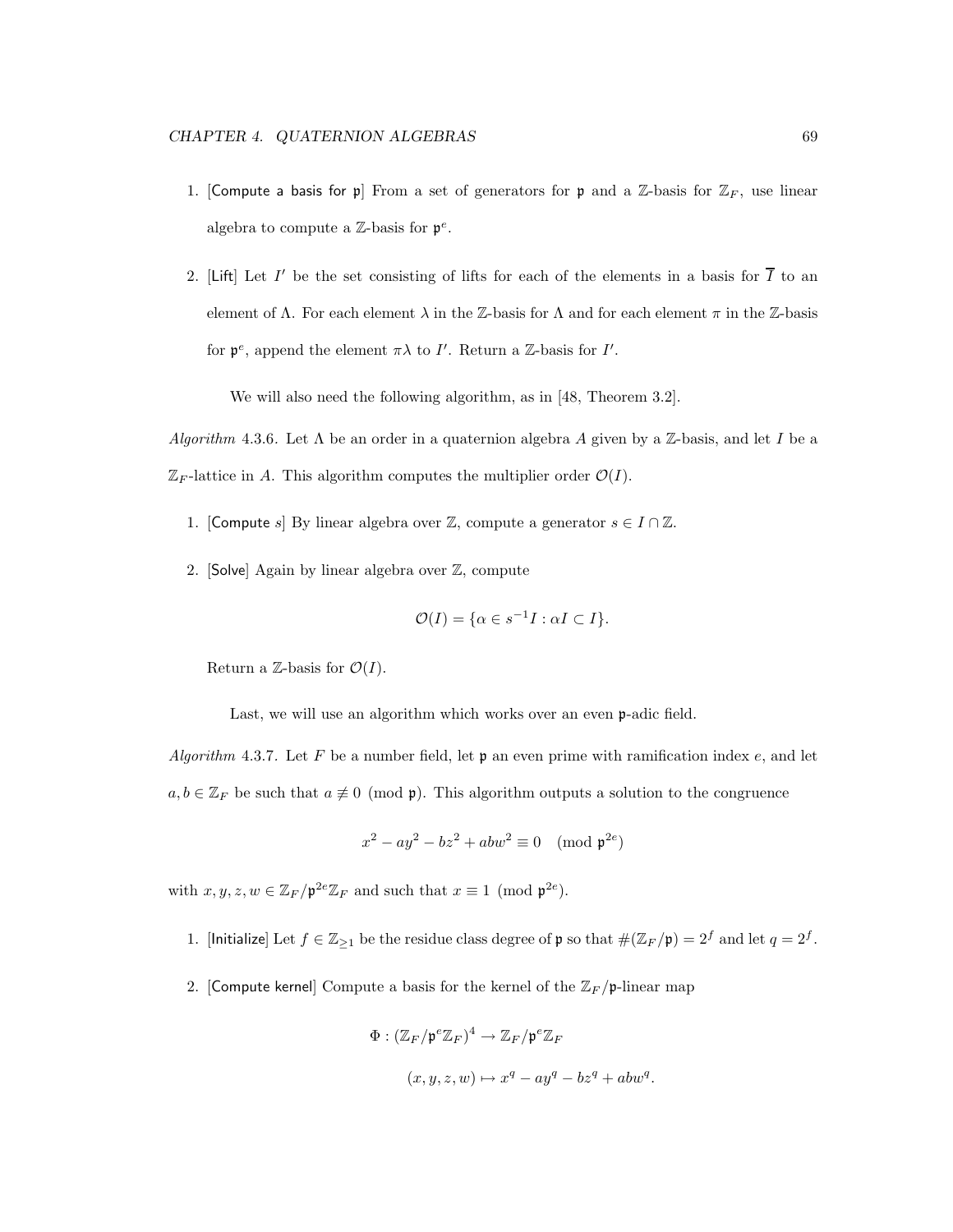Let  $(x_0, y_0, z_0, w_0) \in \ker \Phi$  be such that

$$
x_0 \not\equiv 0 \pmod{\mathfrak{p}}
$$

and

$$
(x_0, y_0, z_0, w_0) \not\equiv (x_0, x_0, x_0, x_0) \pmod{\mathfrak{p}}.
$$

Let  $(x_1, y_1, z_1, w_1) \in \ker \Phi$  be such that

$$
x_0x_1 + (ay_0)y_1 + (bz_0)z_1 - (abw_0)w_1 \not\equiv 0 \pmod{\mathfrak{p}}.
$$

Compute

$$
(x_0 + y_0\alpha + z_0\beta + w_0\alpha\beta)(x_1 + y_1\alpha + z_1\beta + w_1\alpha\beta) = x + y\alpha + z\beta + w\alpha\beta
$$

where  $\alpha^2 = a$ ,  $\beta^2 = b$ , and  $\beta \alpha = -\alpha \beta$ . Return the solution  $(1, y/x, z/x, w/x)$ .

*Proof.* We prove the correctness of Step 2. Let  $k_{\mathfrak{p}} = \mathbb{Z}_F/\mathfrak{p}$  be the residue field at  $\mathfrak{p}$ . For any  $\overline{a} \in k_{\mathfrak{p}}$  and any lift  $a \in \mathbb{Z}_{F,\mathfrak{p}}$  of  $\overline{a}$ , the sequence  $a^{q^n}$  converges to an element  $\widetilde{a} \in \mathbb{Z}_{F,\mathfrak{p}}$  known as the Teichmüller representative; it is the unique element  $\tilde{a}$  satisfying  $\tilde{a} \equiv a \pmod{p}$  and  $\tilde{a}^q = \tilde{a}$ . The map

$$
k_{\mathfrak{p}} \to \mathbb{Z}_F / \mathfrak{p}^e \mathbb{Z}_F
$$

$$
a \mapsto \widetilde{a} \mod \mathfrak{p}^e
$$

in fact gives a splitting of the exact sequence

$$
0\to \mathfrak{p}/\mathfrak{p}^e\mathbb{Z}_F\to \mathbb{Z}_F/\mathfrak{p}^e\mathbb{Z}_F\to k_{\mathfrak{p}}\to 0
$$

of  $\mathbb{Z}_F$ -modules, since

$$
(\widetilde{a} + \widetilde{b})^q \equiv \widetilde{a}^q + \widetilde{b}^q \equiv \widetilde{a} + \widetilde{b} \pmod{\mathfrak{p}^e}.
$$

Therefore we have an isomorphism

$$
\mathbb{Z}_F/\mathfrak{p}^e\mathbb{Z}_F\cong k_\mathfrak{p}\oplus\mathfrak{p}/\mathfrak{p}^e\mathbb{Z}_F.
$$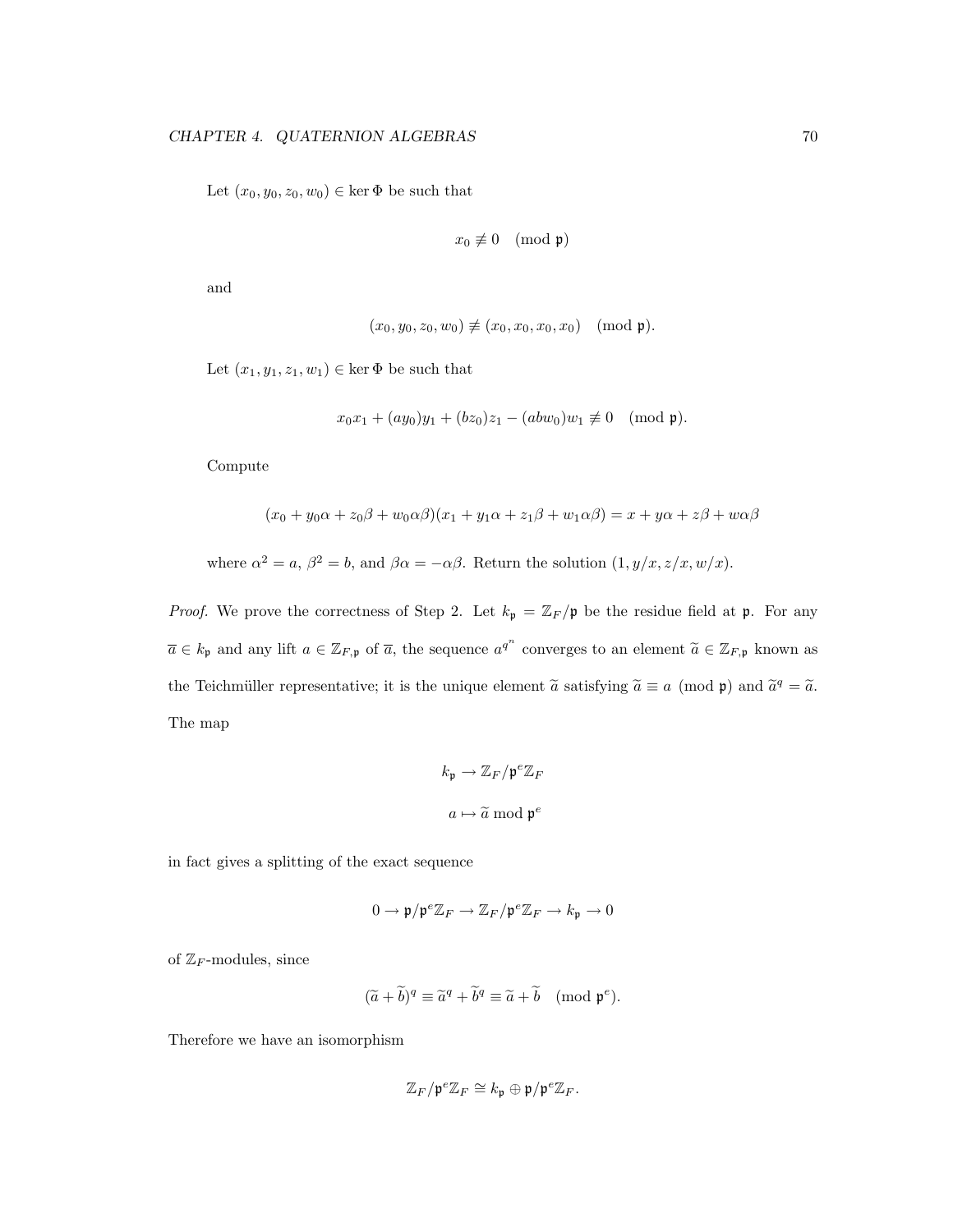Now the  $k_{\mathfrak{p}}$ -linear map

$$
\Phi|_{\mathfrak{p}} : k_{\mathfrak{p}}^4 \to k_{\mathfrak{p}}
$$

$$
(x, y, z, w) \mapsto x^q - ay^q - bz^q + abw^q
$$

is visibly surjective, so  $\dim_{k_{\mathfrak{p}}} \ker \Phi|_{\mathfrak{p}} = 3$ . Since  $a \not\equiv 0 \pmod{\mathfrak{p}}$ , we see that there is an element  $(x_0, y_0, z_0, w_0) \in \ker \Phi|_{\mathfrak{p}}$  such that  $x_0 \not\equiv 0 \pmod{\mathfrak{p}}$ , and by the above splitting this gives rise to an element  $(x_0, y_0, z_0, w_0) \in \text{ker } \Phi$ . Now if

$$
x_0x_1 + (ay_0)y_1 + (bz_0)z_1 + (abw_0)w_1 \equiv 0 \pmod{\mathfrak{p}}
$$

for all  $(x_1, y_1, z_1, w_1) \in \ker \Phi|_{\mathfrak{p}}$ , or equivalently

$$
x_1 + (ay_0/x_0)y_1 + (bz_0/x_0)z_1 + (abw_0/x_0)w_1 \equiv 0 \pmod{\mathfrak{p}},
$$

then since already

$$
x_1^q + ay_1^q + bz_1^q + abw_1^q \equiv x_1 + ay_1 + bz_1 + abw_1 \equiv 0 \pmod{\mathfrak{p}}
$$

by dimension considerations we must have

$$
x_0 \equiv y_0 \equiv z_0 \equiv w_0 \pmod{\mathfrak{p}}
$$

which is impossible. The result now follows from the multiplicativity of the norm, since

$$
\operatorname{nrd}(x + y\alpha + z\beta + w\alpha\beta) = x^2 - ay^2 - bz^2 + abw^2.
$$

 $\Box$ 

We are now ready to present an algorithm to solve Problem 4.3.2.

Algorithm 4.3.8. Let A be a quaternion algebra over a number field  $F$ , specified in standard representation  $A =$  $\int a, b$ F  $\overline{\phantom{0}}$ . This algorithm computes a maximal order  $\mathcal O$  for  $A$ , given by a free Z-basis.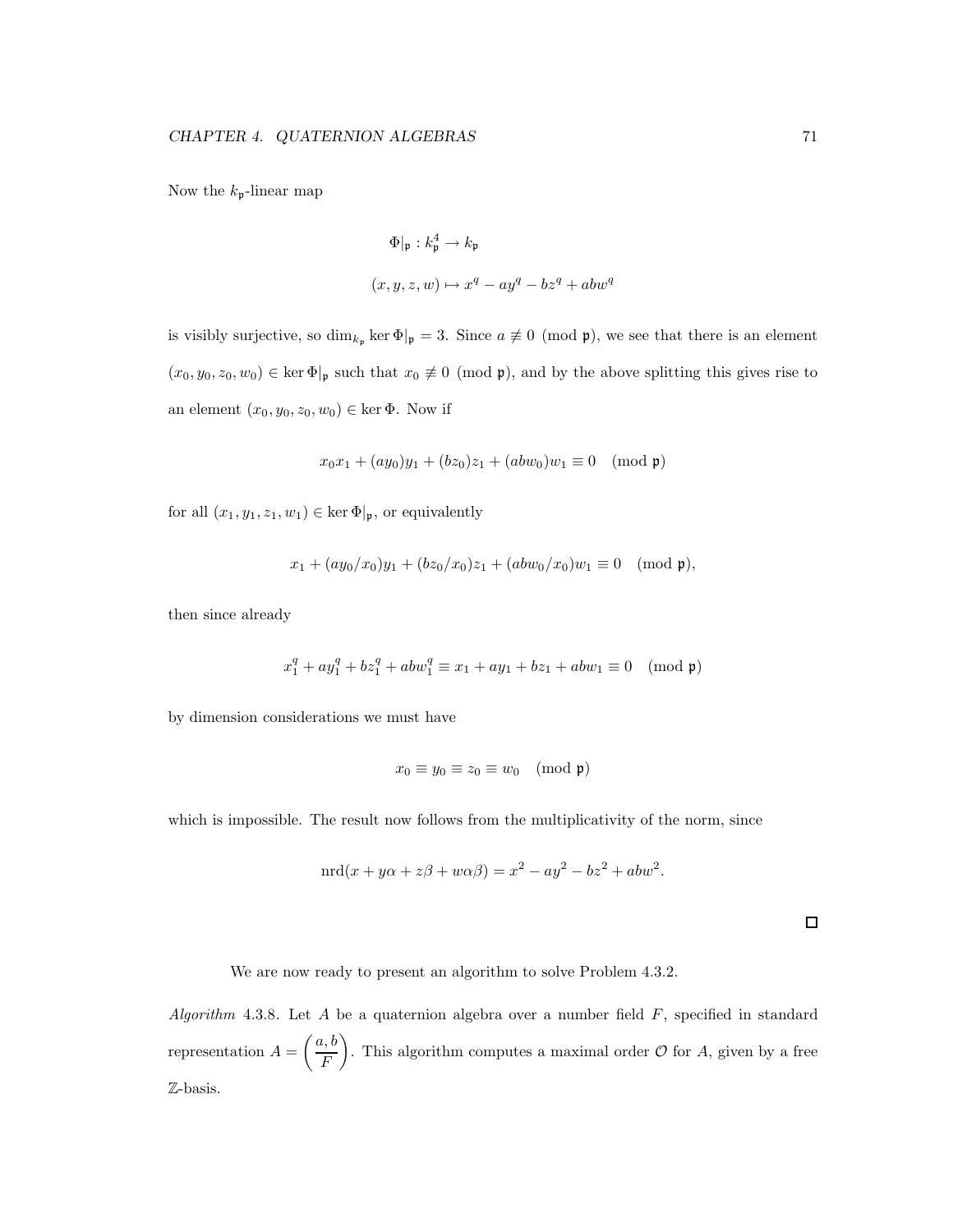- 1. [Compute  $\mathbb{Z}_F$ ] Compute a  $\mathbb{Z}_r$ -basis for  $\mathbb{Z}_F$  by [10, Algorithm 2.4.9].
- 2. [Check for  $M_2(F)$ ] If one of  $a, b, -ab \in F^{*2}$  (which we can check in polynomial time by factoring, see [37]), call Algorithm 4.2.7 to find an isomorphism  $A \xrightarrow{\sim} M_2(F)$ . Return generators for the inverse image of  $M_2(\mathbb{Z}_F)$  and terminate the algorithm.
- 3. [Compute an order] Scale a, b by an appropriate nonzero square so that  $a, b \in \mathbb{Z}_F$ . For each  $\gamma \in {\{\alpha, \beta, \alpha\beta\}}$ , let  $K = F(\gamma)$ , and compute a Z-basis for the order  $O_K$  of K satisfying the properties that  $O_{K,\mathfrak{p}}$  is maximal for all odd primes  $\mathfrak{p}$  and  $O_{K,\mathfrak{p}} = \mathbb{Z}_{F,\mathfrak{p}}[\gamma]$  for all primes  $\mathfrak{p} \mid 2$ . Let  $\Lambda$  be order of A generated by the orders  $O_K$ . Let

$$
\mathfrak{d} = \prod_{K} \mathfrak{d}(O_K/\mathbb{Z}_F).
$$

Using  $[10,$  Algorithm 2.3.22, factor the ideal  $\mathfrak d$  into primes.

4. [Compute an odd maximal order] Loop over all odd primes  $\mathfrak{p} \mid \mathfrak{d}$ . Note that  $\mathfrak{p}^2 \parallel \mathfrak{d}$ , so suppose  $\mathfrak{p} \nmid \mathfrak{d}(O_K)$  with  $K = F(\alpha)$ , and  $\alpha^2 = a$  with  $\mathfrak{p} \nmid a\mathbb{Z}_F$ . If  $(a/\mathfrak{p}) = -1$ , then correctly conclude that A is ramified at p and the order  $\Lambda$  is already maximal at p. Otherwise, if  $(a/\mathfrak{p}) = 1$ , solve

$$
z^2 \equiv a \pmod{\mathfrak{p}}
$$

for  $z \in \mathbb{Z}_F$ . Then  $\alpha - z$  is a zerodivisor in A. Let  $\Lambda/\mathfrak{p}\Lambda = \overline{\Lambda}$ , and find a  $\mathbb{Z}_F/\mathfrak{p}$ -basis (consisting of 2 elements) for the  $\overline{\Lambda}$  ideal  $\overline{I}$  generated by  $\alpha - z$ . Lift this to an ideal I of  $\Lambda$  by Algorithm 4.3.5, and replace  $\Lambda$  with the multiplier order  $\mathcal{O}(I)$ , computed as in Algorithm 4.3.6.

5. [Compute a 2-maximal order] Loop over primes  $\mathfrak{p} \mid 2$ . Without loss of generality, we may assume that  $\text{ord}_{\mathfrak{p}} a$  is even. Then scaling  $\alpha$  by an appropriate square we may assume ord<sub>p</sub>  $a = 0$ , and we adjoin this to the generating set for  $\Lambda$ . By calling Algorithm 4.3.7 and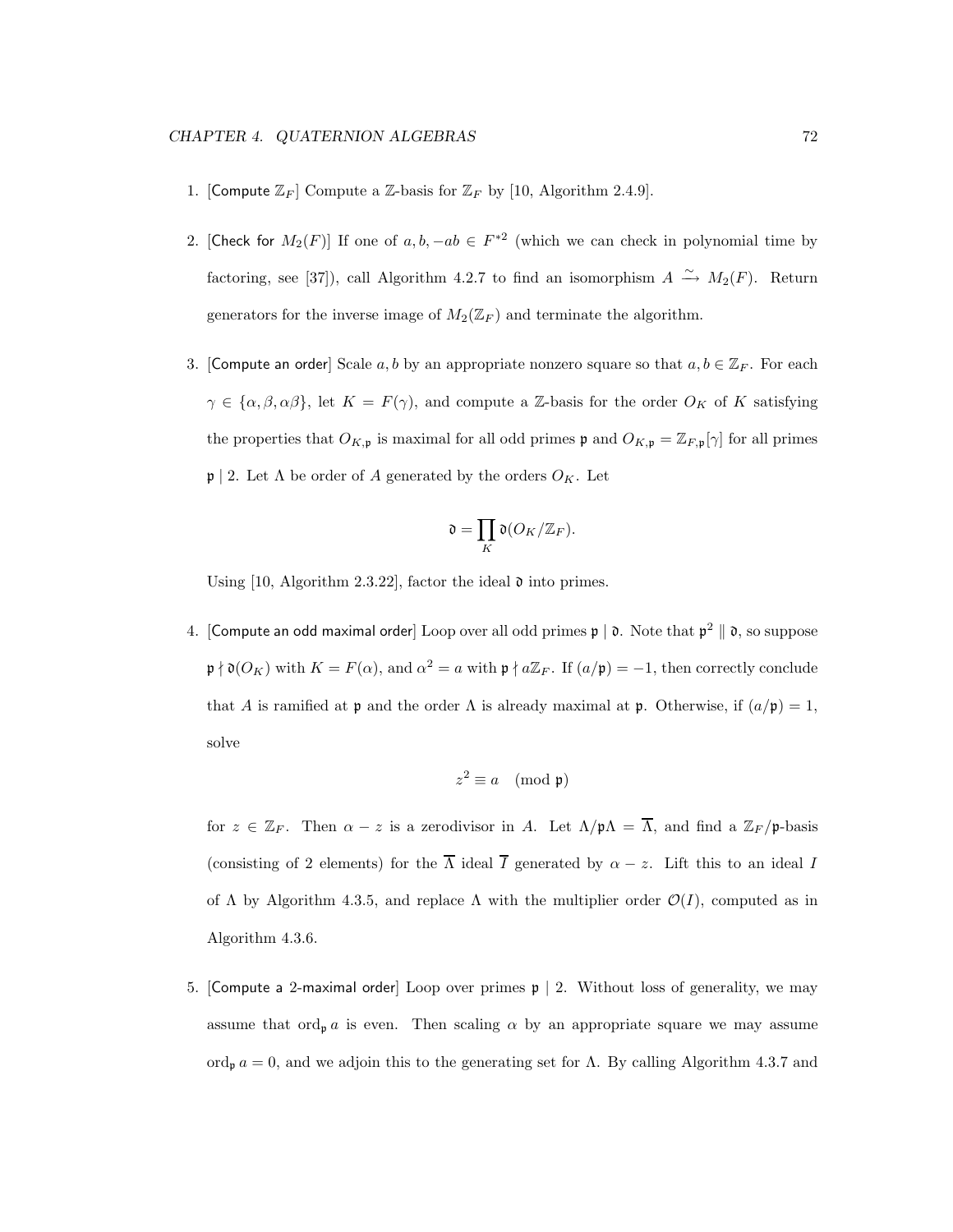applying the Chinese Remainder theorem, find  $x, y, z, w \in \mathbb{Z}_F$  satisfying

$$
x^2 - ay^2 - bz^2 + abw^2 \equiv 0 \pmod{4}
$$

and  $x \equiv 1 \pmod{4}$ . Let

$$
\gamma = \frac{x + y\alpha + z\beta + w\alpha\beta}{2}.
$$

Let  $e \in \mathbb{Z}_{>0}$  be the ramification index of **p**. If the minimal polynomial of  $\gamma$  has a root  $z \in \mathbb{Z}_F/\mathfrak{p}^{2e+1}\mathbb{Z}_F$ , let  $\overline{I}$  be the ideal of  $\Lambda/\mathfrak{p}^{2e+1}\Lambda = \overline{\Lambda}$  generated by  $\gamma - z$ , and compute  $I$ and replace  $\Lambda = \mathcal{O}(I)$  as in Step 4. Otherwise, by linear algebra, find an element  $\delta \in A$ with  $\text{trd}(\delta) = 0$  such that  $\delta \gamma = -\gamma \delta$  and  $\delta^2 = d \in \mathbb{Z}_F$  with  $\text{ord}_{\mathfrak{p}}(d) \in \{0,1\}$ . Adjoin the  $\mathbb{Z}_F$ -span of  $\gamma$  and  $\delta$  to  $\Lambda$ .

*Proof.* After Step 2, we may assume each of the rings  $F[\alpha], F[\beta], F[\alpha\beta]$  are in fact fields.

Next, we prove that the  $\mathbb{Z}_F$ -lattice in Step 3 is in fact an order; we need to show it is a ring. We will prove this locally. For each prime  $\mathfrak{p}$  of  $\mathbb{Z}_F$ , we consider the completion  $\Lambda_{\mathfrak{p}} = \Lambda \otimes_{\mathbb{Z}_F} \mathbb{Z}_{F,\mathfrak{p}}$ ; then we have

$$
\Lambda = A \cap \bigcap_{\mathfrak{p}} \Lambda_{\mathfrak{p}}
$$

by [45, Theorem 5.3(i)]. Therefore  $\Lambda$  is a ring if and only if each  $\Lambda_p$  is a ring, for then it is an intersection of rings. For an even prime **p**, the  $\mathbb{Z}_F$ -lattice  $\Lambda_p$  is generated by  $1, \alpha, \beta, \alpha\beta$  with  $\alpha^2 = a$  and  $\beta^2 = b$  with  $a, b \in \mathbb{Z}_{F,\mathfrak{p}}$ , and  $\beta\alpha = -\alpha\beta$ , so this is indeed a ring. Now let  $\mathfrak{p}$  be an odd prime. Then the orders  $O_K$  for each of the fields

$$
K = F_{\mathfrak{p}}(\sqrt{a}), F_{\mathfrak{p}}(\sqrt{b}), F_{\mathfrak{p}}(\sqrt{-ab}),
$$

are generated over  $\mathbb{Z}_{F,\mathfrak{p}}$  by an element of trace zero, and by anti-commutativity of such elements (Remark 4.2.12) we see that this also forms a ring.

In Step 4, the algorithm correctly determines if  $A$  is ramified at  $\mathfrak p$  by Proposition 4.1.11, and therefore the order is maximal by Lemma 4.3.1. Otherwise,  $(a/\mathfrak{p}) = 1$  and the element  $\alpha - z$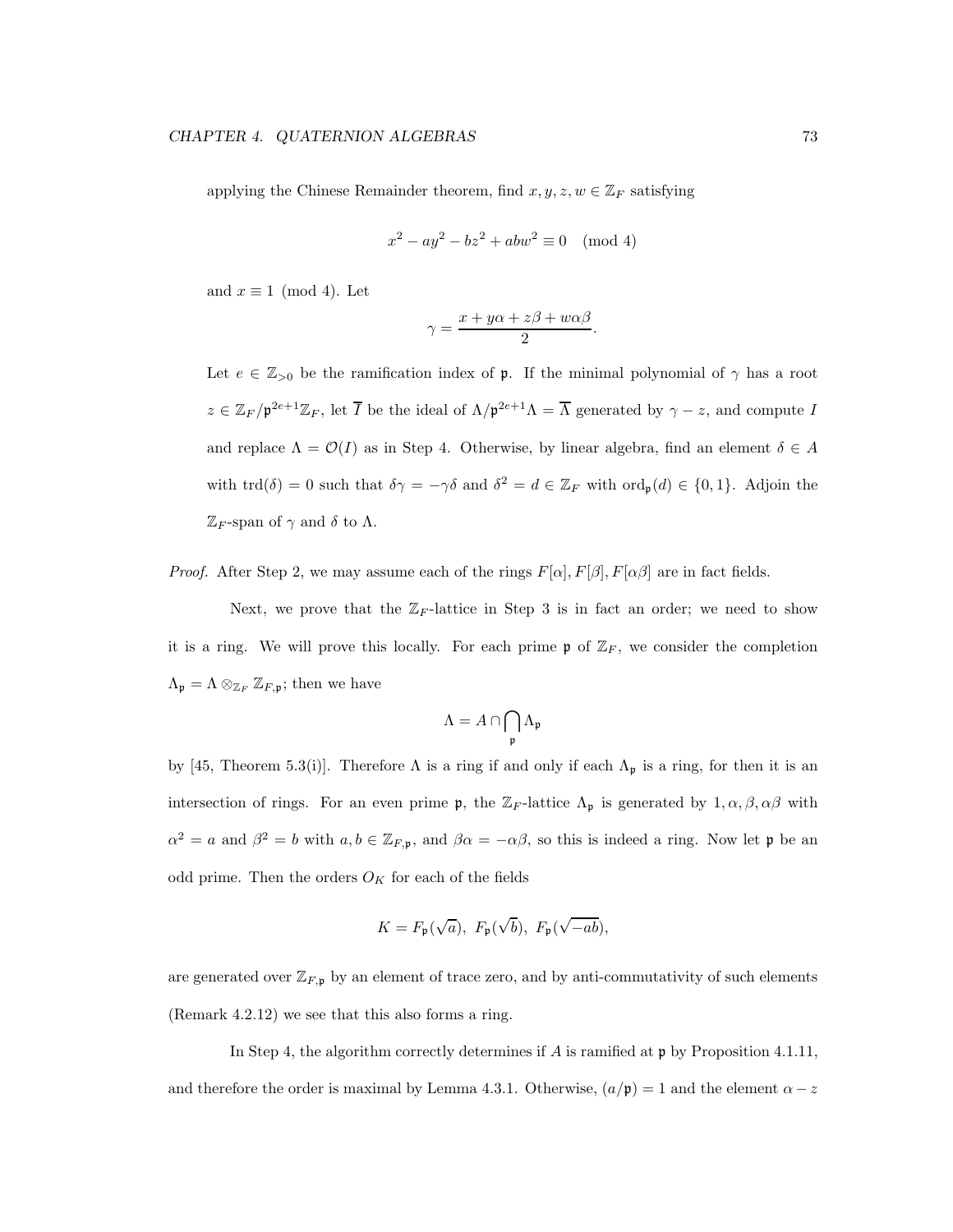is a zerodivisor, hence the  $\overline{\Lambda}$  ideal  $\overline{I}$  indeed has a  $\mathbb{Z}_F/\mathfrak{p}$ -basis consisting of 2 elements. We then compute the lift I of this ideal to  $\Lambda$ . Since **p** is odd, by Hensel's lemma we may find  $\tilde{z} \in \mathbb{Z}_{F,\mathfrak{p}}$ satisfying  $\tilde{z}^2 = a$  and  $\tilde{z} \equiv z \pmod{\mathfrak{p}}$ . We may choose a pair of generators for the ideal of  $A_{\mathfrak{p}}$ generated by  $\alpha - \tilde{z}$  which reduce modulo p to the set of generators for  $\overline{I}$ ; then these elements generate a free  $\mathbb{Z}_{F,\mathfrak{p}}$ -module  $I_{\mathfrak{p}}$  of rank 2. Note that  $\mathcal{O}(I_{\mathfrak{p}}) \cong M_2(\mathbb{Z}_{F,\mathfrak{p}})$  is the maximal order, and  $\Lambda_{\mathfrak{p}} \subsetneq \mathcal{O}(I_{\mathfrak{p}})$ . Clearly  $x \in \mathcal{O}(I)$  if and only if  $x_{\mathfrak{p}} \in \mathcal{O}(I_{\mathfrak{p}})$ , so  $\mathcal{O}(I)$  is maximal at  $\mathfrak{p}$ .

In Step 5, if we have found a proper ideal then the correctness of the algorithm follows as in the previous step. Otherwise,  $F(\gamma)$  is a field; since

$$
\gamma^{2} - x\gamma + \frac{x^{2} - ay^{2} - bz^{2} + abw^{2}}{4} = 0
$$

we know  $\gamma$  is integral, and  $F_{\mathfrak{p}}(\gamma)$  is the unique quadratic unramified extension of  $F_{\mathfrak{p}}$ . The correctness of the maximal order now follows again by localization and [59, Corollaire II.1.7].  $\Box$ 

Remark 4.3.9. The order computation in Step 2 cannot be improved to include maximal orders for each of the fields. Consider, for example,  $F = \mathbb{Q}$ , and the quaternion algebra  $A =$  $\left( \frac{-3,5}{2} \right)$  $\mathbb Q$  $\setminus$ . Then we have the maximal orders  $\mathbb{Z}[(1+\alpha)/2]$  and  $\mathbb{Z}[(1+\beta)/2]$ , but we find that

$$
\left(\frac{1+\beta}{2}\right)\left(\frac{1+\alpha}{2}\right) = \left(\frac{1-\alpha}{2}\right)\left(\frac{1+\beta}{2}\right) + \frac{\alpha\beta}{2},
$$

which is not integral (since  $\alpha\beta/2$  has norm 15/4).

Having given an algorithm which will work in practice, we prove the following result which characterizes the abstract complexity class of this problem. (This is hinted at in [48, §6].)

**Theorem 4.3.10.** Problem 4.3.2 for any fixed number field  $F$  is equivalent in probabilistic polynomial time to the problem of factoring integers.

To prove the theorem, we will need to use a few existing algorithms. There exists probabilistic polynomial time algorithms to factor polynomials over a finite field, such as the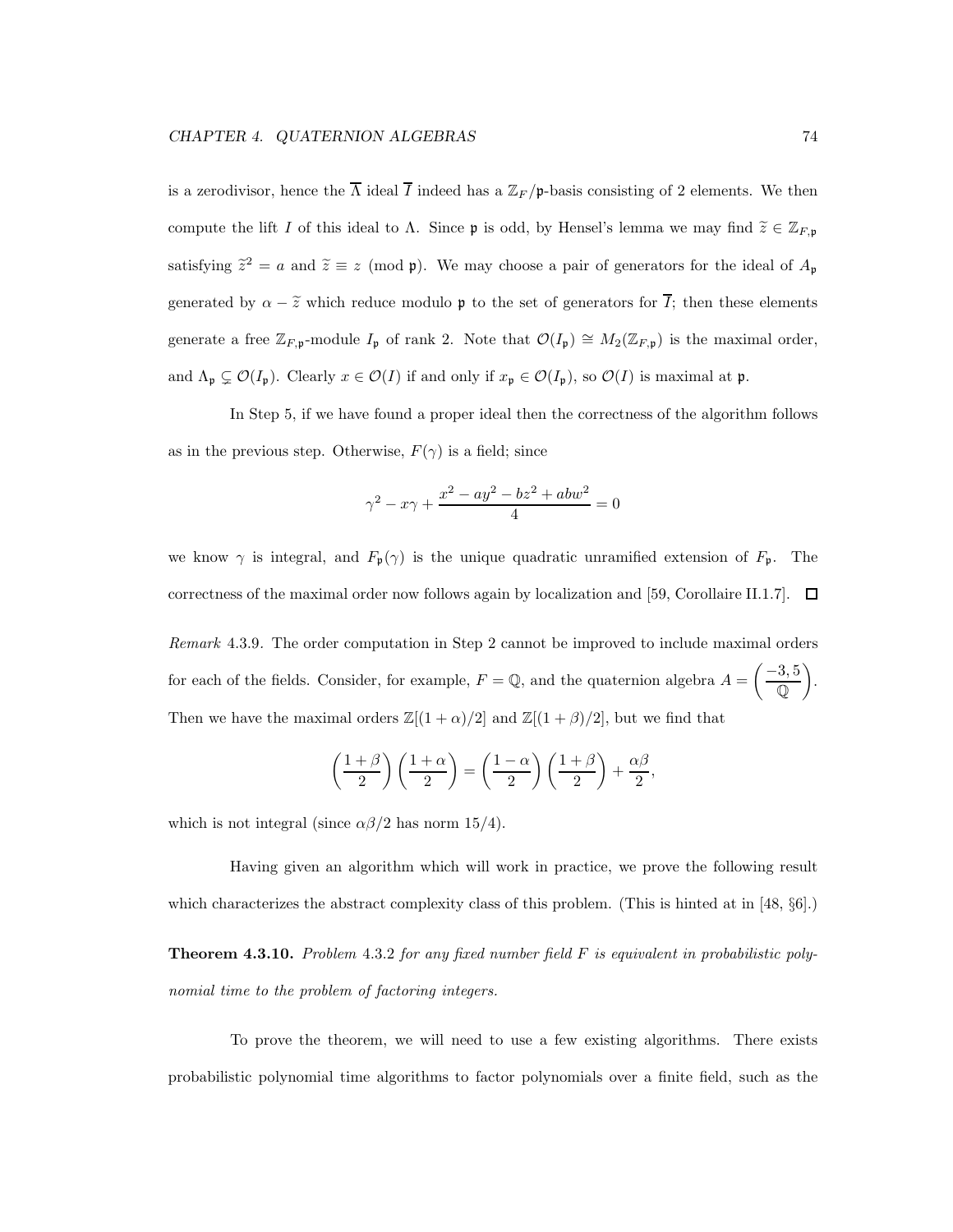Cantor-Zassenhaus algorithm; see [21, Theorem 14.14] and [9, §3.4]. In fact, for our applications, it suffices to have an algorithm to compute a square root in a finite field, for which we may use the algorithm of Tonelli and Shanks [9, §1.5.1].

Lemma 4.3.11. The problem of factoring integral ideals a of an arbitrary number field is probabilistic polynomial time equivalent to the problem of factoring integers.

*Proof.* Suppose a is an integral ideal of F. After factoring the absolute discriminant  $d(F/\mathbb{Q})$ , we can in deterministic polynomial time compute the ring of integers  $\mathbb{Z}_F$  of F (see [5]). Now let a be an ideal with norm  $N_{F/\mathbb{Q}}(\mathfrak{a}) = a$ . Compute the prime decomposition of a. For each prime  $p \mid a$ , one can decompose  $p\mathbb{Z}_F = \prod_i \mathfrak{p}_i^{e_i}$  into primes by a probabilistic polynomial time algorithm due to Buchmann and Lenstra [9, Algorithm 6.2.9]; if one is willing to use probabilistic methods here, things are even slightly simpler (see e.g. [9, Proposition 6.2.8]). From this list of primes we easily obtain the factorization of a.

Conversely, if one has an algorithm to factor ideals, then one may factor  $a\mathbb{Z}_F$  into primes and computing norms we recover the prime factorization of  $a$  over  $\mathbb{Z}$ .  $\Box$ 

We will also make use of one other lemma.

**Lemma 4.3.12.** Let **a** be an ideal of  $\mathbb{Z}_F$  be prime to 2, not a square, and not a prime power. Let

$$
S = \left\{ b \in \mathbb{Z}_F / \mathfrak{a} : \exists \text{ primes } \mathfrak{p}, \mathfrak{q} \text{ such that } \mathfrak{p}^e, \mathfrak{q}^f \parallel \mathfrak{a} \text{ and } \left(\frac{b}{\mathfrak{p}}\right)^e \neq -1, \left(\frac{b}{\mathfrak{q}}\right)^f \neq -1 \right\}.
$$

Then  $\#S > \frac{1}{2}N(\mathfrak{a})$ .

*Proof.* Write  $a\mathbb{Z}_F = \mathfrak{p}_1^{e_1} \dots \mathfrak{p}_r^{e_r} \mathfrak{q}_1^{f_1} \dots \mathfrak{q}_s^{f_s}$  where  $\mathfrak{p}_1, \dots, \mathfrak{p}_r, \mathfrak{q}_1, \dots, \mathfrak{q}_s$  are distinct prime ideals of  $\mathbb{Z}_F$  and  $e_1, \ldots, e_r$  are odd,  $f_1, \ldots, f_s$  are even. By assumption,  $r \geq 1$ .

First, suppose that  $s \geq 1$ . Note that  $(b/\mathfrak{q}_j)^{f_j} \neq -1$  for all  $b \in \mathbb{Z}/a\mathbb{Z}$  and  $j = 1, \ldots, s$ . Hence  $b \notin S$  if and only if  $(b/\mathfrak{p}_i) = 1$  for all  $i = 1, \ldots, r$  or  $(b/\mathfrak{p}_i) = 0$  for some  $i = 1, \ldots, r$ . By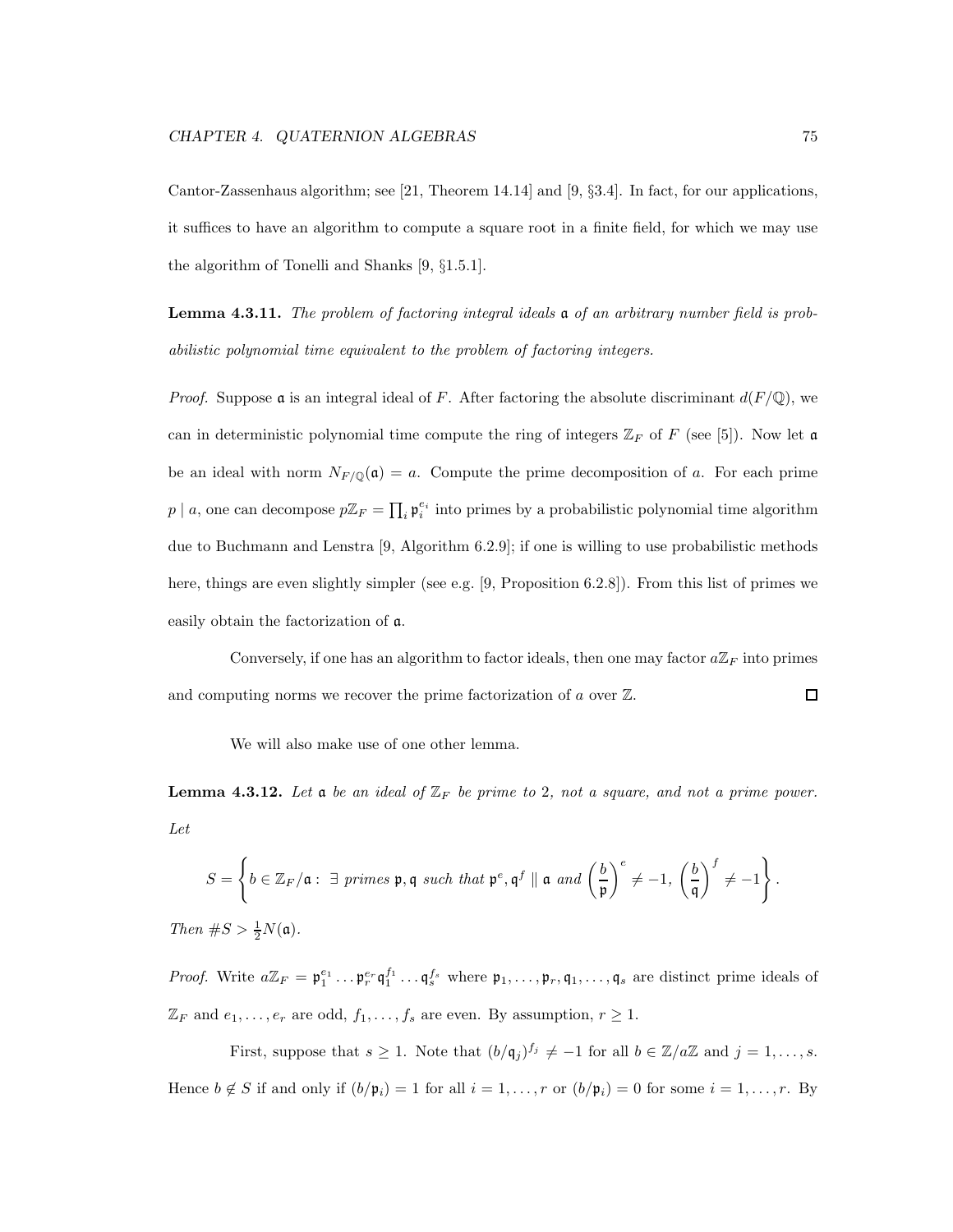the Chinese remainder theorem, then, the number of  $b \notin S$  is equal to

$$
\prod_{i=1}^r\frac{1}{2}N(\mathfrak{p}_i)^{e_i-1}\left(N(\mathfrak{p}_i)-1\right)=\left(\frac{1}{2}\right)^rN(\mathfrak{a})\prod_{i=1}^r\left(1-\frac{1}{N\mathfrak{p}_i}\right)<\frac{1}{2}N(\mathfrak{a}).
$$

The result now follows. Otherwise, we have  $s = 0$ , in which case  $r \geq 2$ . Then  $b \notin S$  if and only if  $(b/\mathfrak{p}_i) = 1$  for all i or  $(b/\mathfrak{p}_i) = -1$  for all i, and so by the preceding these total

$$
2N(\mathfrak{a})\left(\frac{1}{2}\right)^r\prod_{i=1}^r\left(1-\frac{1}{N\mathfrak{p}_i}\right)<\frac{1}{2}N(\mathfrak{a})
$$

and again the result follows.

Proof of Theorem 4.3.10. Since one can factor polynomials over a finite field in probabilistic polynomial time, given an algorithm to factor integers, we may compute a maximal order as in Proposition 4.3.4 or Algorithm 4.3.8.

Now we prove the converse. Suppose we have an algorithm to solve Problem 4.3.2. Let  $a \in \mathbb{Z}_{\geq 0}$  be the integer to be factored, which we may assume without loss of generality is odd, not a prime power and not a square. We can in constant time factor  $d(F/\mathbb{Q})$ , so we may also assume  $gcd(a, d(F/\mathbb{Q})) = 1$ . It follows that the ideal  $a\mathbb{Z}_F$  is also odd, not a prime power, and not a square. By Lemma 4.3.12, the probability that a random nonzero element  $b \in \mathbb{Z}_F/a\mathbb{Z}_F$  has the property that there exist primes  $\mathfrak{p}, \mathfrak{q}$  such that  $\mathfrak{p}^e, \mathfrak{q}^f \parallel a$  and  $(b/\mathfrak{p})^e \neq 1$  and  $(b/\mathfrak{q})^f \neq -1$  is  $> 1/2$ ; therefore in probabilistic polynomial time we may find such an element.

Suppose that  $gcd(a, N(b)) \neq 1$ . If  $gcd(a, N(b)) \neq a$ , we have found a nontrivial factor of a. Otherwise, the ideal  $\mathfrak{a} = a\mathbb{Z}_F + b\mathbb{Z}_F$  is a proper divisor of  $a\mathbb{Z}_F$ , and we repeat the above step with a in place of  $a\mathbb{Z}_F$ . Since  $N(a\mathbb{Z}_F) = a^g$  where  $g = [F : \mathbb{Q}]$ , we need repeat this step only g times until we find an element b such that  $gcd(N(b), a) = 1$ ; since this depends only on F and not on A, we may do this in polynomial time.

Thus we may suppose that we have  $(b/\mathfrak{p}) = -1$  and  $(b/\mathfrak{q}) = 1$ , and that e is odd. Let  $A =$  $\int a, b$ F  $\setminus$ ; compute a maximal order  $\mathcal O$  of A. Now since  $\mathfrak p$  is prime to  $d(F/\mathbb Q)$ , we know that

 $\Box$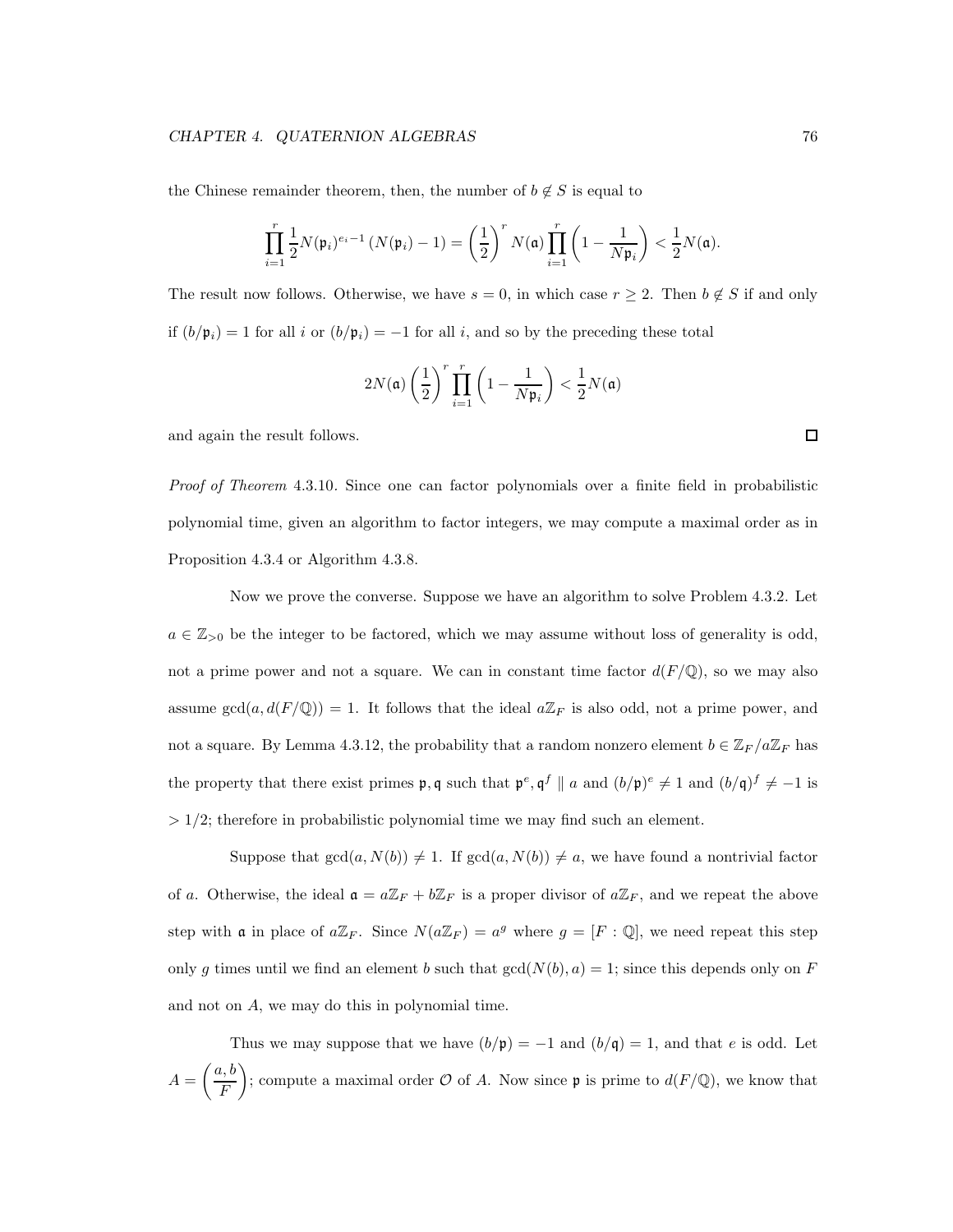**p** is unramified in F, and since  $\mathfrak{p}^e \parallel a\mathbb{Z}_F$  with e odd, the extension  $F(\sqrt{a})/F$  is ramified at **p**. Since  $(b/\mathfrak{p}) = -1$ , by Corollary 4.1.11, the algebra A is ramified at  $\mathfrak{p}$ . Therefore by Lemma 4.3.1,  $\mathfrak p$  divides the discriminant  $\mathfrak d(\mathcal O)$ .

Now we show that  $\mathfrak{q} \nmid \mathfrak{d}(\mathcal{O})$ . If f is even, since  $\mathfrak{q}^f \parallel a\mathbb{Z}_F$ , we have that  $F(\sqrt{a})/F$  is unramified at q; since also  $(b/q) \neq 0$ , by the same corollary, A is unramified at q. And if f is odd, then since  $(b/q)^f = 1$  we must have  $(b/q) = 1$ , and again by the corollary it follows that A is unramified. Therefore  $gcd(N(d(\mathcal{O})), a)$  is a proper factor of a, and the proof is complete.  $\Box$ 

Remark 4.3.13. Deterministically, already the problem of finding a nonsquare modulo a prime  $p$ is difficult; one unconditional result known is that the smallest quadratic nonresidue of a prime  $p$  is of size exponential in log  $p$ ; under condition of a generalized Riemann hypothesis, one can find a quadratic nonresidue which is of polynomial size in  $\log p$ .

## 4.4 Class group computations

In this section, we discuss the algorithmic problems analogous to those of computing class groups and units for quaternion algebras; as in the previous section, we let A be a quaternion algebra over a number field F.

Computing the class group and unit group of a number field appears to be a difficult task; we refer the reader to [36, §5] for a more complete discussion. The best known algorithms to compute these groups for a general number field are exponential in the absolute value of the discriminant, and even the case of imaginary quadratic fields shows that the size of the class group is often as large. Therefore in this section we shift our focus to a mindedly practical one and exhibit algorithms that work well in practice.

Given a number field F and its maximal order  $\mathbb{Z}_F$ , we know by [36, Theorem 5.5] that there exist deterministic and probabilistic algorithms which compute a set of generators for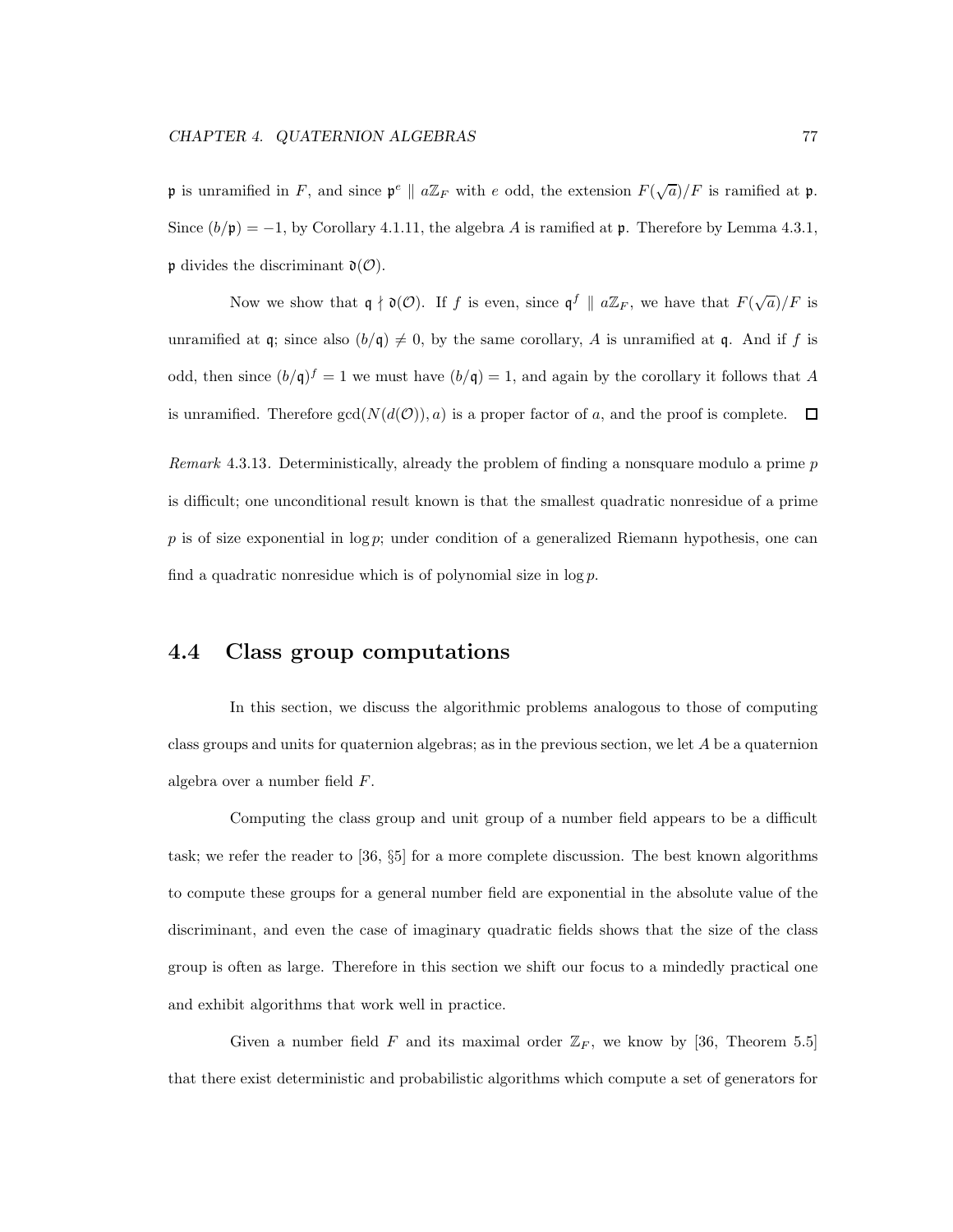$\mathbb{Z}_F^*$  and the structure of the class group  $\text{Cl}\,\mathbb{Z}_F$ ; see also [9, Algorithm 6.5.9]. The problem of determining whether or not an ideal is principal appears no easier, but again by [9, §6.5.10] there exists an algorithm which, given the internal calculations involved in the class group computation, determines whether or not an ideal is principal and, if so, outputs a generator.

Let I, J be right ideals of a maximal order  $\mathcal O$  of A. We say that I and J are in the same right ideal class, and write  $I \sim J$ , if there exists an  $\alpha \in A^*$  such that  $I = \alpha J$ , or equivalently, if I and J are isomorphic as right  $\mathcal{O}\text{-modules}$ . It is clear that  $\sim$  defines an equivalence relation on the set of right ideals of  $\mathcal{O}$ ; we write [I] for the ideal class of I. We define the product IJ to be the right ideal generated by the set

$$
\{\alpha\beta : \alpha \in I, \beta \in J\}.
$$

Note that since  $A$  is non-commutative, the ideal class  $[IJ]$  is not determined by the ideal classes  $[I]$  and  $[J]$ , so the set of right ideal classes may not form a group.

**Proposition 4.4.1** ([59, Théorème III.5.4]). The number h of right ideal classes of is finite and is the same for every maximal order  $\mathcal{O} \subset A$ .

We are led to the following problems.

**Problem 4.4.2.** Given a maximal order  $\mathcal O$  of A, compute the class number h of A; given an ideal I of  $\mathcal{O}$ , determine the ideal class  $[I]$  of  $I$ .

Kohel [31] has implemented algorithms in the computer algebra system MAGMA which solve this problem for definite quaternion algebras over Q. We have nothing more to say for these problems over an arbitrary quaternion algebra over a number field. For applications to Shimura curves below, it will suffice to restrict to the case where  $A$  has at least one unramified real place; we say then that A satisfies the Eichler condition. For  $I \subset \mathcal{O}$  a right ideal, we define  $\text{nrd}(I)$  to be the ideal of  $\mathbb{Z}_F$  generated by the set  $\{\text{ord}(x) : x \in I\}.$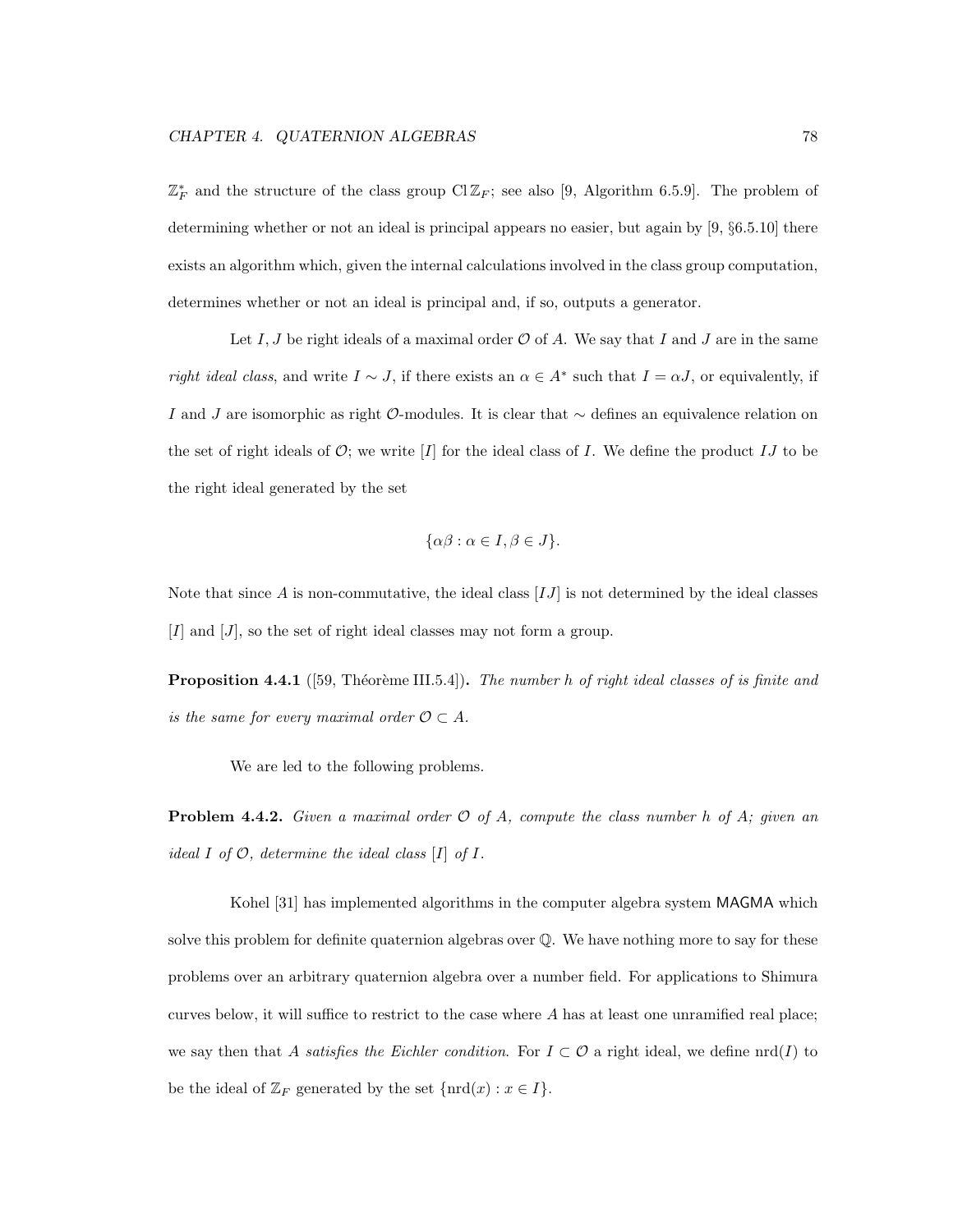**Proposition 4.4.3** ([45, Corollary 34.21], [59, Théorème III.5.7]). Suppose that A satisfies the Eichler condition. Then the map nrd gives a bijection between the set of ideal classes and the class group  $ClZ_F$ .

This proposition gives an immediate solution to Problem 4.4.2 when A satisfies the Eichler condition. However, we are still left with the constructive principal ideal problem.

**Problem 4.4.4.** Given an ideal I of a maximal order  $\mathcal{O}$ , determine if I is a principal ideal and, if so, compute an an element  $\alpha$  such that  $I = \alpha \mathcal{O}$ .

We will exhibit a solution to this problem for the case when  $F$  is a totally real number field and A satisfies the Eichler condition. First, we prove a lemma which does not rely upon these hypotheses.

**Lemma 4.4.5.** Let F be a number field, let A be a central simple algebra over F, let  $\mathcal{O} \subset A$ be an order, let  $I \subset \mathcal{O}$  be a right ideal, and let  $\xi \in I$ . Then  $\xi$  generates I if and only if  $\mathrm{ord}(\xi)\mathbb{Z}_F = \mathrm{ord}(I)$  if and only if  $N(\mathrm{ord}(\xi))\mathbb{Z} = N(\mathrm{ord}(I)).$ 

*Proof.* If one first defines the norm N of a right ideal I of  $\mathcal O$  as the product of the primes of  $\mathcal O$ occuring in a composition series for  $\mathcal{O}/I$  ([45, 24.1]) as a  $\mathcal{O}$ -module, then the statement  $\xi \mathcal{O} = I$ if and only if  $N(\xi \mathcal{O}) = N(I)$  is obvious. Since  $[A : F] = 4$ , then the norm N is the square of the reduced norm by [45, Theorem 24.11]. The second statement follows in the same way, in the much easier context of Dedekind domains.  $\Box$ 

With this lemma in hand, we have the following algorithm to solve Problem 4.4.4.

Algorithm 4.4.6 (Principal ideal testing). Let F be a totally real number field, let A be a quaternion algebra over F which satisfies the Eichler condition, let  $\mathcal{O} \subset A$  be an order, and let  $I \subset \mathcal{O}$ be an ideal. This algorithm determines if  $I$  is a principal  $O$ -ideal and outputs a generator for  $I$ if it exists.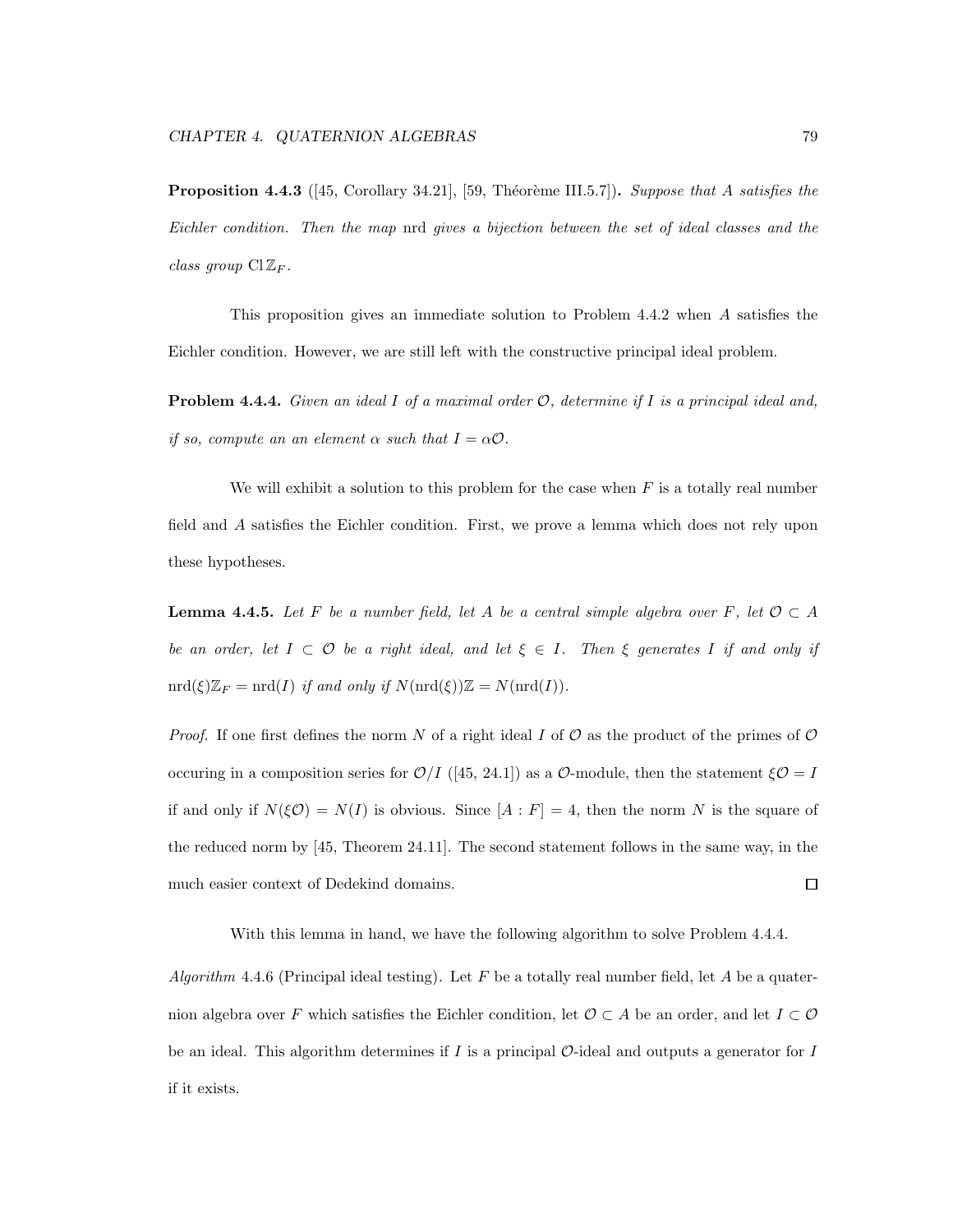- 1. [Check norm for principality] Compute  $\text{nrd}(I) \subset \mathbb{Z}_F$ . Test if  $\text{nrd}(I) \subset \mathbb{Z}_F$  is principal; if not, output a message indicating that  $I$  is not principal and terminate the algorithm. Otherwise, let  $q = N(\text{nrd}(I)).$
- 2. [Find a Z-basis for I] Find a Z-generating set for I and write these elements in the Z-basis for O. Using the MLLL algorithm [9, 2.6.8], find a Z-basis  $B = \gamma_1, \ldots, \gamma_{4g}$  for I.
- 3. [LLL] Let  $\sigma_1, \ldots, \sigma_g$  be the g distinct real embeddings  $F \hookrightarrow \mathbb{R}$ . Embed  $I \hookrightarrow \mathbb{R}^{4g}$  as a lattice L via the embedding

$$
\mu \mapsto (\sigma_1(\mu_1), \sigma_2(\mu_1), \ldots, \sigma_g(\mu_1), \ldots, \sigma_1(\mu_4), \sigma_2(\mu_4), \ldots, \sigma_g(\mu_4)),
$$

where  $\mu = \mu_1 + \mu_2 \alpha + \mu_3 \beta + \mu_4 \alpha \beta$ . Compute an LLL-reduced basis L' of this lattice with respect to the ordinary inner product on  $\mathbb{R}^{4g}$ , and let T be the unimodular transformation such that  $TL = L'$ . Let  $B' = TB$  be the basis for I obtained by applying T to the basis B.

4. [Check short vectors] For each  $\mu$  in the Z-linear span of  $B'$ , compute  $\text{ord}(x)$ . If  $|N(\text{ord}(\mu))|$  = q, output  $\mu$  and terminate the algorithm.

This algorithm terminates because if the ideal is principal, by exhaustive listing eventually an element which generates the ideal will be found. We analyze the benefit of the LLLreduction step over the naive approach below.

Remark 4.4.7. It is tempting to embed the set of generators for  $I$  already in Step 3, but due to precision loss it will be impossible to realize this as a lattice. One could overcome this by using a rational approximation for the basis of F.

In Step 2, one may also compute the Hermite normal form  $[9, §2.4]$  of L, but this algorithm computes more than what is required and may behave very badly.

In Step 4, one may list the vectors  $\mu \in B'$  in any reasonable way; one simple way is to use the *norm-lexicographical ordering*, namely,  $x \prec x'$  if and only if  $|x|^2 \leq |x'|^2$  and there exists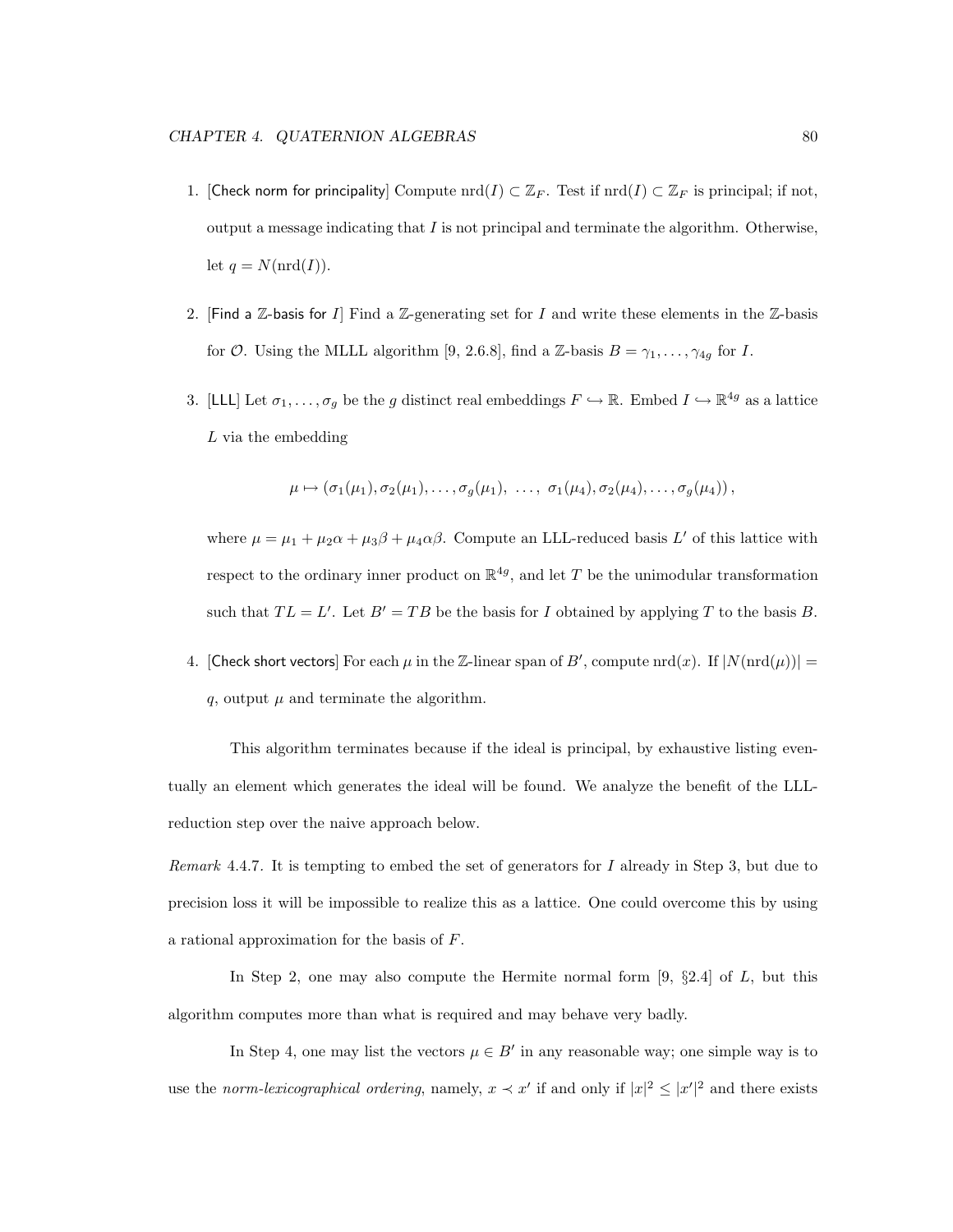a j such that  $x_i = x'_i$  for all  $i < j$  and  $x_j < x'_j$ . (To avoid problems of precision, it may again be best to use rational approximations.)

In Step 3, note that one may also compute an LLL-reduced basis with respect to an inner product other than the standard inner product. This may be useful for algebras or number fields with large discriminant, but to simplify the analysis we stick to the simplest case. Moreover, one may choose coordinates for  $A$  in any reasonable way; we again choose orthogonal coordinates to simplify the analysis.

For a lattice  $L \hookrightarrow V = \mathbb{R}^n$  with basis  $v_1, \ldots, v_n$ , we define the *discriminant* of L to be

$$
\det(L) = |\det(v_1,\ldots,v_n)|.
$$

**Lemma 4.4.8.** With the notation as in Algorithm 4.4.6, suppose that  $I = \xi \mathcal{O}$ , let  $\Lambda$  be the order generated by  $1, \alpha, \beta, \alpha\beta$ , and suppose  $\Lambda \subset \mathcal{O}$ . Then we have

$$
\det(L) = \frac{d(F/\mathbb{Q})^2 N_{F/\mathbb{Q}}(\mathrm{nrd}(\xi))^2}{[\mathcal{O}:\Lambda]},
$$

where  $I = \xi \mathcal{O}$ .

*Proof.* Since by Lemma 4.1.8 the F-endomorphism of A given by left multiplication by  $\xi$  has determinant  $\text{nrd}(\xi)^2$ , and it follows that the corresponding Q-endomorphism of L has determinant  $N_{F/\mathbb{Q}}(\text{nrd}(\xi))^2$ . Hence

$$
\det(L) = \det(\xi \mathcal{O}) = N_{F/\mathbb{Q}} (\text{nrd}(\xi))^2 \det(\mathcal{O}) = N(\text{nrd}(\xi))^2 \frac{\det(\Lambda)}{[\mathcal{O} : \Lambda]}
$$

since  $\Lambda \subset \mathcal{O}$ . Now the lattice  $\Lambda$  is block-diagonal form, and it is easy to see that  $\det(\Lambda)$  $d(F/\mathbb{Q})^2$ , so the result follows.  $\Box$ 

Now we analyze the efficacy of the above algorithm; we are unable to prove any rigorous time bounds. Already the first step of the algorithm requires the computation of the class group of  $\mathcal{O}_F$ ; and even if we suppose that the class group has been precomputed, there do not appear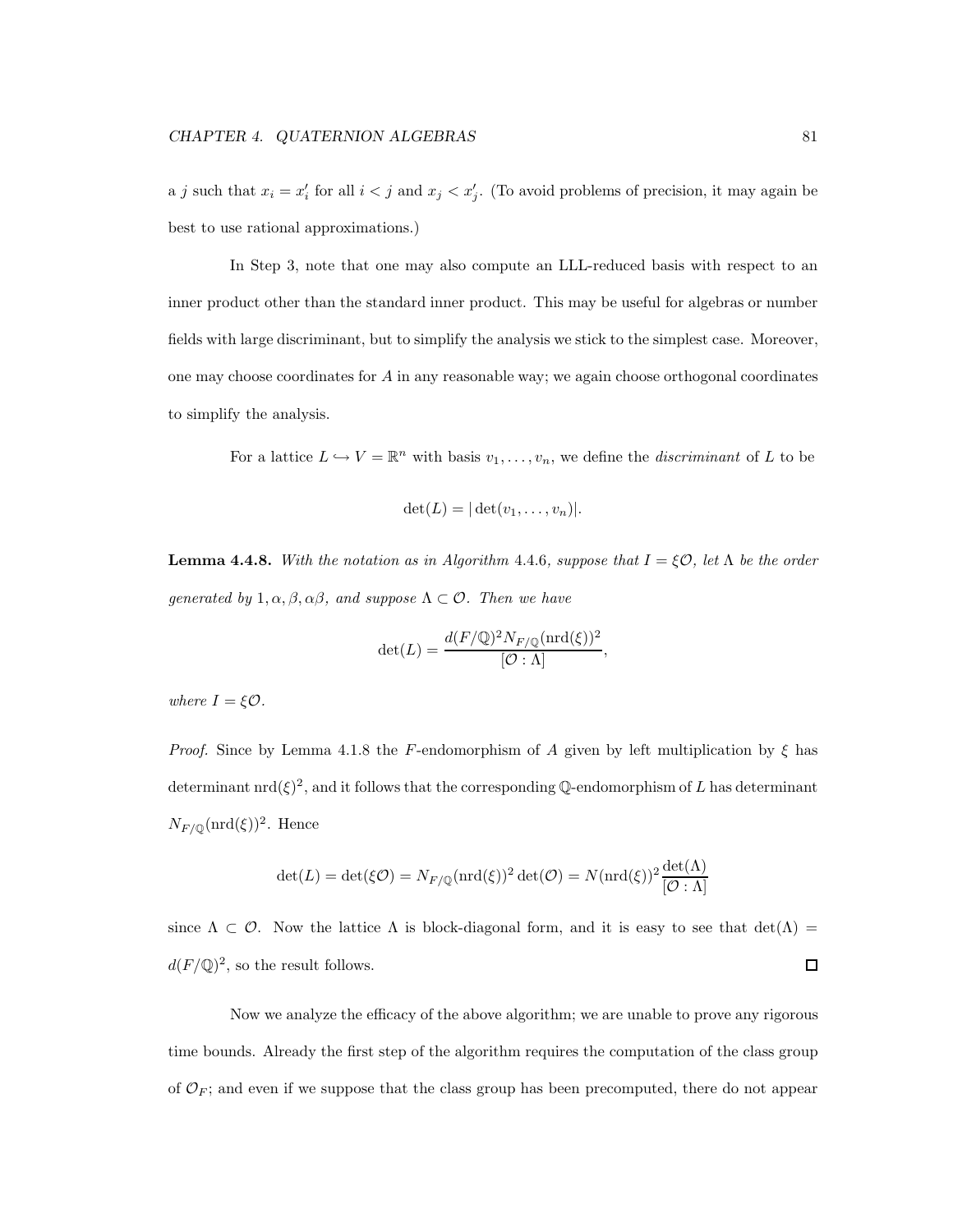to be rigorous time bounds for the principal ideal testing algorithm [9, 6.5.10]. We note happily though that in practice, this algorithm runs quite efficiently.

**Proposition 4.4.9.** Let F be a totally real field and A a quaternion algebra over F with  $\alpha, \beta$ contained in an order  $\mathcal{O}$ . Then there exists a  $C \in \mathbb{R}_{>0}$  such that for every ideal I of  $\mathcal{O}$ , the first basis element  $\gamma$  in the LLL-reduced basis  $B'$  in step (3) of Algorithm 4.4.6 satisfies

$$
|N(\operatorname{nrd}(\gamma))| \le C|N(\operatorname{nrd}(I))|.
$$

Proof. Let

$$
M = \max_{i} \{ |\sigma_i(a)|, |\sigma_i(b)|, |\sigma_i(ab)| \}.
$$

Then for any

$$
\gamma = x + y\alpha + z\beta + w\alpha\beta = \gamma_1 + \gamma_2\alpha + \gamma_3\beta + \gamma_4\alpha\beta,
$$

we have

$$
m\mathrm{d}(\gamma) = x^2 - ay^2 - bz^2 + abw^2
$$

so

$$
|\sigma_i(\mathrm{nrd}(\gamma))| \leq M\left(|\sigma_i(x^2)| + \cdots + |\sigma_i(w^2)|\right) = M \sum_j |\sigma_i(\gamma_j)^2|.
$$

Thus by [37, (1.9)] and Lemma 4.4.8, we have for all  $i, j$  that

$$
|\sigma_i(\gamma_j)|^2 \le |\gamma|^2 \le 2^{(4g-1)/2} \det(L)^{1/2g} = \frac{2^{(4g-1)/2} |d(F/\mathbb{Q})|^{1/g} |N(\operatorname{ord}(I))|^{1/g}}{[\mathcal{O}:\Lambda]^{1/2g}}
$$

We conclude that

$$
|N(\mathrm{nrd}(\gamma))| = \prod_i |\sigma_i(\mathrm{nrd}(\gamma))|^2 \le \frac{(4M)^g 2^{(4g^2 - g)/2}}{[\mathcal{O} : \Lambda]^{1/2}} |d(F/\mathbb{Q})| |N(\mathrm{nrd}(I))|
$$

as claimed.

Since any generator  $\xi \in I$  has  $N(\text{nrd}(I)) = |N(\text{nrd}(\xi))|$ , we conclude that the algorithm produces elements which are very close to being generators.

 $\Box$ 

.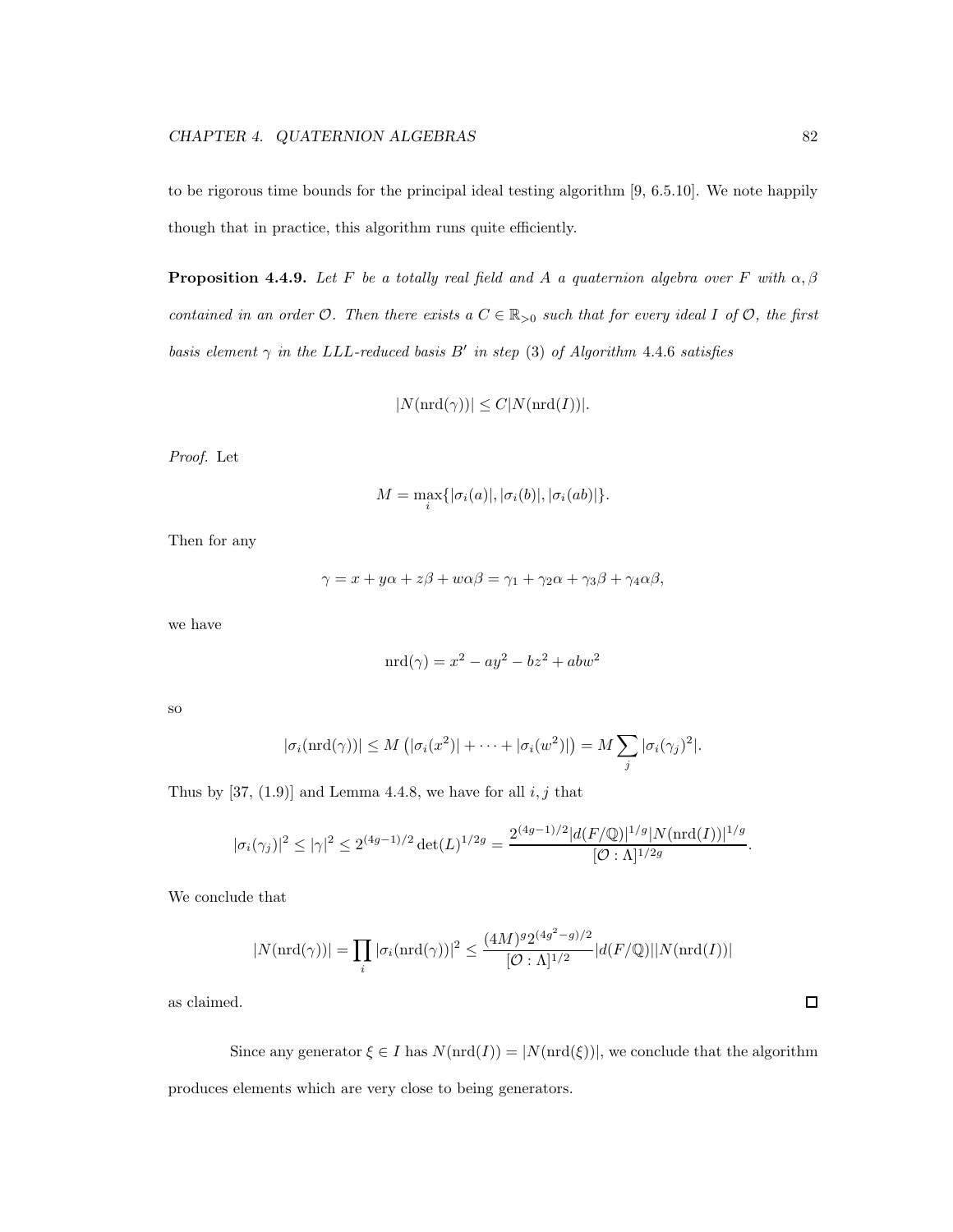We close with an application to finding elements in  $\mathcal O$  of small norm, which is inspired by an algorithm of Michael Stoll.

Algorithm 4.4.10. Let  $K = F(\sqrt{d})$  be a totally imaginary quadratic extension of a totally real field F with  $[F: \mathbb{Q}] = g$ . Let A be a quaternion algebra over F and suppose that K splits A, and let  $\mathcal O$  be a maximal order of A. This algorithm outputs a zerodivisor  $\alpha_K \in A \otimes_F K$ .

- 1. [Basis] Using the LLL algorithm above, find a reduced basis of the trace zero part of  $\mathcal O$  over  $\mathbb{Z}$ ; this yields a basis  $\alpha_1, \ldots, \alpha_{6g}$  for the trace zero part of  $\mathcal{O} \otimes_{\mathbb{Z}_F} \mathbb{Z}_K$ .
- 2. [Compute forms] Compute

$$
(x_1\alpha_1 + \dots + x_{6g}\alpha_{6g})^2 = Q_1(x_1, \dots, x_{6g})\alpha_1 + \dots + Q_{6g}(x_1, \dots, x_{6g})\alpha_{6g}
$$

where  $Q_i \in \mathbb{Z}_F[x_1,\ldots,x_{6g}]$  are quadratic forms. Let  $|Q_i|$  denote these forms with every coefficient replaced by the absolute value of their norm, and let  $Q = \sum_i |Q_i|$ .

- 3. [LLL] Use LLL to reduce the standard lattice with respect to the quadratic form Q, and let B be the transformed basis.
- 4. [Check short vectors] For each  $\mu$  in the Z-linear span of B, compute nrd(x). If  $\text{nrd}(\mu) = 0$ , output  $\mu$  and terminate the algorithm.

We remark only that this algorithm seems to work in practice; it would be interesting to estimate its efficiency as above.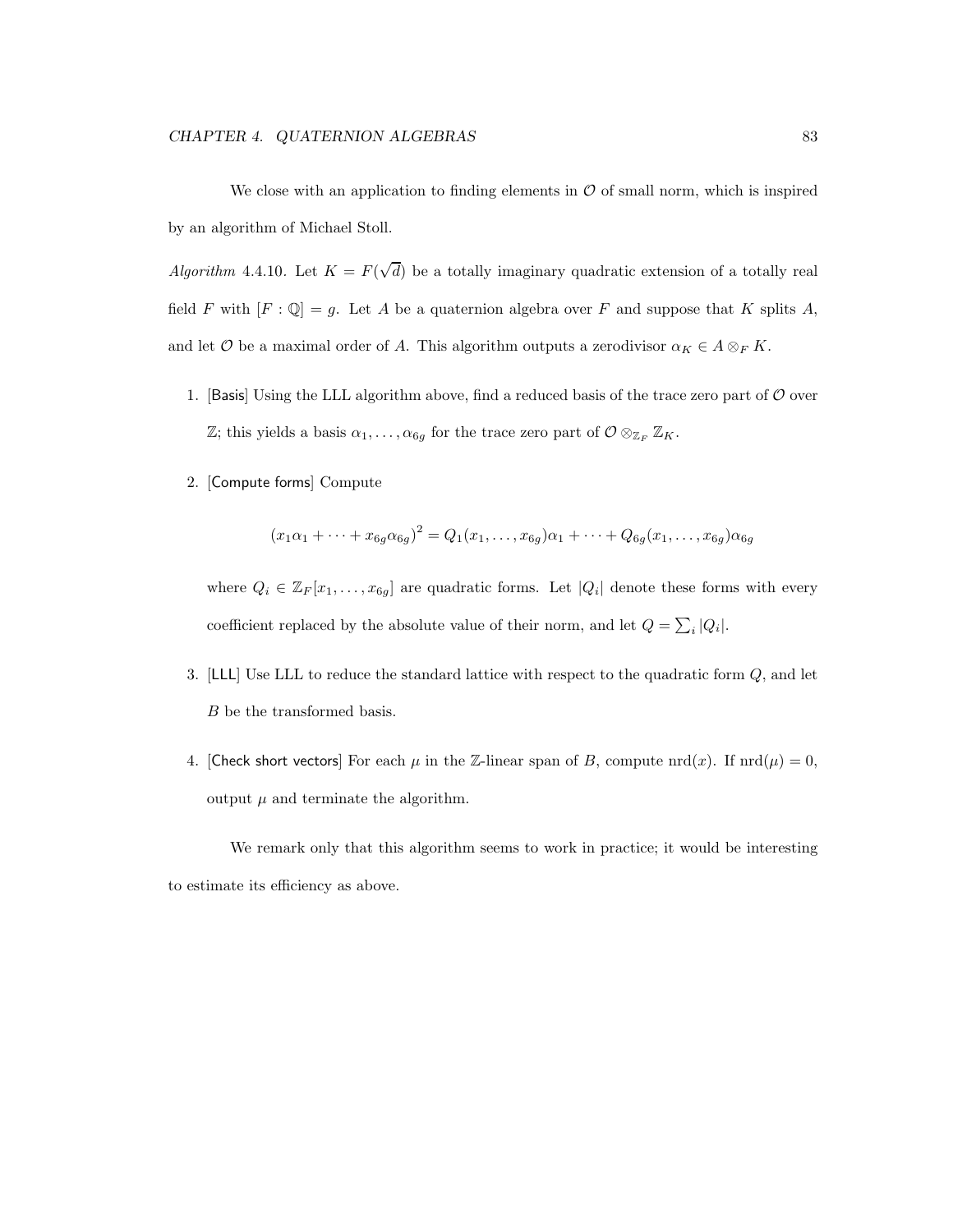## Chapter 5

# Shimura curves

In this chapter, we apply the algorithms of Chapter 4 to an arithmetic geometric setting. In the first section, we introduce Shimura curves which arise from indefinite quaternion algebras and we prove a result concerning their field of definition in certain circumstances (5.1.2). In §5.2, we give fast methods for computing hypergeometric series to high precision, which allows us to compute parametrizations of these curves. In §5.3, we introduce CM points, which are special points on these curves defined over abelian extensions, and we give algorithms for computing them as complex numbers. In §5.4, we give an extended example and some applications.

## 5.1 Triangle groups

Let  $\mathbb{C} = \{x + yi : x, y \in \mathbb{R}\}$  where  $i^2 = -1$ , and let  $\mathfrak{H} = \{z = x + yi \in \mathbb{C} : y > 0\}$  be the complex upper-half plane. The group

$$
PSL_2(\mathbb{R}) = \left\{ \begin{pmatrix} a & b \\ c & d \end{pmatrix} : a, b, c, d \in \mathbb{R}, ad - bc = 1 \right\} / \{ \pm 1 \}
$$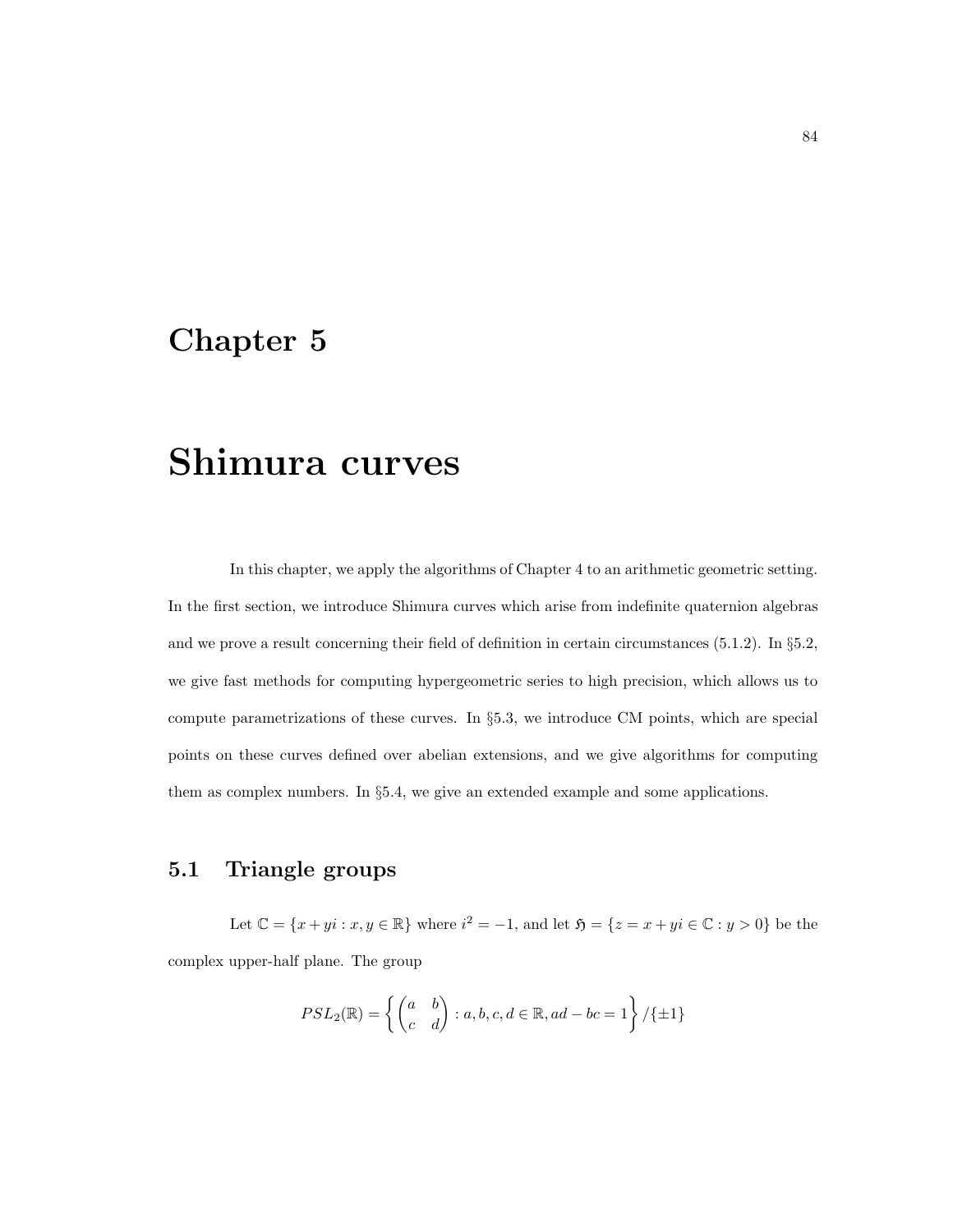acts on  $\mathfrak{H}$  by

$$
z \mapsto \gamma(z) = \frac{az+b}{cz+d}
$$
, for  $\gamma = \begin{pmatrix} a & b \\ c & d \end{pmatrix} \in PSL_2(\mathbb{R})$ .

The *hyperbolic area* of a region  $D$  in  $\mathfrak{H}$  is given by

$$
\mu(D) = \iint_D \frac{dx \, dy}{y^2}.
$$

Let Γ be a discrete subgroup of  $PSL_2(\mathbb{R})$  such that the orbit space  $\Gamma \setminus \mathfrak{H}$  has  $\mu(\Gamma \setminus \mathfrak{H}) < \infty$ ; we say then that  $\Gamma$  is a *Fuchsian group of the first kind* [30, §3.4, Theorem 4.5.2]. Two groups  $\Gamma, \Gamma'$ are said to be *commensurable* if each of the indices  $[\Gamma : \Gamma \cap \Gamma'], [\Gamma' : \Gamma \cap \Gamma']$  is finite. The quotient space  $\Gamma \backslash \mathfrak{H}$  can be given the structure of a Riemann surface [30, §3.6].

Every Fuchsian group  $\Gamma$  has a *fundamental domain* [30, §3.2], namely a connected, closed set  $D \subset \mathfrak{H}$  such that the translates of D by Γ cover  $\mathfrak{H}$  and the interiors of all translates are disjoint: that is to say,  $\bigcup_{\gamma \in \Gamma} \gamma(D) = \mathfrak{H}$  and  $D^o \cap \gamma(D)^o = \emptyset$  for all  $\gamma \in \Gamma \setminus \{1\}$ , where  $D^o$  is the interior of D.

An example of this situation is the modular group  $\Gamma = SL_2(\mathbb{Z})$  with the usual fundamental domain (see  $[50, \text{\{VII.1\}}]$ ), and this group has been well-studied. In the following, we will exclude this case to unify the notation; more specifically, we will assume from now on that Γ has a compact fundamental domain, and therefore  $\Gamma \backslash \mathfrak{H}$  is a complete curve.

The stabilizer  $\Gamma_z = \{ \gamma \in \Gamma : \gamma(z) = z \}$  of a point  $z \in \mathfrak{H}$  is finite and cyclic [30, Theorem 2.3.5]. A point  $z \in \mathfrak{H}$  is an *elliptic point* of order  $k \geq 2$  if  $\#\Gamma_z = k$ . A maximal finite subgroup of Γ is known as an *elliptic cycle*. There are only finitely many Γ-orbits in  $\mathfrak{H}$  with nontrivial stabilizer, and the set of orbits with nontrivial stabilizer are in bijective correspondence with the set of elliptic cycles up to conjugation. Choosing a point  $p \in \mathfrak{H}$  not fixed by any element of  $\Gamma \setminus \{1\}$ , we obtain a fundamental domain for Γ given by

$$
D = \{ z \in \mathfrak{H} : d(z, p) \leq d(z, \gamma(p)) \text{ for all } \gamma \in \Gamma \},
$$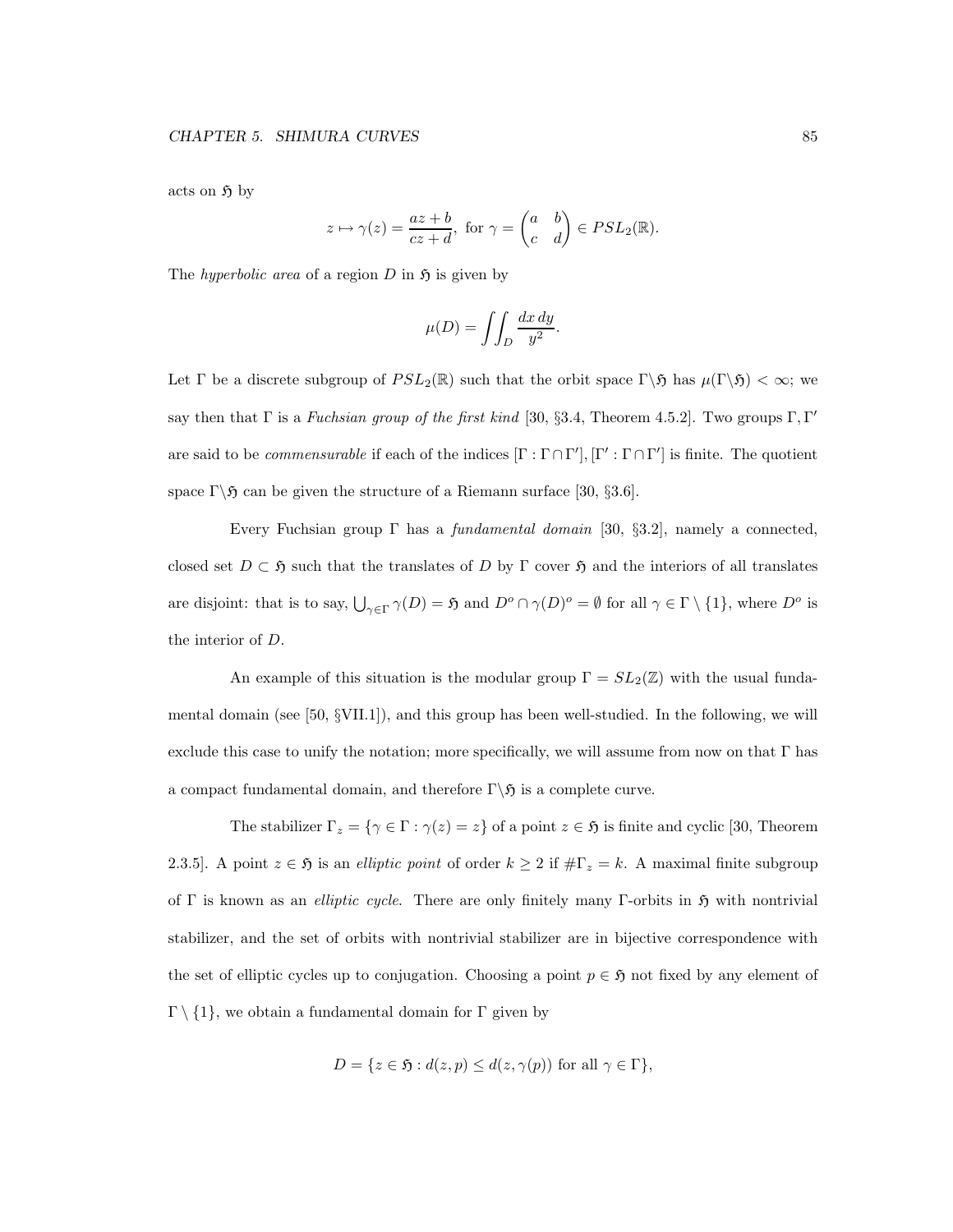where

$$
d(z, w) = \int_{\gamma} \frac{\sqrt{dx^2 + dy^2}}{y}
$$

and  $\gamma$  is a hyperbolic geodesic joining z and w. The domain D is a hyperbolically convex region bounded by a union of geodesics with vertices at elliptic points [30, §3.5].

Suppose that  $\Gamma$  has t elliptic cycles of order  $m_1, \ldots, m_t$ , and let  $X = \Gamma \backslash \mathfrak{H}$ . Then the genus  $g = g(X)$  of the surface  $\Gamma \backslash \mathfrak{H}$  is related to the volume  $\mu(X)$  by the formula

$$
\frac{1}{2\pi}\mu(X) = 2g(X) - 2 + \sum_{i=1}^{t} \left(1 - \frac{1}{m_i}\right)
$$

given in [30, Theorem 4.3.1]. The structure of the group  $\Gamma$  is given by

$$
\Gamma = \langle a_1, b_1, \dots, a_g, b_g, s_1, \dots, s_t | s_1^{m_1} = \dots = s_t^{m_t} = s_1 \cdots s_r [a_1, b_1] \cdots [a_g, b_g] = 1 \rangle
$$

where  $[a, b] = aba^{-1}b^{-1}$  [30, §4.3, p. 99], and the group  $\Gamma$  is said to have *signature*  $(g; m_1, \ldots, m_t)$ .

Now let A be a quaternion algebra over a totally real field F, with  $[F: \mathbb{Q}] = g$ . Suppose that

$$
A\otimes_{\mathbb{Q}}\mathbb{R}\cong M_2(\mathbb{R})\times \mathbb{H}^{r-1}
$$

as R-algebras (see  $\S 4.1$ ). We fix the unique real place of F at which A is unramified and identify  $F \hookrightarrow \mathbb{R}$  as a subfield of  $\mathbb{R}$  by this embedding; fix also an isomorphism  $\iota_{\infty}: A \otimes_F \mathbb{R} \xrightarrow{\sim} M_2(\mathbb{R})$ . Let  $\mathcal O$  be a maximal order of  $A$ , let

$$
\mathcal{O}_1^* = \{ \gamma \in \mathcal{O}^* : \text{nrd}(\gamma) = 1 \} = \mathcal{O}^* \cap \iota_{\infty}(SL_2(\mathbb{R}))
$$

be the group of elements of  $\mathcal O$  with reduced norm 1, and let

$$
\Gamma(1) = \iota_{\infty}(\mathcal{O}_1^*) / \{\pm 1\} \subset PSL_2(\mathbb{R}).
$$

Then the group  $\Gamma(1)$  is a Fuchsian group of the first kind [30, Theorem 5.2.7], [59, Theorem IV.1.1], also known as an arithmetic Fuchsian group. As above, it gives rise to a compact Riemann surface  $\Gamma(1)\$  5 [30, Theorem 5.4.1]. The Riemann surface  $\Gamma(1)\$  5 is known as a *Shimura curve*.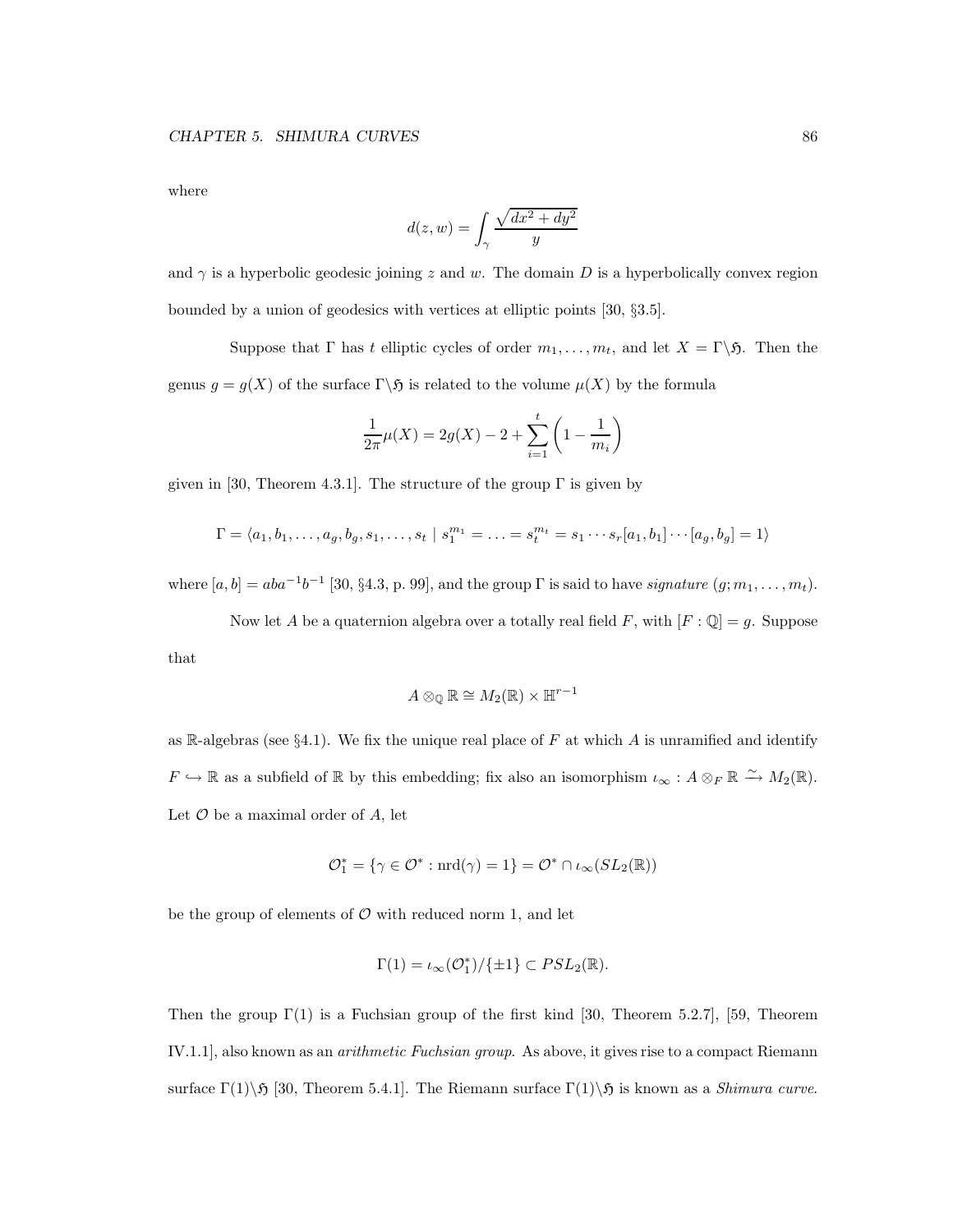A theorem of Shimura implies that the Riemann surface  $\Gamma(1)\setminus\mathfrak{H}$  in fact has a canonical model defined over a number field not much larger than  $F$ , which follows from its interpretation as a (coarse) moduli space for certain abelian varieties. To state this theorem, we first introduce some notation. By a *curve* over  $F$  we mean a geometrically integral separated scheme of finite type over F of dimension 1 [25, Remark 4.10.1]. Given a scheme X of finite type over a subfield of  $\mathbb{C}$ , we let  $X_{\mathbb{C}}$  denote the associated complex analytic space [25, Appendix B]. Let  $F^{(\infty)}$  denote the ray class field of F with conductor the product of all real places of  $F$ ; note that  $F$  has strict class number 1 if and only if  $F = F^{(\infty)}$ .

**Theorem 5.1.1** ([51, Main Theorem I (3.2)]). Let  $\Gamma \subset \Gamma(1)$  be a subgroup of finite index. Then there exist a projective, nonsingular curve  $X(\Gamma)$  defined over  $F^{(\infty)}$  and a holomorphic map  $j_{\Gamma} : \mathfrak{H} \to X(\Gamma)_{\mathbb{C}}$  such that the map  $j_{\Gamma}$  yields an analytic isomorphism

$$
j_{\Gamma}: \Gamma \backslash \mathfrak{H} \xrightarrow{\sim} X(\Gamma)_{\mathbb{C}}.
$$

The above property as we have stated it does not yet determine the model  $X$  canonically; one needs also a condition on so-called CM points (see §5.3 below).

There exist algorithms which compute a fundamental domain for an arithmetic group  $\Gamma(1)$ ; such an algorithm takes as input a maximal order O of a quaternion algebra A and outputs the fundamental domain given by the hyperbolic convex hull of a set of vertices. The existing algorithms produce as a side result an explicit set of elements in  $\mathcal{O}_1^*/\{\pm 1\}$  which map to generators of  $\Gamma$  as in the algorithm [29], which relies upon explicit bounds for the sizes of the coefficients of such elements in a basis for  $\mathcal{O}$ . We also cite [1, Chapter 5] for a detailed study of the case  $F = \mathbb{Q}$ , which relies upon the representation of elements by integral ternary forms. Given this convex hull, from the way the translates of a fundamental domain fit together one also obtains relations amongst these generators. If one knows in advance the signature of  $\Gamma$ , then one can simply solve the equations defining the group  $\Gamma$  inside the group  $\mathcal{O}_1^*$ : to find an element  $s \in \mathcal{O}_1^*/\{\pm 1\}$  of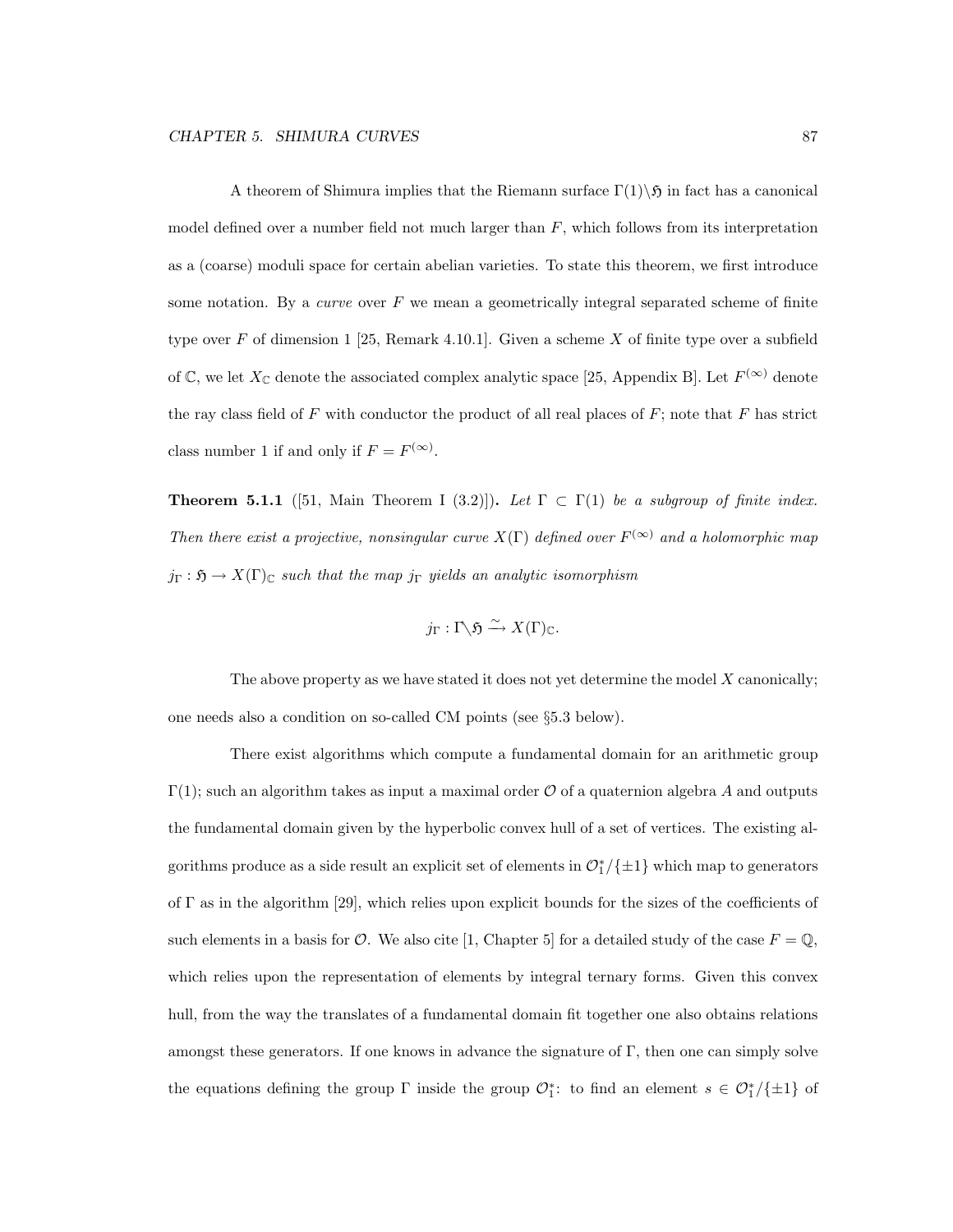order k, notice that s generates a number field  $F(s) \cong K = F(\zeta_{2k})$ ; to find such an embedding  $K \hookrightarrow A$ , one must solve Problem 4.2.6.

A modular function f with respect to a Fuchsian group  $\Gamma$  is a meromorphic function  $f : \mathfrak{H} \to \mathbb{C}$  such that for all  $\gamma \in \Gamma$  and all  $z \in \mathfrak{H}$  we have  $f(\gamma(z)) = f(z)$  (see [18, §39]). The map j above is an example of a (nonconstant) modular function.

A compact triangle group of type  $(p, q, r)$  is a Fuchsian group Γ of signature  $(0; p, q, r)$ with  $p, q, r \in \mathbb{Z}_{\geq 2}$ . (A triangle group which is not compact is commensurable with  $SL_2(\mathbb{Z})$ , itself a triangle group of type  $(2, 3, \infty)$ .) By the above, this means that Γ has a presentation

$$
\Gamma\cong \langle s_p,s_q,s_r \ | \ s_p^p=s_q^q=s_r^r=s_ps_qs_r=1\rangle.
$$

A triangle group which is arithmetic as a Fuchsian group is known as an arithmetic triangle group.

Let  $\Gamma$  be a compact triangle group with generators  $s_p, s_q, s_r$ . We may assume that the fixed points of these generators are the vertices of a *fundamental triangle* for Γ, meaning that the hyperbolic convex hull of these points is a hyperbolic triangle with angles  $\pi/p$ ,  $\pi/q$ ,  $\pi/r$ , and the union of this triangle and its image in the reflection in the geodesic connecting any two of the vertices is a fundamental region D for  $\Gamma$  (see [30, pp. 100–101]).

By [55], there are exactly 18 commensurability classes of compact arithmetic triangle groups. As pointed out in [15, p. 3], already these contain a number of highly interesting curves. We will content ourselves to treat this case, and suggest that the next simplest class of Shimura curves come from those which arise from two-generator arithmetic Fuchsian groups, which have also been classified [39], [40].

For the rest of this section, let  $\Gamma$  be a compact arithmetic triangle group associated to a quaternion algebra A over a totally real field  $F$ . By the list in [55], we know that  $F$  is Galois over  $\mathbb Q$  and F has strict class number 1; therefore the canonical model in Theorem 5.1.1 is defined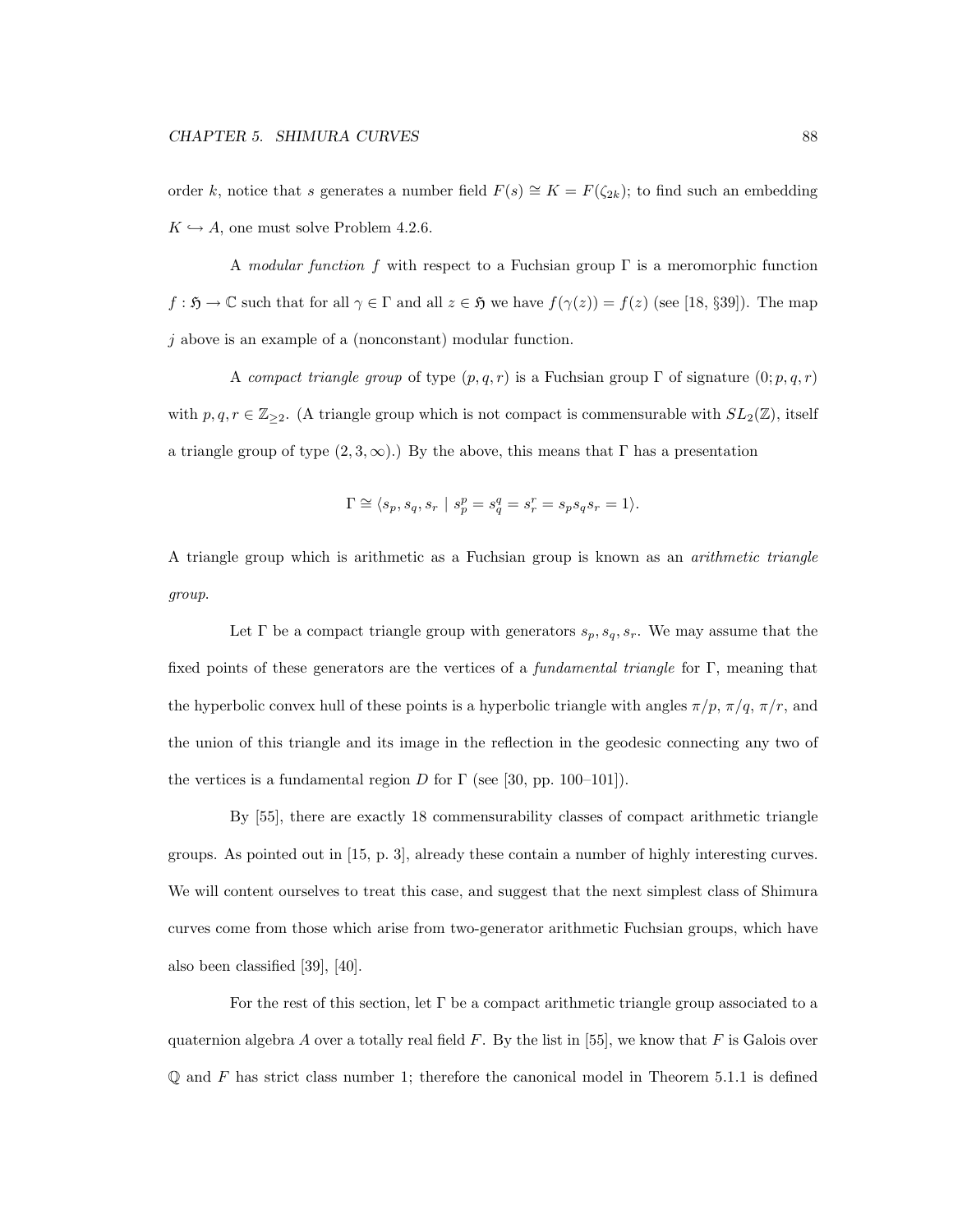over F.

By definition, every triangle group has  $g = 0$ , so we have a map  $j : \Gamma \backslash \mathfrak{H} \to \mathbb{P}^1_{\mathbb{C}}$  which is defined uniquely once we assert the images of the elliptic points  $z_p, z_q, z_r$  to be  $0, 1, \infty$ , respectively.

Now let  $\mathfrak N$  be an ideal of  $\mathbb Z_F$  which is coprime to the discriminant of A, and let  $F_{\mathfrak N}$  be the completion of F at the ideal  $\mathfrak{N}$ , and  $\mathbb{Z}_{F,\mathfrak{N}}$  its ring of integers. Then we have an embedding

$$
\mathcal{O}\otimes_{\mathbb{Z}_F}\mathbb{Z}_{F,\mathfrak{N}}\hookrightarrow M_2(\mathbb{Z}_{F,\mathfrak{N}})
$$

of  $\mathbb{Z}_{F,\mathfrak{N}}$ -algebras which we fix for the rest of this section; all such embeddings are conjugate by an element of  $GL_2(\mathbb{Z}_F,\mathfrak{n})$ . We denote by  $\Gamma_0(\mathfrak{N})$  the subgroup of  $\mathcal O$  whose image in the above embedding is upper triangular modulo  $\mathfrak{N}$ . We abbreviate  $\mathbb{F}_{\mathfrak{N}} = \mathbb{Z}_F/\mathfrak{N}$ , and we let  $X_0(\mathfrak{N})$  be the model obtained in Theorem 5.1.1 for  $\Gamma_0(\mathfrak{N})\backslash\mathfrak{H}$ . These are the curves analogous to the modular curves  $X_0(N)$ , and hence are interesting to study.

We now prove a Galois descent theorem which gives a model for  $X_0(\mathfrak{N})$  over  $\mathbb Q$  when  $\mathfrak{N}$ is Galois-stable.

**Proposition 5.1.2.** Let  $\mathfrak{N}$  be an ideal of  $\mathcal{O}_F$  with  $\mathfrak{N}^\sigma = \mathfrak{N}$  for all  $\sigma \in \text{Gal}(F/\mathbb{Q})$ , and suppose that  $\Gamma_0(\mathfrak{N})$  is commensurable with a triangle group. Then  $X_0(\mathfrak{N})$  has a model defined over  $\mathbb Q$ .

Proof. The following proof is suggested by [15, p. 38]. First, we note that by the explicit determination of [56], if  $\Gamma_0(\mathfrak{N})$  is commensurable with a triangle group, then in fact there exists a triangle group Γ of signature  $(0; p, q, r)$  with  $p, q, r$  distinct with  $\Gamma_0(\mathfrak{N}) \subset \Gamma$  such that Γ arises from a quaternion algebra over F, Galois over Q. Such a triangle group gives a map  $j: \Gamma \backslash \mathfrak{H} \to \mathbb{P}^1_{\mathbb{C}}$ as in 5.1.1. We may and do assume as above that j maps  $z_p, z_q, z_r$  to  $0, 1, \infty$ .

Let S be the set of noncomplex places of F where A is ramified; let  $A^{\sigma}$  be the quaternion algebra ramified at the set  $S^{\sigma} = {\sigma(v) : v \in S}$ . If  $A \cong \left(\frac{a, b}{F}\right)$ F ), then  $A^{\sigma} \cong \left(\frac{\sigma(a), \sigma(b)}{E}\right)$ F  $\overline{\phantom{0}}$ , and the map  $\sigma$  which sends the standard basis of A to the standard basis of  $A^{\sigma}$  is a  $\sigma$ -isomorphism,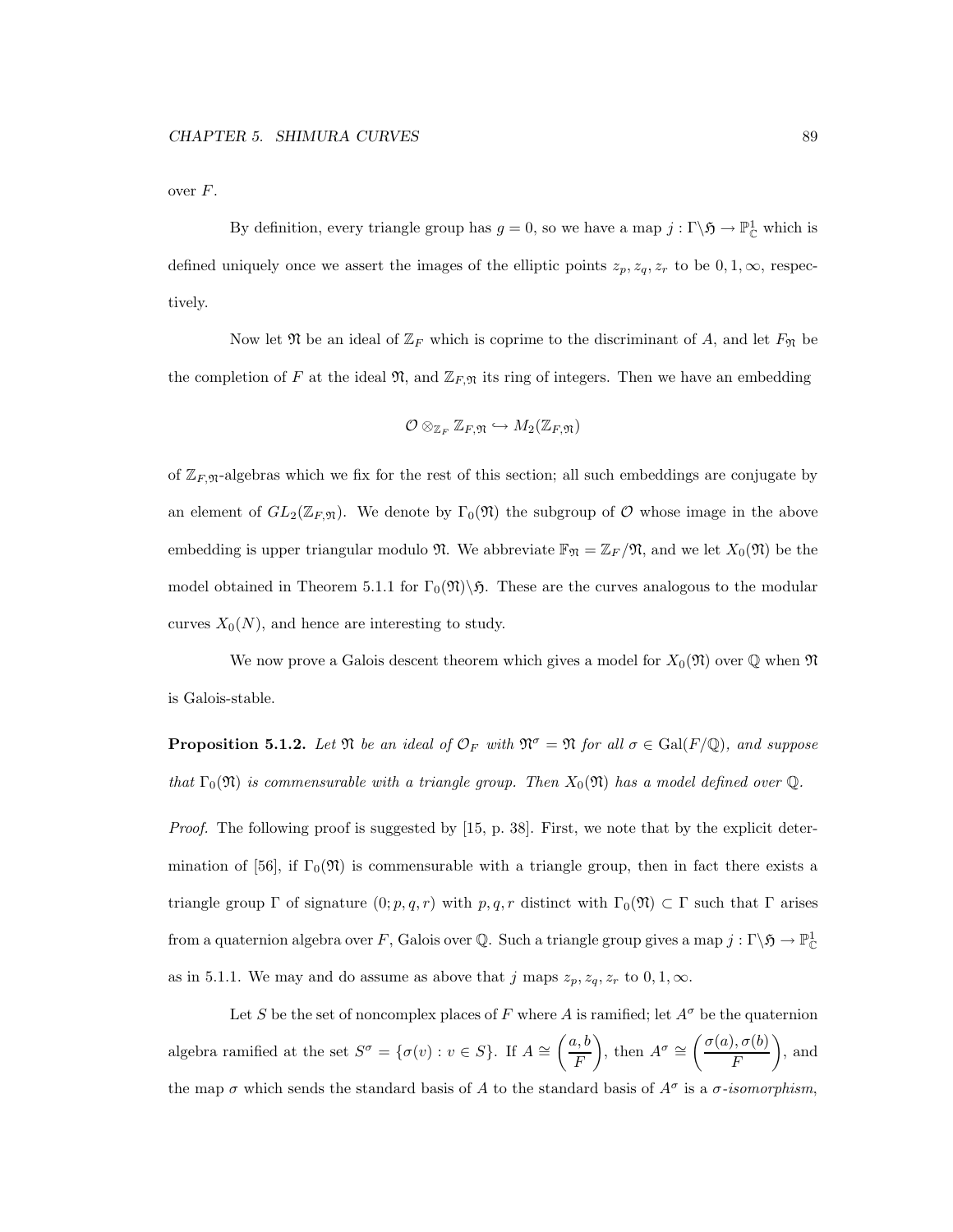meaning that it is a map of Q-algebras which restricts to  $\sigma$  on F. It is easy to see that  $\mathcal{O}^{\sigma}$  is a maximal order of  $A^{\sigma}$ . Given the embedding  $\mathcal{O} \hookrightarrow M_2(\mathbb{Z}_F, \mathfrak{N})$ , we also have

$$
\mathcal{O}^{\sigma} \hookrightarrow M_2(\mathbb{Z}_{F,\mathfrak{N}^{\sigma}}) = M_2(\mathbb{Z}_{F,\mathfrak{N}}).
$$

In particular,  $\sigma$  gives an element of  $Aut(PSL_2(\mathbb{F}_N))$ . Furthermore, the Galois closure of the extension  $X_0(\mathfrak{N}) \to X(1)$  has Galois group which is naturally identified with  $PSL_2(\mathbb{F}_{\mathfrak{N}})$  acting on the cosets of  $\Gamma_0(\mathfrak{N})$  in  $\Gamma(1)$ , therefore  $\sigma$  gives rise to a  $\sigma$ -automorphism of  $X_0(\mathfrak{N})$ , i.e. an automorphism which lies over  $\sigma : \operatorname{Spec} F \to \operatorname{Spec} F$ .

The ramification points of the map  $X_0(\mathfrak{N}) \to X(1)$  are the elliptic points of  $\Gamma_0(\mathfrak{N})$ , each of which is in the  $\Gamma(1)$ -orbit of an elliptic point of  $\Gamma(1)$ , which are exactly the branch points of the map  $X_0(\mathfrak{N}) \to X(1)$ . We may identify  $X(1)$  with the base extension of  $\mathbb{P}^1_{\mathbb{Q}}$  to  $\mathbb{C}$ , and then the branch points are defined over  $\mathbb{Q}$ , therefore  $\sigma$  acts by permutation on the preimages of the branch points. Let  $g_0, g_1, g_\infty$  be the monodromy around the branch points; then the action of  $\sigma$ must preserve the conjugacy classes of these elements, since by the Riemann existence theorem [61, Theorem 5.14] since the data of the conjugacy class and the Galois group uniquely define the cover  $X_0(\mathfrak{N}) \to X(1)$  up to isomorphism over  $X(1)$ . But since the group  $PGL_2(\mathbb{F}_{\mathfrak{N}})$  is weakly rigid (see [61, Definition 2.15,  $\S 3.3.6$ ], and the references contained therein), the action of σ is induced by conjugation by an element  $\gamma \in PSL_2(\mathbb{F}_{\mathfrak{N}})$ . On the other hand, since σ acts by conjugation by the element  $\gamma$  which as acts continuously as a linear fractional transformation on the upper-half plane, the corresponding monodromy elements  $g_i^{\sigma} = \gamma^{-1} g_i \gamma$  are unchanged under action by conjugation. All together, by the criterion in [61, Proposition 3.6], this implies that  $X_0(\mathfrak{N})$  is defined over  $\mathbb{Q}$ .  $\Box$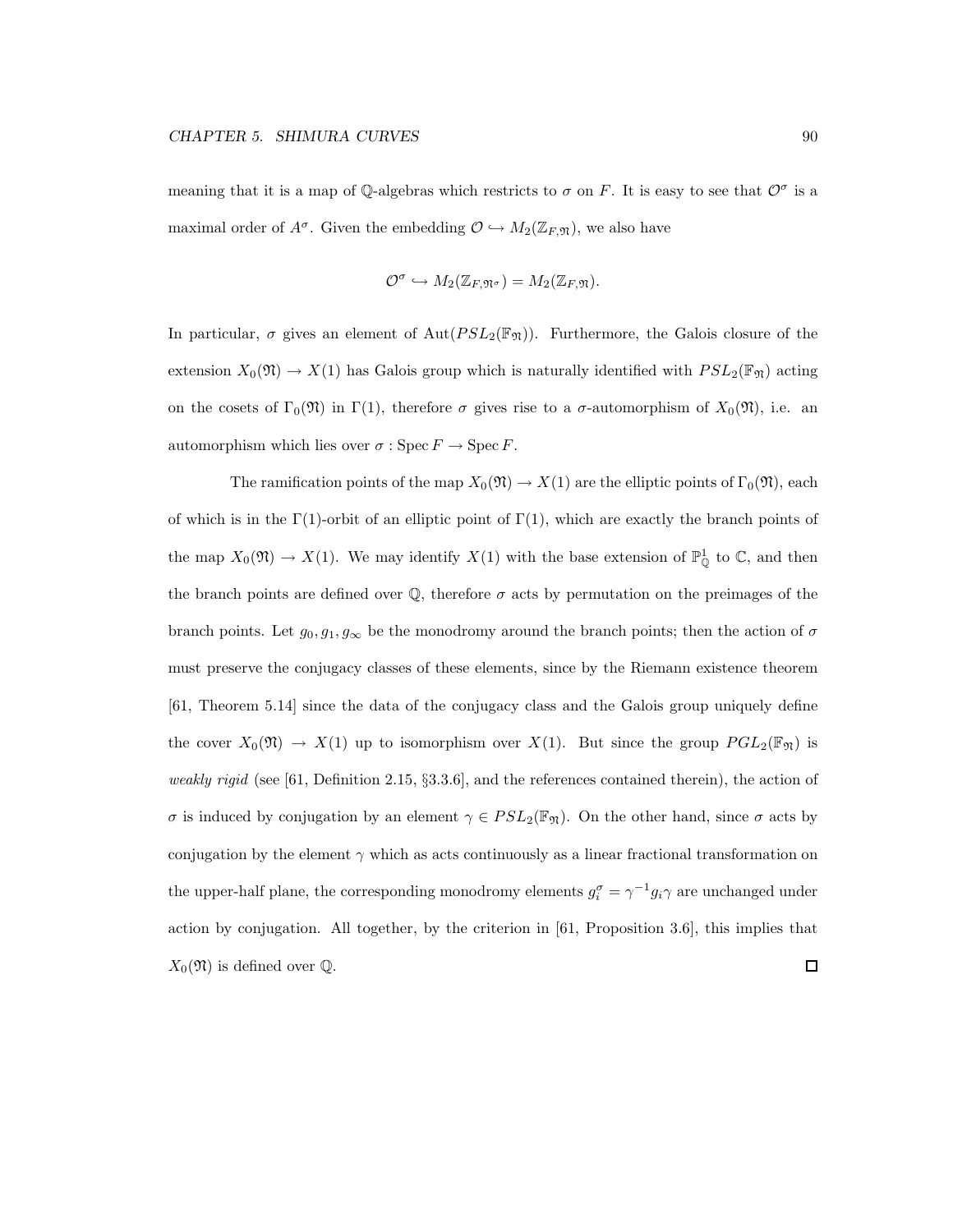### 5.2 Computing hypergeometric series

Throughout this section, we continue the notation from  $\S5.1$ . Let  $\Gamma$  be a compact arithmetic triangle group acting on the upper half-plane  $\mathfrak{H}$ . Let  $s_p, s_q, s_r$  be elliptic generators of orders p, q, r whose fixed points  $z_p, z_q, z_r$  form the vertices of a fundamental triangle for Γ. Let  $j: \Gamma \backslash \mathfrak{H} \to \mathbb{P}^1_{\mathbb{C}}$  be the parametrization normalized so that  $z_p, z_q, z_r$  are sent to  $0, 1, \infty$ , respectively. We are interested in the following problem.

**Problem 5.2.1.** Given a value  $z \in \mathfrak{H}$ , compute the value  $j(z) \in \mathbb{P}^1(\mathbb{C})$ .

In other words, we wish to explicitly compute the parametrization  $j : \Gamma \backslash \mathfrak{H} \to X(1)$ , and to large precision. The reader who is uninterested in these numerical concerns may safely accept Algorithm 5.2.8 and proceed to the next section.

We now provide an overview on how we solve Problem 5.2.1, which we accomplish in three steps. In the first step, we reduce the problem to one in a neighborhood of an elliptic point by making a change of variables. Let  $D$  be the fundamental domain obtained from the union of the fundamental triangle and its image in the reflection in the geodesic connecting  $z_p$  and  $z_r$ . We exhibit in Algorithm 5.2.2 a way to compute  $z' \in D$  in the Γ-orbit of z. Since  $j(z') = j(z)$ , we replace  $z'$  by z. The point z is now near to at least one elliptic point  $\tau$  of  $\Gamma$ . We define the linear fractional transformation

$$
\mathfrak{H} \to \mathbb{C}
$$

$$
z \mapsto w = \frac{z - \tau}{z - \overline{\tau}}.
$$

This transformation maps the upper half-plane  $\mathfrak{H}$  to the open unit disc and maps  $\tau$  to 0. One easily recovers z from w as

$$
z = \frac{\overline{\tau}w - (\overline{\tau} + \tau)}{w - 1}.
$$

Second, rather than computing the value  $j(z)$  directly, we use the fact that  $t = j(z)$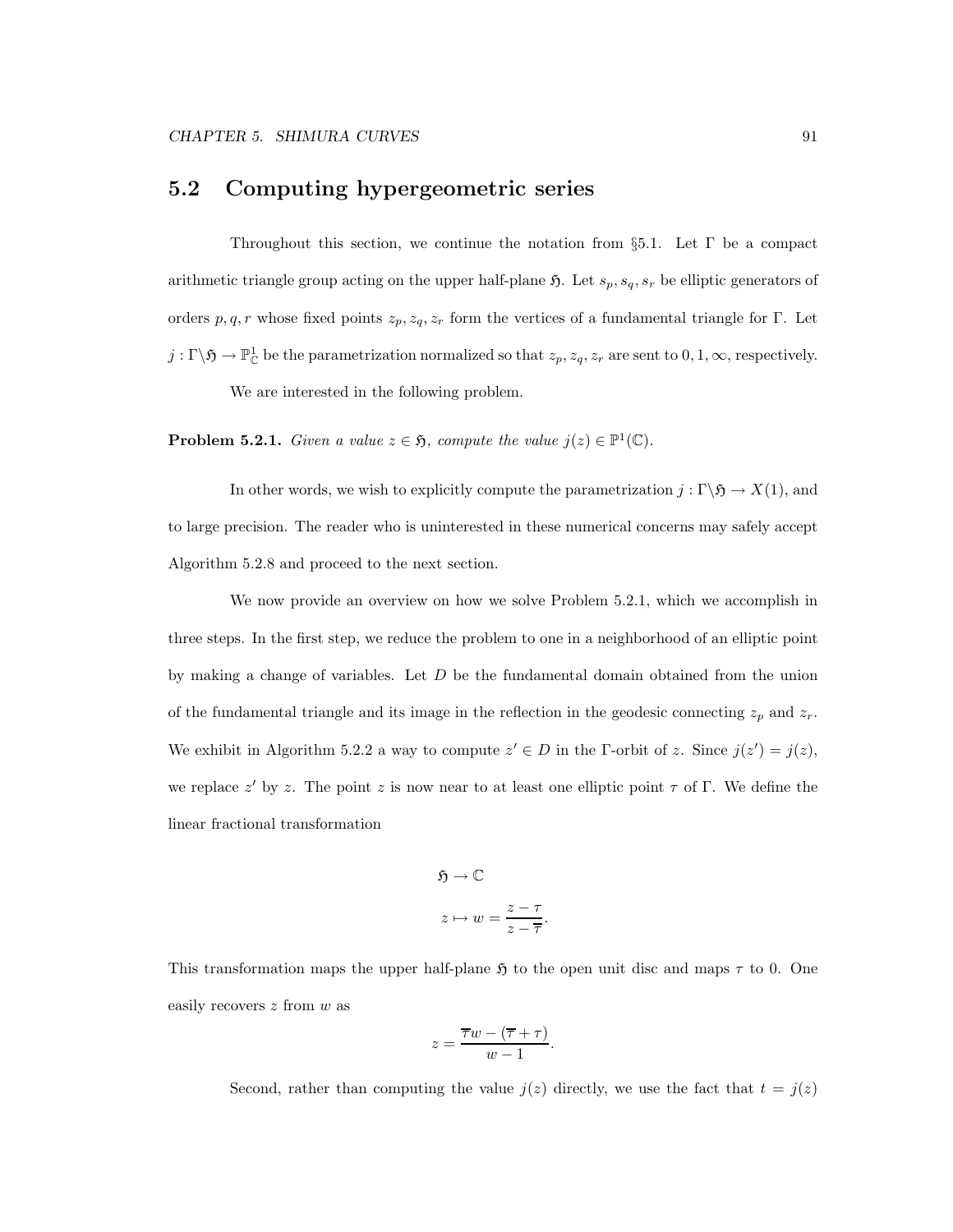arises as an automorphic function for the group Γ. For each elliptic point  $\tau$  of order s, we will exhibit a Puiseux series  $\phi_{\tau}(t) \in t^{1/s} \mathbb{C}[[t]]$  given as an explicit quotient of two hypergeometric series (Proposition 5.2.3), such that

$$
w=\phi_{\tau}(j(z)).
$$

To conclude, we use a combination of series reversion and Newton's method which, given z (and therefore w), finds the value  $t = j(z)$  such that  $w = \phi_{\tau}(t)$ .

#### Fundamental domain

First, we will need an algorithm which moves any point in the upper half-plane into a fundamental domain for Γ. The following is inspired by the proof of [50, Theorem VII.2].

Algorithm 5.2.2. Let  $z \in \mathfrak{H}$ , and let  $\Gamma$  be a triangle group with generators  $s_p, s_q, s_r$  whose fixed points  $z_p, z_q, z_r$  are the vertices of a fundamental triangle for Γ. Let D be the fundamental domain obtained from the union of this triangle and its image in the reflection in the geodesic connecting  $z_p$  and  $z_r$ ; let  $z'_q$  be the image of  $z_q$  in this reflection. This algorithm returns an element  $z' \in D$  in the *Γ*-orbit of z.

- 1. [Move by  $s_r$ ] Apply  $s_r$  to z until z is in the region bounded by the geodesics through  $z_r$ and  $z_q$ , and  $z_r$  and  $z'_q$ .
- 2. [Check] If  $z \in D$ , stop. Otherwise, apply  $s_p$  until z is in the region bounded by the geodesics  $z_p z_q$  and  $z_p z'_q$ . Return to Step 1.

One note about precision loss: one may wish to allow an error epsilon in the above calculations. The procedure works as stated for those elements of  $\mathbb C$  which are known to infinite precision, e.g. elements of  $\overline{Q}$ , which is the case of concern to us.

*Proof.* For the proof, define a map  $z \mapsto (z - z_r)/(z - \overline{z_r})$ ; this maps the upper half-plane conformally to the unit disc, and maps  $z_r$  to 0. The element  $s_r$  now acts by rotation by  $2\pi/r$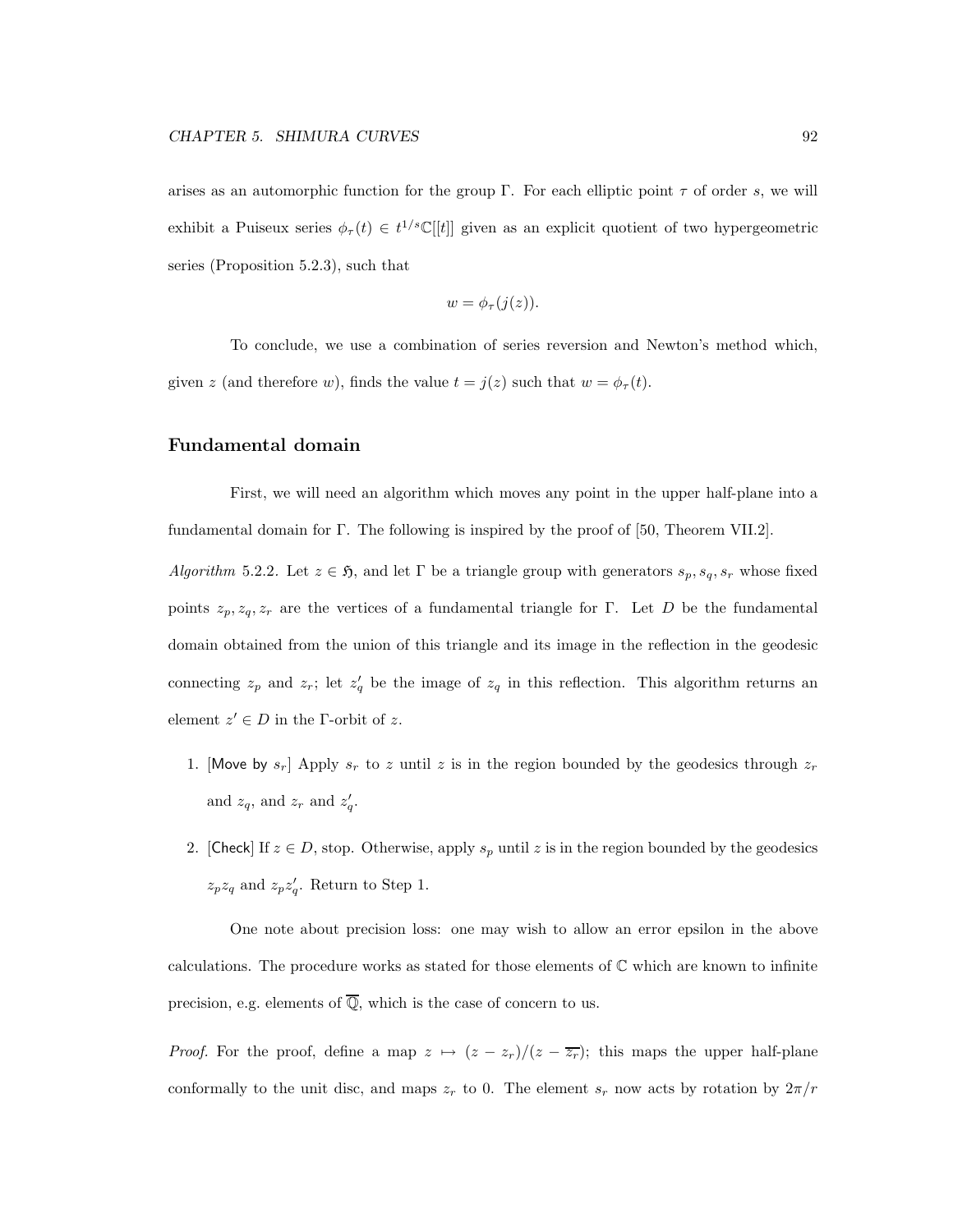about the origin. We will prove that if z is in the region as in Step 1, then  $|s_p^i z| < |z|$  for some i. Then the algorithm can only act in finitely many steps, because we obtain a Γ-orbit with strictly decreasing absolute value, and the group  $\Gamma$  acts discontinuously; the point  $\Gamma z \cap D$  (not on the boundary) is uniquely determined by the condition that it is in the sector and has smallest possible absolute value.

To prove this latter, choose an isometry of the disc which maps  $z_p$  to 0 and such that  $z_r$  maps to the positive real axis. Then  $s_p$  acts by rotation around the origin by an angle  $2\pi/p$ . By assumption, the image of the point z has  $|\arg(-z)| > 2\pi/p$ , therefore there exists a rotation which puts z with  $|\arg(-z)| < 2\pi/p$ , and therefore it will have image closer to z. This completes the proof.  $\Box$ 

#### Hypergeometric series

In the case of modular curves, one may utilize modular forms and  $q$ -expansions to compute with automorphic forms. We will instead use the fact that the functional inverse of any nonconstant automorphic function can be expressed by the quotient of two solutions which form a vector space basis for the solutions of a second order linear differential equation [18, Theorem 15, §44]. For a triangle group of signature  $(0; p, q, r)$ , this differential equation will have 3 regular singular points [18,  $\S109$ ] corresponding to the elliptic points. Taking these to have the j-values 0, 1,  $\infty$ , after a bit of simplification [18, §113] (see also [2, §2.3]) we obtain the *hypergeometric* differential equation

$$
z(1-z)\frac{d^2y}{dz^2} + (c - (a+b+1)y)\frac{dy}{dz} - aby = 0
$$

where

$$
a = \frac{1}{2} \left( 1 + \frac{1}{p} - \frac{1}{q} - \frac{1}{r} \right), \quad b = \frac{1}{2} \left( 1 + \frac{1}{p} - \frac{1}{q} + \frac{1}{r} \right), \quad c = 1 + \frac{1}{p}.
$$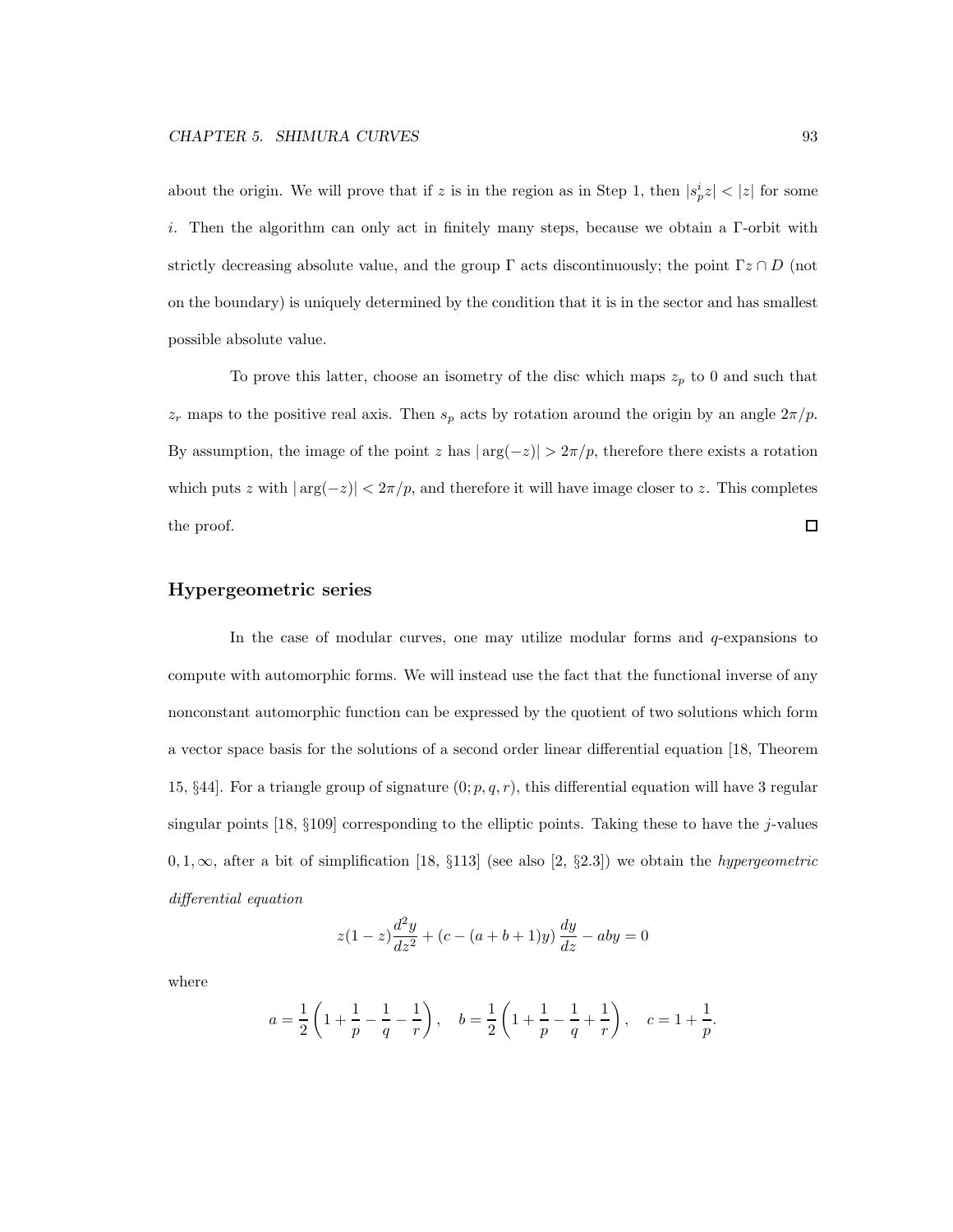In other words, the quotient  $F_1/F_2$  of two linearly independent solutions  $F_1, F_2$  to this equation maps  $\mathfrak{H} \cup \mathbb{R}$  to a hyperbolic triangle with interior angles  $\pi/p, \pi/q, \pi/r$ ; it is known as a *Schwarz* map. It extends to a map on all of  $\mathbb C$  by the Schwarz reflection principle. (For other Fuchsian groups with at least 4 elliptic points or genus  $> 0$ , one must instead look at the relevant Schwarzian differential equation; see [15, p. 8] for a discussion, and [26] for the general situation.)

The solutions to the hypergeometric differential equation have been well-studied. For the moment, let  $a, b, c \in \mathbb{R}$  be arbitrary real numbers with  $c \notin \mathbb{Z}_{\leq 0}$ . Define the *hypergeometric* series

$$
F(a, b, c; z) = \sum_{n=0}^{\infty} \frac{(a)_n (b)_n}{(c)_n} \frac{z^n}{n!} \in \mathbb{R}[[z]]
$$

where  $(x)_n = x(x+1)\cdots(x+n-1)$  is the *Pochhammer symbol*. This series is also known as the  ${}_2F_1$  series or the Gaussian hypergeometric function; we refer to [54, §1.1] for a historical introduction. The hypergeometric series is convergent for  $z \in \mathbb{C}$  with  $|z| < 1$  by the ratio test  $(54, §1.1.1)$ . It is indeed a solution to the hypergeometric differential equation; one can see this directly by letting

$$
y(z) = \sum_{n=0}^{\infty} u_n z^n
$$

and substituting into the hypergeometric differential equation to obtain

$$
\sum_{n=0}^{\infty} ((n+1)(n+c)u_{n+1} - (n^2 + (a+b)n + ab)u_n) z^n = 0
$$

and hence

$$
u_{n+1} = \frac{(n+a)(n+b)}{(n+1)(n+c)}u_n.
$$

We make a cut in the t-plane along the real axis from  $t = 1$  to  $t = \infty$ , that is, we insist that  $-\pi < \arg(-t) \leq \pi$  for  $|t| \geq 1$ . Then the function  $F(a, b, c; t)$  defined by the hypergeometric series can be analytically continued to a holomorphic function in the cut plane. We can obtain this by mean of the formulas below, provided  $c + 1 \notin \mathbb{Z}_{\geq 0}$  and  $a - b, c - a - b \notin \mathbb{Z}$ .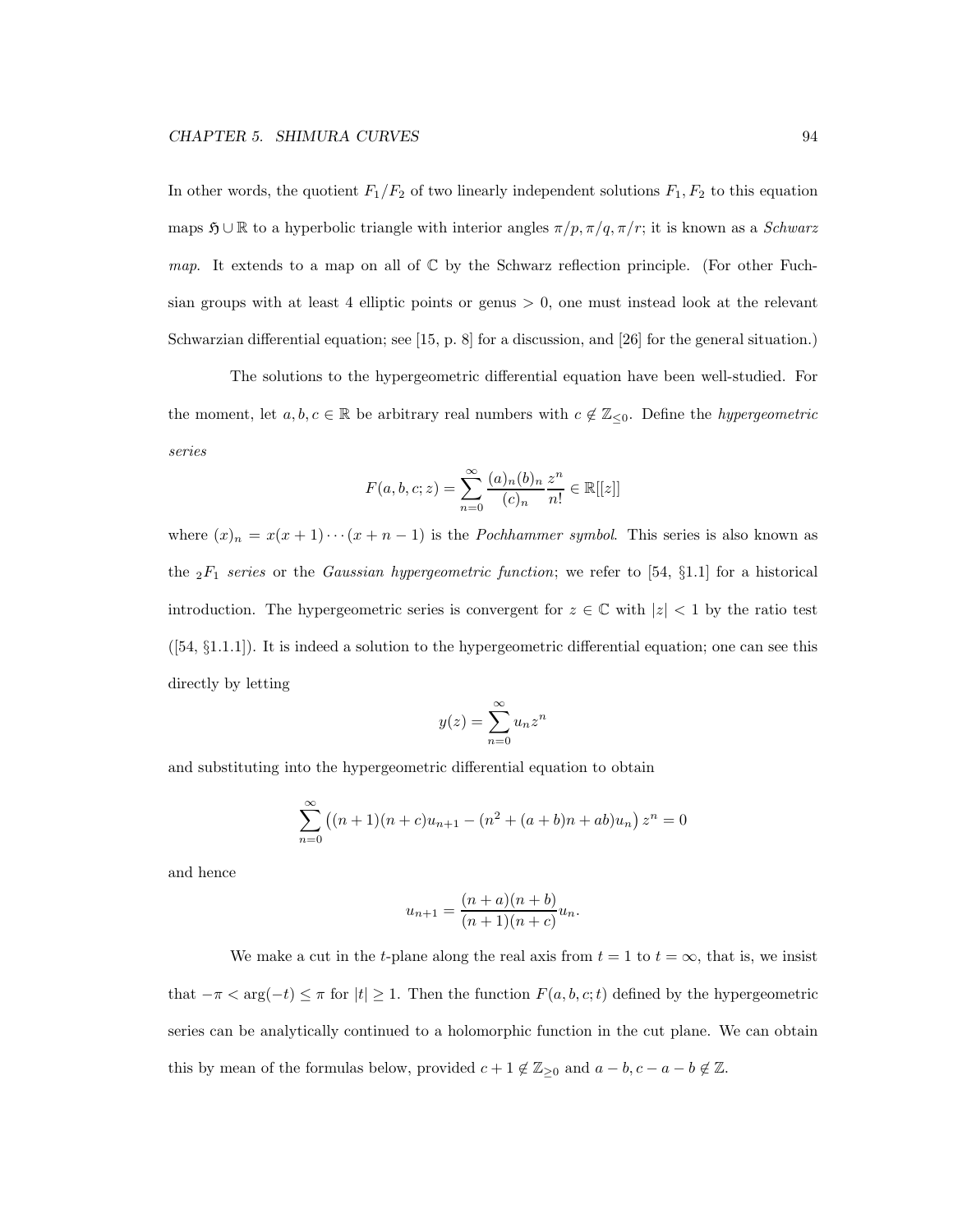**Proposition 5.2.3.** Let  $\tau$  be an elliptic generator of  $\Gamma$  of order s, and let  $t_s$  be a parameter on  $\mathbb{P}^1$  near  $j(\tau)$ . Then there exists an explicitly given Puiseux series  $\phi_{\tau} \in t_s^{1/s} \mathbb{C}[[t_s]]$  such that

$$
w=\phi_{\tau}(t_s).
$$

*Proof.* In the neighborhood of the elliptic point  $t_p = j(z_p) = 0$  given by  $|t| < 1$ , we have a basis of solutions

$$
F_1(t) = F(a, b, c; t)
$$
  

$$
F_2(t) = t^{1-c} F(1 + a - c, 1 + b - c, 2 - c; t)
$$

(which come from the above and [54, 1.3.6].) We note that since  $1 - c = -1/p$ , we have

$$
F_1(t)/F_2(t) \in t^{1/p} \mathbb{R}[[t]]
$$

which uniquely defines this ratio up to a scalar  $C_p$ . The value of  $C_p$  can be recovered by plugging in  $t = 1$ ; when  $c - a - b > 0$ , we have

$$
F(a, b, c; 1) = \frac{\Gamma(c)\Gamma(c - a - b)}{\Gamma(c - a)\Gamma(c - b)}
$$

by [54, 1.7.6], [2, Theorem 2.2.2]. Note that

$$
2 - c - (1 + a - c) = c - a - b = \left(1 + \frac{1}{p}\right) - \left(1 + \frac{1}{p} + \frac{1}{q}\right) = \frac{1}{q} > 0.
$$

We recover the constant by solving

$$
C_p \frac{F_1(1)}{F_2(1)} = \frac{z_q - z_p}{z_q - \overline{z_p}}.
$$

In a similar fashion, near the elliptic point  $t_q = j(z_q) = 1$  with  $|1 - t| < 1$ , we have

$$
F_1(1-t) = (1-t)^{c-a-b} F(c-a, c-b, 1-a-b+c; 1-t)
$$
  

$$
F_2(1-t) = F(a, b, 1+a+b-c; 1-t)
$$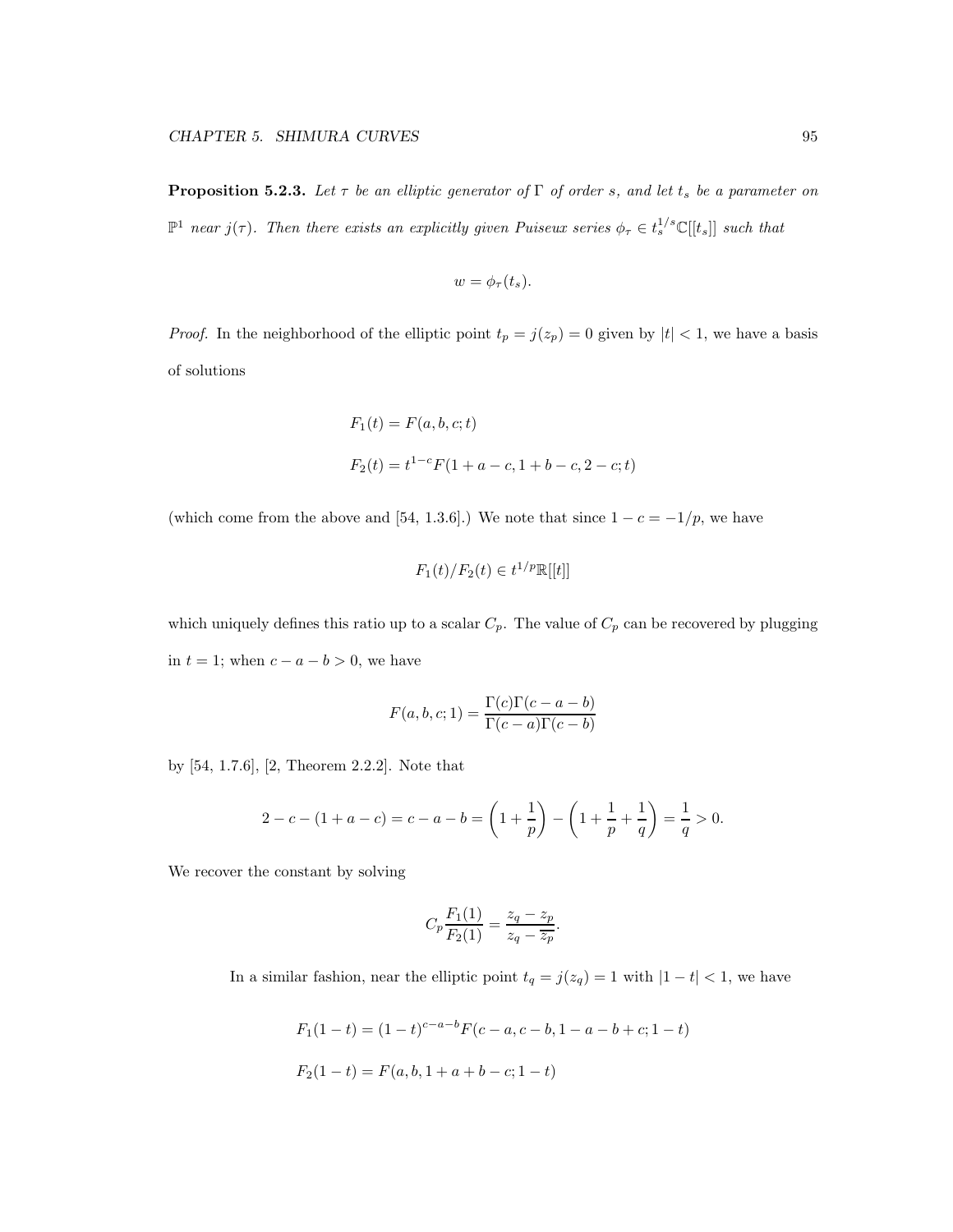by [54, §1.3.1], so again the ratio

$$
\frac{F_1(1-t)}{F_2(1-t)} = (1-t)^{1/q} \mathbb{R}[[1-t]]
$$

is correct up to a scalar. To find the constant, we now have

$$
(1 - a - b + c) - (c - a) - (c - b) = (1 + a + b - c) - a - b = -1/p < 0
$$

so we must use the formula [54, 1.3.15]

$$
F(a, b, c; t) = (1 - t)^{c - a - b} F(c - a, c - b, c; t)
$$

which yields

$$
\lim_{t \to 0^{+}} \frac{F_1(1-t)}{F_2(1-t)} = \lim_{t \to 1^{-}} t^{c-a-b} \frac{F(c-a, c-b, 1-a-b+c; t)}{F(a, b, 1+a+b-c; t)}
$$

$$
= \lim_{t \to 1^{-}} \frac{(1-t)^{1-c} F(1-b, 1-a, 1-a-b+c; t)}{(1-t)^{1-c} F(1+b-c, 1+a-c, 1-a-b+c; t)}
$$

$$
= \frac{F(1-b, 1-a, 1-a-b+c; 1)}{F(1+b-c, 1+a-c, 1+a+b-c; 1)}
$$

which can be evaluated by Γ-functions since

$$
1 - a - b + c - (1 - b) - (1 - a) = (1 + a + b - c) - (1 + b - c) - (1 + a - c) = c - 1 = 1/p > 0,
$$

and we find

$$
C_q \frac{F_1(1)}{F_2(1)} = \frac{z_p - z_q}{z_p - \overline{z}_q}.
$$

Finally, for  $t_r = j(z_r) = \infty$  with  $|t| > 1$ , we have

$$
F_1(1/t) = (1/t)^{b-a} F(b, 1+b-c, 1+b-a; 1/t)
$$

$$
F_2(1/t) = F(a, 1+a-c, 1+a-b; 1/t)
$$

by [54, 1.3.2], with  $b - a = 1/r$  so

$$
\frac{F_1(1/t)}{F_2(1/t)} \in (1/t)^{1/r} \mathbb{R}[[1/t]]
$$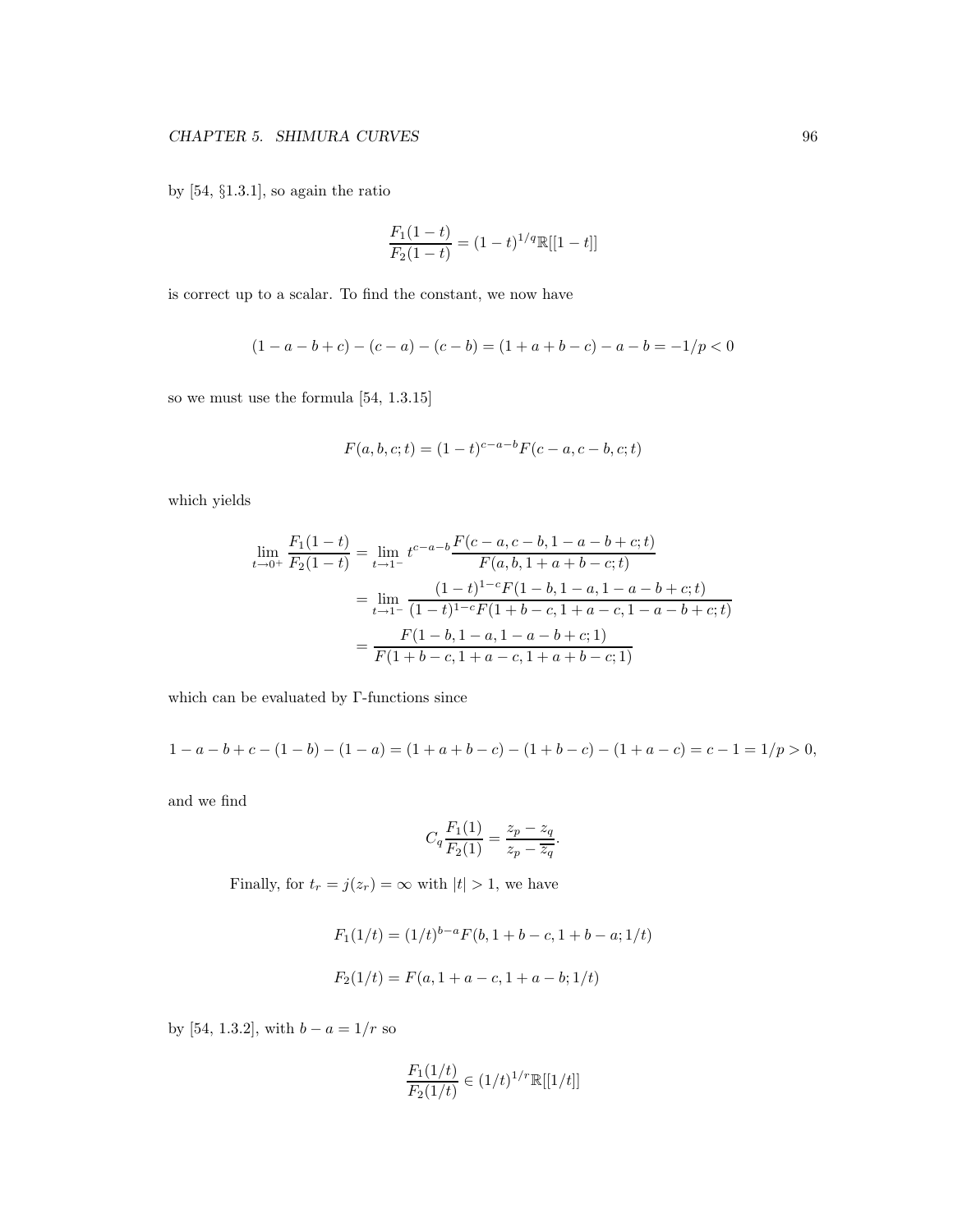and letting  $t \rightarrow 1$  we have

$$
1+b-a-b-(1+b-c) = 1+a-b-a-(1+a-c) = c-a-b = 1/q > 0,
$$

so we may again solve for the constant.

Putting these three equations together, we have completed the proof.

#### $\Box$

#### Reversion and Newton's method

To conclude this algorithm, given the Puiseux series  $\phi_{\tau}$  from 5.2.3 and a value  $w \in \mathbb{C}$ , we wish to compute the value  $t = j(z)$  such that

$$
w=\phi_{\tau}(t).
$$

As a first step, we can compute the reversion of the series  $w = \phi_\tau(t)$  to find a power series  $\psi_\tau$ satisfying

$$
\psi_{\tau}(w(z)) = t = j(z).
$$

The greatest cost of this method is in the reversion of a dense univariate Puiseux series. Based on methods of [58] or [4] (which use variations of Newton's method), this can be accomplished in time exponential in the number of terms  $n$  of the series obtained; note that even though this is polynomial in the input size, this quickly becomes quite expensive both in terms of time and space. Moreover, one is required to use fixed floating-point numbers because the height of the coefficients involved grows linearly in n. Worse still, because the hypergeometric series converge very slowly near the boundary, the algorithm above to compute a fixed reversion of a power series will never be able to give an algorithm which gives a guaranteed accuracy for such points. What is needed, then, is an algorithm which will compute "more terms" for those values.

It seems difficult to give a "general routine" for evaluation of the complex hypergeometric function [44, §5.14] (see also [54, §9]!). For "moderate" values of  $a, b, c$  and limited accuracy,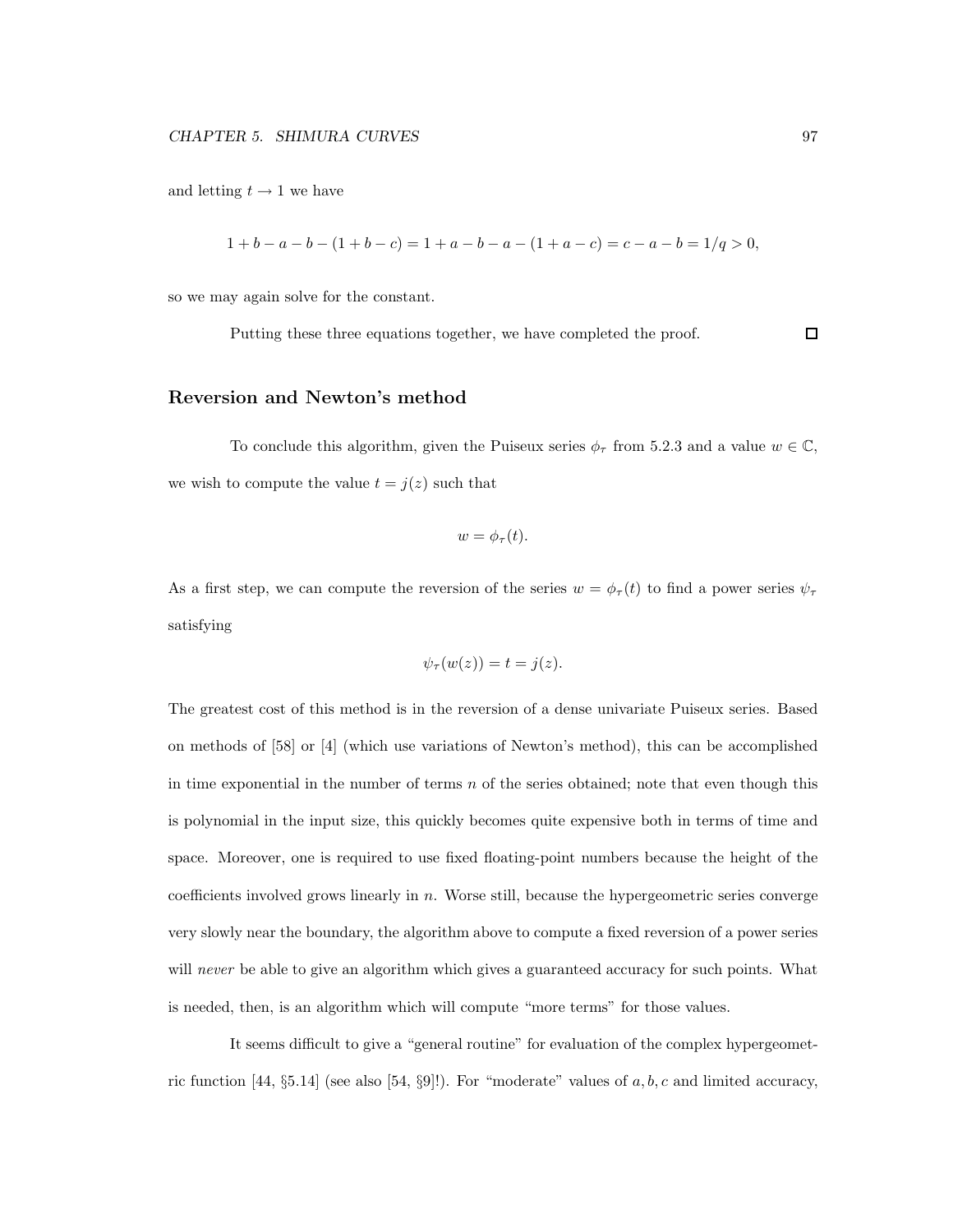one may evaluate this function by direct path integration in the complex plane [44, §6.12]; this algorithm involves a collection of "black-box" routines for the integration of sets of ordinary differential equations. Forrey [19] used transformation formulas for the hypergeometric function to give methods for evaluation at all real values  $z$  and arbitrary  $a, b, c$ . We combine and vary these methods to yield a fast algorithm for evaluation of  $F(a, b, c; z)$  to high accuracy at all complex z. We will be more sketchy in this section, since all machine calculations with fixed precision arithmetic are subject to a certain rounding error, and we wish to avoid extensive application of the numerical tools required to make statements completely precise.

We now give an overview for the results in the rest of this subsection. We first give estimates for evaluating the hypergeometric series  $F(a, b, c; t)$  directly when  $|t| < 1/2$ . We then compute Taylor series expansions for the hypergeometric series and use this in Algorithm 5.2.5 to compute  $F(a, b, c; t)$  also when  $|t - \rho| < 1/2$ , where  $\rho = (1 + i)/2$ . Finally, we extend this to evaluate  $F(a, b, c; t)$  for all  $t \in \mathbb{C}$  using functional equations as in Proposition 5.2.6, and conclude with Algorithm 5.2.7.

For  $|t| < 1/2$ , the hypergeometric series converges rapidly and can be evaluated directly; more precisely, we may compute the series to accuracy  $\epsilon \in \mathbb{R}$  running time polynomial in  $log(1/\epsilon)$ . Let

$$
F(a, b, c; t)|_N = \sum_{n=0}^{N} \frac{(a)_n (b)_n}{(c)_n} \frac{t^n}{n!}.
$$

For any  $\epsilon > 0$ , we can estimate the value  $N \in \mathbb{Z}_{>0}$  required to guarantee that

$$
\big|F(a,b,c;t)-F(a,b,c;t)|_N\big|<\epsilon
$$

as follows. First assume that  $c > a + b - 1$ . Then for all

$$
n > M = M(a, b, c) = \max \left\{ \frac{c - ab}{c - (a + b - 1)}, a, b, c \right\}
$$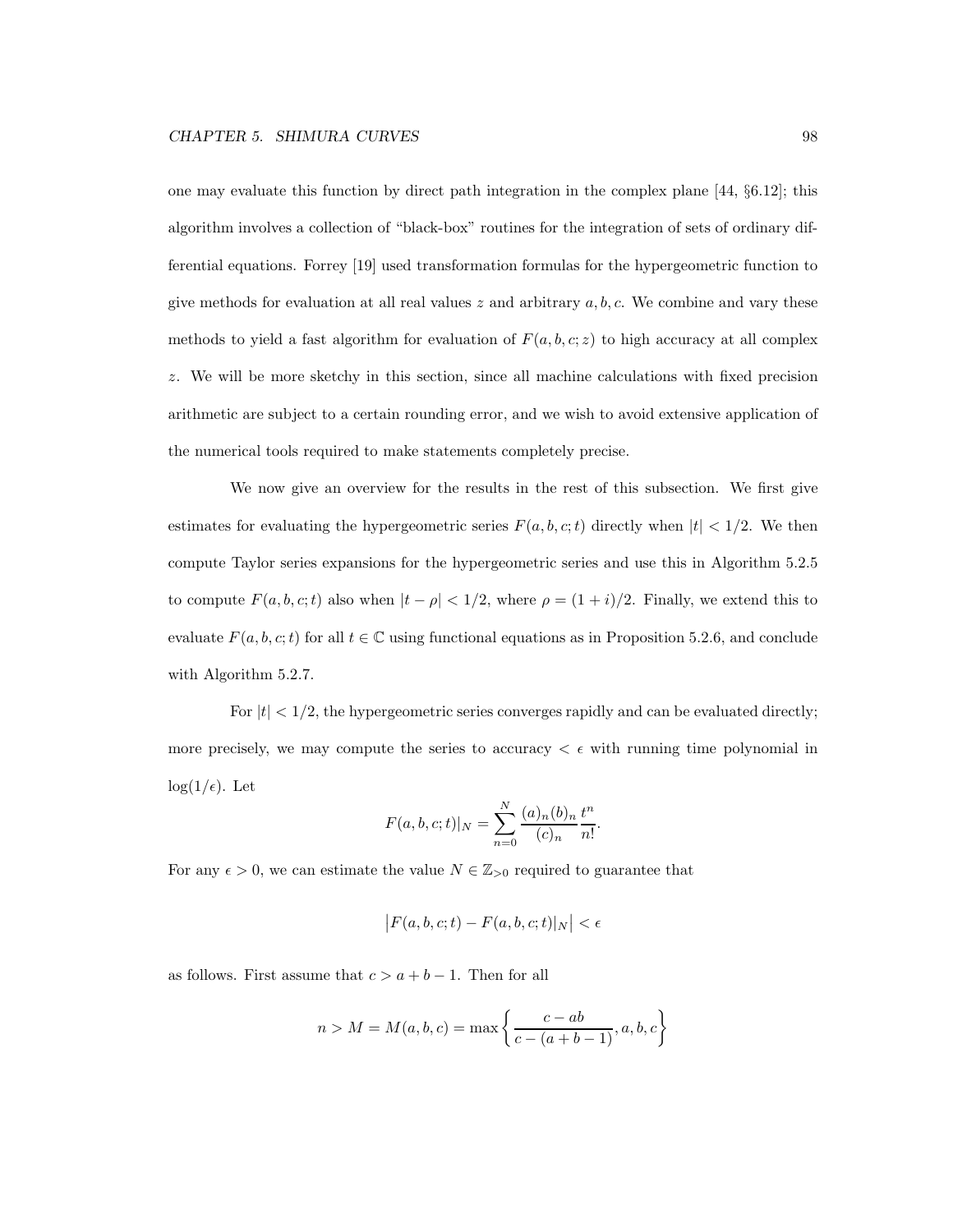we have

$$
0<\frac{(a+n)(b+n)}{(c+n)(n+1)}=1-\frac{(c-(a+b-1))\,n+(c-ab)}{(c+n)(n+1)}<1,
$$

and hence

$$
\left|\frac{(a)_n(b)_n}{(c)_n n!}\right| < \left|\frac{(a)_M(b)_M}{(c)_M M!}\right| = A_M.
$$

Now

$$
\left|F(a,b,c;t) - F(a,b,c;t)|_N\right| = \left|\sum_{n=N+1}^{\infty} \frac{(a)_n (b)_n}{(c)_n} \frac{|t|^n}{n!}\right| \le A_M \sum_{n=N+1}^{\infty} |t|^n = A_M \frac{|t|^{N+1}}{1-|t|}
$$

so it suffices to take

$$
N = \left\lceil \frac{\log \epsilon (1 - |t|) - \log A_M}{\log |t|} \right\rceil.
$$

Hence for  $|t| < 1/2$ , we may take

$$
N = \left\lceil \frac{\log 2A_M + \log(1/\epsilon)}{\log 2} \right\rceil
$$

which is indeed a polynomial in  $log(1/\epsilon)$ . We note that this upper bound will almost always be too large in practice, and we may stop adding terms as soon as they become smaller than the machine epsilon.

For the rest of this section, we will use the expression  $x \approx y$  to denote an approximate equality, one that is subject to floating point round-off errors. We refer the reader to [41] for more information about the provability of the error estimates in this algorithm.

We next will consider Taylor series expansions. Repeated differentiation of the hypergeometric differential equation gives the following:

$$
t(1-t)\frac{d^{n+2}F}{dt^{n+2}} = (n(1-2t) - (a+b+1)t + c)\frac{d^{n+1}F}{dt^{n+1}}
$$

$$
- (n(n-1) + n(a+b+1) + ab)\frac{d^{n-1}F}{dt^{n-1}}.
$$

From the Taylor series

$$
F(a, b, c; t) = \sum_{n=0}^{\infty} \frac{1}{n!} \frac{d^n F}{dt^n} (a, b, c; \tau) (t - \tau)^n
$$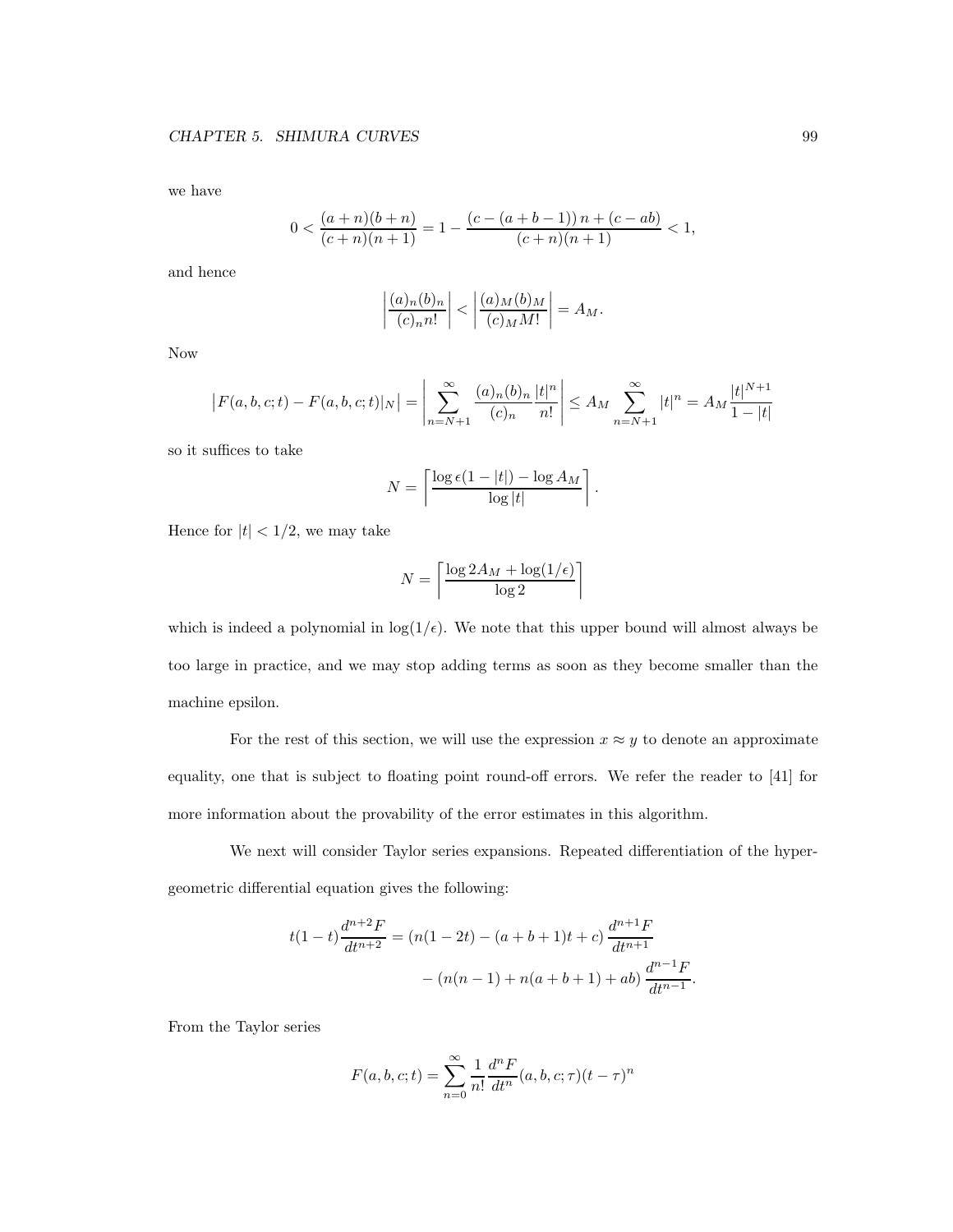and the above recurrence relation, given values for  $F(a, b, c; \tau)$  and  $F'(a, b, c; \tau)$ , we may compute an approximate value for  $F(a, b, c; t)$  for t close to  $\tau$ , at least when  $t(1-t)$  is not too small.

Algorithm 5.2.4. Let  $t, \tau \in \mathbb{C}$  be such that  $|t - \tau| < 1/2$  and  $|t| > 1/4$ ,  $|1 - t| > 1/4$ , and let  $F_{\tau}, F'_{\tau} \in \mathbb{C}$  be such that

$$
F_{\tau} \approx F(a, b, c; \tau), \quad F'_{\tau} \approx \frac{dF}{dt}(a, b, c; \tau).
$$

This algorithm algorithm computes  $F_t, F'_t \in \mathbb{C}$  such that

$$
F_t \approx F(a, b, c; t), \quad F'_t \approx \frac{dF}{dt}(a, b, c; t).
$$

- 1. [Initialite] Assign  $F_t = F_{\tau} + F'_{\tau}(t \tau)$ ,  $F'_t = F'_{\tau}$ ,  $i = 0$ .
- 2. [Compute series] Let

$$
F_{\tau}'' = \frac{(-i(1-2t) + (a+b+1)t + c) F_{\tau}' + (i(i-1) + i(a+b+1) + ab)F_{\tau}}{t(1-t)}.
$$

Let

$$
F_t = F_t + \frac{F''_{\tau}}{i!} (t - \tau)^i
$$
  

$$
F'_t = F'_t + \frac{F''_{\tau}}{(i - 1)!} (t - \tau)^{i - 1}.
$$

If the terms added are smaller than machine epsilon, return  $F_t, F'_t$ . Otherwise, let  $F_\tau = F'_\tau$ , let  $F'_{\tau} = F''_{\tau}$ , let  $i = i + 1$ , and return to Step 2.

We may then take  $\rho = (1 + i)/2$  as an advantageous choice for an additional base point to evaluate the hypergeometric series.

Algorithm 5.2.5. Let  $t \in \mathbb{C}$  be such that  $|t| < 1/2$  or  $|t - \rho| < 1/2$ . This algorithm computes  $F_t, F'_t \in \mathbb{C}$  such that  $F_t \approx F(a, b, c; t)$  and  $F'_t \approx F'(a, b, c; t)$ .

1. [Evaluate the series] If  $|t| < 1/2$ , evaluate the hypergeometric series directly until the terms become smaller than machine  $\epsilon$ . If  $|t - \rho| < 1/2$ , first calculate approximate values of  $F(a, b, c; \rho)$  and  $F'(a, b, c; \rho)$ , then apply Algorithm 5.2.4.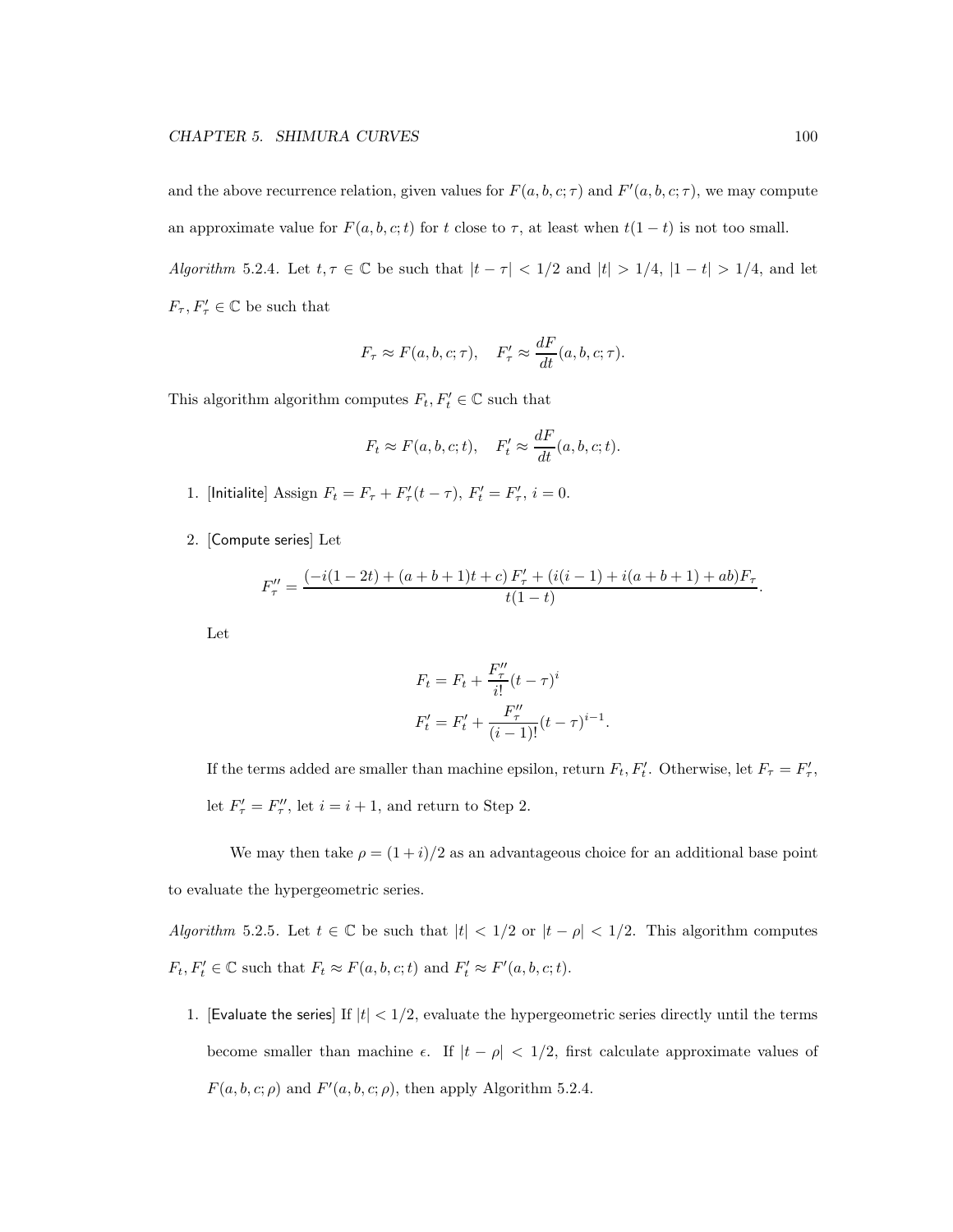

Figure 5.2.6: Covering the complex plane C

**Proposition 5.2.6.** For all  $t \in \mathbb{C}$ , there exists

$$
t'\in\left\{t,\frac{1}{t},1-t,\frac{1}{1-t},\frac{t}{t-1},1-\frac{1}{t}\right\}=W
$$

such that either  $|t'| < \frac{1}{2}$  or  $|t' - \rho| < \frac{1}{2}$ , where  $\rho = (1 + i)/2$ .

*Proof.* If  $|t| > 2$  or  $|1 - t| > 2$ , we are done. For the others, we refer to the picture in Figure 5.2.6. For each t', we have drawn the regions  $|t'| < 1/2$  and  $|t' - \rho| < 1/2$ , which are interiors of circles; these visibly cover the remaining region.  $\Box$ 

We are now prepared to give a way of evaluating the hypergeometric series for any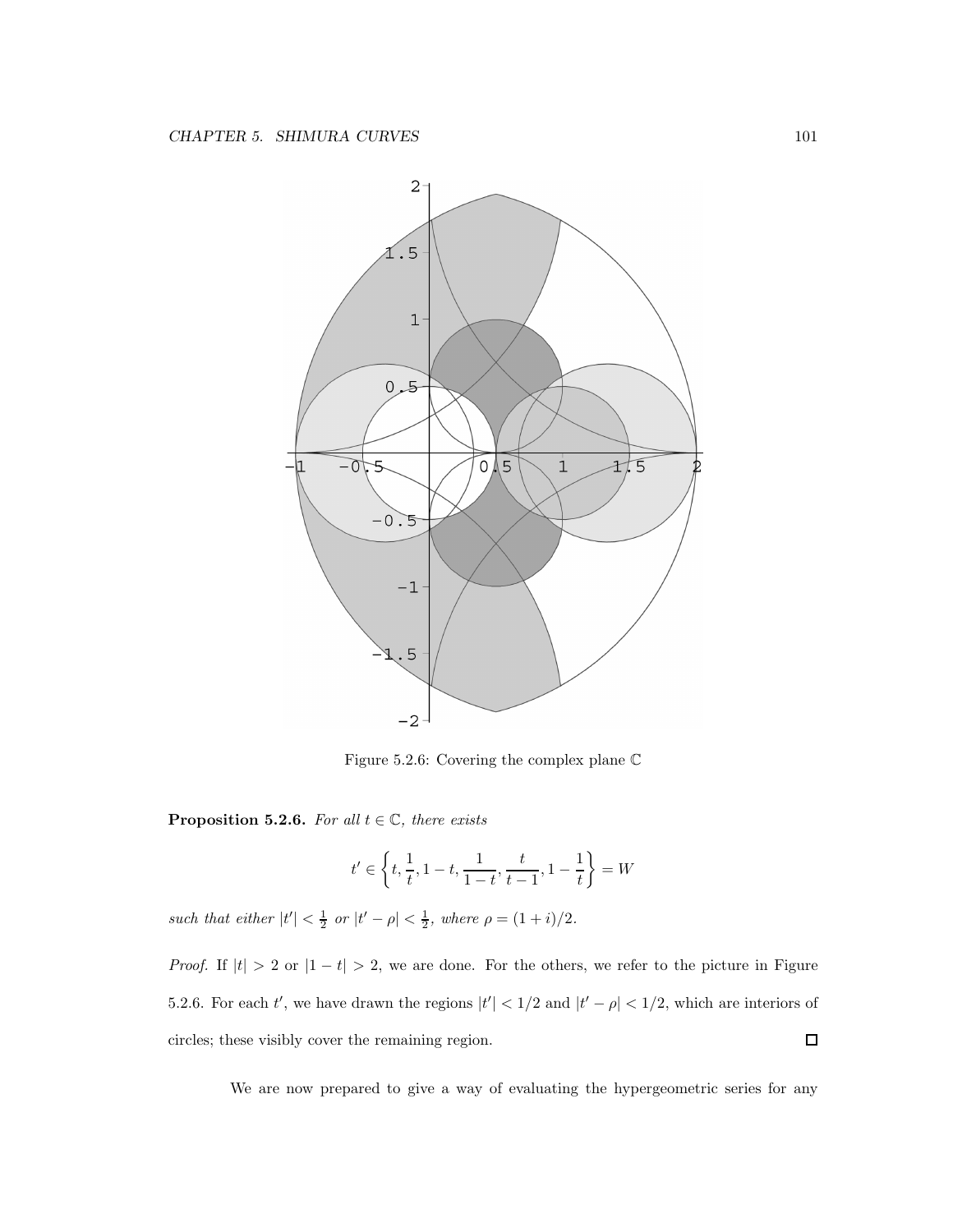complex argument  $t \in \mathbb{C}$ . We have seen how to accomplish this for  $|t| < 1/2$  and  $|t - \rho| < 1/2$ .

For  $|1 - t| < 1/2$ , we use the formula [2, (2.3.11)]

$$
F(a, b, c; t) =
$$
  
\n
$$
\frac{\Gamma(c)\Gamma(c - a - b)}{\Gamma(c - a)\Gamma(c - b)} F(a, b, a + b - c + 1; 1 - t) +
$$
  
\n
$$
(1 - t)^{c - a - b} \frac{\Gamma(c)\Gamma(a + b - c)}{\Gamma(a)\Gamma(b)} F(c - a, c - b, c - a - b + 1; 1 - t).
$$

For  $|t| > 2$ , we use the formula  $[2, (2.3.12)]$ 

$$
F(a, b, c; t) =
$$
  
\n
$$
\frac{\Gamma(c)\Gamma(b-a)}{\Gamma(b)\Gamma(c-a)}(-t)^{-a}F(a, a+1-c, a+1-b; 1/t) +
$$
  
\n
$$
\frac{\Gamma(c)\Gamma(a-b)}{\Gamma(a)\Gamma(c-b)}(-t)^{-b}F(b, b+1-c, b+1-a; 1/t).
$$

One can also easily differentiate each of these formulas to give expressions for  $F'(a, b, c; t)$ .

Combining these with the Pfaff's formula

$$
F(a, b, c; t) = (1 - t)^{-a} F(a, c - b, c; t/(t - 1)) = (1 - t)^{c - a - b} F(c - a, c - b, c; t)
$$

from [2, (2.2.6)] we obtain series for each  $w(t) \in W$ .

Algorithm 5.2.7. Let  $t \in \mathbb{C}$ . This algorithm computes  $F_t, F'_t \in \mathbb{C}$  such that  $F_t \approx F(a, b, c; t)$  and  $F'_t \approx F'(a, b, c; t).$ 

- 1. [Find  $w(t)$ ] Let  $w, t_0$  be such that  $|w(t) t_0|$  is minimal among  $w(t) \in W$  and  $t_0 \in \{0, 1 +$  $i)/2$ .
- 2. [Apply cases] Apply the appropriate transformation in the above, and compute using Algorithm 5.2.5.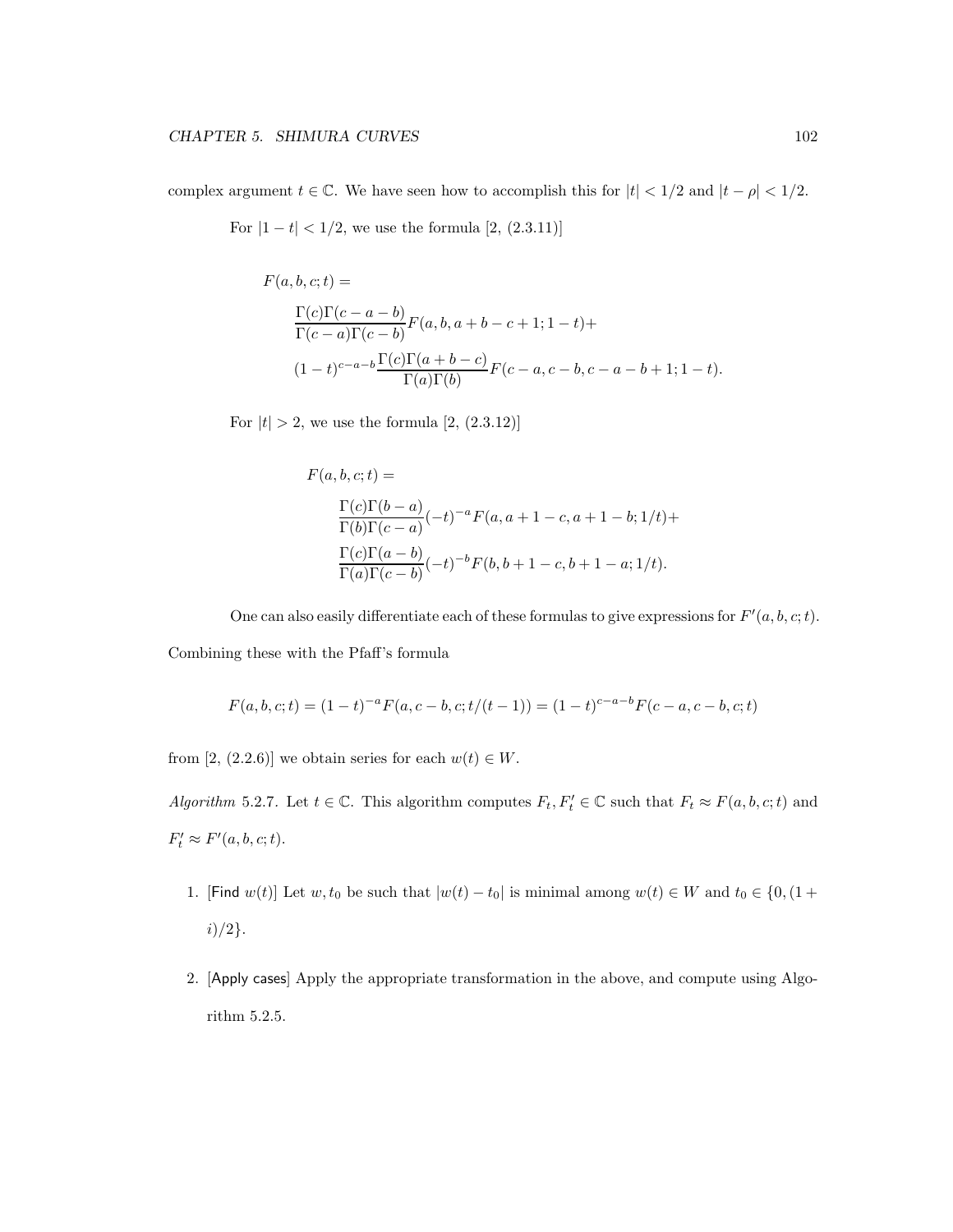#### The algorithm

Putting all of these elements together, we are now prepared to exhibit a solution to Problem 5.2.1.

Algorithm 5.2.8. Let  $z \in \mathfrak{H}$  and  $\Gamma$  be a compact triangle group. This algorithm computes the value of  $j(z) \in \mathbb{P}^1(\mathbb{C})$ .

- 1. [Reduce to fundamental domain] Run Algorithm 5.2.2 and replace  $z$  by an element in its Γ-orbit which is also in the fundamental domain for Γ. If z is not in the fundamental triangle, replace z by its reflection about the geodesic between  $z_p$  and  $z_r$ , and apply complex conjugation to the final value obtained below.
- 2. [Find s] Compute the values  $t = \psi_\tau(z)$  for each elliptic point  $\tau$ . Let s be p, q, r depending on the smallest value  $|t|, |1-t|, |1/t|$ . Let  $w = (z - z_s)/(z - \overline{z_s})$ . Let  $u_0$  be the value of  $t^{1/s}$ which is closest in absolute value to w.
- 3. [Newton iteration] Apply Newton's method to the equation

$$
f(u) = c_{\tau} u F_1(u^s) - w F_2(u^s) = 0,
$$

i.e. let

$$
u_{i+1} = u_i - \frac{f(u_i)}{f'(u_i)},
$$

using the approximation  $f(u_i)$ 

$$
F_i(u_i^s) \approx F_i(u_0^s) + F'_i(u_0^s)(u_i^s - u_0^s) + \cdots + F_i^{(j)}(u_0^s)(u_i^s - u_0^s)^j,
$$

with the values  $F_i^{(j)}$  $i^{(j)}$  given by the recursive formula as in Algorithm 5.2.4. If the values  $u_i$  are convergent, compute these up to a machine epsilon and repeat this step with  $u_0$ initialized to the convergent value until  $f(u_0)$  is smaller than machine epsilon and go to Step 5; otherwise, go to Step 4.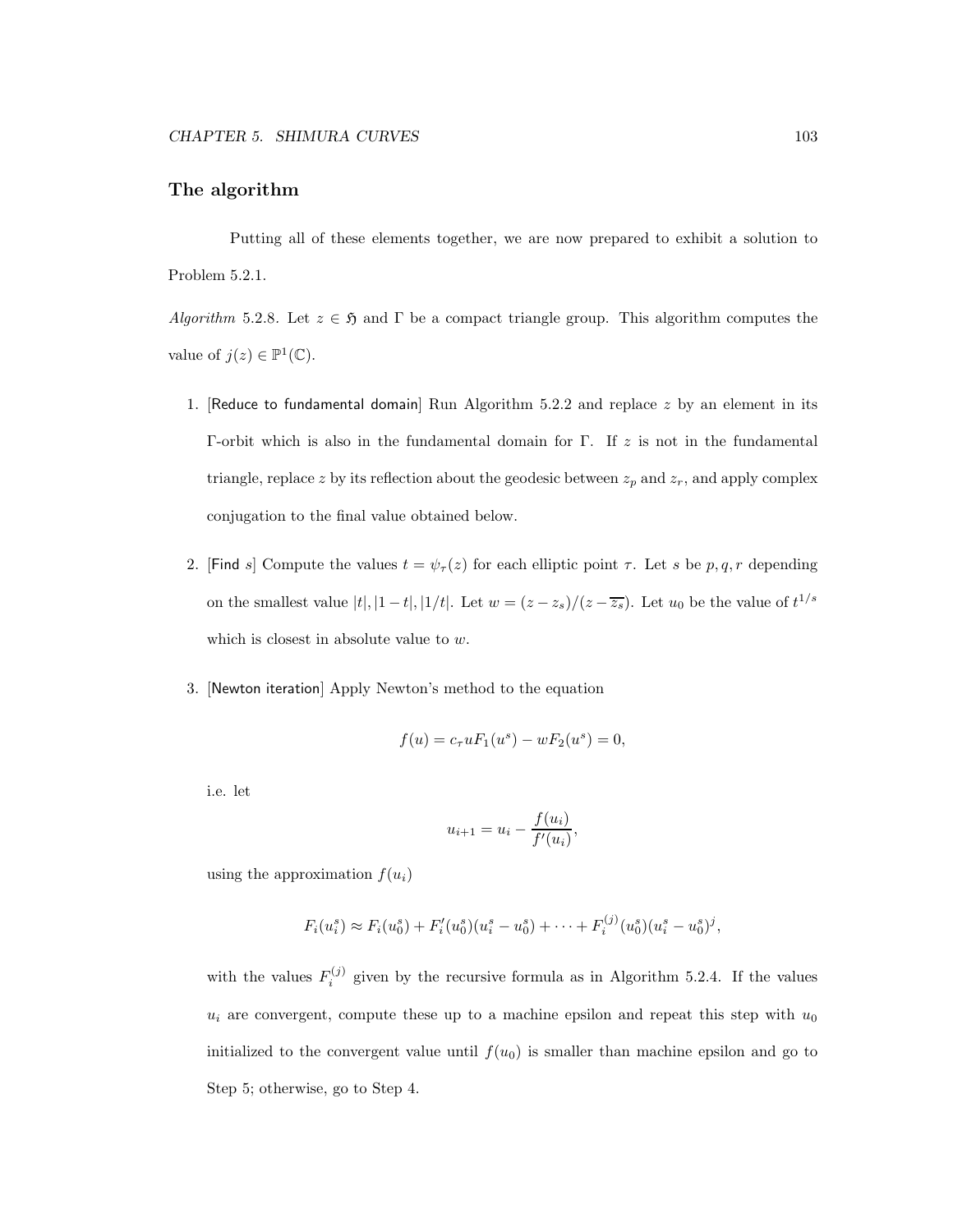- 4. [Numerical instability] Find a Taylor expansion for  $F_1, F_2$  around  $u_0$ , and use a root-finding technique to find the root of  $f(u) = 0$  closest to  $u_0$ , such as those in [44, Chapter 9].
- 5. [Output] If  $s = p$ , output  $u_0^p$ ; if  $s = q$ , output  $1 u_0^q$ ; if  $s = r$ , output  $1/u_0^r$ .

### 5.3 CM points and Shimura reciprocity

In this section, we define CM points on Shimura curves, which are special points defined over certain abelian extensions. We also show how to explicitly compute these points for the case of Shimura curves coming from compact triangle groups.

Throughout this section, we let  $\Gamma$  be a compact arithmetic triangle group, which arises from a maximal order  $\mathcal O$  of an indefinite quaternion algebra A which satisfies the Eichler condition defined over a totally real field  $F$  with strict class number 1. By Proposition 4.4.3, we know that every right ideal of  $\mathcal O$  is principal.

First, we will have need to classify quadratic orders over  $\mathbb{Z}_F$ . A quadratic extension K of F is given by Kummer theory as  $K = F(\sqrt{D})$  for an element  $D \in K^*$ ; two such fields are isomorphic if and only if  $D_1/D_2 \in F^{*2}$ , and therefore the quadratic field extensions of F are classified by the group  $F^*/F^{*2}$  (see [10, §9.2.2]). A quadratic order over  $\mathbb{Z}_F$  is a  $\mathbb{Z}_F$ -algebra which is a domain and a projective  $\mathbb{Z}_F$ -module of rank 2. Since F has class number one, each such quadratic order is equal as a  $\mathbb{Z}_F$ -module to  $\mathbb{Z}_F \cdot 1 \oplus \mathbb{Z}_F \delta$  for some  $\delta \in \mathbb{Z}_K$ ; the discriminant  $D \in \mathbb{Z}_F$  of a minimal polynomial for  $\delta$  is independent of  $\delta$  up to an element of  $\mathbb{Z}_F^{*2}$ . Therefore the set of quadratic orders over  $\mathbb{Z}_F$  is in bijection with the set of orbits of

 ${D \in \mathbb{Z}_F : D \text{ is not a square}, D \text{ is a square modulo } 4\mathbb{Z}_F}$ 

under the action of multiplication by  $\mathbb{Z}_F^{*2}$ . We denote the order of discriminant D by  $O_D$ . Each such order is contained in a unique maximal order of discriminant  $d$ , known as the *fundamental*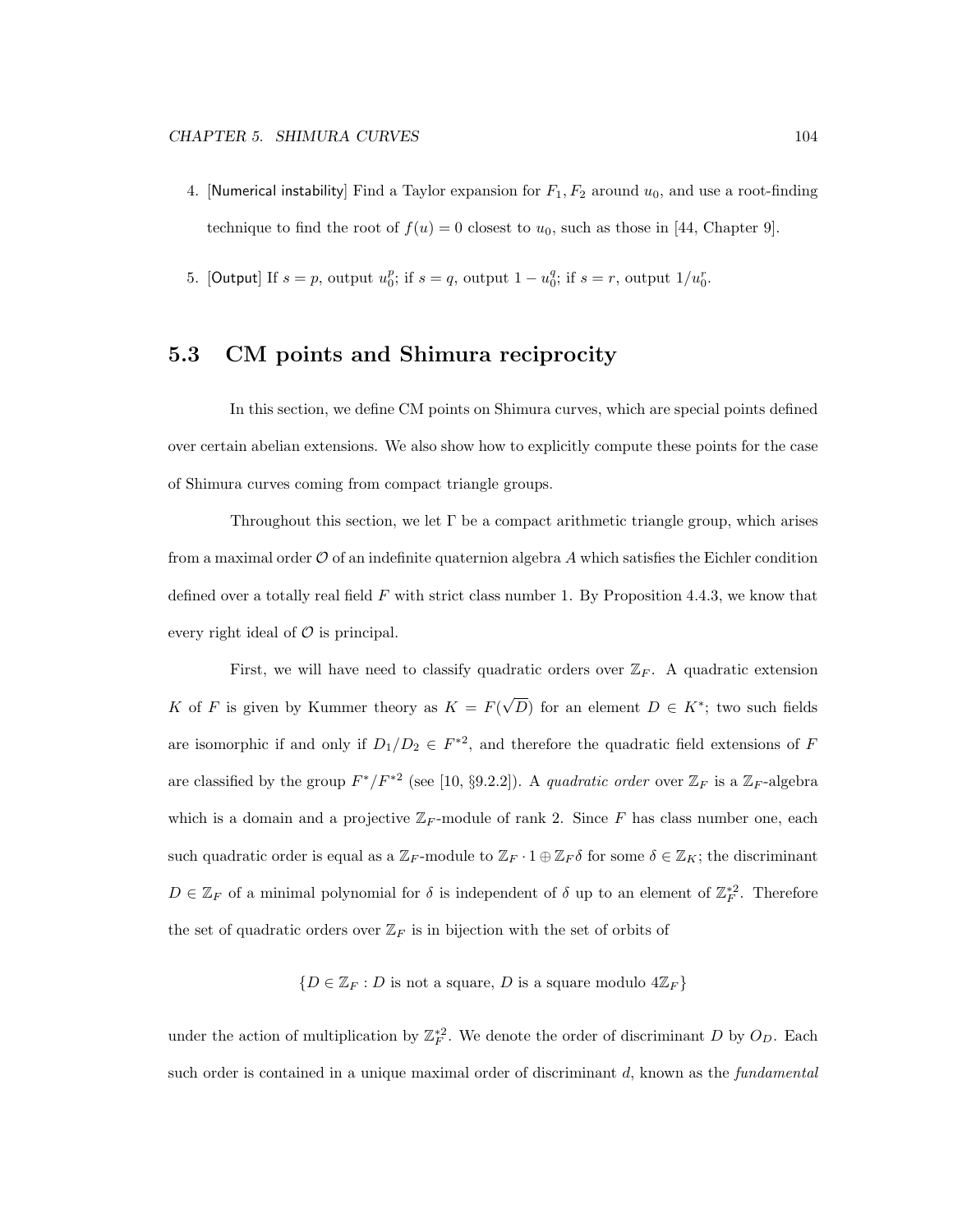discriminant, with  $D = df^2$  for some  $f \in \mathbb{Z}_F$  unique up to  $\mathbb{Z}_F^*$ . We say that a quadratic order is totally imaginary if its field of fractions is a totally imaginary extension of  $F$ ; the order  $O_D$  is totally imaginary if and only if  $D$  is totally negative.

Algorithm 5.3.1. Let  $O_D$  be a quadratic order over  $\mathbb{Z}_F$ , and let  $D = df^2$ . This algorithm computes a set of ideals  $C = {\mathfrak{a} \subset O_D}$  which form a set of representatives for the ideal classes in the set  $Cl(O_d)$ .

- 1. [Compute Cl( $\mathbb{Z}_K$ )] Compute  $\mathbb{Z}_K$ . Using Algorithm [9, 6.5.9] (or the methods of [10, §7.3]), compute the class group  $ClZ_K$  and a set of ideals a representing the ideal classes of  $ClZ_K$ relatively prime to  $(f)$ .
- 2. [Compute kernel] Compute a representative set  $\alpha$  of elements in the group

$$
\frac{(\mathbb{Z}_K/f\mathbb{Z}_K)^*}{\mathbb{Z}_K^*(\mathbb{Z}_F/f\mathbb{Z}_F)^*}.
$$

3. [Output] Output the set of products  $\alpha(\mathfrak{a}\cap O_D)$ , the intersection computed by linear algebra.

Proof. We have an exact sequence

$$
1 \to O_D^* \to \mathbb{Z}_K^* \to \frac{(\mathbb{Z}_K/f\mathbb{Z}_K)^*}{(\mathbb{Z}_F/f\mathbb{Z}_F)^*} \to \text{Cl}\,O_D \to \text{Cl}\,\mathbb{Z}_K \to 1
$$

with the natural maps, and therefore we have an exact sequence

$$
1 \to \frac{(\mathbb{Z}_K/f\mathbb{Z}_K)^*}{\mathbb{Z}_K^*(\mathbb{Z}_F/f\mathbb{Z}_F)^*} \to \text{Cl}\,O_D \to \text{Cl}\,\mathbb{Z}_K \to 1.
$$

One computes a representative set of elements of  $CLO<sub>D</sub>$  as cosets of  $CIZ<sub>K</sub>$ .

Remark 5.3.2. For the sake of efficiency, it makes sense to output just the set of ideals and elements, and allow the user to reconstruct the products. Note also that from this set of elements, one can reconstruct the structure of  $ClO_D$  as an abelian group. Given a description of the left and right groups as abstract abelian groups, one can test each elementary abelian factor at a time to see if the sequence splits.

□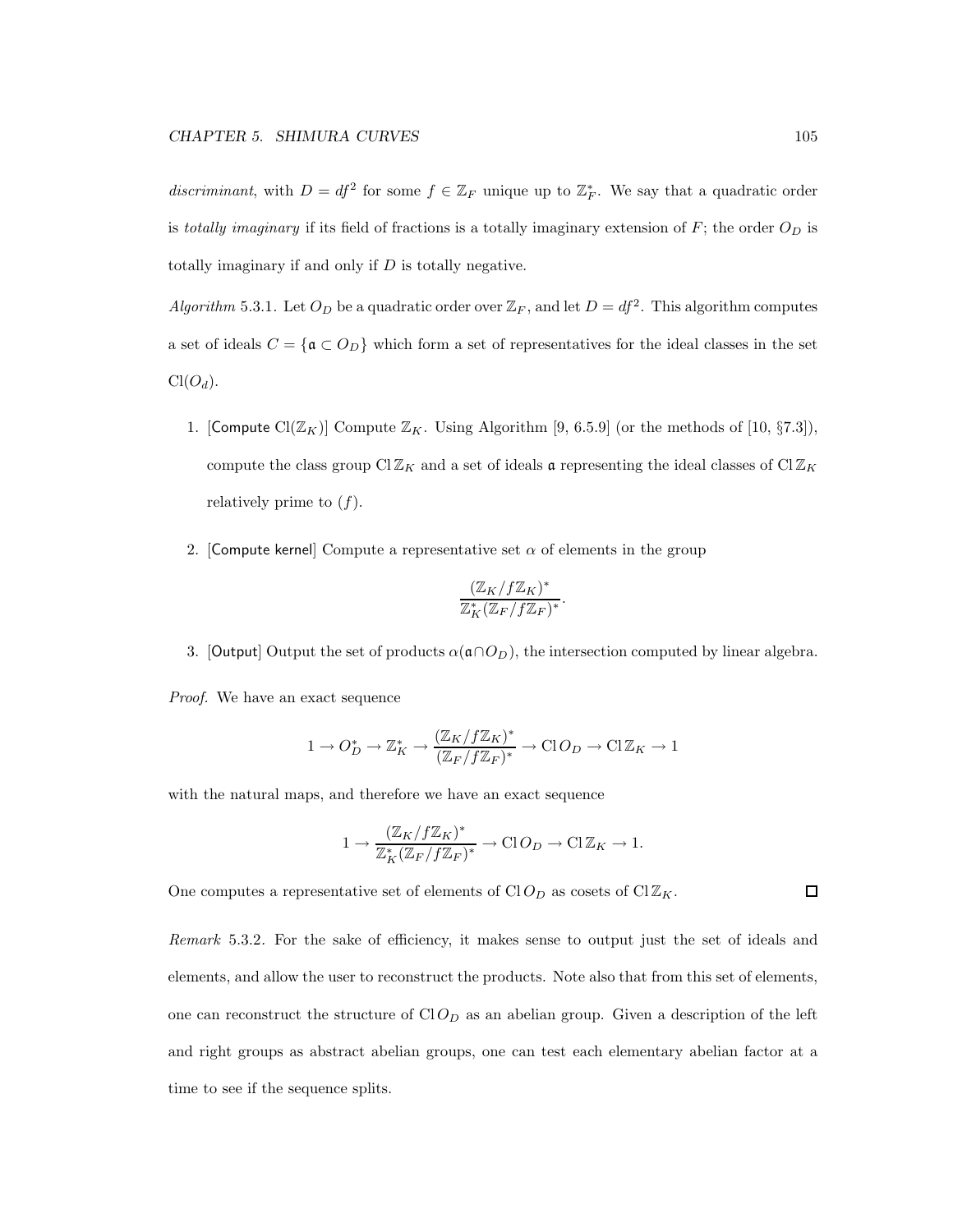Let  $O_D$  be a totally imaginary quadratic order with field of fractions  $K = F(\sqrt{D})$ . Suppose that K splits A. Then there exists an embedding  $\iota_K : K \hookrightarrow A$ ; more concretely, the map  $\iota_K$  is given by an element  $\mu \in \mathcal{O}$  whose minimal polynomial over F has discriminant D. Any two such embeddings are conjugate under an element of A<sup>∗</sup> by the theorem of Skolem-Noether [45, 7.21], so by conjugation, we may assume that  $\iota_K(K) \cap \mathcal{O} = O_D$ ; we call such an embedding an optimal embedding (see [14]). Let  $z = z_D$  be the unique fixed point of  $\iota_K(K^*)$  in  $\mathfrak{H}$ , or equivalently the fixed point of  $\iota_{\infty}(\mu)$  in  $\mathfrak{H}$ ; we say z is a CM point on  $\mathfrak{H}$ , and  $j(z)$  is a CM point on  $X(1)$ .

By class field theory, we have the Artin isomorphism

$$
\text{Cl}(O_D) \xrightarrow{\sim} \text{Gal}(H_{(f)}/K)
$$

$$
[\mathfrak{p}] \mapsto \text{Frob}_{\mathfrak{p}}
$$

for all primes  $\mathfrak p$  of K unramified in  $H_{(f)}$ , where  $Cl(O_D)$  is the group of invertible fractional ideals of  $O_D$  modulo principal ideals, and  $H_{(f)}$  is the ring class field of K of conductor f.

Let  $\mathfrak{c} \subset K$  be a fractional ideal of K, with  $\mathfrak{c} \leftrightarrow \sigma$  under the Artin map. Then by assumption, we have

$$
\iota_K(\mathfrak{c})\mathcal{O}_A=\xi\mathcal{O}_A
$$

for some  $\xi \in A$ . From this data, we can describe the action of  $Gal(H_{(f)}/K)$  on  $j(z)$  as follows.

**Theorem 5.3.3** ([51, Shimura reciprocity law, p. 59]). Let  $z_D$  be a CM point corresponding an order  $O_D$  with  $D = df^2$ . Then we have

$$
j(z) \in X(1)(H_{(f)})
$$

and

$$
j(z)^{\sigma} = j(\iota_{\infty}(\xi^{-1})(z)).
$$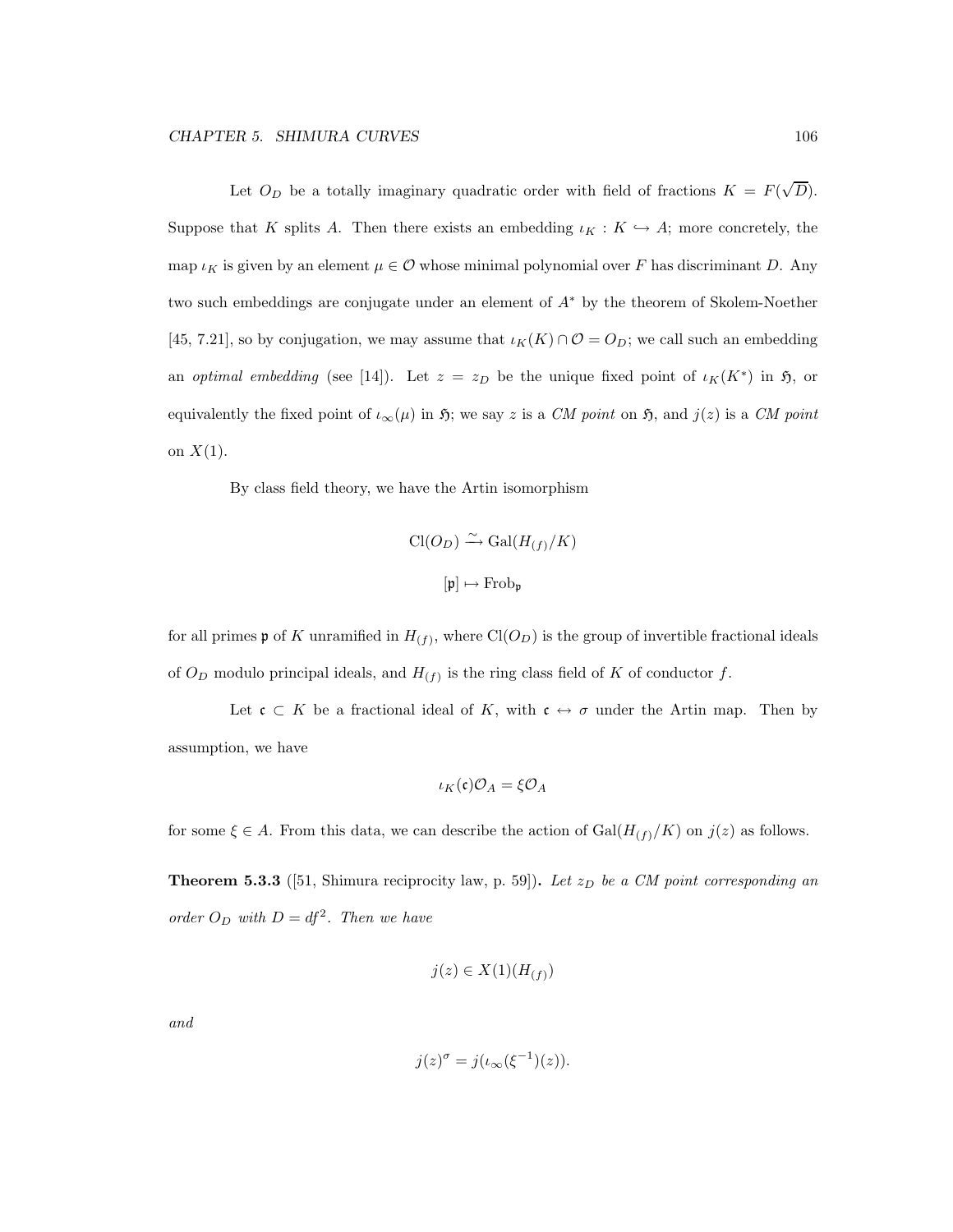With this theorem in hand, we can use the Algorithms of §4 to compute all of the conjugates  $j(z)$  under  $Gal(H<sub>(f)</sub>/K).$ 

Algorithm 5.3.4. Let  $O_D$  be a totally imaginary quadratic order over  $\mathbb{Z}_F$  with field of fractions K, and let  $\iota_K : O_D \hookrightarrow \mathcal{O}$  be an optimal embedding. This algorithm computes the set

$$
\{j(z_D)^\sigma : \sigma \in \text{Gal}(H_D/K)\} \subset \mathbb{C}.
$$

- 1. [Compute representatives for the ring class group] By Algorithm 5.3.1, find a set  $G$  of ideals in bijection with the ring class group  $ClO<sub>D</sub>$ .
- 2. [Principalize] Using Algorithm 4.4.6, for each ideal  $\mathfrak{c} \in G$ , find an element  $\xi \in \mathcal{O}$  such that cO = ξO.
- 3. [Find conjugates] Let  $z_D$  be the fixed point in  $\mathfrak H$  of  $\mu = \iota_K(K^*)$ . For each  $\xi$ , compute  $\iota_{\infty}(\xi^{-1})(z_D).$
- 4. [Find j-values] For each such conjugate z, compute  $j(z)$  by Algorithm 5.2.1 and output this set.

Given a complete set of conjugates  $t^{\sigma}$  of a purported algebraic number t, we can compute the polynomial

$$
f(x) = \prod_{\sigma \in G} (x - t^{\sigma})
$$

and attempt to recognize the coefficients of this polynomial as elements of  $F$  using LLL (see [9, §2.7.2]). In fact, we will see in the next section that in certain circumstances these coefficients are rational numbers, in which case we may use the method of continued fraction expansion [9, §10.1].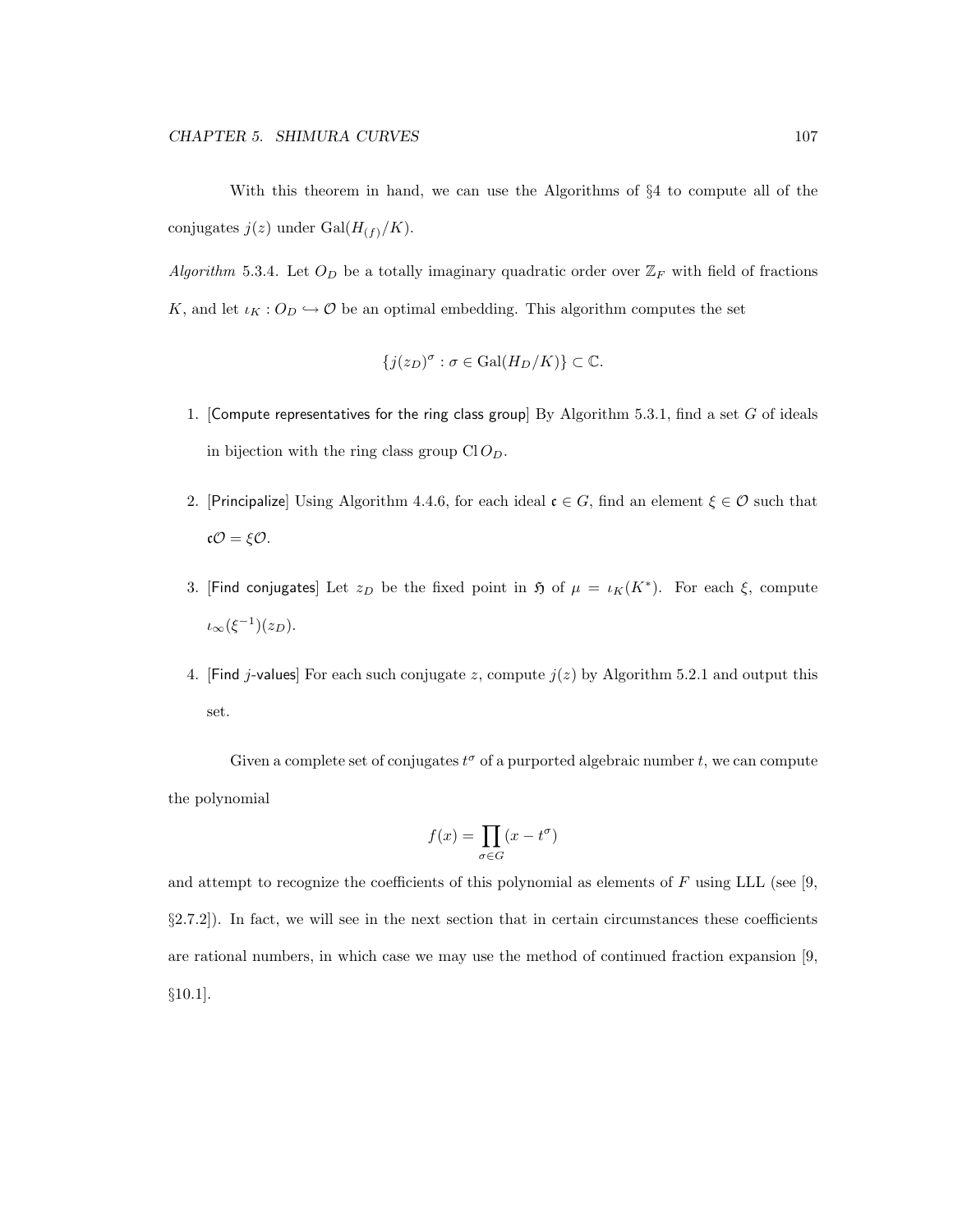### 5.4 Examples and applications

To test our methods, we have implemented the above algorithms for a specific example; we choose the class XI from [56]. Let F be the totally real subfield of  $\mathbb{Q}(\zeta_9)$ , where  $\zeta_9$  is a primitive ninth root of unity. Then  $[F : \mathbb{Q}] = 3$ , and  $\mathbb{Z}_F = \mathbb{Z}[b]$ , where  $b = -(\zeta_9 + 1/\zeta_9)$ , satisfying  $b^3 - 3b + 1 = 0$ , and  $d(F/\mathbb{Q}) = 3^4$ . The number field F has strict class number 1. We choose the unique real place  $\sigma$  for which  $\sigma(b) > 0$ , and we let A be the quaternion algebra which is ramified at the other two real places and is unramified elsewhere, so that in particular it is unramified at every finite place. By Takeuchi [56, Proposition 2], we easily compute that  $A \cong$  $\left( \frac{-3, b}{2} \right)$ F  $\overline{ }$ .

We fix the isomorphism  $\iota_{\infty}: A \otimes_F \mathbb{R} \cong M_2(\mathbb{R})$  as in Example 4.1.3, given explicitly as

$$
\alpha \mapsto \begin{pmatrix} 0 & 3 \\ -1 & 0 \end{pmatrix} \qquad \beta \mapsto \begin{pmatrix} \sqrt{b} & 0 \\ 0 & -\sqrt{b} \end{pmatrix}.
$$

By Algorithm 4.3.8, we can compute a maximal order  $\mathcal O$  of A; since F has class number 1, we may represent O as a free  $\mathbb{Z}_F$ -module. More specifically, we note that  $K = F(\alpha) =$  $F(\sqrt{-3}) = \mathbb{Q}(\zeta_9)$  has ring of integers  $\mathbb{Z}_K = \mathbb{Z}[\zeta_9]$ , and hence we have the integral element  $\zeta \in A$ satisfying  $\zeta^9 = 1$ . Extending this to a maximal order, we have

$$
\mathcal{O}=\mathbb{Z}_F\oplus\mathbb{Z}_F\zeta\oplus\mathbb{Z}_F\omega\oplus\mathbb{Z}_F\eta,
$$

where

$$
\zeta = -\frac{1}{2}b + \frac{1}{6}(2b^2 - b - 4)\alpha
$$
  

$$
\omega = -b + \frac{1}{3}(b^2 - 1)\alpha - b\beta + \frac{1}{3}(b^2 - 1)\alpha\beta
$$
  

$$
\eta = -\frac{1}{2}b\beta + \frac{1}{6}(2b^2 - b - 4)\alpha\beta.
$$

These elements have minimal polynomials

$$
\zeta^2+b\zeta+1=0,\quad \omega^2+2b\omega+b^2-4b-1=0,\quad \eta^2-b=0.
$$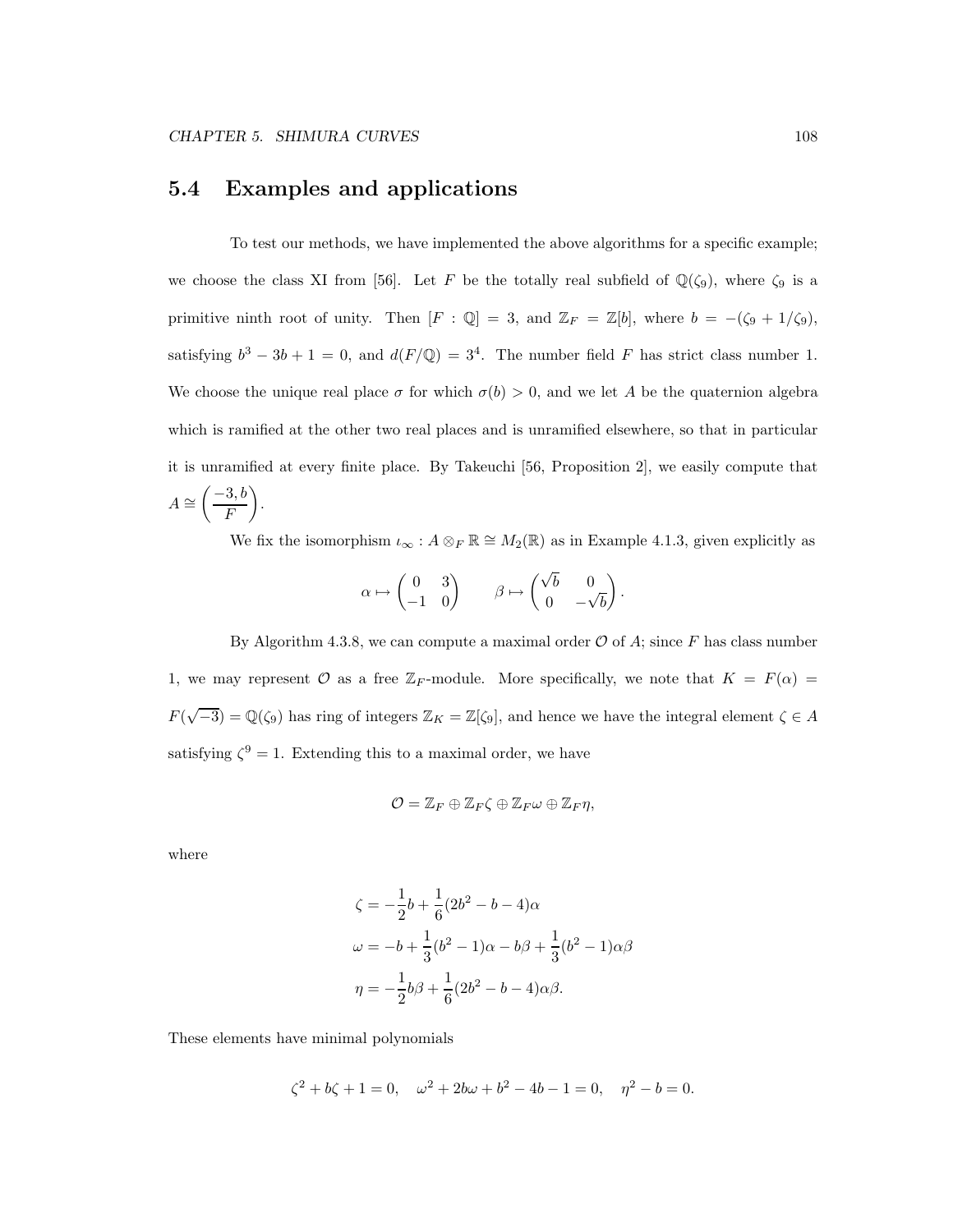From [56, Table (3)], we know that  $\Gamma = \mathcal{O}_1^*/\{\pm 1\}$  is a triangle group with signature  $(2, 3, 9)$ . Explicitly, we find the elements

$$
s_p = b + \omega - 2\eta, \quad s_q = -1 + (b^2 - 3)\zeta + (-2b^2 + 6)\omega + (b^2 + b - 3)\eta, \quad s_r = -\zeta
$$

with  $s_p, s_q, s_r \in \mathcal{O}_1^*$  and satisfying the relations

$$
s_p^p=s_q^q=s_r^r=s_ps_qs_r=1\\
$$

in  $\mathcal{O}_1^*/\{\pm 1\}$ ; therefore by §5.1, the elliptic elements  $s_p, s_q, s_r$  generate Γ. The fixed points of these elements are  $z_p = 0.395526...$ ,  $z_q = -0.153515...+0.364518...$ , and  $z_r = i$ , and they form the vertices of a fundamental triangle. This is shown in Figure 5.4: any shaded (or unshaded) triangle is a fundamental triangle for  $\Gamma$ , and the union of any shaded and unshaded triangle forms a fundamental domain for Γ.



Figure 5.4: The translates of a fundamental triangle for  $\Gamma(1)$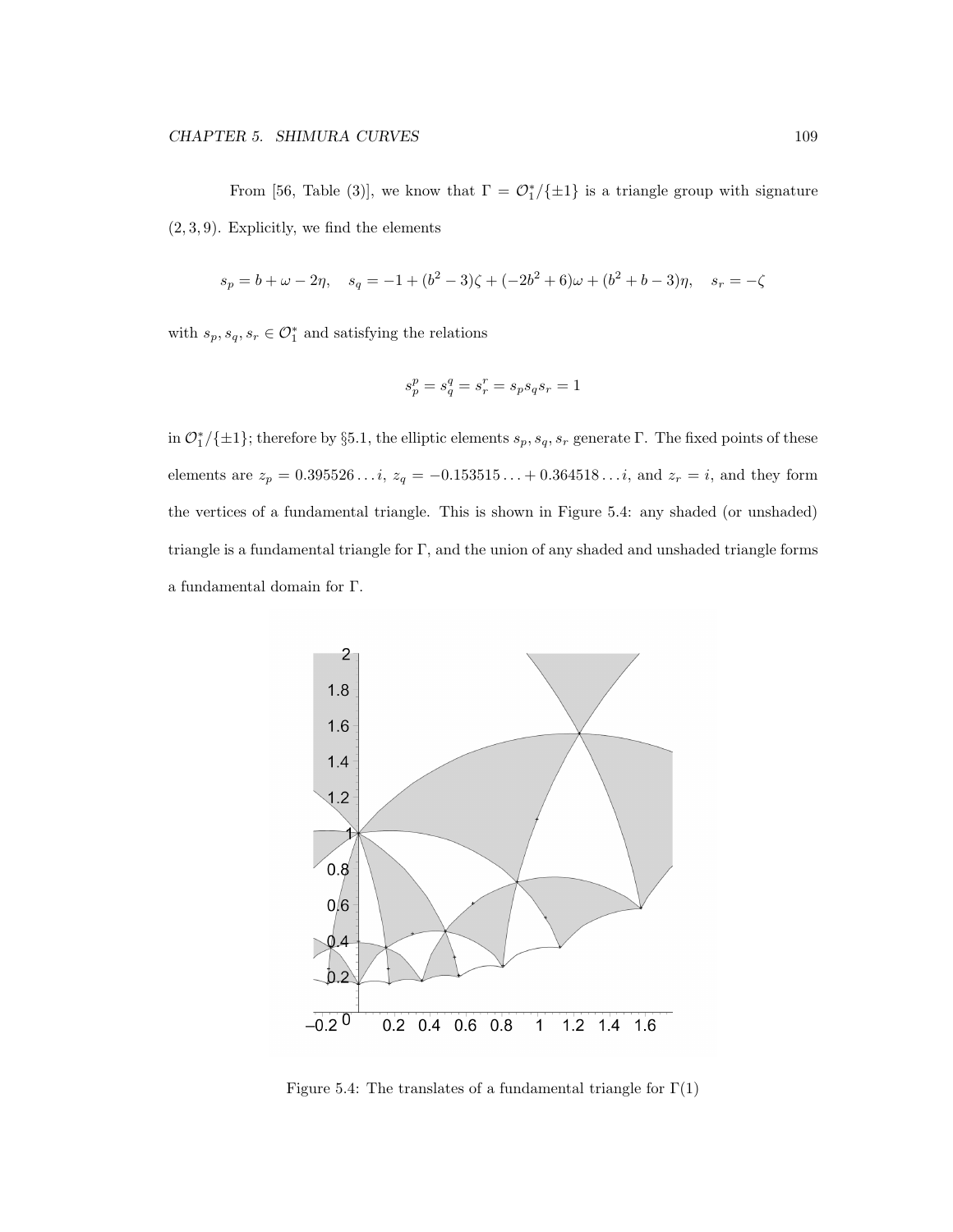By exhaustively listing elements of  $\mathcal{O}$ , we find a host of optimal embeddings  $\iota_K : K \hookrightarrow \mathcal{O}$ for orders with small norm and having small class number. Using the preceding algorithms, we compute the CM points for these orders, and the results are listed in Tables 1–6. There seems to be a history of computing such tables (e.g. [22, pp. 193–194]), and we are happy to make our own contribution.

Example 5.4.1. Let  $K = F(\sqrt{-7})$ . Let  $\mu \in \mathcal{O}$  have minimal polynomial  $x^2 - x + 2$ , explicitly

$$
\mu = (-b^2 - b + 2) + (-b^2 + 2b + 5)\zeta + (2b^2 - 2b - 8)\omega + (3b + 6)\eta.
$$

The fixed point of  $\iota_{\infty}(\mu)$  in  $\mathfrak{H}$  is  $-0.32\dots+0.14\dots i$ , which is Γ-equivalent to  $z = 0.758\dots i$ , and  $j(z) = -9594.703125000...$  which agrees with

$$
\frac{-614061}{64} = \frac{-3^57^119^2}{2^6}
$$

to the precision computed.

*Example* 5.4.2. Now take  $K = F(\sqrt{-2})$ , with class number 3. We find  $\mu \in \mathcal{O}$  satisfying  $\mu^2 + 2 = 0$ ; explicitly,

$$
\mu = (-b^2 - b + 1) + (-2b^2 + 2)\zeta + (2b^2 - b - 5)\omega + (-b^2 + b + 1)\eta.
$$

We find the CM point  $j(z) = 17137.97378464...$  and its conjugates 0.583420177... $\pm$ 0.4516054442.... We now identify the minimal polynomial and simplify the resulting number field. Let  $c$  be the real root of  $x^3 - 3x + 10$ ; the number field  $\mathbb{Q}(c)$  has discriminant  $2^3 3^4$ . Then  $H = K(c)$ , and in fact  $j(z)$  agrees with

$$
\frac{4015647c^2 - 10491165c + 15369346}{4096}
$$

to the precision computed, and we recognize the conjugates as

$$
-\frac{4015647c^2-10491165c-54832574}{8192}\pm\frac{-3821175c^2-7058934c+7642350}{4096}\sqrt{-2}.
$$

The product of these three conjugates is the rational number

$$
\frac{7^2 71^2 199^2}{2^{20}}.
$$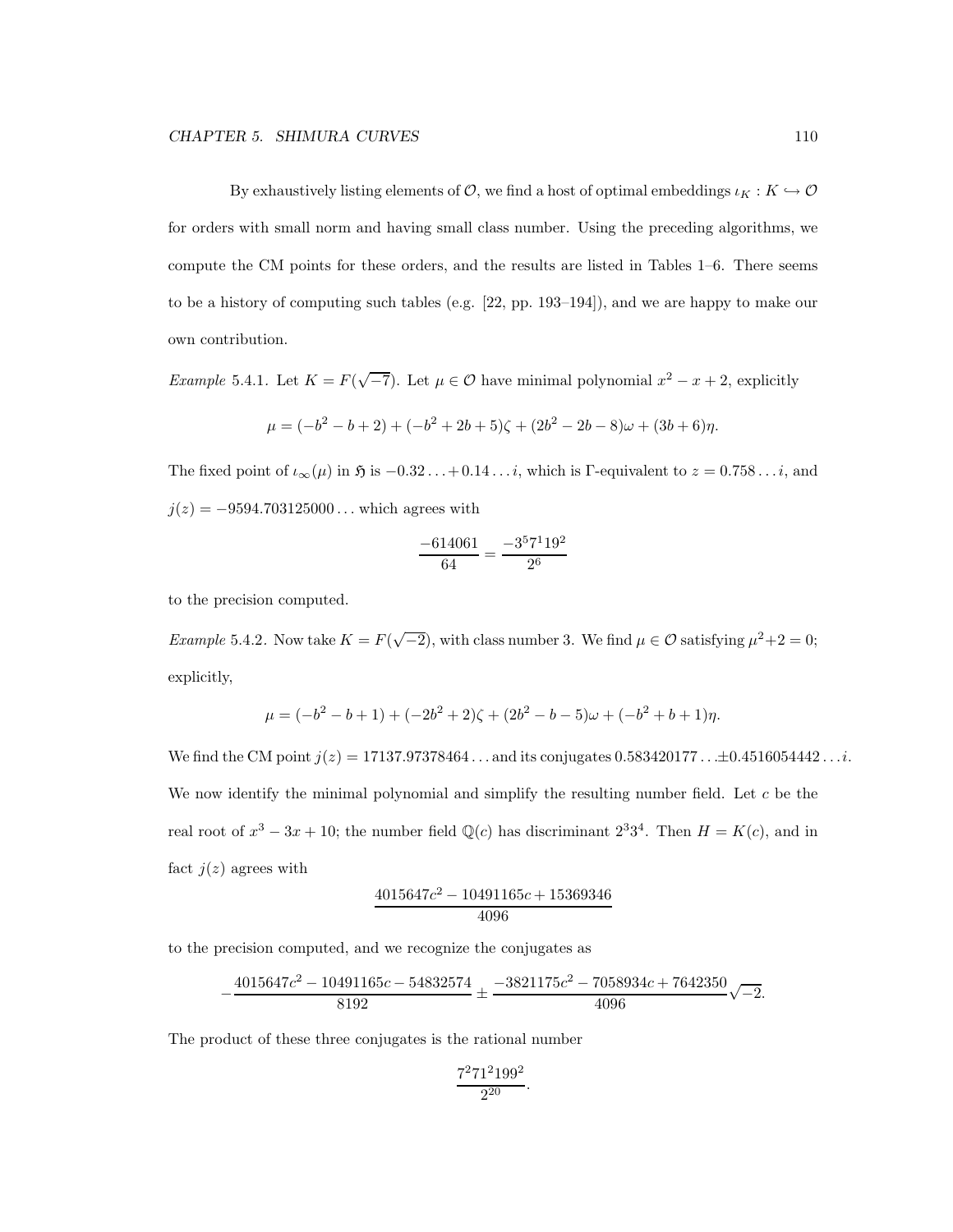Once one has a CM point as a purported algebraic number, it is not clear how to prove directly that such an identification is correct! What one really needs in this situation is a GZformula as in [22], which would identify the set of primes dividing the norm of  $j(z) - j(z')$  for CM points  $z, z'$ . This is already listed as an open problem in [15, p. 42]. There has been a certain amount of work in this direction on the Arakelov geometry of Shimura curves, but this work has focused on the case of quaternion algebras over Q, such as [46], [66], [32]; a nice formulation for the more general case of compact triangle groups seems to be in order. It is hoped that the data computed in this thesis will be useful in proving such theorems and suggesting further avenues of research.

In some cases, we can actually prove the correctness of these points by computing the canonical polynomial for the curve  $X_0(\mathfrak{N})$ , as follows.

First, an element  $\alpha \in A^*/F^*$  which normalizes  $\Gamma_0(\mathfrak{N})$  in  $A^*/F^*$  gives an element of Aut(Γ<sub>0</sub>( $\mathfrak{N}$ )). We have such an element denoted  $w_{\mathfrak{N}} \in \text{Aut}(\Gamma_0(\mathfrak{N}))$ , known by analogy as an Atkin-Lehner involution, defined to be a normalizing element  $\alpha \in \mathcal{O}$  of trace zero and norm satisfying

$$
\mathrm{nrd}(\alpha)\mathbb{Z}_{F,\mathfrak{N}}=\mathfrak{N},
$$

in which case we say  $\alpha$  is a *uniformizer* at  $\mathfrak{N}$  (equivalently, nrd( $\alpha$ ) has the same valuation at all primes  $\mathfrak{p} \mid \mathfrak{N}$  as  $\mathfrak{N}$ ). For any uniformizer N at  $\mathfrak{N}$  with  $N < 0$ , an element whose image in  $M_2(\mathbb{Z}_F, \mathfrak{N})$  is

$$
\begin{pmatrix} 0 & -1 \\ N & 0 \end{pmatrix}
$$

is an representative for  $w_{\mathfrak{N}}$ . It is easy to check as in the case of modular curves that such an element indeed normalizes  $\Gamma_0(\mathfrak{N})$ , and since  $\alpha^2 \in \mathbb{Z}_F$ , it acts as an involution on  $X_0(\mathfrak{N})$ .

Such an element of  $\mathcal O$  always exists because we can find a uniformizer N which is totally negative and whose discriminant is not divisible by any prime which ramifies in A, therefore we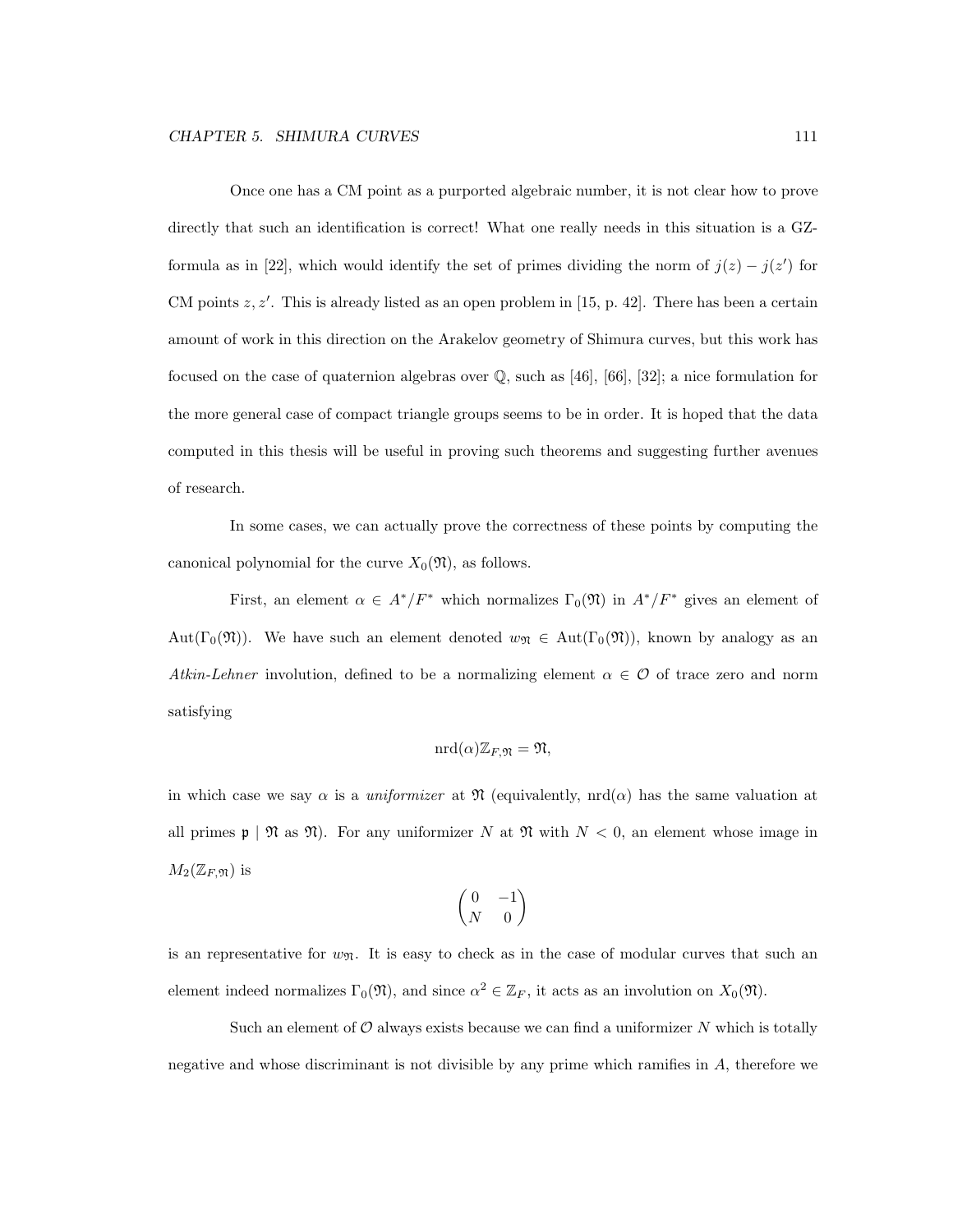may find an optimal embedding of the field  $K(\sqrt{N})$ . The set of elements of  $\mathcal{O}$  map surjectively onto  $M_2(\mathbb{F}_\mathfrak{N})$ , and therefore we may conjugate an element  $\alpha \in \mathcal{O}$  satisfying  $\alpha^2 = N$  to also be upper triangular modulo N. Automatically, then, such an element will also be nilpotent as well (looking at valuations, the diagonal must also be in  $\mathfrak{N}$ ).

We will fix for the rest of this section such an optimal embedding  $\iota_{\mathfrak{N}} : \mathcal{O} \hookrightarrow M_2(\mathbb{Z}_F,\mathfrak{N}),$ which can be computed as follows.

Algorithm 5.4.3. Let  $\mathfrak N$  be an ideal of  $\mathbb{Z}_F$ . This algorithm computes an embedding  $\iota_{\mathfrak N}: \mathcal O \hookrightarrow$  $M_2(\mathbb{Z}_F, \mathfrak{N}).$ 

- 1. [Find embeddings] For each prime  $\mathfrak{p} \mid \mathfrak{N}$ , by enumeration find an element  $\alpha \in A$  such that the minimal polynomial of  $\alpha$  modulo p has a root a and such that  $\alpha$  is primitive. Call Algorithm 4.2.7 with  $\alpha - a$  to find an optimal embedding  $\mathcal{O} \hookrightarrow M_2(\mathbb{Z}_{F,\mathfrak{p}})$ .
- 2. [CRT] Use the Chinese remainder theorem to give a map  $\mathcal{O} \hookrightarrow M_2(\mathbb{Z}_F, \mathfrak{m})$ .

Algorithm 5.4.4. Let  $\mathfrak N$  be an ideal of  $\mathbb{Z}_F$ , and let  $\iota_{\mathfrak N}: \mathcal{O} \hookrightarrow M_2(\mathbb{Z}_F, \mathfrak{N})$  be an embedding. This algorithm outputs a representative for  $w_{\mathfrak{N}}$ .

- 1. [Embed] Use the generators for  $\mathcal{O}_1^*$  to find a surjective map  $\mathcal{O}_1^* \to SL_2(\mathbb{F}_m)$ .
- 2. [Compute uniformizer] Run Step 3 of Algorithm 4.4.6 on the lattice  $\mathcal{O}^0$  of trace zero elements; by enumeration, find an element  $\omega \in \mathcal{O}$  such that  $\omega^2 = N$ , where N is a totally negative uniformizer for N.
- 3. [Conjugate] Let v be an element in the nullspace of the image of  $\iota_{\mathfrak{N}}(\omega)$  in  $M_2(\mathbb{F}_{\mathfrak{N}})$ , and extend this to a basis  $v, w$  of  $\mathbb{Z}_F/\mathfrak{N}^2$  such that the matrix whose columns are  $v, w$  has determinant 1 (mod  $\mathfrak{N}$ ). Using  $\iota_{\mathfrak{N}}$ , find an element  $\nu$  of  $\mathcal{O}_1^*$  which maps to this matrix. Output  $\nu^{-1}\omega\nu$ .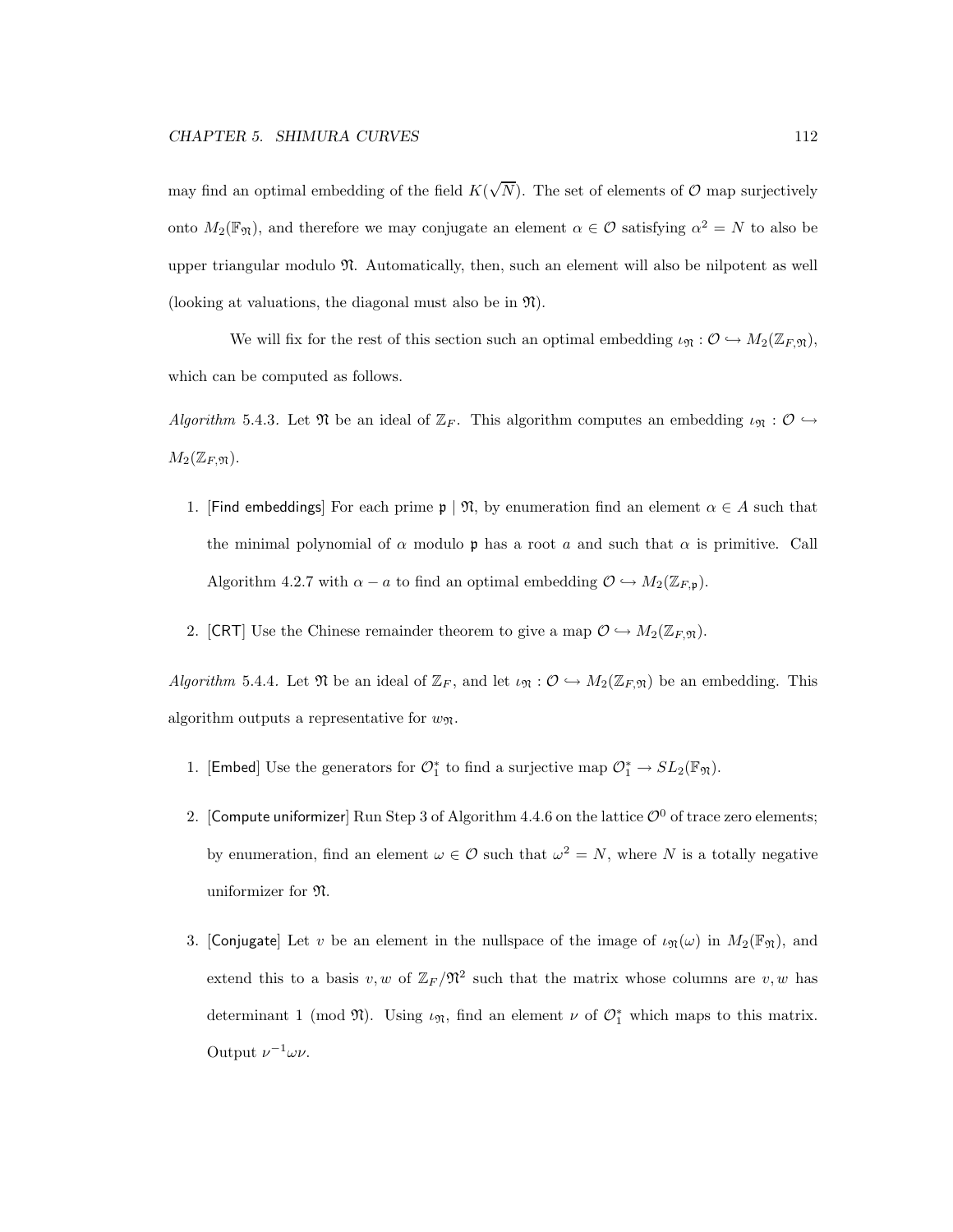Therefore we have the functions  $j(z)$ ,  $j(w_{\mathfrak{N}}(z)) : \Gamma_0(\mathfrak{N}) \setminus \mathfrak{H} \to \mathbb{P}^1_{\mathbb{C}}$ ; putting them together gives an morphism

$$
\Gamma_0(\mathfrak{N})\backslash\mathfrak{H}\to\mathbb{P}^1_\mathbb{C}\times\mathbb{P}^1_\mathbb{C}.
$$

The image will be a closed subvariety of dimension 1, and in the open affine set  $\mathbb{A}^1_{\mathbb{C}} \times \mathbb{A}^1_{\mathbb{C}}$ removing  $\infty$  it is described by a polynomial  $\Phi_{\mathfrak{N}}(x, y)$ . This polynomial has the property that  $\Phi_{\mathfrak{N}}(y,x) = \Phi_{\mathfrak{N}}(x,y)$  since  $w_{\mathfrak{N}}$  is an involution. The map is birational because the largest subgroup of  $\Gamma(1)$  which is normalized by  $w_{\mathfrak{N}}$  is the subgroup  $\Gamma_0(\mathfrak{N})$ . The map  $X_0(\mathfrak{N}) \to X(1)$  is the map  $(x, y) \mapsto x$ ; the degree of this map is  $d = [\Gamma(1) : \Gamma_0(\mathfrak{N})]$ , therefore by symmetry  $\Phi_{\mathfrak{N}}(x, y)$ is a symmetric polynomial of degree d in both x and y. Now the map  $j : X_0(\mathfrak{N}) \to X(1)$  is defined over F, and  $w_{\mathfrak{N}}$  is an F-automorphism of  $X_0(\mathfrak{N})$ , so the image is exactly the base extension of the map  $X_0(\mathfrak{N}) \to \mathbb{P}^1_F \times \mathbb{P}^1_F$  to  $\mathbb{C}$ , and hence the image is defined over F. By Proposition 5.1.2, if  $\mathfrak{N}^{\sigma} = \mathfrak{N}$ , then this polynomial has coefficients in Q, not just F. This Galois descent also implies the following.

**Proposition 5.4.5.** Let  $j(z)$  be a CM point on  $X(1)$  which comes from an order  $O_D$  with the property that  $O_D^{\sigma} = O_D$  for all  $\sigma \in \text{Gal}(K/\mathbb{Q})$ , where  $K = F(\sqrt{D})$ . Then  $j(z)$  is fixed by  $Gal(F/\mathbb{Q})$ .

*Proof.* Let N be an odd rational prime which splits in  $F$  and such that a prime above N is principal in  $O_D$ ; infinitely many such integers exist by the Chebotarev density theorem. Let  $O_D = \mathbb{Z}_F[\mu]$ . Then there exists an element w of trace zero and norm 4N in  $O_D$ ; its image  $w_N =$  $\iota_K(\mu) \in \mathcal{O}$  is an Atkin-Lehner involution. We note that  $\mu$  commutes with  $w_N$ , so  $z = w_N(z)$ , and hence  $j(z) = j(w_N z)$ . Therefore  $j(z)$  is a root of the polynomial  $\Phi_N(x, x)$ . By Proposition 5.1.2, the polynomial  $\Phi_N(x, x)$  has coefficients in Q. Comparing degrees, we see that  $j(z)^{\sigma} = j(z)$  for all  $\sigma \in \text{Gal}(F/\mathbb{Q})$ . □

Therefore we have  $\Phi_{\mathfrak{N}}(x, y) \in F[x, y]$  or even  $\Phi_{\mathfrak{N}}(x, y) \in \mathbb{Q}[x, y]$ . Moreover, we see from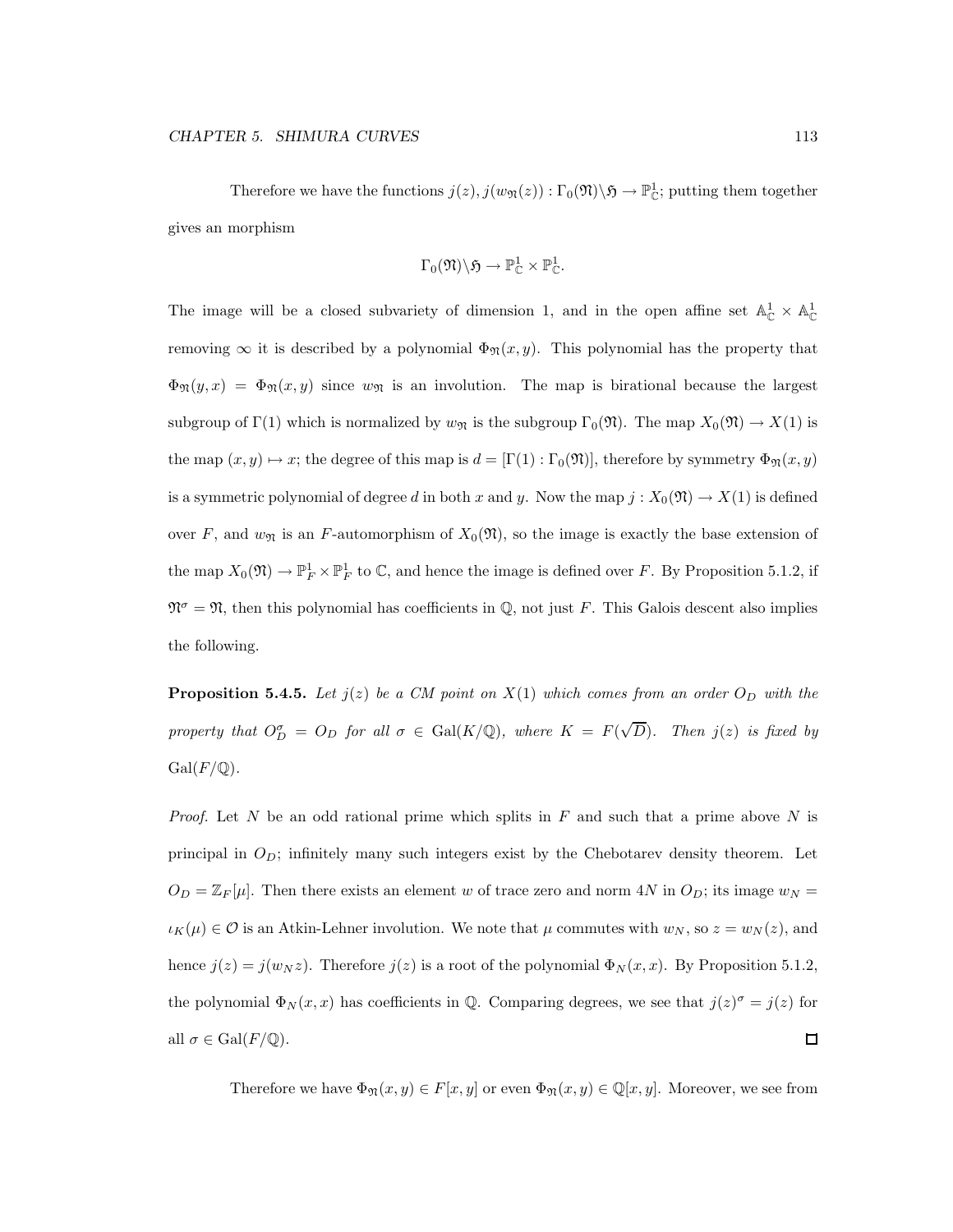the corresponding properties of  $j$  that a projective, nonsingular model of this curve is a canonical model for  $X_0(\mathfrak{N})$ ; we therefore call  $\Phi_{\mathfrak{N}}(x, y)$  the *canonical polynomial* for  $\mathfrak{N}$ .

We note that  $\Phi_{\mathfrak{N}}(j(z), j(z)) = 0$  if and only if  $j(z) = j(w_{\mathfrak{N}}z)$ ; if z is not an elliptic point of  $\Gamma(1)$ , then this can happen if and only if  $w_{\mathfrak{N}} z = \gamma z$  for some  $\gamma \in \Gamma(1)$ , i.e. the element  $\mu = w_{\mathfrak{N}} \gamma \in \mathcal{O}$  fixes z. Since z is the fixed point of an element  $\mu \in \mathcal{O}$ , we know that the discriminant of the minimal polynomial for  $\mu$  is negative at the identity real place; since also  $F(\mu) \hookrightarrow A$ , we know that  $F(\mu)$  must be a totally imaginary extension of F, therefore z is by definition a CM point of discriminant equal to the discriminant of  $\mu$ . Therefore if we are *given* the polynomial  $\Phi_{\mathfrak{N}}(x, y)$ , we can find provably correct values for the CM points by the roots of  $\Phi_{\mathfrak{N}}(x,x)$ , and recover its discriminant by the element  $\mu$ .

We now give an algorithm to compute the polynomial  $\Phi_{\mathfrak{N}}(x, y)$ . We will first need the following algorithm.

Algorithm 5.4.6. Let  $\mu \in \mathcal{O}$ , and suppose that the minimal polynomial  $f(x)$  of  $\mu$  modulo  $\mathfrak{N}$  has a root  $m \in \mathbb{Z}_F/\mathfrak{N}$ . This algorithm finds an element  $\nu \in A$  such that  $\nu^{-1}\mu\nu \in \mathcal{O}$  is upper triangular modulo N.

- 1. [Embed] Using Algorithm 5.4.3, compute an embedding  $\iota_{\mathfrak{N}} : \mathcal{O} \hookrightarrow M_2(\mathbb{Z}_F, \mathfrak{N}$ . Replace  $\mathfrak{N}$  by  $\mathfrak N$  divided by the ideal generated by the bottom-left element of  $\iota_{\mathfrak N}(\mu)$ . If this ideal is the unit ideal,  $\mu$  is already upper-triangular in this embedding.
- 2. [Conjugate] If the new matrix is of the form  $\begin{pmatrix} x & y \\ z & w \end{pmatrix}$ , output an element  $\nu \in \mathcal{O}$  of norm in N which maps to

$$
\binom{m-w\quad 1}{z\quad 0}.
$$

*Proof.* This algorithm uses the root m to compute an eigenvector  $(m-w, z)$  for the corresponding matrix; we easily check that conjugating by the given element gives an element which is uppertriangular. We note that  $\nu^{-1}\mu\nu \in \mathcal{O}$ , since this is a local property, and we have chosen  $\nu$  so that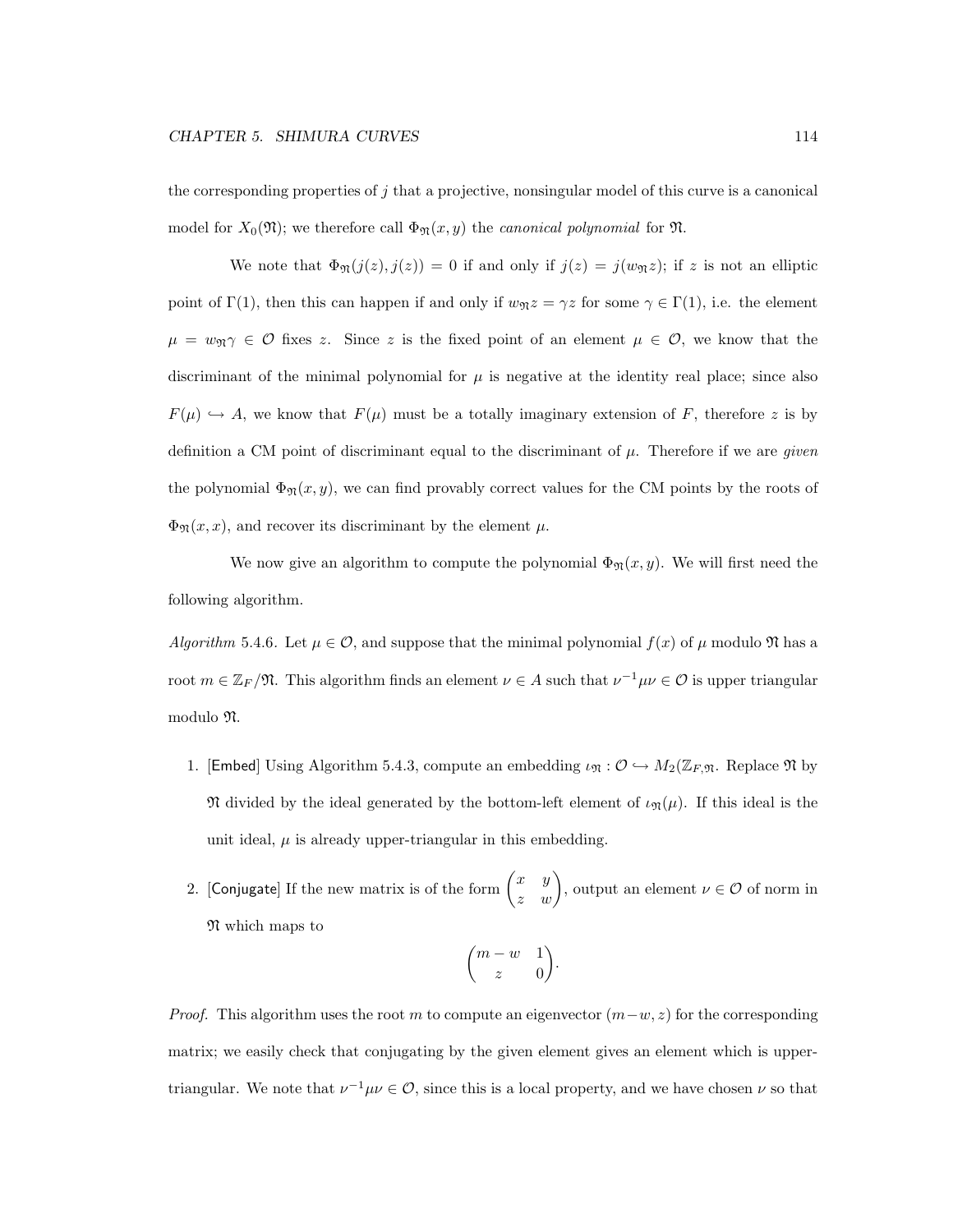this is true at  $\mathfrak N$  and it is trivially true outside of  $\mathfrak N$  if  $\nu$  has norm  $\mathfrak N$ .

We are now ready to exhibit an algorithm for computing the canonical polynomial  $\Phi_{\mathfrak{N}}(x,y).$ 

Algorithm 5.4.7. Let  $\mathfrak N$  be an ideal of  $\mathbb Z_F$  coprime to the discriminant of A; let  $\mathcal O$  be a maximal order of A, and let  $\iota_{\mathfrak{N}} : \mathcal{O} \hookrightarrow M_2(\mathbb{Z}_F, \mathfrak{N})$ . This algorithm takes as input a library of CM points on  $X(1)$  and outputs the canonical polynomial  $\Phi_{\mathfrak{N}}(x, y)$  for  $X_0(\mathfrak{N})$ .

- 1. [Compute  $w_{\mathfrak{N}}$ ] Using Algorithm 5.4.4, find a representative for  $w_{\mathfrak{N}}$ .
- 2. [Compute w-values] Let z be a CM point fixed by a primitive element  $\mu \in \mathcal{O}$ . Determine if the minimal polynomial of  $\mu$  has a root modulo  $\mathfrak{N}$  (by factorization or otherwise). If not, proceed to the next point. Otherwise, let m be a root, and use Algorithm 5.4.6 to find a conjugate of  $\mu$  which is upper-triangular modulo  $\mathfrak{N}$ .
- 3. [Compute  $j(wz)$ ] Run Algorithm 5.3.4 to compute its Gal( $H/K$ )-conjugates.
- 4. [Recognize] Recognize the minimal polynomials of each of these elements over F or  $\mathbb Q$ , depending as if  $\mathfrak{N}^{\sigma} = \mathfrak{N}$  or not.
- 5. [Compositum] Find a field L (over  $F$ , Q, respectively) of degree d, say, which splits both of these polynomials, and let  $x, y \in L$  be the corresponding roots. Let  $\theta$  be a primitive element for L.
- 6. [Add to matrix] Define a matrix M whose columns are numbered ij for  $0 \le i \le j \le d$ . For each such ij, compute  $z = x^j y^i + x^i y^j \in L$ , and for  $k = 0, \ldots, d - 1$ , let the entry in row k and column *ij* of the matrix be the coefficient of the power of  $\theta^k$  in z. If M has nullspace of dimension > 1, return to Step 2; otherwise, proceed to Step 7.
- 7. [Solve] Let  $v$  be the unique element in the nullspace of the matrix  $M$ . Return the polynomial obtained by the dot product of v with the vector whose *ij*th entry is  $(x^j y^i + x^i y^j)$ .

 $\Box$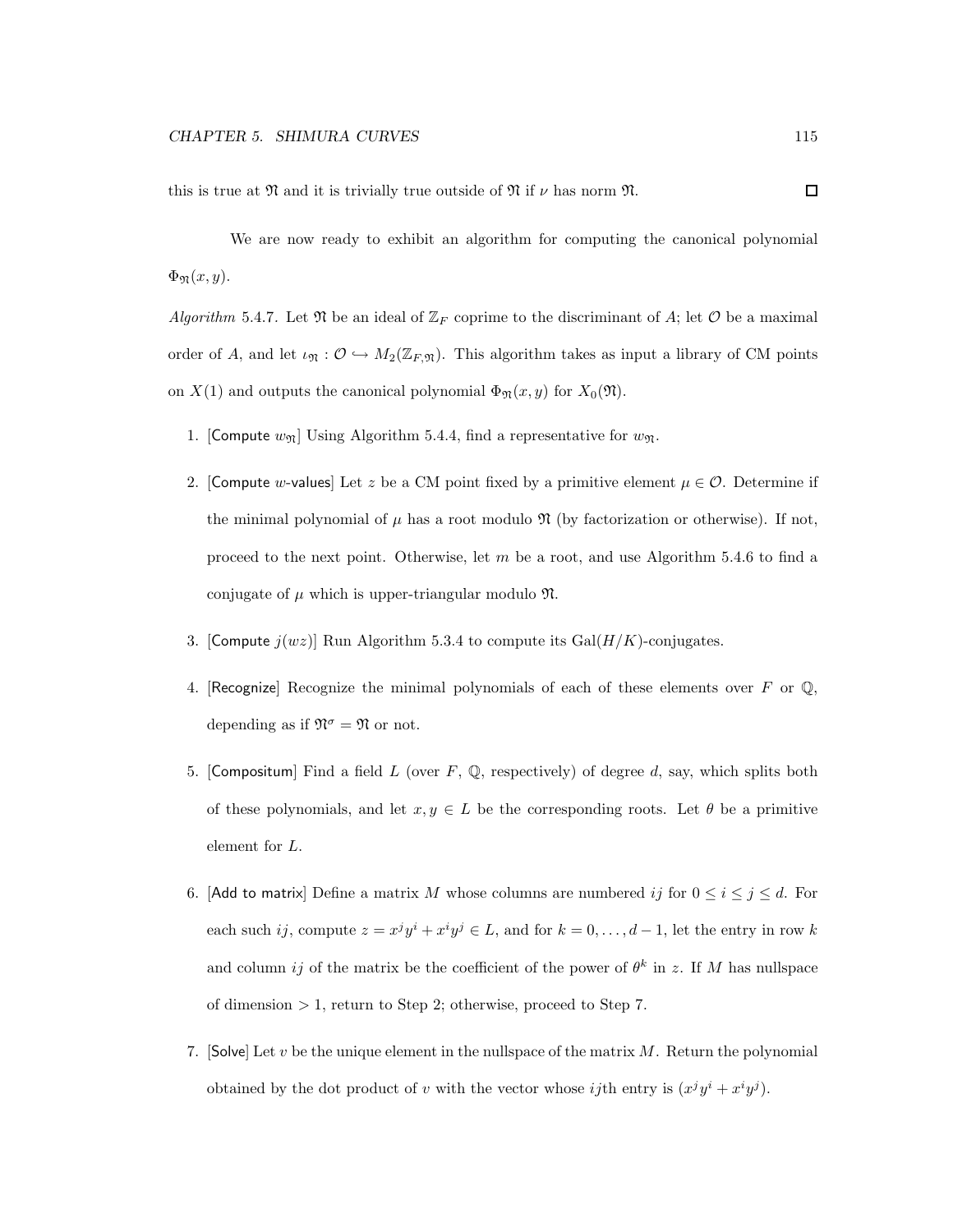We have used this algorithm and the CM points computed above to compute the canonical polynomials  $\Phi_{\mathfrak{N}}(x, y)$  for  $N(\mathfrak{N}) \in \{3, 8, 9, 17\}$ , the four smallest norms. The first three can easily be recovered from known models for the curve  $X_0(\mathfrak{N})$  computed by Elkies [16], [17]. The fourth is new and gives a curve of genus 1 without an obvious  $F$ -rational point, but after a choice of base point defined over some extension, CM points give rise to points on an elliptic curve defined over ring class extensions. Unfortunately, the polynomial  $\Phi_{\mathfrak{N}}$  is much too large to fit in this thesis. One can verify that this polynomial is in fact correct by verifying that the monodromy group of the branched cover is correct, for which there exist effective algorithms (such as the command monodromy in Maple); by the Riemann existence theorem [61, Theorem 5.14], these data, together with the normalization for the branch points to occur at  $0, 1, \infty$ , uniquely defines the cover  $X_0(\mathfrak{N}) \to X(1)$ .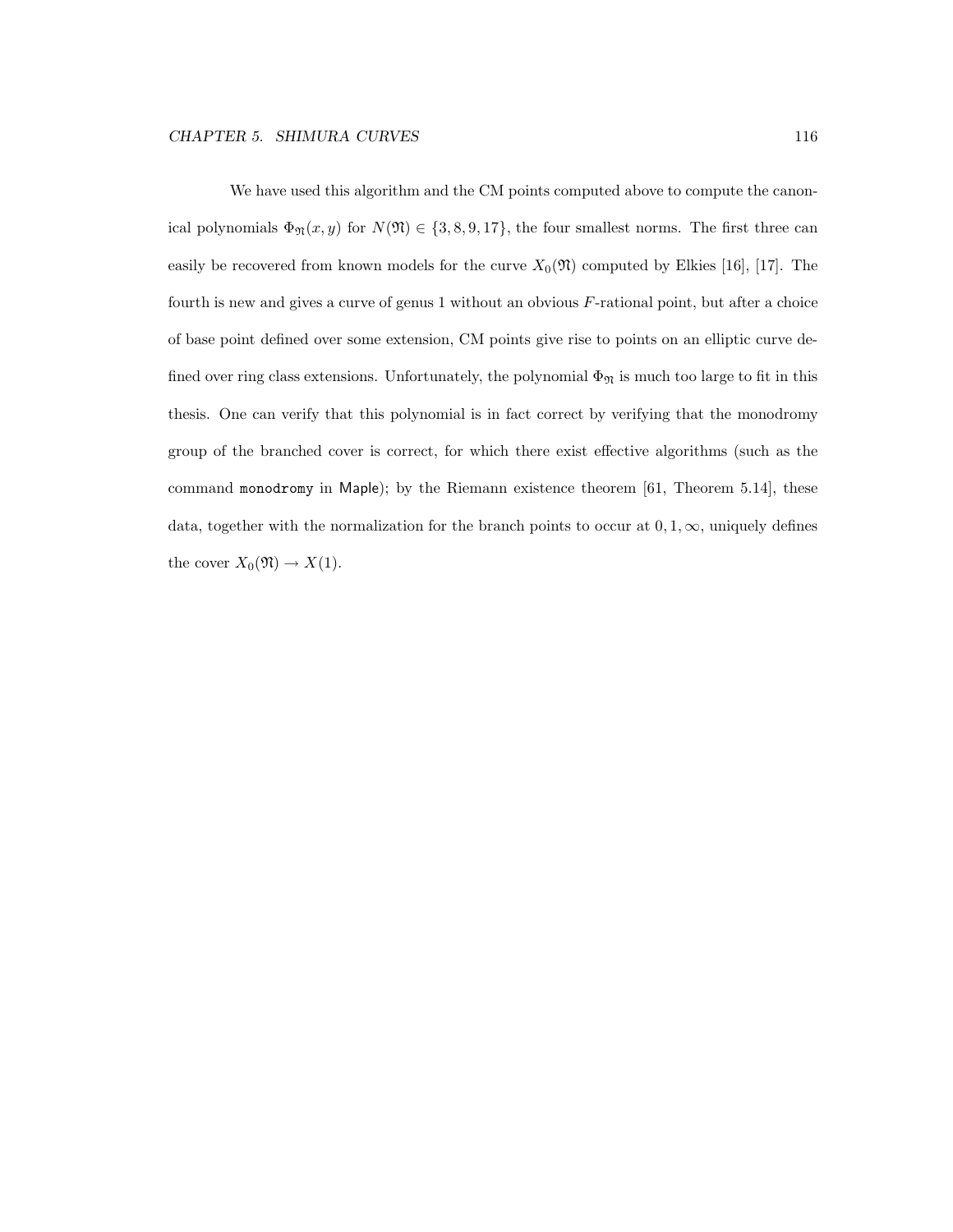## Chapter 6

## Tables

In the following tables, we list the results from the extended example in §5.4. Let  $F$  be the totally real subfield of  $\mathbb{Q}(\zeta_9)$ , where  $\zeta_9$  is a primitive ninth root of unity. Then  $[F:\mathbb{Q}]=3$ , and  $\mathbb{Z}_F = \mathbb{Z}[b]$ , where  $b = -(\zeta_9 + 1/\zeta_9)$ , satisfying  $b^3 - 3b + 1 = 0$ , and  $d(F/\mathbb{Q}) = 3^4$ . The number field F has strict class number 1. We choose the unique real place  $\sigma$  for which  $\sigma(b) > 0$ , and we let A be the quaternion algebra which is ramified at the other two real places and is unramified elsewhere, so that in particular it is unramified at every finite place. We obtain a Shimura curve  $X(1)$  as in §5.1.

In Tables 6.1–6.2, we list ring class extensions (see §5.3). Let  $D \in \mathbb{Z}_F$  be a totally imaginary discriminant such that  $\sigma(D)/D \in \mathbb{Z}_F^{*2}$  for all  $\sigma \in \text{Gal}(F/\mathbb{Q})$ . Then there is an order  $O_D$  in a number field K such that  $[K : F] = 2$  and K is Galois over Q. We list for the smallest such discriminants  $D$  a polynomial  $g$  which is a minimal polynomial for the ring class field  $H_{(f)}$ of K of conductor f where  $D = df^2$  and  $d = \text{disc}(K/F)$ .

In Tables 6.3–6.4, we list factorizations of the norms of CM points on  $X(1)$ . For each discriminant D as in the preceding paragraph, there corresponds a CM point  $z_D \in \mathbb{P}^1(H_{(f)})$ . The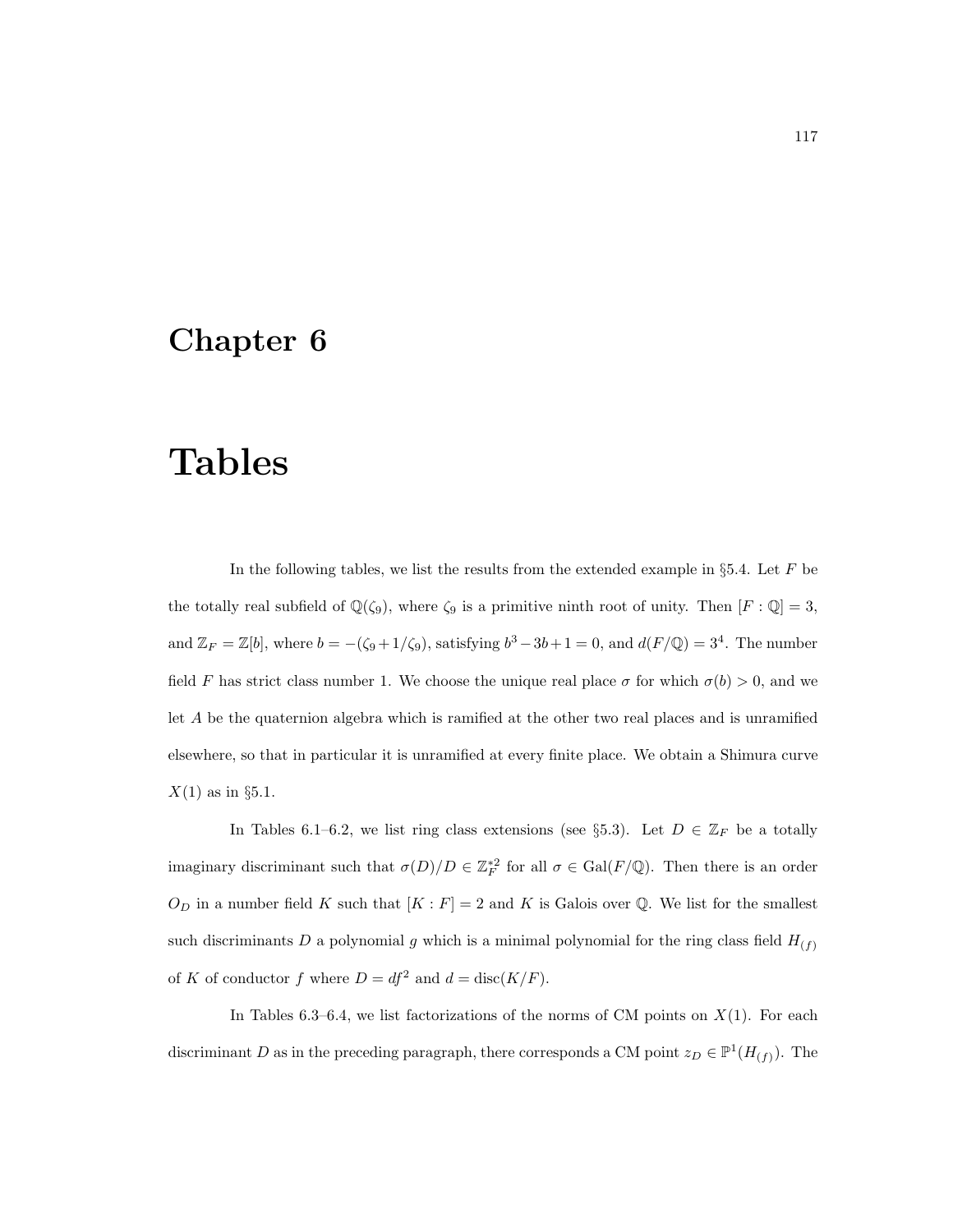| $-D$            | N(D)   | $\,g$                                  |
|-----------------|--------|----------------------------------------|
| 3               | 27     | $\mathbb Q$                            |
| $\overline{4}$  | 64     | $\mathbb Q$                            |
| $4(b+2)$        | 192    | $\mathbb Q$                            |
| $3(b-1)^2$      | 243    | ${\mathbb Q}$                          |
| $7\overline{7}$ | 343    | $\mathbb Q$                            |
| $5(b+2)$ 375    |        | $x^2 + x - 1$                          |
| 8               | 512    | $x^3 - 3x + 10$                        |
| $4(b-1)^2$ 576  |        | $x^2-3$                                |
| 11              | 1331   | $x^3 + 6x + 1$                         |
| $8(b+2)$ 1536   |        | $x^2-2$                                |
| 12              | 1728   | $x^3-2$                                |
| $9(b+2)$ 2187   |        | $x^3+3$                                |
| $7(b-1)^2$ 3087 |        | $x^4-2x^3+6x^2-5x+1$                   |
| 15              | - 3375 | $x^6 + x^3 - 1$                        |
| 16              | 4096   | $x^4-2x^3+6x^2-4x+2$                   |
| $8(b-1)^2$ 4608 |        | $x^6-10x^3+1$                          |
| $12(b+2)$ 5184  |        | $x^6 - 4x^3 + 1$                       |
| $13(b+2)$ 6591  |        | $x^4 + x^3 - x^2 + x + 1$              |
| 19              | 6859   | $x^4 + x^3 + 9x^2 + 2x + 23$           |
| 20              | 8000   | $x^6 + 9x^4 + 14x^3 + 9x^2 + 48x + 44$ |
| $11(b-1)^2$     | 11979  | $x^6 - x^3 - 8$                        |

Table 6.1: Gal( $F/\mathbb{Q}$ )-stable CM Points on the  $(2, 3, 9)$  Triangle Group (Number Fields,  $|N(D)| <$ 12000)

minimal polynomial of each such  $z_D$  over Q will have degree equal to  $[H_{(f)}:K]$  by Proposition 5.4.5. We list the factorization of the numerator and denominator of the norm arising from that minimal polynomial.

In Tables  $6.5-6.6$ , we repeat the above without assuming that  $D$  is Galois-stable, listing polynomials which generate ring class extensions and factorizations of the norms of CM points.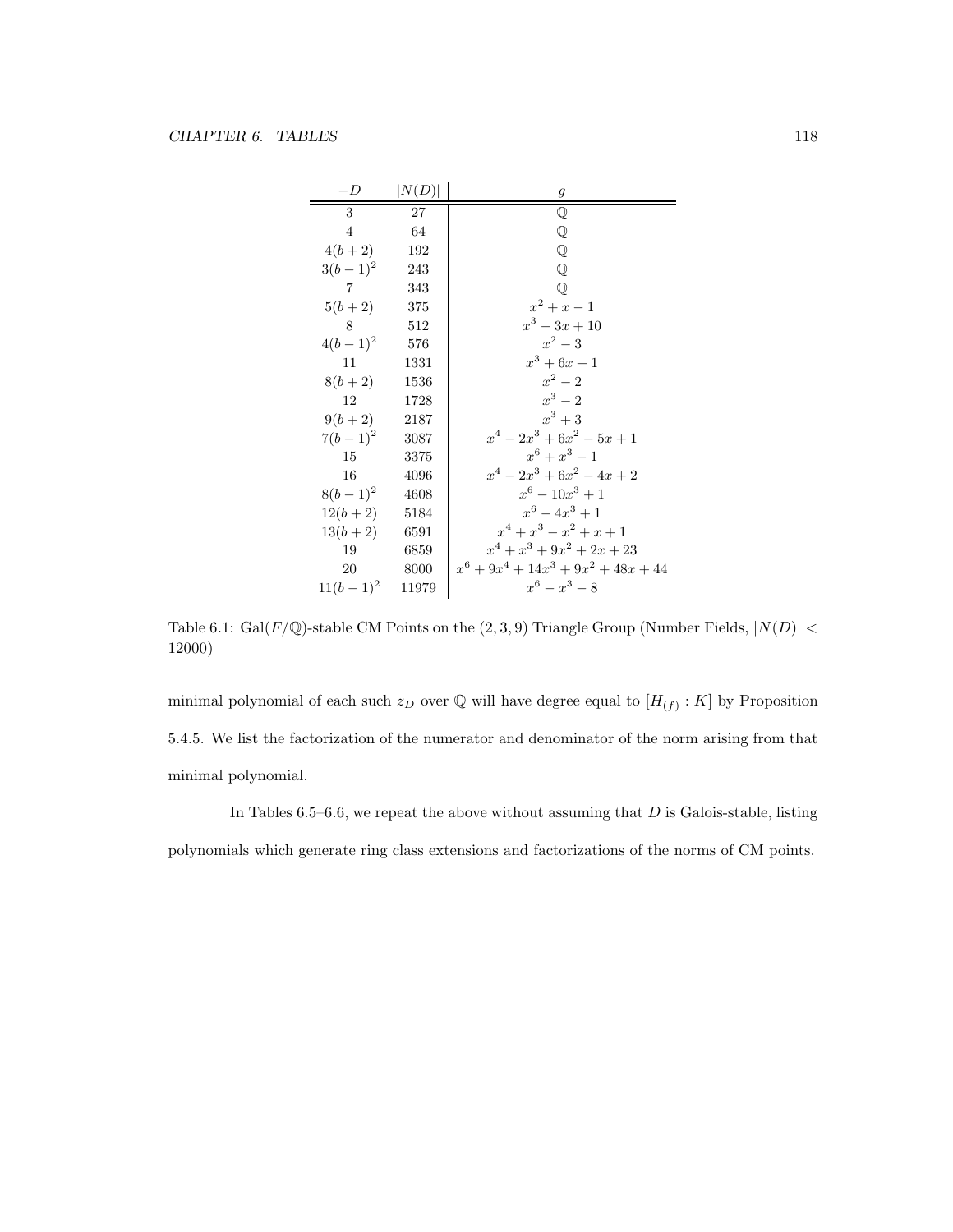| $-D$        | N(D)   |                                                                                                                                                                                                                      |
|-------------|--------|----------------------------------------------------------------------------------------------------------------------------------------------------------------------------------------------------------------------|
| 23          | 12167  | $x^9 - 12x^7 - 11x^6 + 45x^5 + 84x^4 + 12x^3 - 99x^2 - 108x - 37$                                                                                                                                                    |
| $16(b+2)$   | 12288  | $x^8 - 2x^7 + 10x^6 - 6x^5 + 12x^4 + 18x^3 + 6x^2 + 6x + 33$                                                                                                                                                         |
| 24          | 13824  | $x^6-2x^3-1$                                                                                                                                                                                                         |
| $17(b+2)$   | 14739  | $x^8 - x^7 + 2x^6 - 2x^5 + 2x^4 + 2x^3 + 2x^2 + x + 1$                                                                                                                                                               |
| $12(b-1)^2$ | 15552  | $x^9+6x^3+2$                                                                                                                                                                                                         |
| 27          | 19683  | $x^9 + 12x^6 - 6x^3 + 1$                                                                                                                                                                                             |
| $20(b+2)$   | 24000  | $x^{14} - x^{13} - 2x^{12} + 19x^{11} - 37x^{10} - 122x^9 + 251x^8 + 211x^7$<br>$-589x^{6} + 470x^{5} - 41x^{4} - 73x^{3} + 22x^{2} + 11x + 1$                                                                       |
| $21(b+2)$   | 27783  | $x^{12} - 6x^{11} + 21x^{10} - 39x^9 + 51x^8 - 36x^7$<br>$+30x^6-9x^4-6x^3-9x^2-3$                                                                                                                                   |
| 31          | 29791  | $x^9 + 4x^7 + 3x^6 + 9x^5 + 13x^4 + 13x^3 + 15x^2 + 8x + 1$                                                                                                                                                          |
| $15(b-1)^2$ | 30375  | $x^{18} + 15x^{15} + 48x^{12} + 48x^9 + 21x^6 - 3x^3 + 1$                                                                                                                                                            |
| $16(b-1)^2$ | 36864  | $x^{16} + 8x^{13} + 12x^{12} + 24x^{10} + 96x^9 + 102x^8 + 80x^7 + 192x^6$<br>$+408x^5 + 508x^4 + 432x^3 + 264x^2 + 96x + 33$                                                                                        |
| $24(b+2)$   | 41472  | $x^{18} - 6x^{17} + 15x^{16} - 42x^{15} + 177x^{14} - 546x^{13} + 1152x^{12}$<br>$-1986x^{11} + 3336x^{10} - 5578x^9 + 8355x^8 - 10236x^7 + 9840x^6$<br>$-7266x^5 + 4008x^4 - 1584x^3 + 435x^2 - 84x + 10$           |
| 36          | 46656  | $x^{18} - 9x^{16} + 27x^{14} - 21x^{12} - 18x^8 + 45x^6 - 27x^4 + 36x^2 - 12$                                                                                                                                        |
| $25(b+2)$   | 46875  | $x^{14} + 2x^{13} - x^{12} - 7x^{11} + x^{10} + 16x^9 + 2x^8 - 26x^7$<br>$-2x^6+16x^5-x^4-7x^3+x^2+2x-1$                                                                                                             |
| 40          | 64000  | $x^{14} - 5x^{12} + 18x^{10} - 36x^8 + 51x^6 - 39x^4 + 19x^2 - 5$                                                                                                                                                    |
| $20(b-1)^2$ | 72000  | $x^{12} + 14x^9 + 26x^6 - 86x^3 + 1$                                                                                                                                                                                 |
| $29(b+2)$   | 73167  | $x^{18} - 5x^9 - 1$                                                                                                                                                                                                  |
| $33(b+2)$   | 107811 | $x^{18} + 6x^{17} + 27x^{16} + 102x^{15} + 375x^{14} + 1017x^{13} + 2610x^{12}$<br>$+6279x^{11} + 12438x^{10} + 21871x^9 + 35706x^8 + 48870x^7 + 50811x^6$<br>$+38829x^5 + 21717x^4 + 8964x^3 + 2748x^2 + 576x + 64$ |

Table 6.2: Gal( $F/\mathbb{Q}$ )-stable CM Points on the  $(2, 3, 9)$  Triangle Group (Number Fields,  $|N(D)| >$ 12000)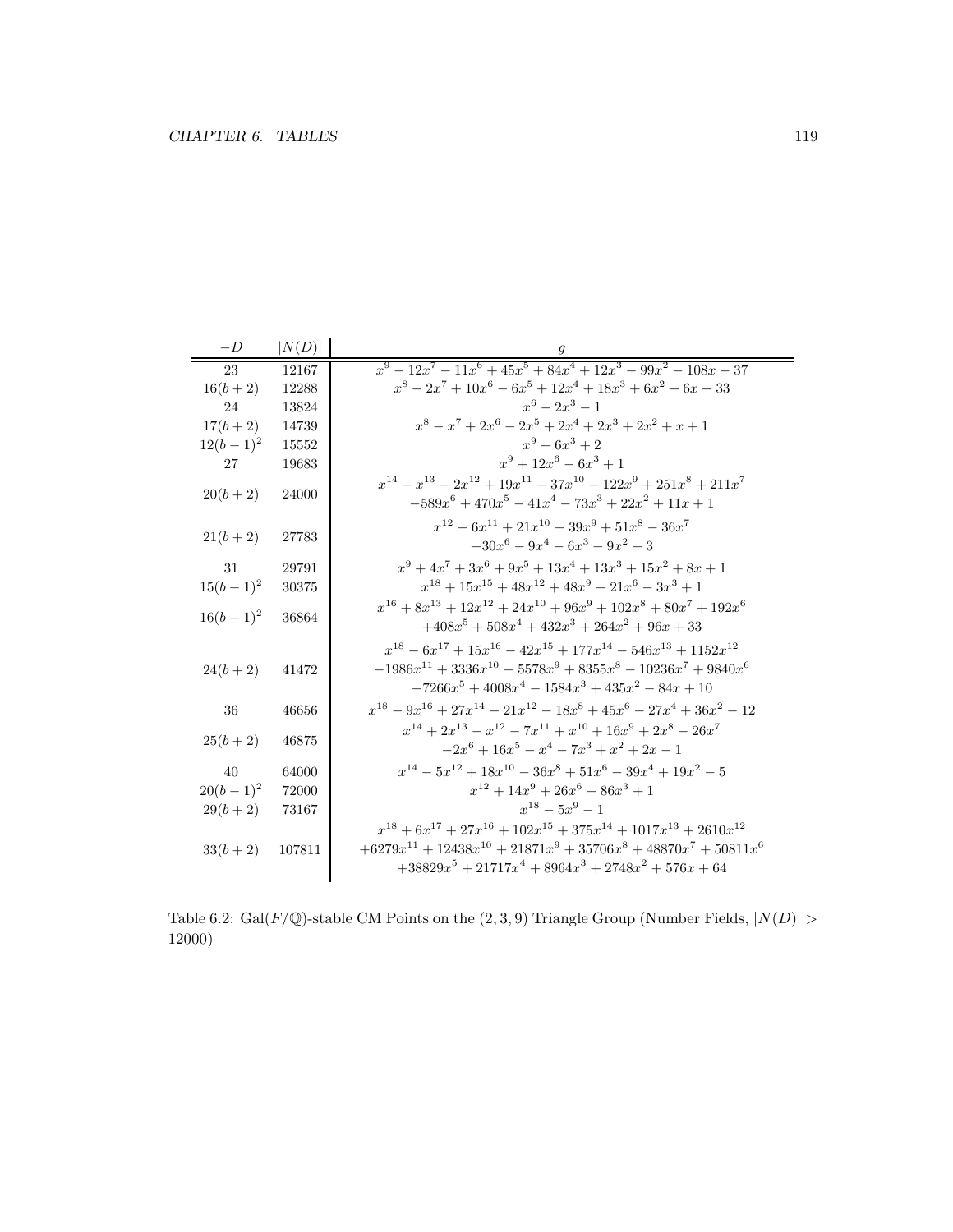| $-D$           | Numerator                                                             | Denominator               |
|----------------|-----------------------------------------------------------------------|---------------------------|
| 3              | 1                                                                     | 1                         |
| $\overline{4}$ | $\Omega$                                                              | $\mathbf{1}$              |
| $4(b+2)$       | $71^2$                                                                | $2^7$                     |
| $3(b-1)^2$     | $-107^{2}$                                                            | $2^{15}$                  |
| 7              | $-3^57^119^2$                                                         | $2^6$                     |
| $5(b+2)$       | $-179^{2}$                                                            | $2^{12}$                  |
| 8              | $7^271^2199^2$                                                        | $2^{20}$                  |
| $4(b-1)^2$     | $-19^{4}71^{2}$                                                       | $2^{21}$                  |
| 11             | $7^211^119^6307^2431^2$                                               | $2^{30}17^9$              |
| $8(b+2)$       | $-19^{4}71^{4}503^{2}$                                                | $2^{21}17^9$              |
| 12             | $-11^271^2503^2971^2$                                                 | $2^{14}17^9$              |
| $9(b+2)$       | $71^2179^2863^21511^2$                                                | $2^{15}17^9$              |
| $7(b-1)^2$     | $19^8 503^2 1259^2 2267^2$                                            | $2^{24}5^917^9$           |
| 15             | $-7^411^2127^4359^2431^21439^2$                                       | $2^{36}71^7$              |
| 16             | $3^{14}7^219^8199^2$                                                  | $2^{21}71^7$              |
| $8(b-1)^2$     | $-71^4127^4503^21871^23527^2$                                         | $2^{21}5^953^9$           |
| $12(b+2)$      | $19^{12}71^2163^4$                                                    | $2^{21}107^5$             |
| $13(b+2)$      | $-19817923074467264721511251472$                                      | $2^{24}3^953^9107^9$      |
| 19             | $3^{14}19^471^4107^43943^2$                                           | $2^{45}$ 179 <sup>7</sup> |
| 20             | $-11^219^{12}71^2199^2379^2739^22179^22339^2$<br>$4519^24751^25779^2$ | $2^{38}5^917^{18}179^9$   |
| $11(b-1)^2$    | $-19^{12}127^4827^21223^21583^24787^27127^2$                          | $2^{39}17^9197^9$         |

Table 6.3: Gal( $F/\mathbb{Q}$ )-stable CM Points on the  $(2, 3, 9)$  Triangle Group (Norms,  $|N(D)| < 12000$ )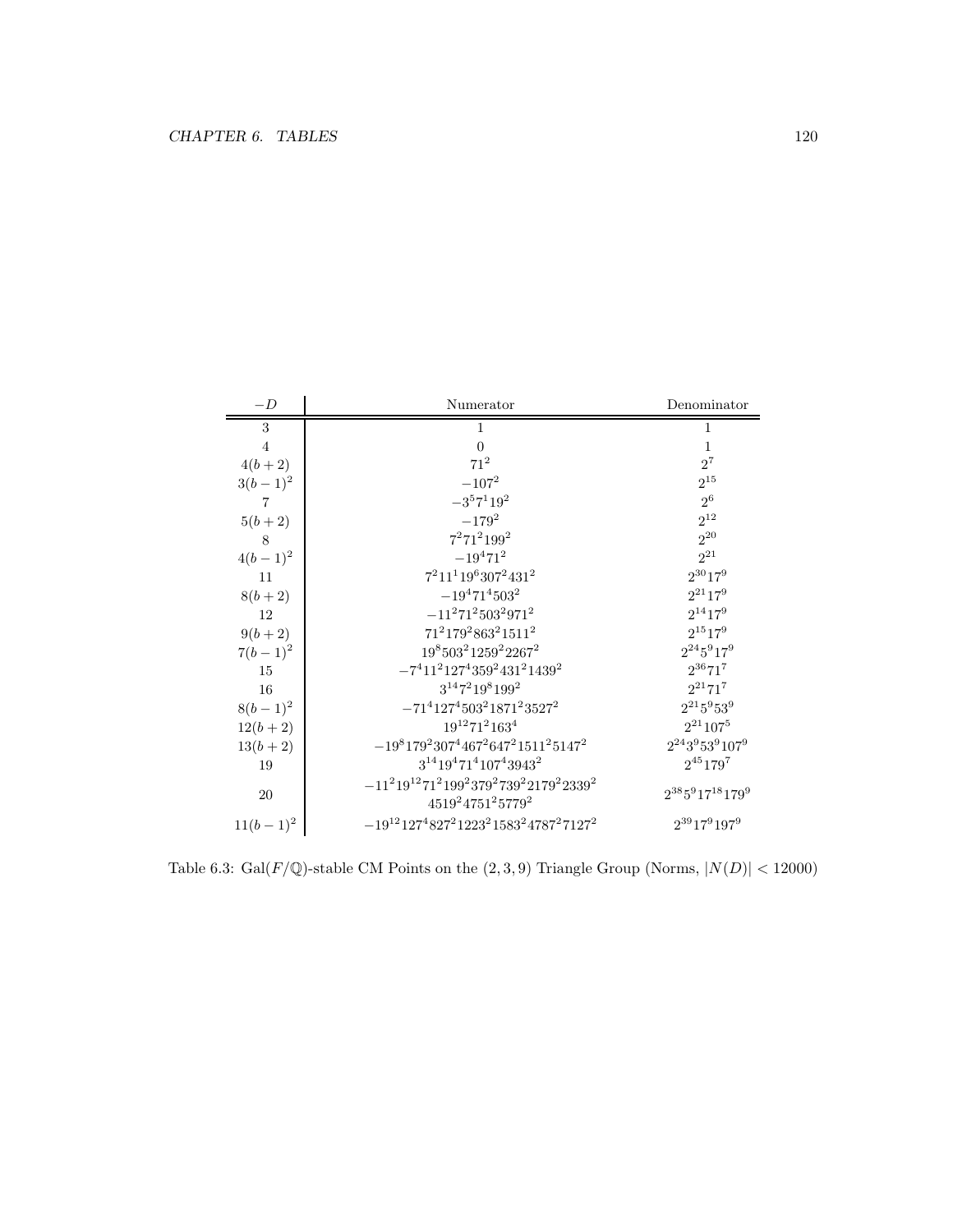| Table 6.4: Gal( $F/\mathbb{Q}$ )-stable CM Points on the $(2,3,9)$ Triangle Group (Norms, $ N(d)  > 12000$ , |  |  |  |  |
|--------------------------------------------------------------------------------------------------------------|--|--|--|--|
| Numerators)                                                                                                  |  |  |  |  |

| $-D$        | Numerator                                                                                                                                                                                                             |
|-------------|-----------------------------------------------------------------------------------------------------------------------------------------------------------------------------------------------------------------------|
| 23          | $7^{6}11^{4}19^{18}23^{1}107^{4}251^{4}431^{2}631^{2}1747^{2}2719^{2}3671^{2}3943^{2}4231^{2}9199^{2}$                                                                                                                |
| $16(b+2)$   | $107^4503^21871^22447^22591^25903^27919^210079^2$                                                                                                                                                                     |
| 24          | $-2^219^{12}23^271^41871^22447^22591^24751^28783^2$                                                                                                                                                                   |
| $17(b+2)$   | 163 <sup>4</sup> 199 <sup>4</sup> 467 <sup>2</sup> 863 <sup>2</sup> 3671 <sup>2</sup> 5147 <sup>2</sup> 5903 <sup>2</sup> 9791 <sup>2</sup> 12239 <sup>2</sup>                                                        |
| $12(b-1)^2$ | 71 <sup>2</sup> 107 <sup>2</sup> 179 <sup>4</sup> 251 <sup>4</sup> 1619 <sup>2</sup> 1871 <sup>2</sup> 1907 <sup>2</sup> 2339 <sup>2</sup> 2699 <sup>2</sup> 2843 <sup>2</sup> 4787 <sup>2</sup> 9719 <sup>2</sup>    |
| 27          | $112232718251235944672683215832385126011284232155512$                                                                                                                                                                 |
| $20(b+2)$   | $7181278163417924874971216192259122699274512100792138592170992$                                                                                                                                                       |
| $21(b+2)$   | 19 <sup>24</sup> 199 <sup>4</sup> 251 <sup>4</sup> 467 <sup>2</sup> 647 <sup>4</sup> 2411 <sup>2</sup> 3167 <sup>2</sup> 3671 <sup>2</sup> 4283 <sup>2</sup> 10331 <sup>2</sup> 12239 <sup>2</sup> 13859 <sup>2</sup> |
| 31          | $-3^{35}11^431^1127^2179^2199^4863^4883^2$                                                                                                                                                                            |
|             | $1171215112153123547239432138792149232$                                                                                                                                                                               |
|             | 71 <sup>3</sup> 127 <sup>4</sup> 163 <sup>8</sup> 251 <sup>2</sup> 307 <sup>4</sup> 359 <sup>2</sup> 487 <sup>4</sup> 523 <sup>4</sup> 1063 <sup>4</sup>                                                              |
| $15(b-1)^2$ | $1259^21567^42411^22879^221059^226459^2$                                                                                                                                                                              |
| $16(b-1)^2$ | 19 <sup>32</sup> 107 <sup>4</sup> 127 <sup>8</sup> 179 <sup>4</sup> 251 <sup>4</sup> 271 <sup>4</sup> 307 <sup>4</sup> 359 <sup>4</sup> 631 <sup>4</sup>                                                              |
|             | $127^4271^4359^4487^4503^2631^4919^42143^42447^2$                                                                                                                                                                     |
| $24(b+2)$   | 2591 <sup>2</sup> 6047 <sup>2</sup> 7559 <sup>2</sup> 7919 <sup>2</sup> 16487 <sup>2</sup> 18287 <sup>2</sup> 26711 <sup>2</sup>                                                                                      |
| 36          | $7^411^219^{36}127^8199^4251^4271^4307^4431^4487^4503^2971^2$                                                                                                                                                         |
|             | $10742512503464741259215112367124211295392$                                                                                                                                                                           |
| $25(b+2)$   | 9791 <sup>2</sup> 10331 <sup>2</sup> 13499 <sup>2</sup> 21599 <sup>2</sup> 26711 <sup>2</sup> 35999 <sup>2</sup> 41399 <sup>2</sup>                                                                                   |
| 40          | $3^{46}31^2107^8163^4199^4271^4307^4431^4467^41871^2$                                                                                                                                                                 |
|             | $2719^22791^23511^27039^215391^250311^2$                                                                                                                                                                              |
| $20(b-1)^2$ | $19^{24}719^4971^21871^23779^26011^27559^28171^2$                                                                                                                                                                     |
|             | 9719 <sup>2</sup> 29339 <sup>2</sup> 30059 <sup>2</sup> 30851 <sup>2</sup> 32939 <sup>2</sup> 55079 <sup>2</sup>                                                                                                      |
| $29(b+2)$   | 19 <sup>36</sup> 127 <sup>4</sup> 179 <sup>4</sup> 307 <sup>4</sup> 379 <sup>4</sup> 739 <sup>4</sup> 1423 <sup>4</sup> 2087 <sup>2</sup> 2683 <sup>4</sup> 3167 <sup>2</sup>                                         |
|             | 6427 <sup>4</sup> 10151 <sup>2</sup> 10331 <sup>2</sup> 14327 <sup>2</sup> 17387 <sup>2</sup> 21599 <sup>2</sup> 41399 <sup>2</sup>                                                                                   |
|             | 19361076127435944314503473941063459032755928819295392                                                                                                                                                                 |
| $33(b+2)$   | 11483 <sup>2</sup> 21599 <sup>2</sup> 30203 <sup>2</sup> 32507 <sup>2</sup> 35999 <sup>2</sup> 49499 <sup>2</sup> 57527 <sup>2</sup> 71711 <sup>2</sup> 98207 <sup>2</sup>                                            |
|             |                                                                                                                                                                                                                       |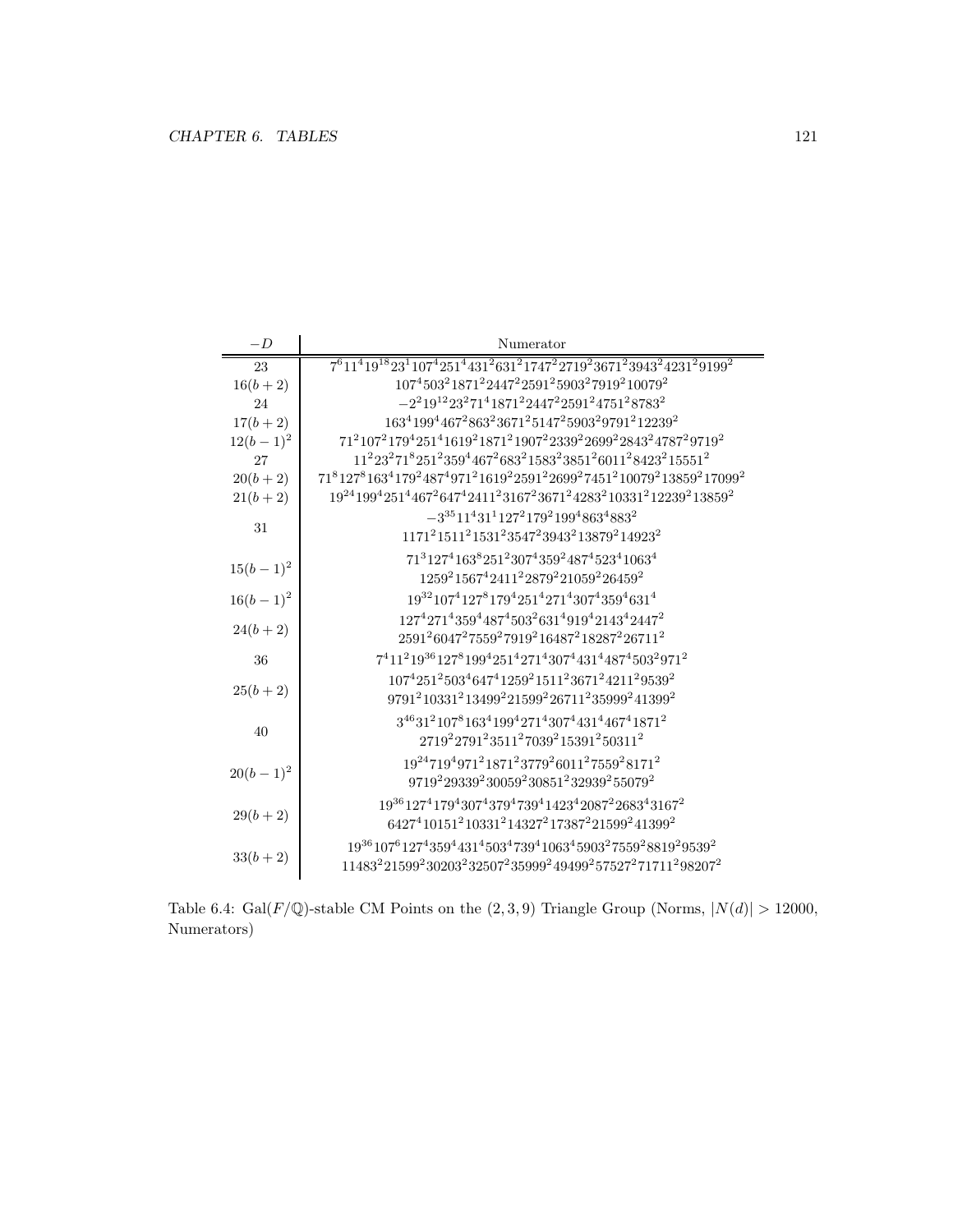| D           | Denominator                                                                                      |
|-------------|--------------------------------------------------------------------------------------------------|
| 23          | $2^{54}5^{18}17^{27}53^9359^9$                                                                   |
| $16(b+2)$   | $2^{49}3^{18}17^{18}71^3$                                                                        |
| 24          | $17^989^9359^9$                                                                                  |
| $17(b+2)$   | $2^{75}17^{18}251^5$                                                                             |
| $12(b-1)^2$ | $2^{63}5^917^{27}53^9$                                                                           |
| 27          | $2^{90}$ 17 <sup>27</sup> 107 <sup>5</sup>                                                       |
| $20(b+2)$   | $2^{84}5^989^9269^9719^9$                                                                        |
| $21(b+2)$   | $2^{72}5^917^{36}89^9719^9$                                                                      |
| 31          | $2^{54}$ 17 <sup>27</sup> 53 <sup>18</sup> 269 <sup>9</sup>                                      |
| $15(b-1)^2$ | $2^{108}5^911^989^9179^9701^9$                                                                   |
| $16(b-1)^2$ | $2^{147}5^953^971^{10}431^5647^9$                                                                |
| $24(b+2)$   | $2^{105}11^971^{12}503^7971^9$                                                                   |
| 36          | $2^{120}71^3107^5179^5863^91511^9$                                                               |
| $25(b+2)$   | $2^{120}5^117^{36}71^{12}179^5$                                                                  |
| 40          | $2^{124}$ 17 <sup>36</sup> 71 <sup>10</sup> 359 <sup>9</sup>                                     |
| $20(b-1)^2$ | $2^{42}11^917^{18}71^1179^5359^5431^91439^9$                                                     |
| $29(b+2)$   | $2^{108}5^{18}53^971^6107^1521^9683^92141^92267^9$                                               |
| $33(b+2)$   | $2^{219}$ 17 <sup>36</sup> 197 <sup>9</sup> 233 <sup>9</sup> 1097 <sup>9</sup> 3527 <sup>9</sup> |

Table 6.4: Gal( $F/\mathbb{Q}$ )-stable CM Points on the  $(2, 3, 9)$  Triangle Group (Norms,  $|N(d)| > 12000$ , Denominators)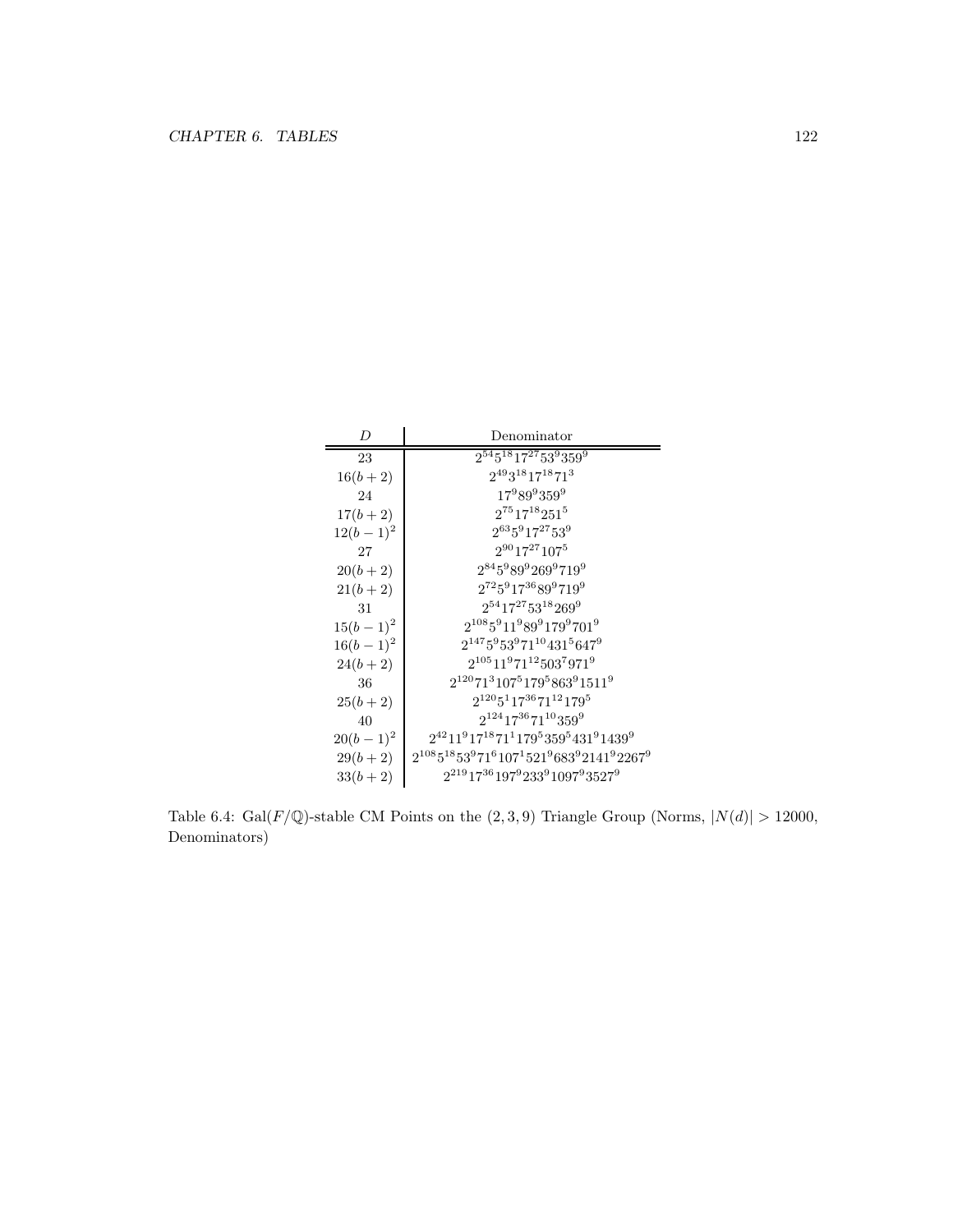| D                  | N(D) | 9                                                                         |
|--------------------|------|---------------------------------------------------------------------------|
| $-5b^2 + 9b$       | 71   | $\overline{F}$                                                            |
| $-5b^2 + b$        | 199  | F                                                                         |
| $8b^2 - 4b - 27$   | 323  | $x^2 + (b^2 - 3)x - b^2 + 3$                                              |
| $-3b^2 + 5b - 3$   | 379  | F                                                                         |
| $7b^2 + b - 28$    | 503  | $x^3 + (-b^2 + b + 2)x + 1$                                               |
| $5b^2 + 2b - 23$   | 523  |                                                                           |
| $3b^2 + b - 16$    | 591  | $x^2-bx-1$                                                                |
| $-8b^2 + 4b + 1$   | 639  | $x^{2} + (-b^{2} + b + 3)x - b^{2} + 1$                                   |
| $-12b^2+16b+5$     | 699  | $x^2 + (-b^2 + b + 1)x - 1$                                               |
| $9b^2 - 3b - 31$   | 739  | $\,F$                                                                     |
| $-4b^2 + 4b - 3$   | 867  | $x^2 + (b^2 - 1)x + 1$                                                    |
| $b^2 - 12$         | 971  | $x^3 + (b^2 - 1)x^2 + (b^2 - 2)x - b^2 + 2$                               |
| $8b^2 - 31$        | 1007 | $x^4 + (-b^2 + b + 1)x^3 + bx^2 + (2b^2 - 4b - 2)x - b^2 + 2b + 1$        |
| $-8b^2 + 12b$      | 1088 | $x^4 + (-b-1)x^3 + (b^2 + b - 1)x^2 + (-b^2 - b + 2)x + 1$                |
| $-4b-12$           | 1216 | $r^2-b$                                                                   |
| $-7b^2 - 3b - 3$   | 1387 | $x^2 + (b^2 - b - 2)x - b + 1$                                            |
| $-4b^2 + 11b - 10$ | 1791 | $x^4 + (b^2 - b - 1)x^3 + (b^2 - 2b - 2)x^2 + (b^2 - b - 1)x + 1$         |
| $-11b^2 + 6b + 1$  | 2179 | $x^3 + (b^2 - b - 2)x^2 + (-b^2 + 2)x + b$                                |
| $-3b^2 + 4b - 8$   | 2287 | $x^3 - x^2 + (b^2 - b - 3)x - b^2 + 3$                                    |
| $4h^2 - 23$        | 2719 | $x^3 + (-b^2 + b + 2)x^2 + x - b$                                         |
| $25b^2 - 12b - 80$ | 3043 | $x^2-x-b$                                                                 |
| $-16b^2 + 24b + 4$ | 3264 | $x^4 + (b-1)x^2 + 1$                                                      |
| $-b^2 - 7b - 16$   | 3411 | $x^4 + (-3b^2 + b + 7)x^3 + (-6b^2 + 2b + 16)x^2$                         |
|                    |      | $+(-4b^2+3b+15)x-2b^2-b+4$                                                |
| $-3b^2 + 8b - 12$  | 3583 | $x^3 + x^2 + (-b^2 + 2)x - b - 2$                                         |
| $12b^2 - 4b - 44$  | 3648 | $x^4 + (-b-1)x^2 + 1$                                                     |
| $-12b^2 + 8b$      | 4672 | $x^4 + (b^2 + b - 2)x^3 + 4x^2 + (b^2 + b - 2)x + 1$                      |
| $15b^2 - 11b - 56$ | 4699 | $x^4 + (b^2 + b)x^3 + (-b^2 + 3b + 8)x^2 + (b^2 + 2b + 1)x - b^2 + b + 4$ |
| $b^2 - 20$         | 5779 | $x^3 + (-b^2 + b + 1)x^2 + (b^2 - 2b - 1)x + b$                           |

Table 6.5: CM Points on the (2, 3, 9) Triangle Group (Number Fields)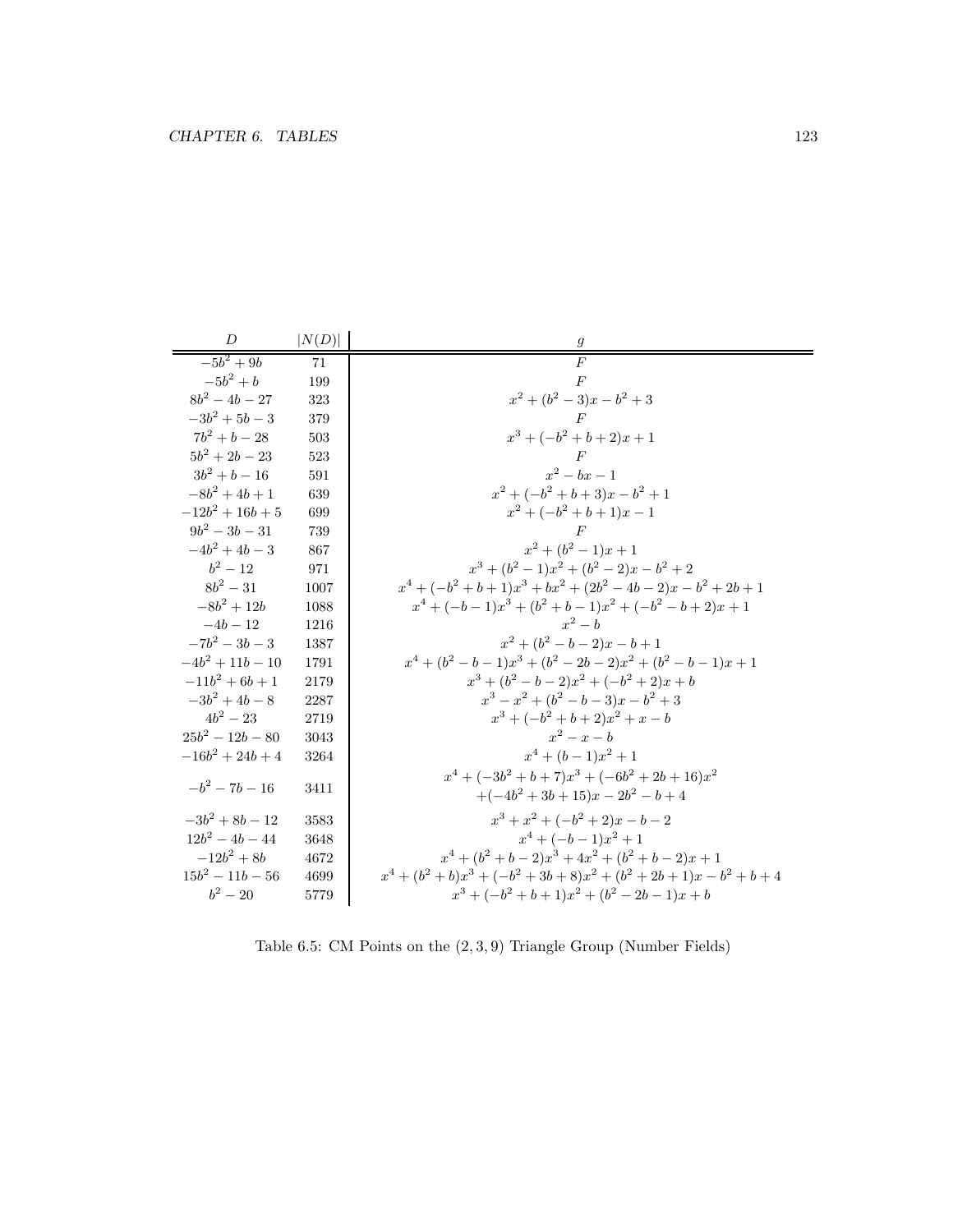| D                  | Numerator                                                                                                                                                     | Denominator                                              |
|--------------------|---------------------------------------------------------------------------------------------------------------------------------------------------------------|----------------------------------------------------------|
| $-5b^2 + 9b$       | $19^{4}71^{1}$                                                                                                                                                | $2^{18}$                                                 |
| $-5b^2 + b$        | $3^9 19^2 199^1$                                                                                                                                              | $2^{18}$                                                 |
| $8b^2 - 4b - 27$   | $-19^6 107^2 163^4$                                                                                                                                           | $2^{45}$                                                 |
| $-3b^2 + 5b - 3$   | $-3^9 19^4 127^2 379^1$                                                                                                                                       | $2^{45}$                                                 |
| $7b^2 + b - 28$    | $-19^6 107^2 127^6 271^2 307^2 503^1$                                                                                                                         | $2^{54}17^9$                                             |
| $5b^2 + 2b - 23$   | $-3^9$ 19 <sup>4</sup> 127 <sup>2</sup> 523 <sup>1</sup>                                                                                                      | $17^{9}$                                                 |
| $3b^2 + b - 16$    | $198107225123592$                                                                                                                                             | $2^{36}17^9$                                             |
| $-8b^2 + 4b + 1$   | $-1987121072179225124312$                                                                                                                                     | $2^{36}17^9$                                             |
| $-12b^2+16b+5$     | $19871217924672$                                                                                                                                              | $2^{45}$                                                 |
| $9b^2 - 3b - 31$   | $3^{15}19^6163^2307^2739^1$                                                                                                                                   | $2^{45}17^9$                                             |
| $-4b^2 + 4b - 3$   | $-71^2107^2179^2359^2431^2467^2$                                                                                                                              | $2^{45}17^{10}$                                          |
| $b^2 - 12$         | $-19^{12}127^2179^2199^2251^2271^2487^4971^1$                                                                                                                 | $2^{90}17^9$                                             |
| $8b^2 - 31$        | $19^{12}71^4127^2179^2251^2271^2307^2359^2631^4$                                                                                                              | $2^{72}17^{18}$                                          |
| $-8b^2 + 12b$      | $-19871419943794503252327392$                                                                                                                                 | $2^{63}17^{18}$                                          |
| $-4b - 12$         | $-3^{26}19^271^2199^4379^2523^2$                                                                                                                              | $2^{63}17^9$                                             |
| $-7b^2 - 3b - 3$   | $3^{26}19^6127^2271^2307^2$                                                                                                                                   | $2^{45}53^9\,$                                           |
| $-4b^2 + 11b - 10$ | $1987121072163443124672683271921151211872$                                                                                                                    | $2^{72}17^953^9$                                         |
| $-11b^2 + 6b + 1$  | $3^{33}107^2271^2487^2991^21063^22179^1$                                                                                                                      | $2^{45}$ 71 <sup>9</sup>                                 |
| $-3b^2 + 4b - 8$   | $-3^{33}19^671^4127^2487^4631^2811^22287^1$                                                                                                                   | $2^{54}$ 17 <sup>18</sup> 53 <sup>9</sup>                |
| $4b^2 - 23$        | $-3^{39}19^{12}163^2179^2631^21459^22719^1$                                                                                                                   | $2^{54}$ 17 <sup>9</sup> 53 <sup>9</sup> 71 <sup>5</sup> |
| $25b^2 - 12b - 80$ | $3^{18}19^871^2127^2163^2179^2251^2271^2631^2811^21423^21783^2$                                                                                               | $2^{90}53^989^9$                                         |
| $-16b^2 + 24b + 4$ | $19^{16}503^2971^21619^21871^21907^22339^22591^2$                                                                                                             | $2^{57}17^953^971^1$                                     |
| $-b^2 - 7b - 16$   | 19 <sup>16</sup> 251 <sup>4</sup> 359 <sup>2</sup> 467 <sup>2</sup> 1223 <sup>2</sup> 1259 <sup>2</sup> 1511 <sup>2</sup> 2087 <sup>2</sup> 2663 <sup>2</sup> | $2^{45}$ 17 <sup>9</sup> 71 <sup>9</sup> 89 <sup>9</sup> |
| $-3b^2 + 8b - 12$  | $3^{27}19^{18}199^2271^2487^21171^21531^22251^23583^1$                                                                                                        | $2^{54}$ 17 $9$ 53 $^{18}$ 71 $^5$                       |
| $12b^2 - 4b - 44$  | $19^{20}71^4127^4503^4971^21619^22447^22699^22843^2$                                                                                                          | $2^{57}3^917^{18}53^989^9$                               |
| $-12b^2 + 8b$      | $-3^{4}619^{8}379^{4}523^{2}739^{2}2179^{2}2503^{2}2791^{2}$                                                                                                  | $2^{63}71^789^9107^5$                                    |
| $15b^2 - 11b - 56$ | $-3^{48}7^619^8107^4127^2179^6199^2631^21531^2$                                                                                                               | $2^{90}17^953^989^9$                                     |
| $b^2 - 20$         | $-3^{39}19^{12}107^2307^2359^21171^41279^23187^23331^25779^1$                                                                                                 | $2^{45}17^971^{18}179^5$                                 |

Table 6.6: CM Points on the (2, 3, 9) Triangle Group (Norms)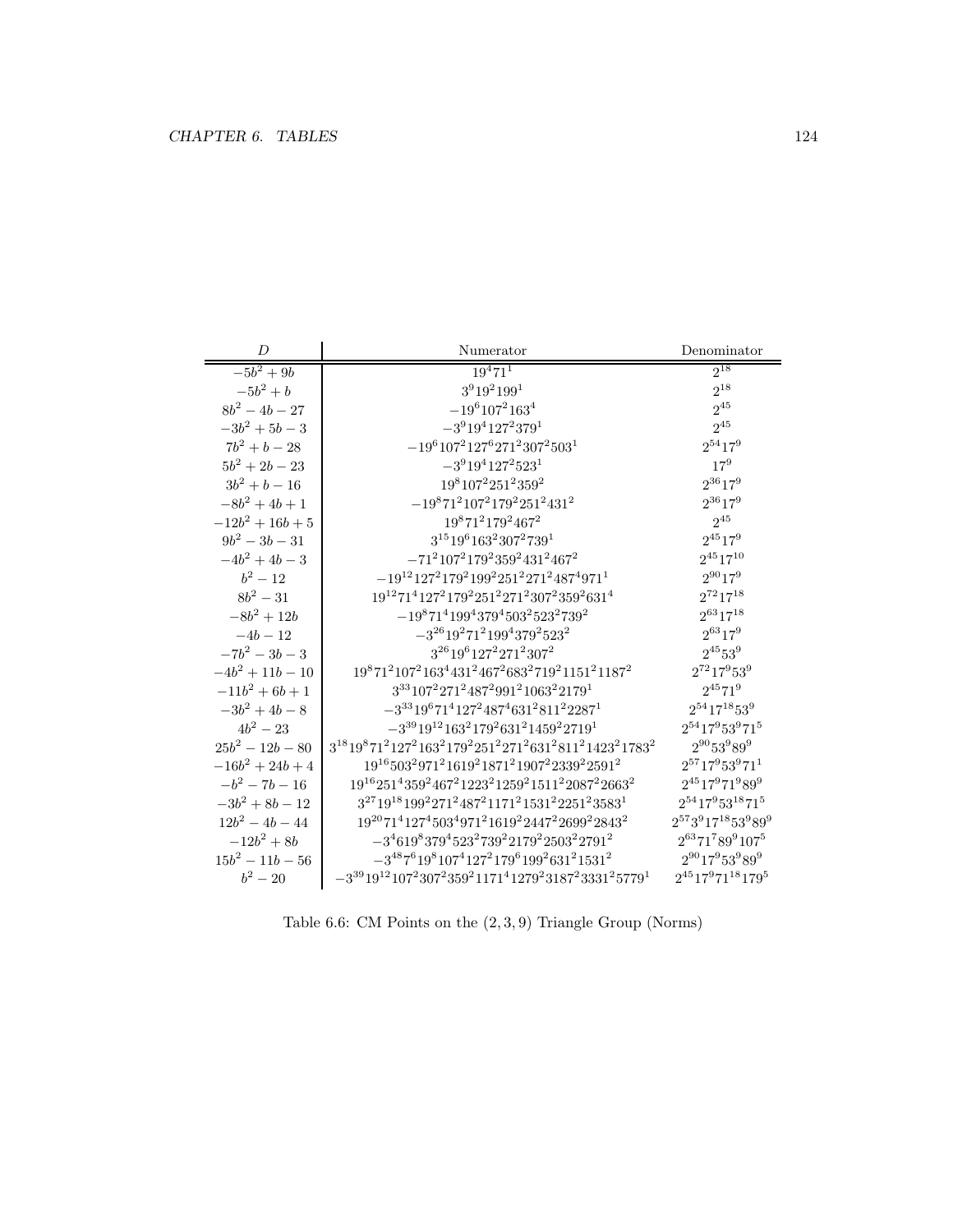# Bibliography

- [1] Montserrat Alsina and Pilar Bayer, Quaternion orders, quadratic forms, and Shimura curves, CRM monograph series, vol. 22, AMS, Providence, 2004.
- [2] George E. Andrews, Richard Askey, and Ranjan Roy, Special functions, Encyclopedia of mathematics and its applications, vol. 17, Cambridge University Press, Cambridge, 1999.
- [3] Z.I. Borevich and I.R. Shafarevich, Number theory, Academic Press, New York, 1966.
- [4] R.P. Brent and H.T. Kung, Fast algorithms for manipulating formal power series, J. ACM 25 (1978), no. 4, 581–595.
- [5] J.A. Buchmann and H.W. Lenstra, Jr., Approximating rings of integers in number fields, J. Théor. Nombres Bordeaux **6** (1994), no. 2, 221–260.
- [6] J.W.S. Cassels and A. Fröhlich, eds., *Algebraic number theory*, Thompson Book Company, Washington, 1967.
- [7] A.L. Chistov, The complexity of the construction of the ring of integers of a global field, Soviet Math. Dokl. 39 (1989), no. 3, 597–600.
- [8] S. Chowla, An extension of Heilbronn's class number theorem, Quart. J. Math. Oxford Ser. 5 (1934), 304–307.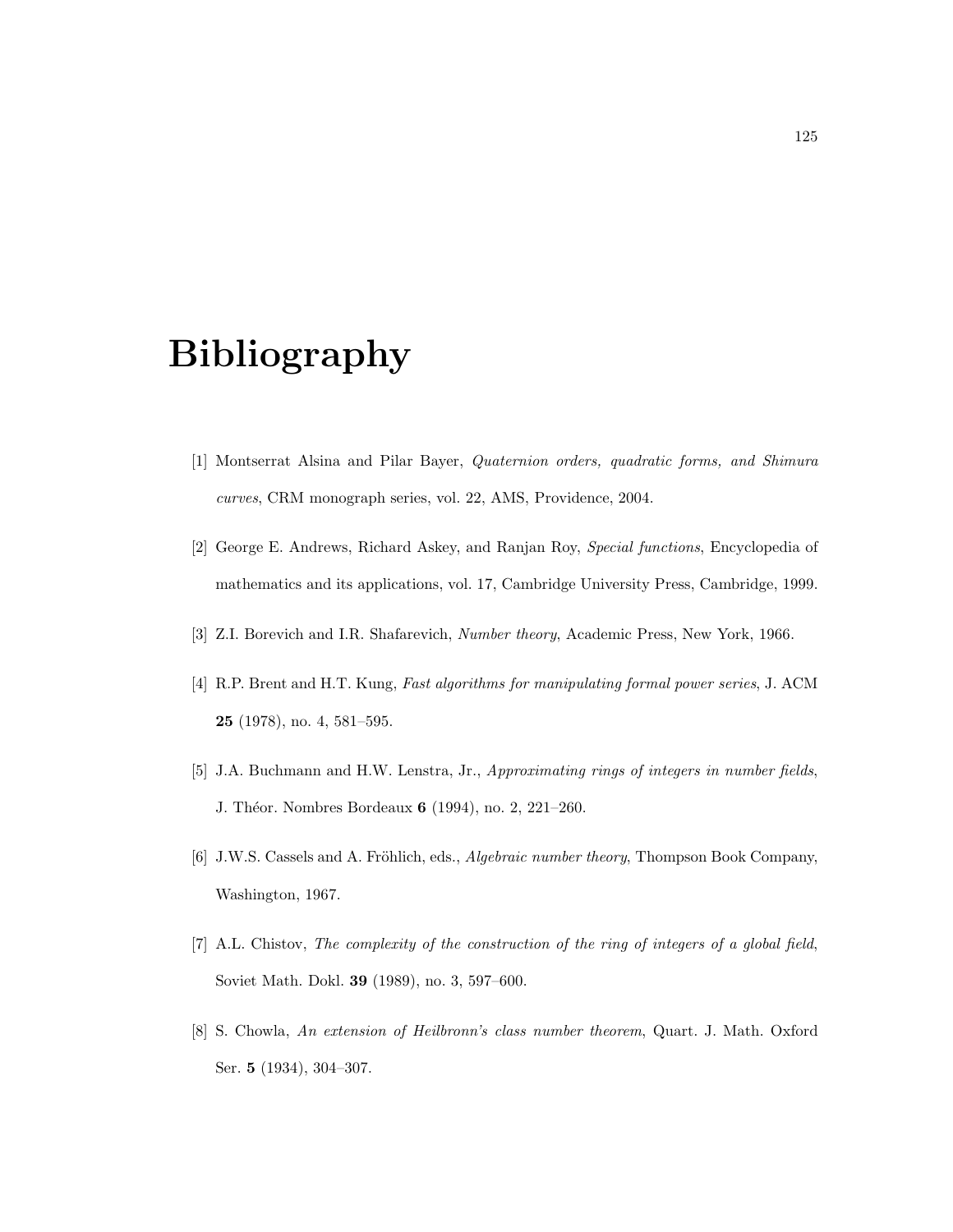- [9] Henri Cohen, A course in computational algebraic number theory, Graduate texts in mathematics, vol. 138, Springer-Verlag, Berlin, 1993.
- [10] Henri Cohen, Advanced topics in computational algebraic number theory, Graduate texts in mathematics, vol. 193, Springer-Verlag, Berlin, 2000.
- [11] David A. Cox, Primes of the form  $x^2 + ny^2$ : Fermat, class field theory, and complex multiplication, John Wiley & Sons, Inc., New York, 1989.
- [12] J.E. Cremona and D. Rusin, Efficient solution of rational conics, Math. Comp. 72 (2003), no. 243, 1417–1441.
- [13] Harold Davenport, *Multiplicative number theory*, third ed., Graduate texts in mathematics, vol. 74, Springer-Verlag, New York, 2000.
- [14] M. Eichler, *Über die Idealklassenzahl hypercomplexer Systeme*, Math. Z. 43 (1938), 481– 494.
- [15] Noam D. Elkies, Shimura curve computations, Algorithmic number theory (Portland, OR, 1998), Lecture notes in Comput. Sci., vol. 1423, Springer, Berlin, 1998, 1–47.
- [16] Noam D. Elkies, Explicit modular towers, Proceedings of the Thirty-Fifth Annual Allerton Conference on Communication, Control and Computing (1997), T. Basar, A. Vardy, eds., 1998, 23–32, also available at arXiV:math.NT/0103107.
- [17] Noam D. Elkies, Shimura curves for level-3 subgroups of the (2,3,7) triangle group, and some other examples, preprint available at  $arXiV:math.NT/0409020$ .
- [18] Lester R. Ford, Automorphic functions, McGraw-Hill, New York, 1929.
- [19] Robert C. Forrey, Computing the hypergeometric function, J. Comp. Physics 137 (1997), 79–100.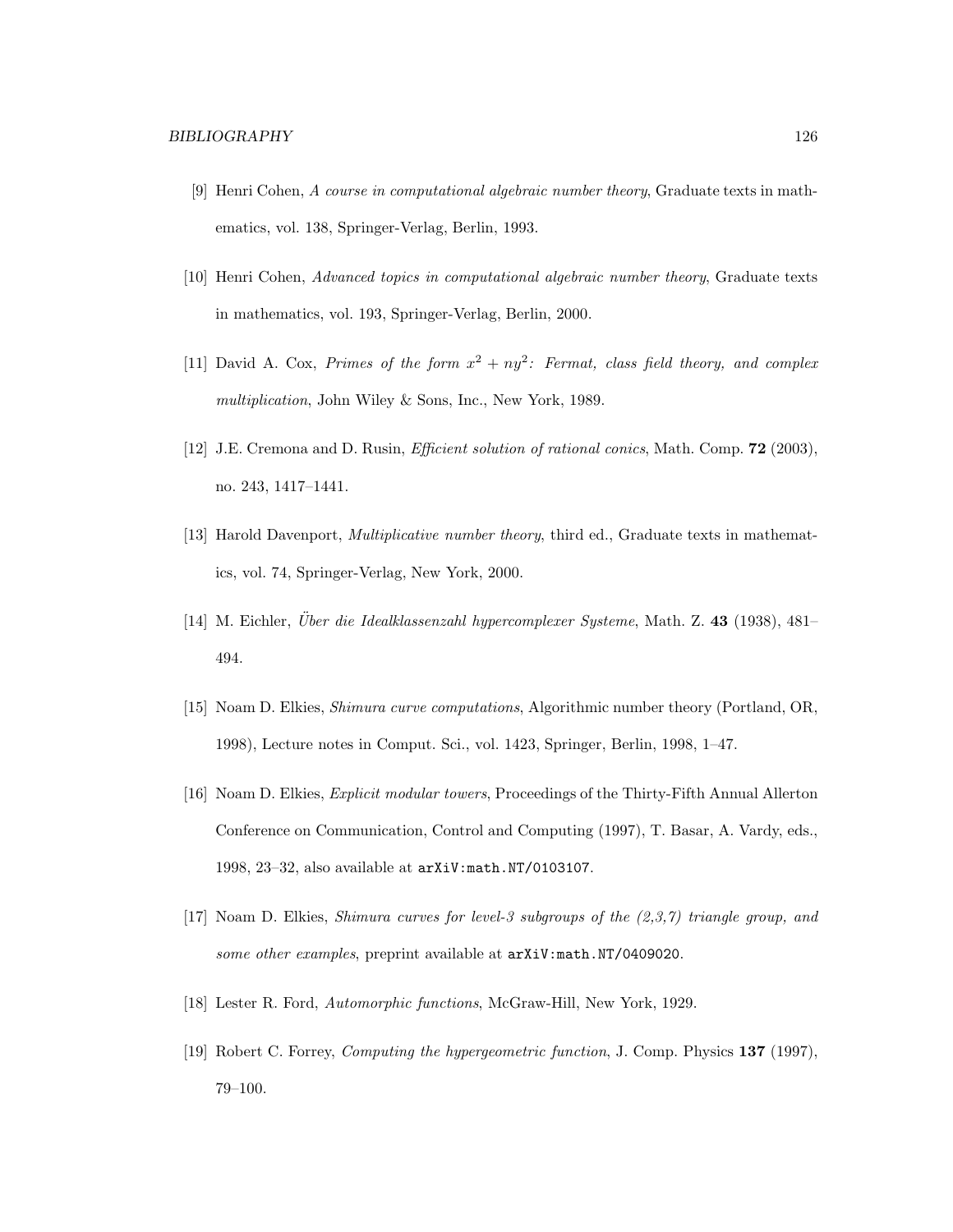- [20] A. Fröhlich, *Local fields*, in *Algebraic number theory*, J.W.S. Cassels and A. Fröhlich, eds., Thompson Book Company, Washington, 1967, 1–41.
- [21] Joachim von zur Gathen and Jürgen Gerhard, Modern computer algebra, 2nd ed., Cambridge University Press, Cambridge, 2003.
- [22] Benedict H. Gross and Don B. Zagier, On singular moduli, J. Reine Angew. Math. 355 (1985), 191–220.
- [23] I.S. Gradshtein and I.M. Ryzhik, Table of integrals, series, and products, 6th ed., Alan Jeffrey ed., Academic Press, San Diego, 2000.
- [24] Gábor Ivanyos and Lajos Rónyai, Finding maximal orders in semisimple algebras over  $\mathbb{Q}$ , Comput. Complexity 3 (1993), 245–261.
- [25] Robin Hartshorne, Algebraic geometry, Graduate texts in mathematics, vol. 52, Springer-Verlag, New York, 1977.
- [26] Yasutaka Ihara, Schwarzian equations, J. Fac. Soc. Univ. Tokyo 21 (1974) 97–118.
- [27] William C. Jagy and Irving Kaplansky, Positive definite binary quadratic forms that represent the same primes, preprint.
- [28] Gerald Janusz, Algebraic number fields, second ed., Graduate studies in mathematics, vol. 7, American Mathematical Society, Providence, RI, 1996.
- [29] Stefan Johansson, On fundamental domains of arithmetic Fuchsian groups, Math. Comp 69 (2000), no. 229, 339–349.
- [30] Svetlana Katok, Fuchsian groups, University of Chicago Press, Chicago, 1992.
- [31] D. Kohel, Quaternion algebras, in The MAGMA Handbook, reference manual available at http://magma.maths.usyd.edu.au/magma/htmlhelp/MAGMA.htm.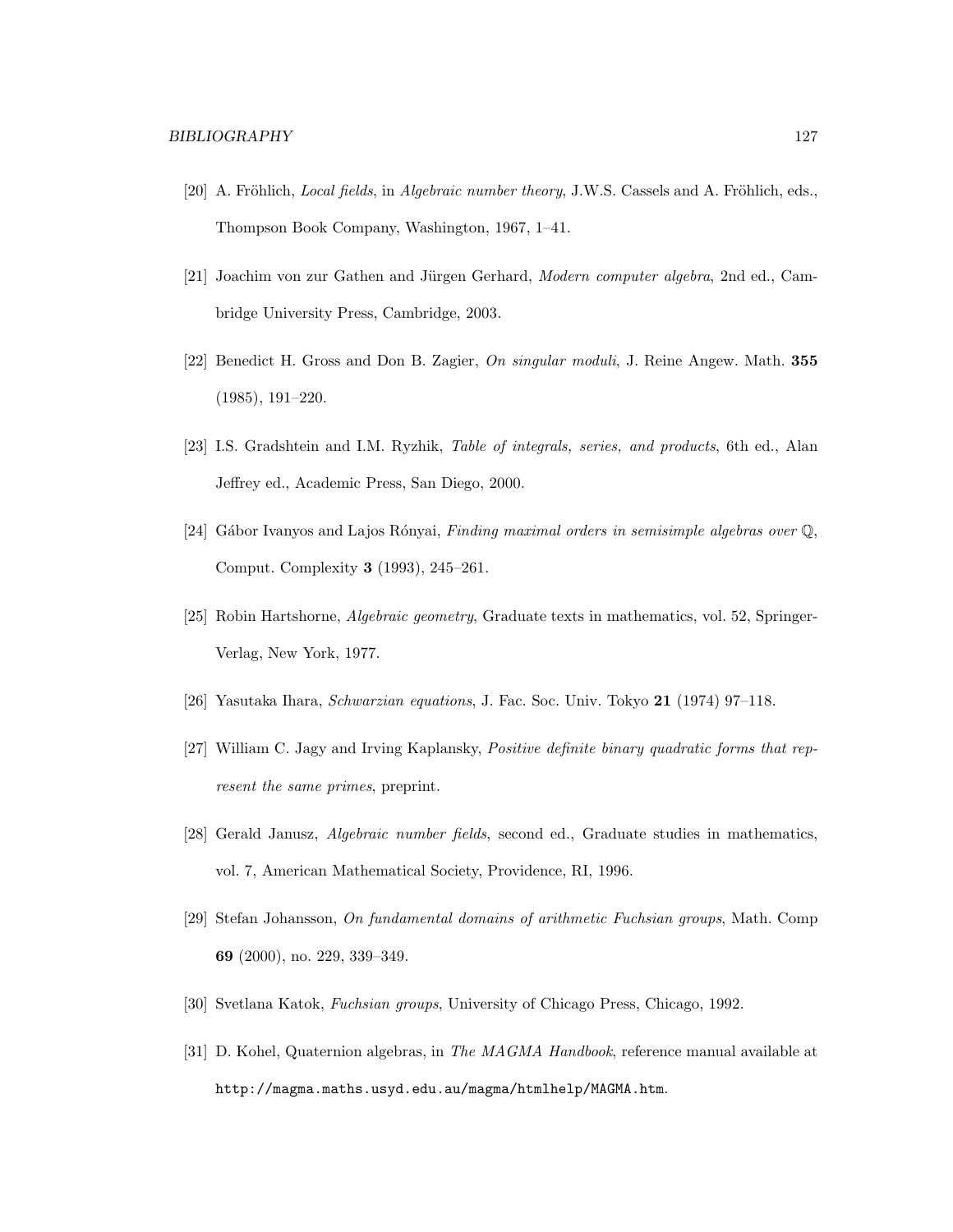- [32] Stephen S. Kudla, Michael Rapoport, and Tonghai Yang, Derivatives of Eisenstein series and Faltings heights, Compos. Math. 140 (2004), no. 4, 887–951.
- [33] T.Y. Lam, A first course in noncommutative rings, 2nd ed., Graduate texts in mathematics, vol. 131, American Math. Soc., Providence, 2001.
- [34] T.Y. Lam, Introduction to quadratic forms over fields, Graduate studies in mathematics, vol. 67, American Math. Soc., Providence, 2005.
- [35] Serge Lang, *Algebraic number theory*, 2nd ed., Graduate studies in mathematics, vol. 110, Berlin: Springer-Verlag, 1994.
- [36] H.W. Lenstra, Jr., Algorithms in algebraic number theory, Bull. Amer. Math. Soc. (N.S.) 26 (1992), no. 2, 211–244.
- [37] A.K. Lenstra, H.W. Lenstra and L. Lovász, Factoring polynomials with rational coefficients, Math. Ann. 261 (1982), 513–534.
- [38] Stéphane Louboutin, Minorations (sous l'hypothèse de Riemann généralisée) des nombres de classes de corps quadratiques imaginaires. Application, C. R. Acad. Sci. Paris Sér. I Math. 310 (1990), 795–800.
- [39] C. MacLachlan and G. Rosenberger, Two-generator arithmetic Fuchsian groups, Math. Proc. Camb. Phil. Soc. 93 (1983), 383–391.
- [40] C. MacLachlan and G. Rosenberger, Two-generator arithmetic Fuchsian groups, Math. Proc. Camb. Phil. Soc. 111 (1992), 7–24.
- [41] M. Neher, Improved validated bounds for Taylor coefficients and for Taylor remainder series, J. Comp. Appl. Math. 152 (March 2003), no. 1, 393–404.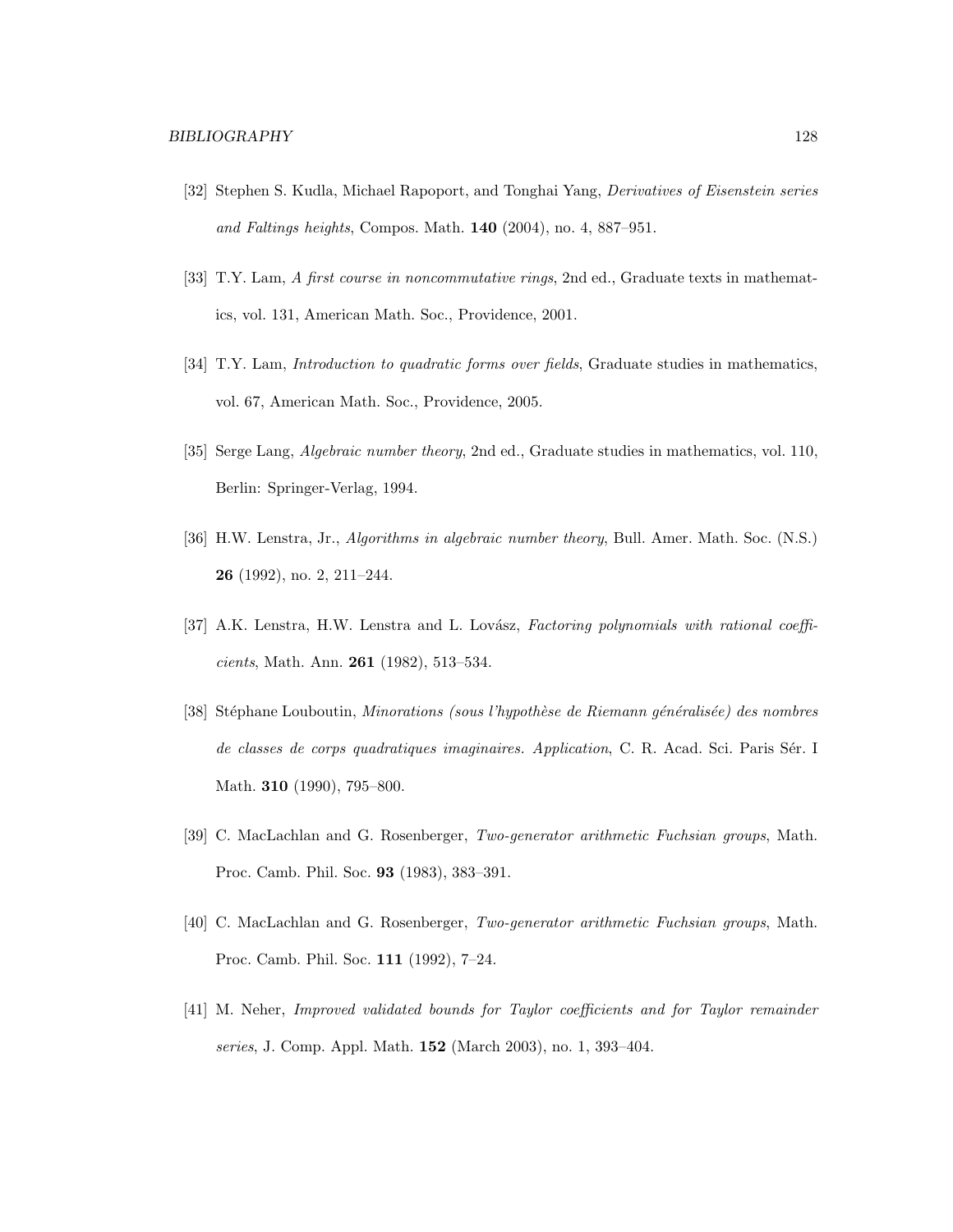- [42] Jürgen Neukirch, Algebraic number theory, Grundlehren der mathematischen Wissenschaften, vol. 322, Springer-Verlag, Berlin, 1999.
- [43] M. Pohst and H. Zassenhaus, Algorithmic algebraic number theory, Cambridge University Press, Cambridge, 1997.
- [44] William H. Press, et al., Numerical recipes in C: the art of scientific computing, 2nd ed., Cambridge University Press, Cambridge, 1992.
- [45] I. Reiner, Maximal orders, Clarendon Press, Oxford, 2003.
- [46] David Peter Roberts, *Shimura curves analogous to*  $X_0(N)$ , Harvard Ph.D. thesis, 1989.
- [47] Lajos R´onyai, Zero divisors in quaternion algebras, J. Algorithms 9 (1988), 494–506.
- [48] Lajos R´onyai, Algorithmic properties of maximal orders in semisimple algebras over Q, Comput. Complexity 2 (1992), no. 3, 225–243.
- [49] Lajor Rónyai, Computing the structure of finite algebras, J. Symbolic Computation 9 (1990), 355–373.
- [50] J. P. Serre, A course in arithmetic, Springer-Verlag, New York, 1973.
- [51] Goro Shimura, Construction of class fields and zeta functions of algebraic curves, Ann. of Math. (2) 85 (1967), 58–159.
- [52] C.L. Siegel, *Über die Classenzahl quadratischer Zahlkörper*, Acta Arith. 1 (1935), 83-86.
- [53] D. Simon, Solving quadratic equations using reduced unimodular quadratic forms, to appear in Math. Comp.
- [54] Lucy Joan Slater, Generalized hypergeometric functions, Cambridge University Press, Cambridge, 1966.